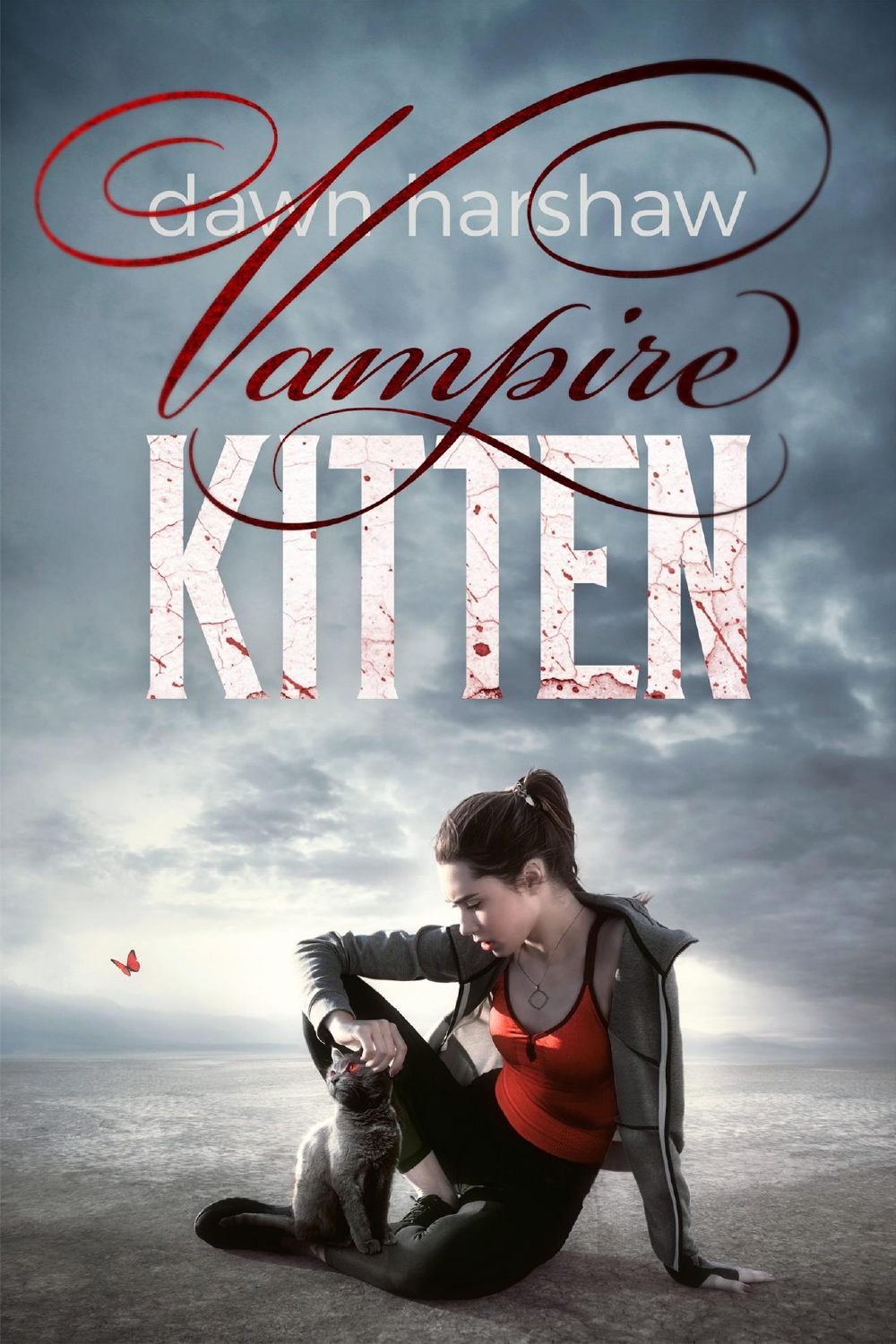# Vampire Kitten

## DAWN HARSHAW

[www.DawnHarshaw.com](http://www.dawnharshaw.com/)

Cover design by James T. Egan of Bookfly Design [www.bookflydesign.com](http://www.bookflydesign.com/)

Copyright © 2018 Dawn Harshaw All rights reserved.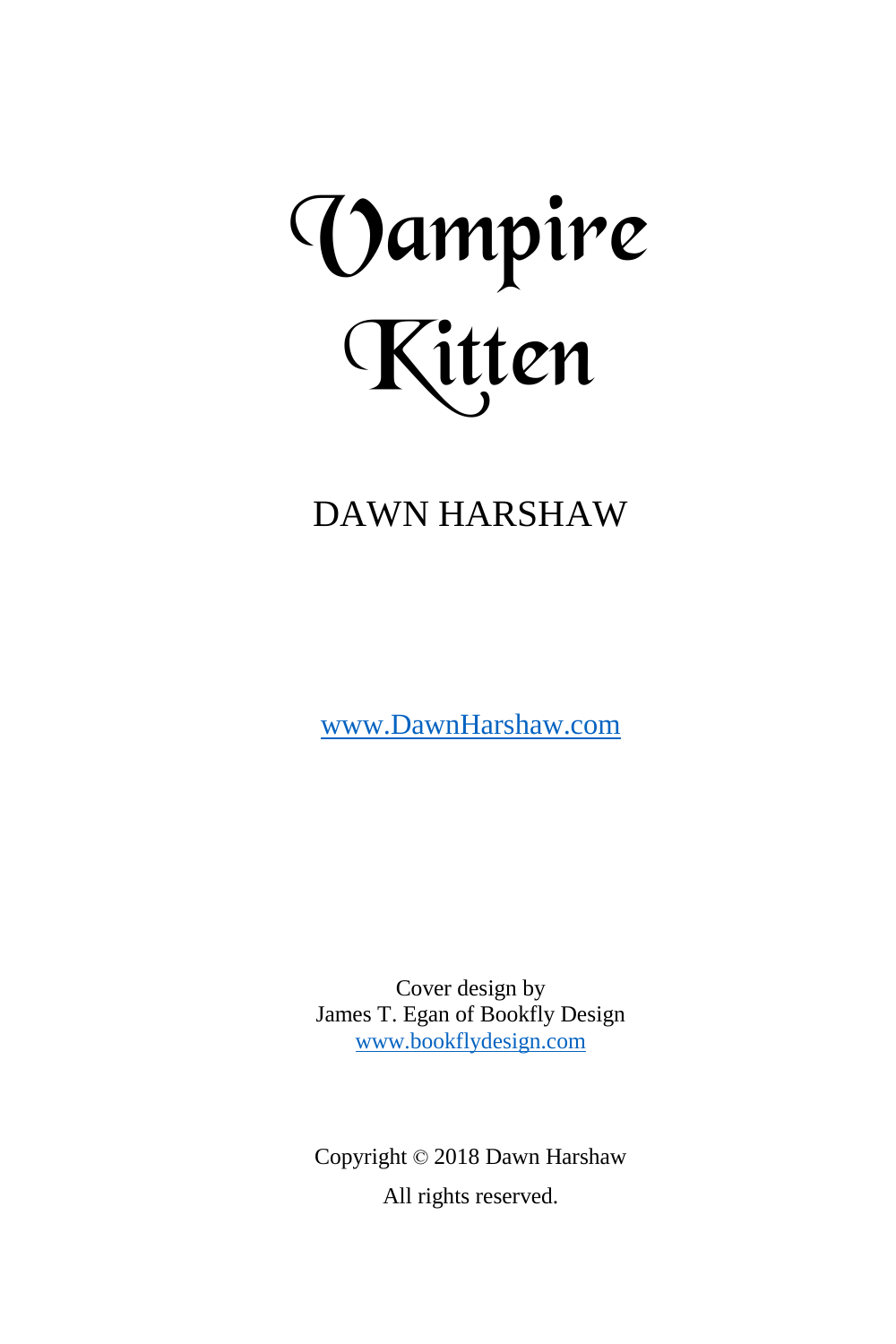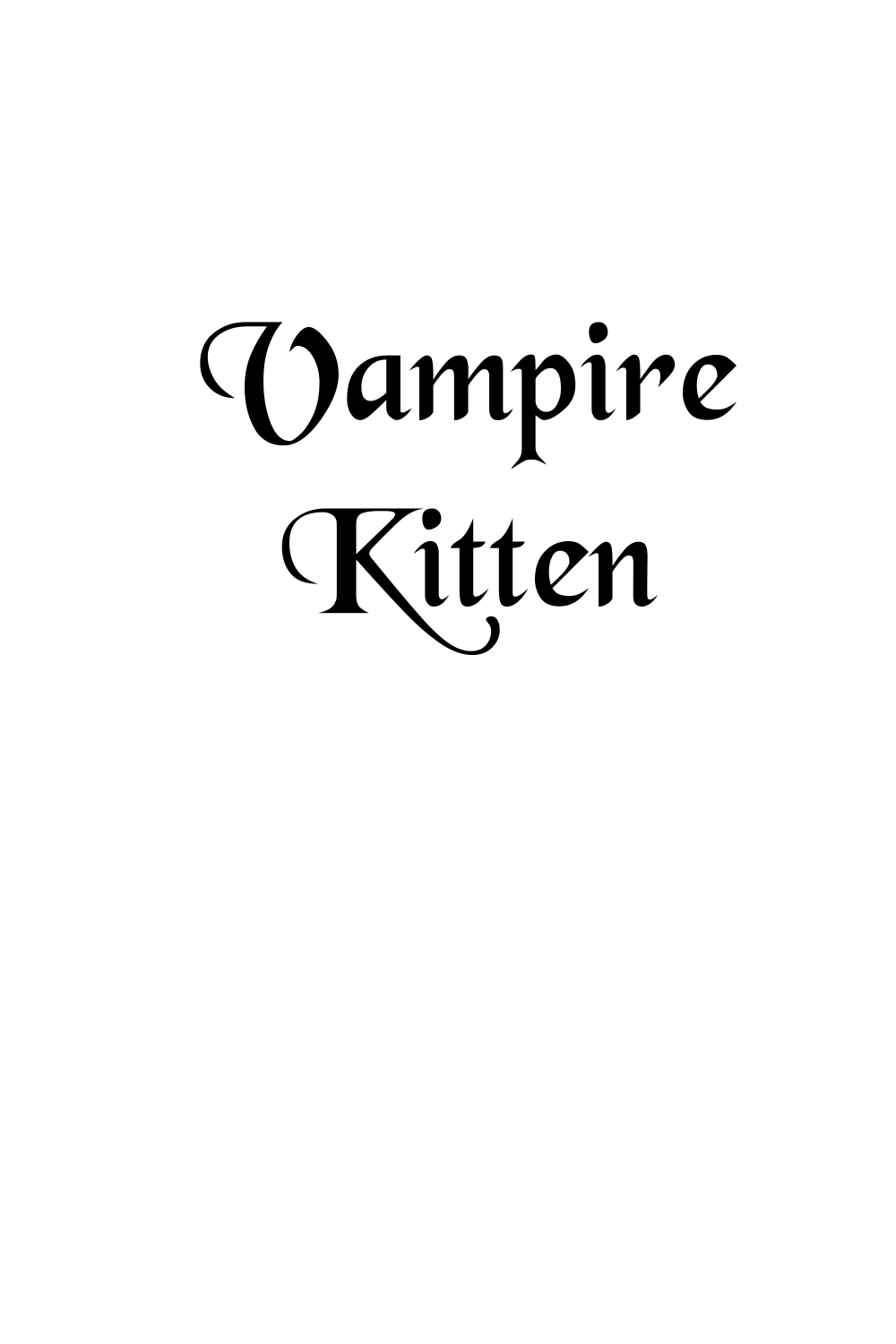*Empathy is the ability to feel as one. The outpouring Love broadens your identity and expands who you are, restoring the subject of your Love to its rightful place in your heart.*

- Dreamer's Handbook

"Oh no," Elise put her hands on the cage. "What has he done to you?"

The kitten inside meowed pleadingly. Decay marred deep into its flesh, and fur has fallen off around the patches of diseased skin.

Elise wanted to cradle and console the kitten, but a sense of caution overruled the protective impulse. Vampires had great natural resistance to disease, yet it was drilled into her to stay away from decaying flesh especially if it still moved.

She examined the large table upon which the small cage stood: rusty knives and dirty spoons, bottles, vials, and several disemboweled rat corpses.

*So, Bron, this is what you do in your spare time...* She poked one of the rat cadavers with a stick. Thankfully, it remained motionless.

They all autopsied rats in class - after all, knowledge of anatomy was important for young vampires - but all the splattered blood suggested the rats were still alive during the dissection. Elise entertained the thought that Bron was actually a budding genius dedicated to learning and scientific exploration, but the crude, jagged nature of the cuts suggested torture as a motive. *You're not just a fat bully, but also a deranged psycho.*

A cockroach ran across the table. The kitten didn't stop meowing.

A grey, metallic canister stood apart from the other bottles and containers; Elise looked for a not-too-dirty piece of cloth and grabbed the canister with it. *BIOHAZARD. Experimental agent 2711, Midflower. Handle with EXTREME CAUTION!* She put it back down as soon as she read the markings.

"Did you steal it from your father? You sure as hell didn't stumble upon it by exploring the outer city," she mumbled aloud.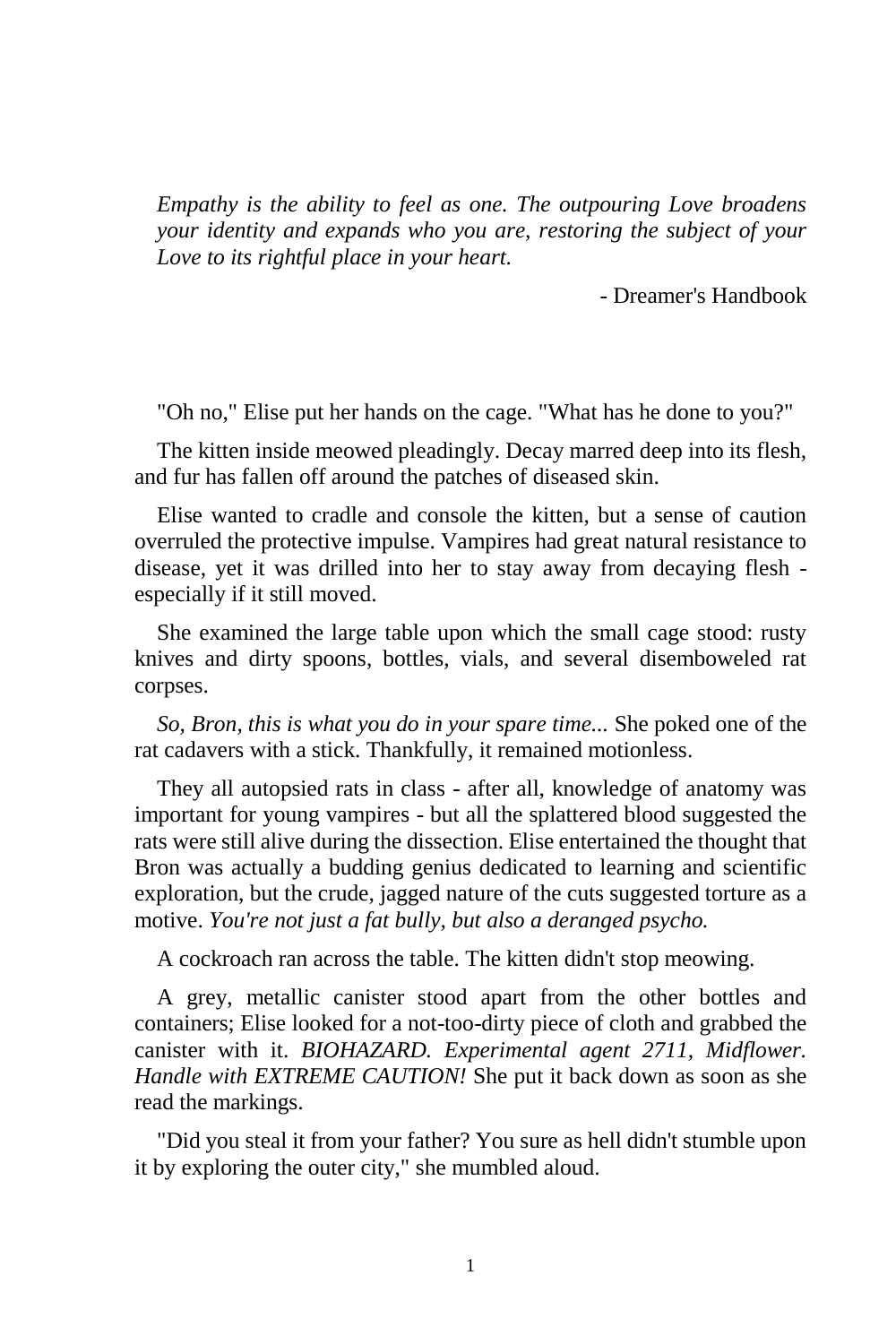The vampire enclave they all belonged to was established within an abandoned, but not completely ruined district of a pre-apocalyptic megalopolis. The clans of Starfire City took care of their young, but those born human held lesser status, so they often adventured unsupervised beyond enclave territory.

The kitten's desperate meowing demanded attention.

"What should I do with you, hmm?" Elise said affectionately.

The obvious option, and probably the most merciful, would have been to end the kitten's suffering outright - as fast and clean as possible. The thought made her stomach turn, and she couldn't bring herself to do it. *Besides, what if he finds out it was me?*

Elise examined several knives and grabbed one that wasn't rusted or damaged. *This'll do.* She spotted a lighter, picked it up, and tested if it works. *Long flame, excellent!* She steadily moved the knife back and forth over the flame. *I hope it's just regular nasty stuff he poked around with and none of that biohazard stuff.*

She held out her open palm over the cage... She took a deep breath, grit her teeth, and slid the knife's edge across it. Blood bubbled from the wide gash and dripped down into the cage.

*That's it...* Elise clenched her wounded fist to make it pour. *Drink up.*

The kitten eagerly licked the blood as it ran down its nose and whiskers, and started lapping up from the puddle that formed on the bottom of the cage.

*Of course he's hungry; Bron didn't even think to feed him.*

Despite Elise clenching her fist, the gush of blood soon slowed to a trickle. *It's healing already.* She tore off a piece of cloth and wrapped it around her hand.

The kitten licked the bottom of the cage clean and waited contently.

Elise inspected the animal: the patches of decaying flesh had a coarse, orangish film formed on top. The eye-whites began turning red, but the kitten's demeanor remained calm. *You poor thing. I hope my blood gives you strength to battle whatever disease he inflicted upon you.*

Elise deliberated whether to set the kitten free: *If Bron figures out it was me who found his hideout and ruined his experiment-slash-torture... Ah, so what. I don't care.*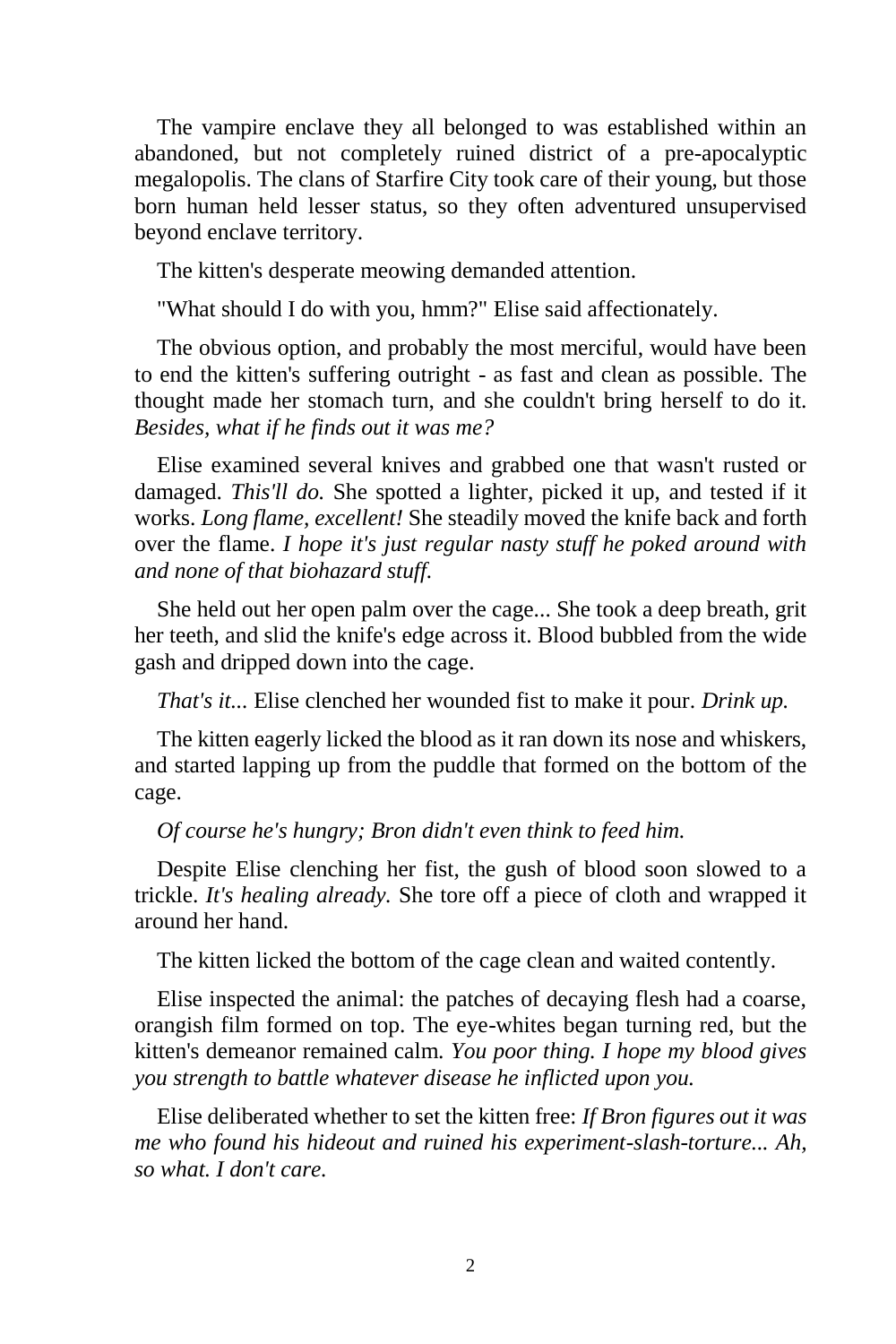She was about to open the cage when she heard noise from outside the window.

#### *No! He can't be back already!*

Elise quickly scanned the room for potential hiding places: plenty of trash, but nothing big enough to reliably hide behind. One big broken window, two doorways - one of which was completely blocked.

Climbing up those ancient vehicles piled up on the street was easy for Elise, but not so easy for Bron due to his weight.

With only seconds to spare, Elise ducked through the unused, halfbarricaded doorway. *A few years ago, crawling through even the most cramped of places would have been effortless.* Rats scurried out, and she tried not to breathe too much of the dust in.

When Bron finally scaled the ledge, huffing, the kitten began to hiss.

"What? You missed me? I brought some new toys for you."

Elise watched silently while Bron retrieved another grey canister from his backpack and placed it on the table.

"Maybe you'll like this more- Hey, what's that?" He leaned closer to the cage and the kitten bristled up. "Red eyes! That's a neat side-effect!"

Bron opened the cage and reached inside. The kitten hissed and clawed, but he managed to grab it while incurring only a few scratches. "Feisty, aren't ya? Don't worry, this won't hurt. Well, not as much to kill you outright..."

He struggled to open the canister with one hand while holding the kitten in the other. His juggling act failed when, just for a moment, he inadvertently lifted the kitten too close to his face.

The kitten attacked with the strength of a vampire and the ferocity of a tiger. By the time the pain registered in Bron's brain and instructed his hand to drop the savage beast, half his face has been turned into finely minced meat. *Too bad it'll heal.*

The canister fell from his hand, and after a few attempts at letting go, the kitten ended up flying against the wall.

Bron scampered for the exit screaming "Mother! Mo-oooom!"

A wicked grin snuck up on Elise's face almost by itself, and it only broadened when she saw the kitten shrug off the blow and charge after its tormentor. A thick, grey mass started leaking from the container - a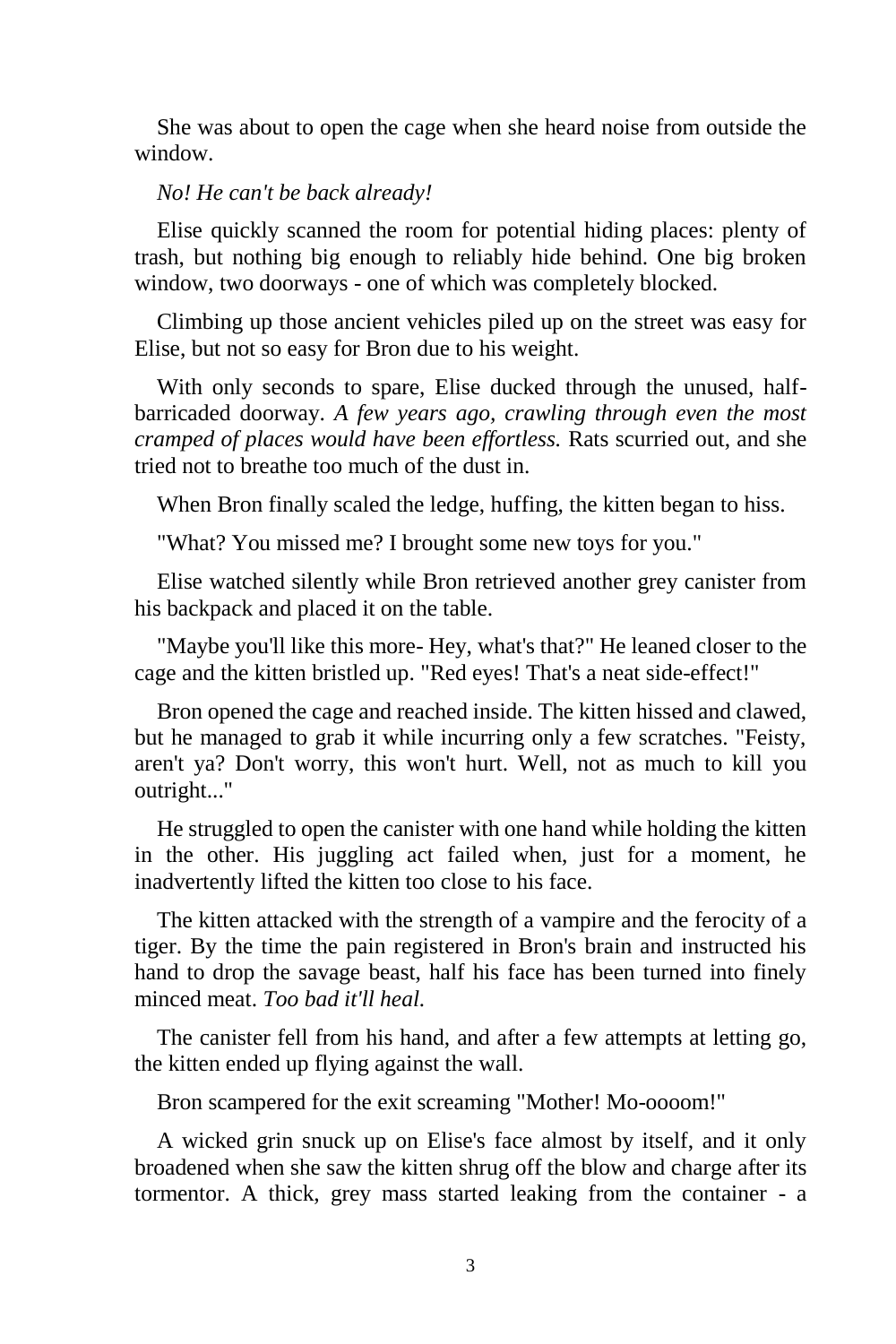pungent odor. Elise heard vengeful hissing mixed with inarticulate yells and the sound of boots bouncing off metallic boxes.

*Without his crew to back him up, he isn't tough at all... I almost feel silly for putting up with all his bullying.* Elise crawled back through the halfbarricaded door and dusted off her clothes.

*If I tell, the others will laugh and the elders will surely punish him. But, they'll reprimand me for sneaking out and vampirifying the kitten - I guess that's not their preferred solution to the rat problem.*

Elise carefully stepped over the spilt liquid. She climbed out the window and started making her way down.

*Maybe I should keep my mouth shut and blackmail Bron instead, so he stops bullying everyone... but I guess that's just wishful thinking.*

*On the other hand* - she grinned again and looked up to the starry sky *it'd be fun to watch him explain to his father how those canisters went missing... Enclave security and all.*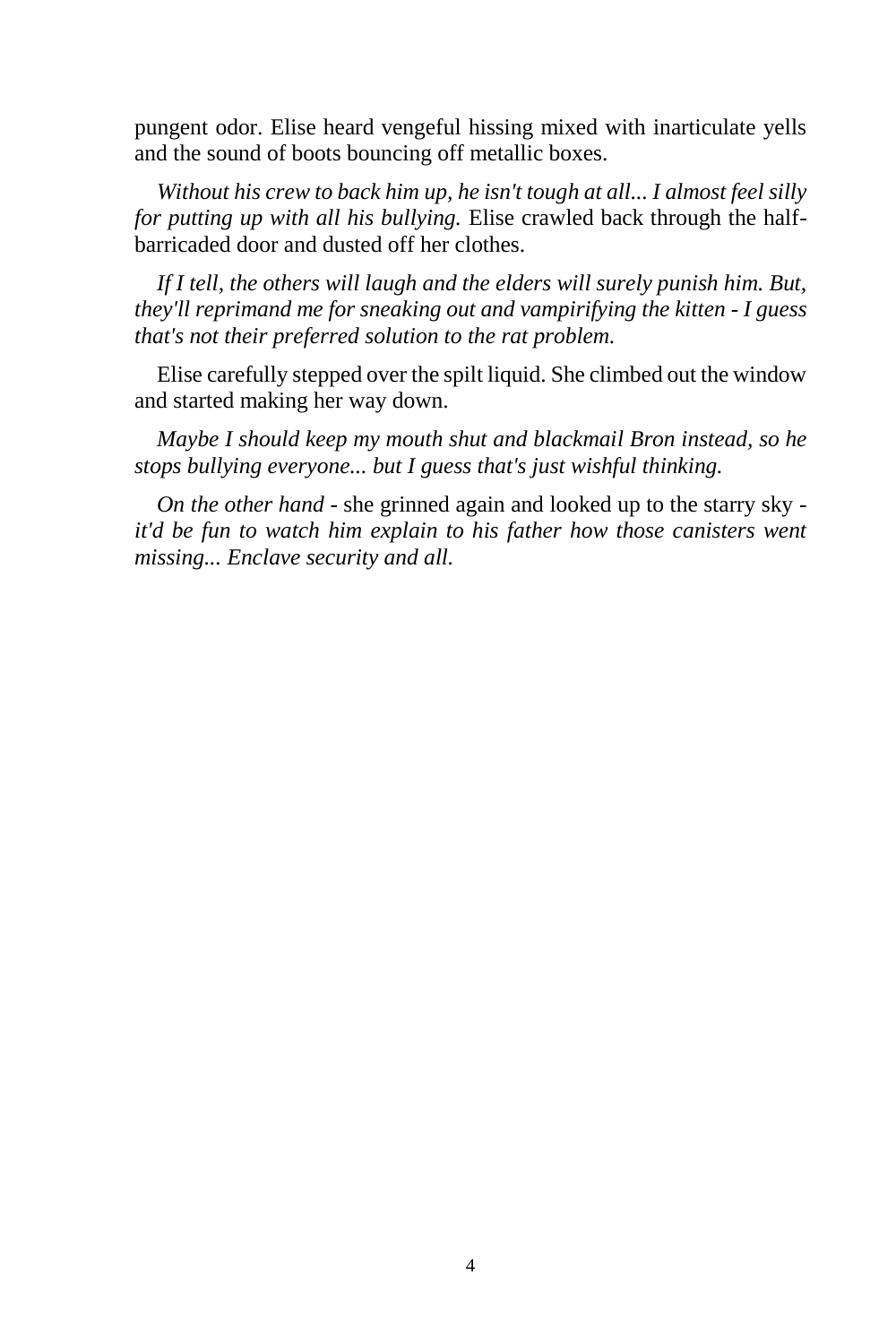*There are obvious things we're addicted to: food, air, water. More insidious are addictions to feelings, people, or states of mind.*

*Perhaps most common is the addiction to being oneself, which results in resistance to change and clinging to the ego. On the other end of the spectrum we find those who refuse to Love themselves enough, and seek other addictions to fill the void.*

- Dreamer's Handbook

"Next on today's agenda is..." Lady Cellie shuffled the pages around until she found the right one: "'The social implications of demon blood consumption.'" She put the page back down. "What shall we do with the junkies, gentlemen?"

The three vampire clan leaders at the table - two lords and a lady pondered the problem in silence. Their aides stood behind them, not speaking unless spoken to.

Snow was falling outside.

The youthful-looking Lord Aram of the Bloodthorn clan cleared his throat. "Err... nothing?"

"What do you mean, 'nothing'?" Cellie asked, slightly annoyed.

Lord Theodore of Stoneheart raised a hand. "Aram is right. Doing nothing is least costly, and we should consider this option, even if only as a baseline to judge other potential solutions by." His beard accentuated the projected air of wisdom.

Cellie nodded. "I see..."

"Yeah, that's what I meant. Thanks, Theo."

"It's 'Lord Theodore' for you."

The silence enveloping them lasted several minutes.

Carved into a mountainside high above everything else, castle Aluin endured frequent blizzards and several apocalypses. Over the centuries it became known as the place where vampire officials journeyed to settle disputes of the highest order - or turn them into bloodbaths.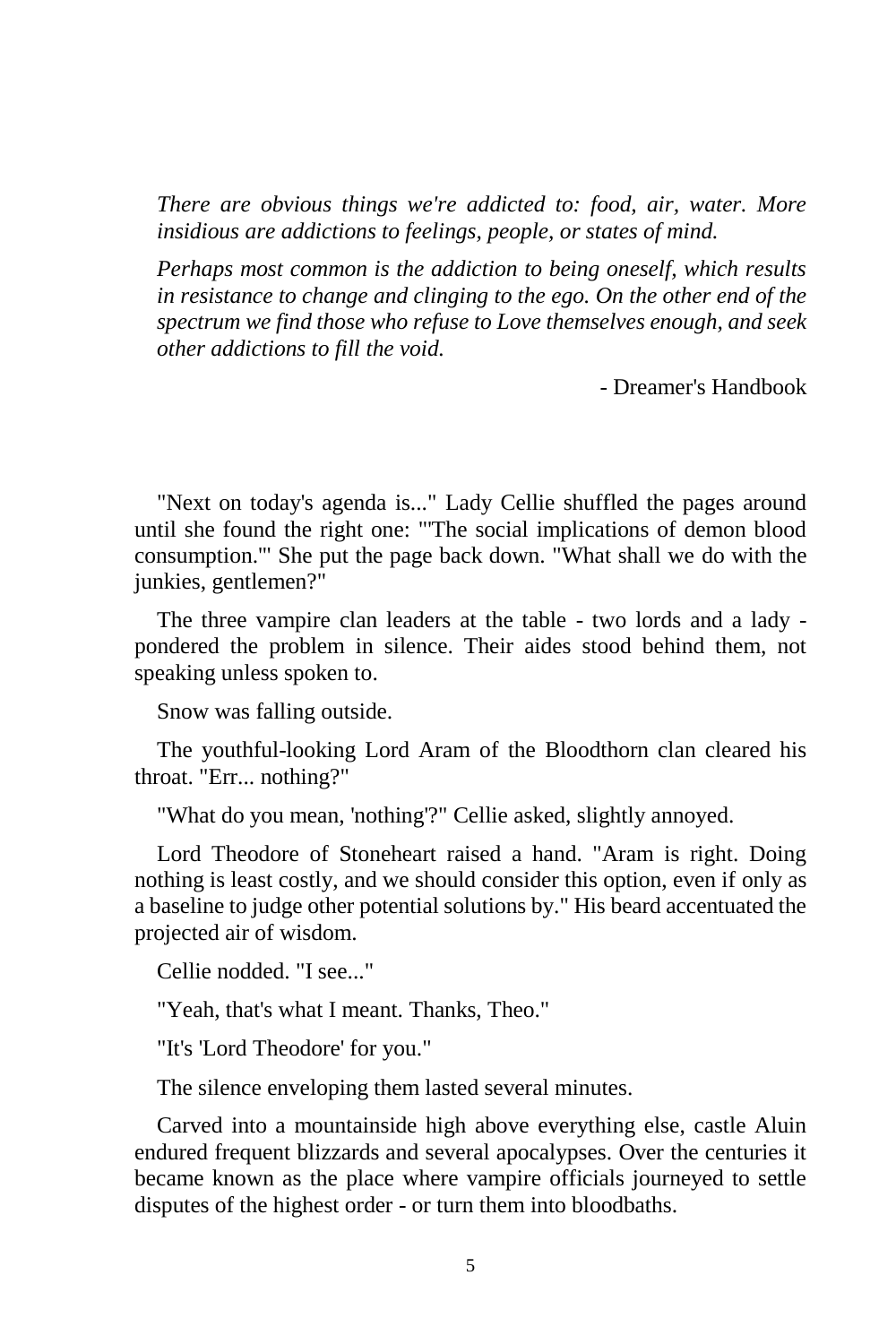"All right," Cellie said. "Here's how I see it. If we don't do anything, the cycle of rising supply leading to increased demand will continue. We can expect market saturation at best, or supply wars at worst... Except, is that really the worst? What about unforeseen side-effects? Will frequent demon blood consumption lead to decreased resistance to possession? Or what if a demonic entity catches on, and starts inducing specific mutations in possessed thralls for the express purpose of harming vampires consuming their blood?"

"Chilling thoughts," Aram remarked. "It seems there's a biowarfare angle to everything we discuss nowadays."

"Well, it's just common sense," Cellie said.

Theodore snorted. "Hah! Not so common, I'm afraid. If such concerns were common, we wouldn't have a junkie problem in the first place."

"Why don't I find that comforting..."

"You take on too much responsibility," Theodore said. "You're the leader of the Helldare clan - not their Mother."

Aram waved dismissively. "Enough with the flirting or whatever the two of you are doing, and let's consider solutions, shall we? What about a coordinated ban across our clans?"

"I like bans," Theodore replied. "They're simple, direct, and project a sense of purpose and moral unambiguity. They make me look like the good leader which I am. But, I also like low-cost efficiency, and a ban may or may not belong to this category of counter-measures."

"No doubt an efficient ban would solve our problems," Aram said.

Cellie eyed Aram, uncertain how to interpret his words. "I'm not sure if you're being sarcastic or just naive. An effective ban is rarely efficient in terms of cost. If we suppress the supply, demand might go up, and that can even be counter-effective in the longer term."

Aram smiled. "It's been a while since anyone called me naive. I'll attribute it to my youthful charm and take it as a compliment."

Cellie rolled her eyes.

"Look at the other cons," Theodore said. "A ban sends a strong message, but the idiots guzzling demon blood are not likely to listen to reason, now are they? We would polarize our clansmen on the issue and weaken our own leadership position - we have enough enemies as it is."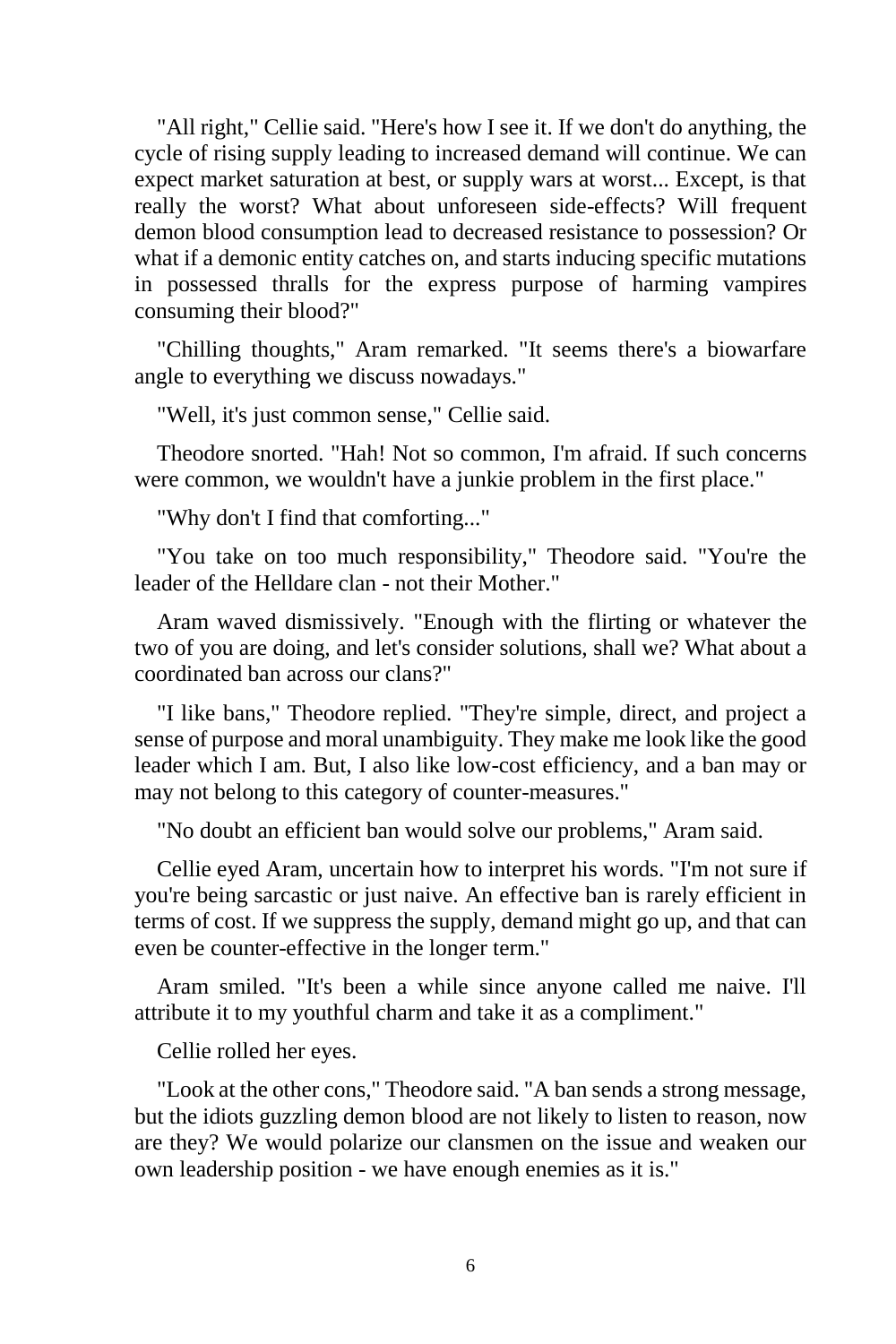"You're advocating something other than an 'iron fist' approach? I never thought I'd live to see the day!" Aram exclaimed.

"Don't insult my intelligence. While we're at it cut the flippancy too, will you? At this rate we'll never finish. Why don't you suggest a viable solution for a change?"

It took a few seconds for Aram's face to change to serious. "Very well. How about this? At the core of the problem is our lack of information: we don't know what effects the blood of various demons have, either in the short or the long term. If we had more information, we would know if a ban is necessary and within what limits. If it is, with popular opinion on our side, we'd have better success enforcing the ban. Even the polarizing effect wouldn't be entirely unwelcome, since it would serve to cull the weakest from our ranks."

Aram looked to Cellie, and then he looked to Theodore. "My suggestion is that we focus on research and resource gathering, and schedule another meeting, say, six months from now. We can discuss a more extensive solution then."

Cellie waited for Theodore to reply first.

He stroked his beard and took his time. "What you said makes sense for a change... We do need more information before committing to a longterm solution."

"I guess it's a question of 'how', then," Cellie said. "Who knows, we might even find ways to improve blood quality or preservation methods. Do any of you have the means for such extensive research?"

Aram shook his head.

"No," Theodore said.

"Perhaps we can get creative," Cellie said. "One of my specialists, Merryn, is helping the zombies at the Oakheart facility with their exorcism troubles. They have the resources we need, and my specialist has a tentatively amicable relationship with them. I propose we approach with an offer of formal alliance."

"Not a bad idea," Theodore shrugged. "They're probably researching the effects of demon blood already. At what cost, though? What are we prepared to offer in return?"

"The brains of our fallen enemies? They always want brains for that Serum of theirs. Grunts for protection, perhaps?" Cellie asked.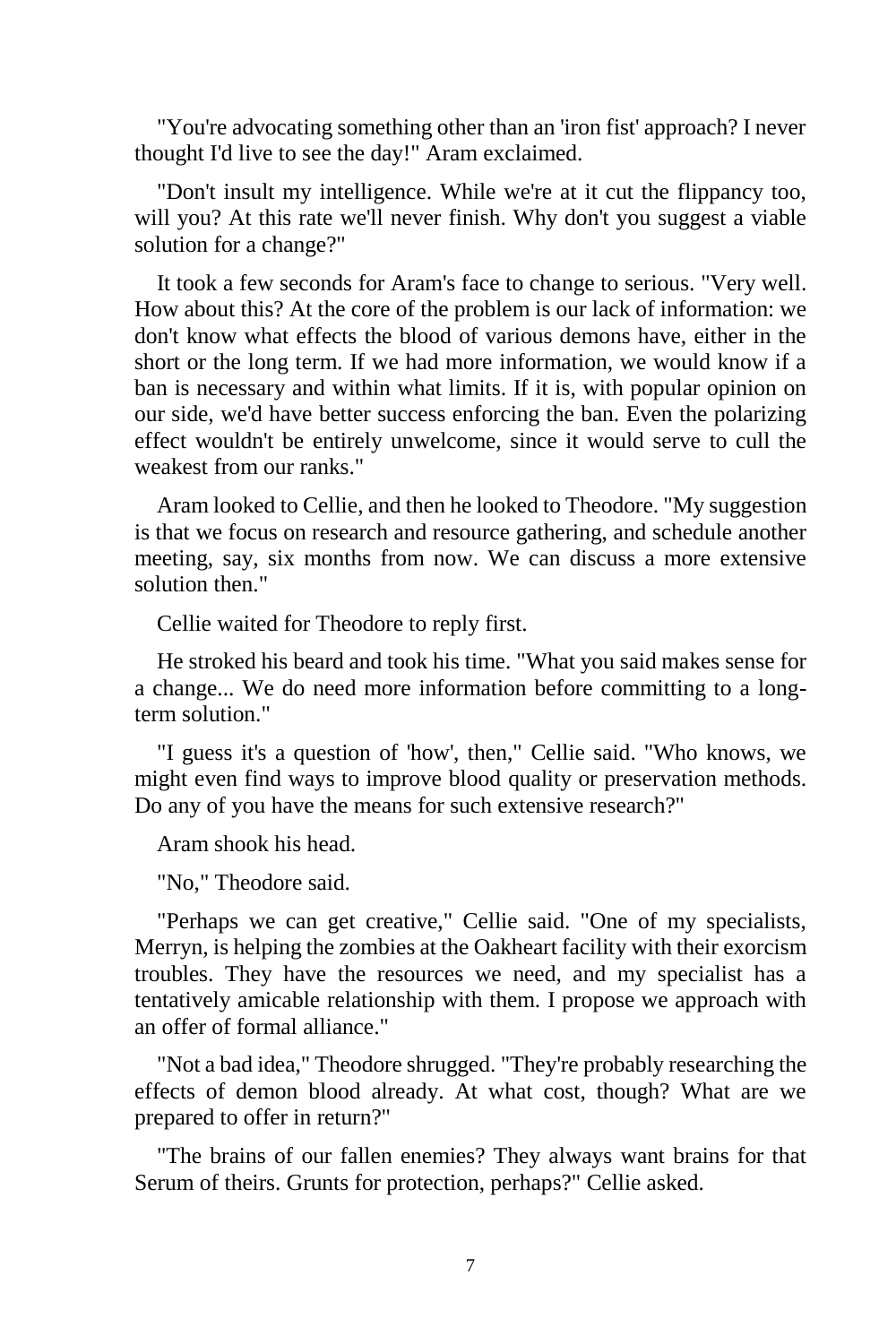Aram's lips soured. "I'm not comfortable with that. We can always trade the brains at market value, and I don't have muscle to spare."

"Test subjects?" Theodore suggested. "We ship the heavy junkies for experimentation?"

Cellie's initially horrified expression faded as her mind rationalized the necessities. "Hmm... if we want proper research, we will need vampire test subjects, both healthy and beyond saving. We'll have to offer compensation to volunteers."

Aram put his palms on the table and raised himself slightly. "I propose a tax!"

Cellie heaved a sigh. "Don't we have enough taxes?"

"No, you misunderstand. Instead of banning demon blood, we should tax import by a percentage of the goods! Say, forty percent? Part of it could go to research, part of it as payment to Oakheart, and part of it as compensation to volunteers."

"Quite a fountain of insight, aren't you?" Theodore remarked dryly. "I disagree with the last part: we can't offer demon blood as compensation for volunteering. It would taint the testing pool and send a mixed message. We'll have to use regular blood for that."

Cellie looked to Aram, then to Theodore. "Are we in agreement on the subject of demon blood? We tax demon blood import and propose an alliance to Oakheart?"

"Aye."

"Aye."

The whistling wind changed to a higher pitch, and whipped the snow falling outside into a minor snowstorm.

"Excellent. Issue resolved, for now." Cellie scribbled something on a paper, stacked the pages in front of her, and handed them off to her aide behind her. "Next on the agenda is..."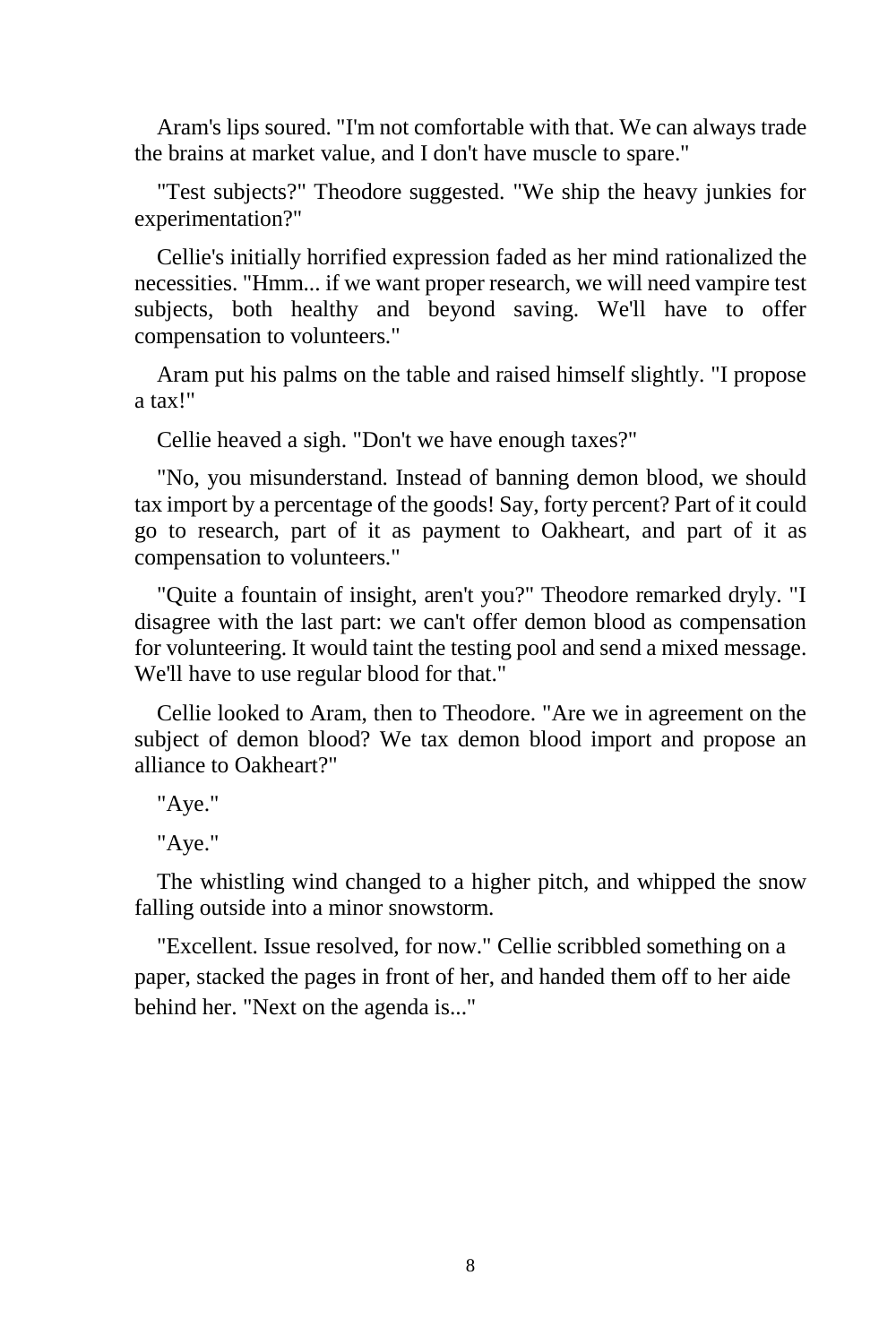*Cherish your friends, for they are part of you and you are part of them.* - Dreamer's Handbook

Elise welcomed the rising sun. She liked the mild pain of sunlight on her skin - a prickling sensation. The deterioration of damaged tissue wasn't rapid enough to overcome her regenerative ability.

*It's a nice view.*

Tall buildings overgrown with vegetation sprawled as far as the eye could see. The rays of the sun penetrated the life below, altering the way it breathed: hidden dangers and possibilities of the night became an overtness which nurtured steady growth.

Looking down, the height was just right for a hideout. Twelve floors put enough distance against the animals and monsters below - *and demon blood junkies, lately* - but the location was innocuous enough not to attract vampires seeking a good vantage point.

When the prickling excitement faded down to annoyance, Elise stepped away from the opening in the wall and walked to the table stacked with books, tools and technological gadgets.

Most vampires disliked the annoying uselessness of day; they spent a third of it sleeping and the remainder in restlessness and irritation. Elise didn't mind, since she kept herself busy by reading tech manuals and reexamining previously scouted locations. Her innate infravision was good enough for orientation and avoiding danger, but not good enough for inspecting the minutiae of ancient devices.

### *Maybe I'll actually find something of value soon.*

Tools made of sturdy metals able to withstand vampire strength were in-demand - especially those repurposable as weapons - and could be bartered for human blood or other items. Chemicals and medical supplies were also worth scavenging for. Yet, it was the techno-gadgets which held Elise's attention and moved her imagination.

Vampire caravans occasionally visited known zombie facilities for trade. They circulated a bounty list, detailing which facility was willing to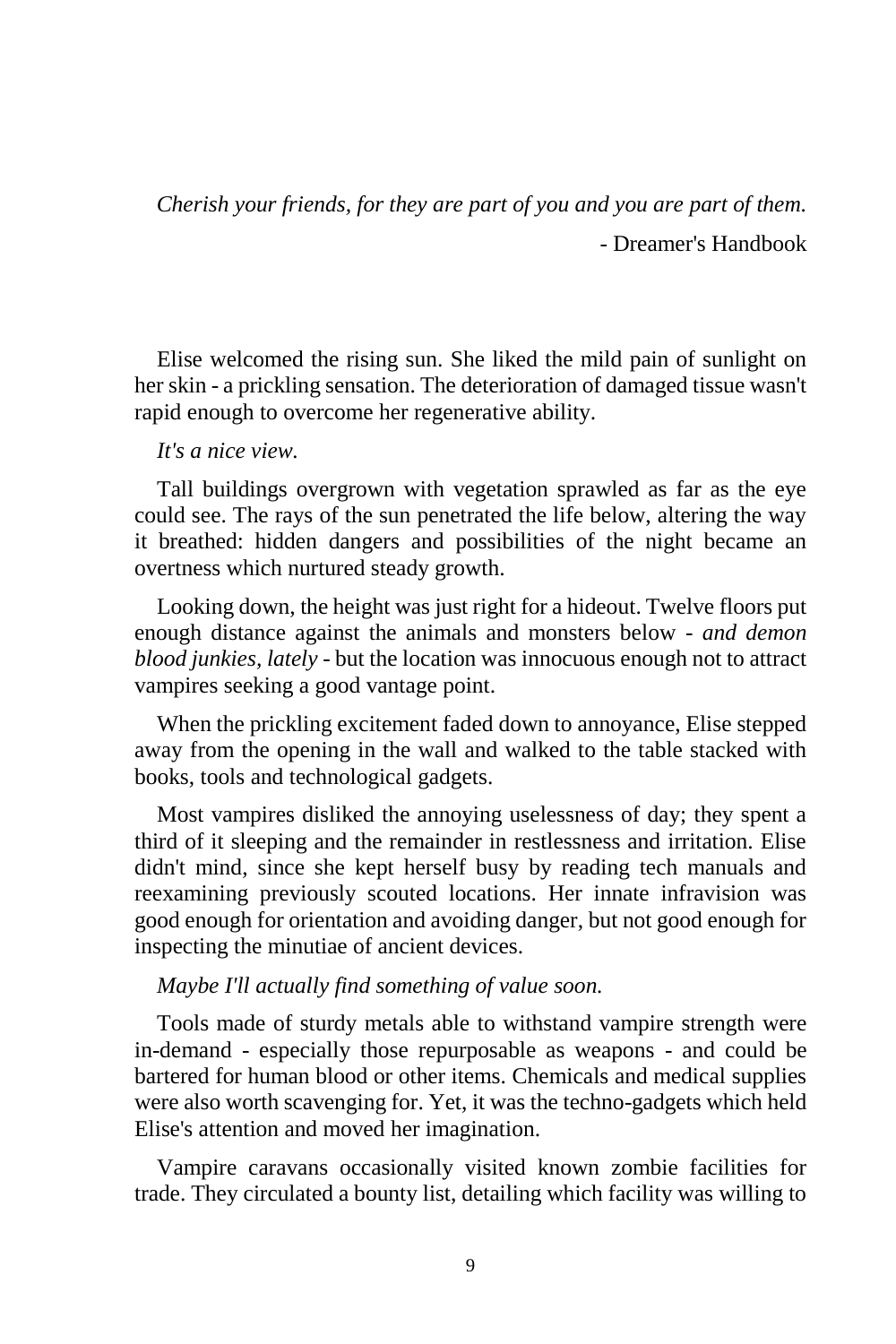pay how much for what thing in which condition. Many items on the list were bulky machines requiring well-coordinated groups for recovery and transport. Some of these mythic items were worth enough to guarantee a lifetime supply of blood - or an equivalent value in Serum. To cater to demonic entities, contractually binding amounts of worship - alternatively, the number of humans turned over - were offered as bounties for relics high up on the list.

Ancient comm devices were Elise's favorite things to scavenge for: they were small, with shiny surfaces, and came in many colors and shapes. *None of the old texts say how to make them work. Can you imagine life with tech-enabling magic always on by default? Crazy.* She liked the way they fit in her hand, and hoped to have just as many friends one day as shiny devices in her collection. *Yeah, right.*

The shush of stealthy steps - an awareness more than a sound interrupted her reverie. It came from the direction of the stairway. *Connor! It's gotta be him!*

The shush slowly drew nearer, occasionally fading from her senses, until it finally stopped at the doorway.

"Could this be? Did I finally get the drop on the elusive Elise?"

Elise turned around. "Ah, you startled me!"

Before her stood a young man with thin crimson rings in otherwise dark green eyes. "Liar," he laughed.

Elise smiled warmly. "You are getting better, though."

"Thanks," he grinned. "Your sneakiness is rubbing off on me."

Slightly older than Elise, his muscles and stature were that of a healthy adult male, unstarved of blood or food. His posture, however, was that of a boy, and his movements were restrained by a hint of clumsiness - typical for one who has grown too fast. His expressions held a straightforward sincerity.

"Connor, what happened to you?" She stepped closer and raised a hand to his face.

Connor stepped back. "Nothing." He ran two fingers over his left cheek, apparently becoming aware of a narrow gash adorning it.

"You got beaten up again?"

Connor remained silent, his mouth twisting a little.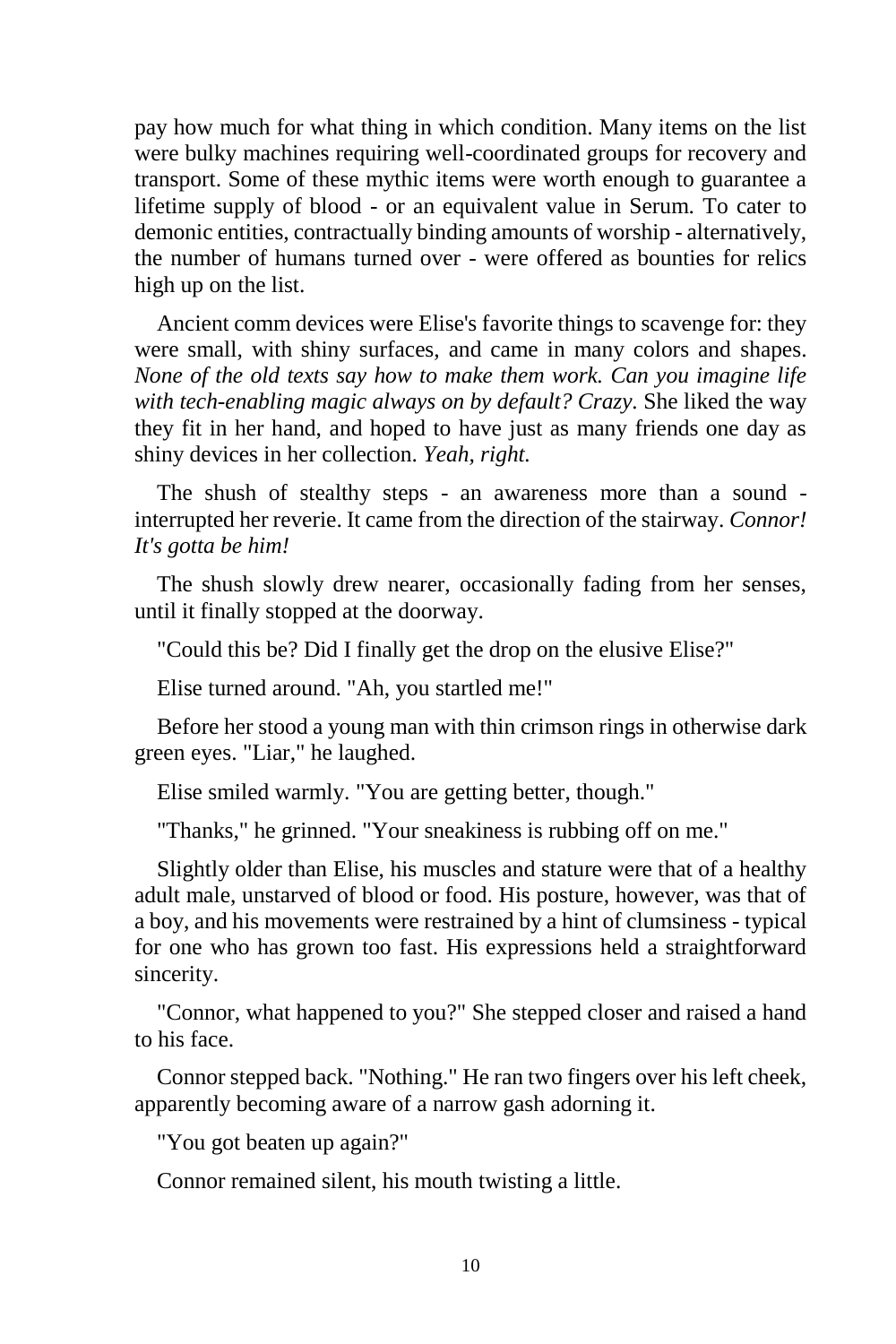"Was it Bron?"

"No."

"But it was one of his cohorts?"

"...yes," he answered reluctantly.

"You're too kindhearted to stand up for yourself, and too proud to run away. Stuck halfway, you let yourself become a punching bag."

"Maybe." He cast his eyes down.

"You should stand up for yourself."

Elise realized she might have gone too far as soon as the words slipped out. Her heart agreed with the sentiment, but she knew too well that vampire resilience enabled pranks to be that much crueler and beatings that much more excruciating. Although frowned upon, certain forms of torture were also common.

It might have also been hypocritical of her to say, since she dealt with conflict using sharp wit, stealth, or speed, but rarely combat. Vampire egoism and machismo were especially tough on boys, creating bullying hierarchies that persisted and solidified into power structures in adulthood. One of the things she liked about Connor was that he wasn't like that.

"Yeah..." Connor uttered, breathing faintly.

*Should I say sorry? Apologize for piling on his shame? Ugh, that sounds bad... Elise, keep your mouth shut instead of dispensing dubious advice!*

"Come here," Elise said before the silence turned awkward. "Let me see that wound."

"It'll heal."

"No, it would healed have by now then. I'm guessing you got whacked by a wooden board or somesuch?" Wood and similar living materials were known to inhibit vampire regeneration.

Connor shrugged.

Elise grabbed a needle-shaped metallic object from the table, and aptly proceeded to pick out splinters from Connor's abrased face. He endured the ordeal stoically.

"There." She gave him a playful slap on the other cheek. "It's already starting to heal."

"Thanks."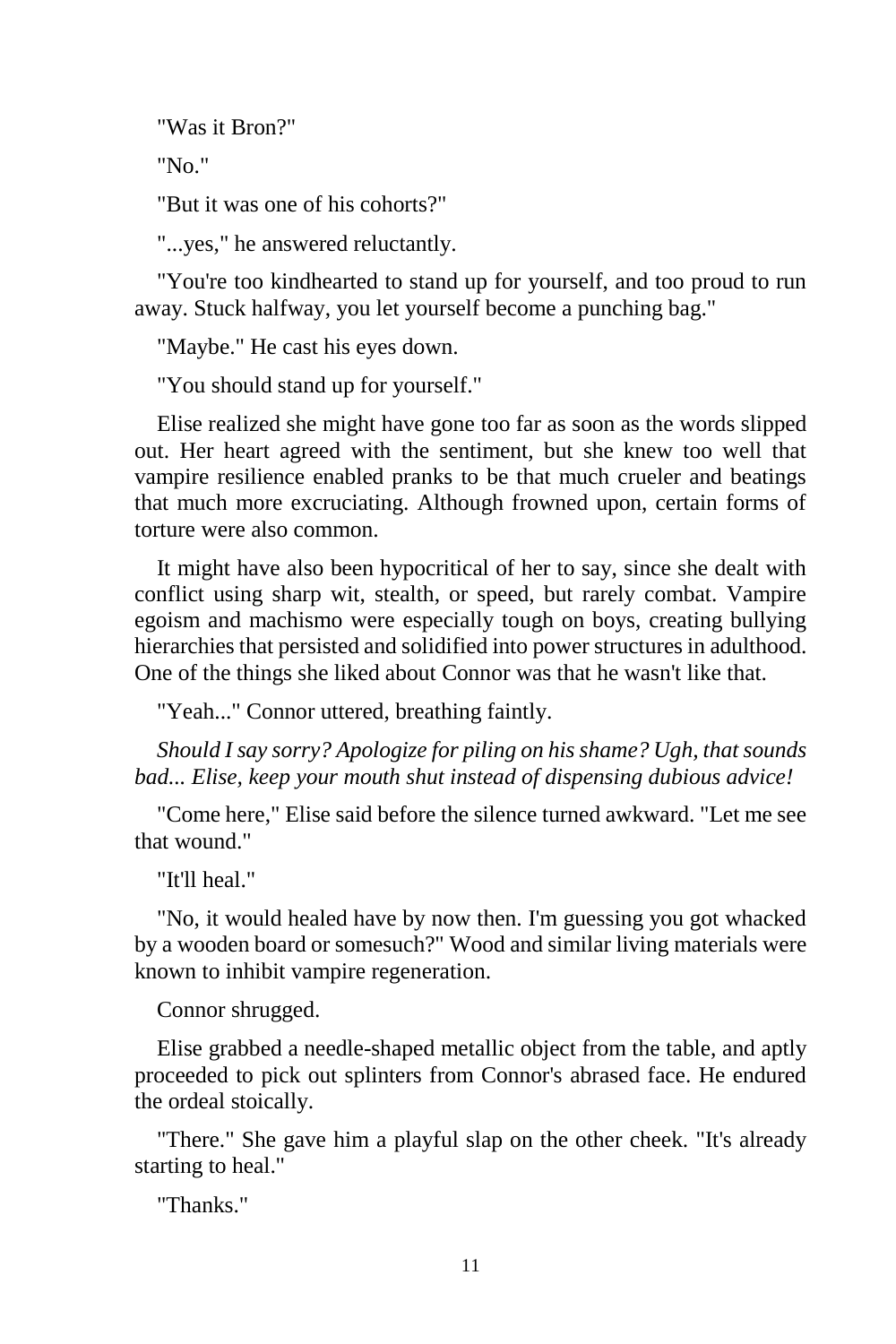"Anyway," Elise said cheerfully, "would it dispel your gloom if you knew Bron looked much worse a few days ago?"

"Oh?" Connor looked up. "How come?"

"Scar pretty much destroyed him and Bron ran away crying for his late mother."

Elise observed Connor's reaction; it seemed to her like he reached for his power within, but pulled back.

After a few seconds of silence, Connor finally grinned with a vengeful glint in his eyes. "He deserved it! Who is this Scar? Do I know him?"

"I don't think so. Scar is a kitten."

"Oh." Connor's grin faded. "So it was just a scratch, then? Big deal. I have to say I'm a bit disappointed... By the way, how do you know this?"

"I kinda followed him to his hideout. But Scar's no ord-"

"You did what?!" Connor interrupted. "You're crazy."

"Yeah, yeah." Elise hopped up to sit on the table. "Do you want to hear the story or what?"

Connor sighed. "Of course." He sat beside her.

"I found a bunch of vivisected rat corpses and a kitten locked in a cage. Apparently, Bron was torturing them using some kind of nasty chemical from the zombies."

"That's bad," Connor pondered. "I'm guessing he stole it from his father? Rumor has it the Reach Initiative has a stockpile of such stuff. Did you report it to the elders?"

*That's what I thought!*

Elise shook her head. "...and this poor kitten was marred by the stuff, his skin missing in patches, so I fed him my blood and he got better."

Connor opened his mouth to reply, but went for a facepalm instead. "Now I know why you didn't report him. They really don't like to hear about vampirified pests either."

"Scar is not a pest, okay? When Bron came back, I hid, and Scar mauled his face off. It was not just a scratch!"

Connor sighed in relief. "I believe you, but I don't think it took him long to regen." He ruffled her hair. "I'm just glad you're okay."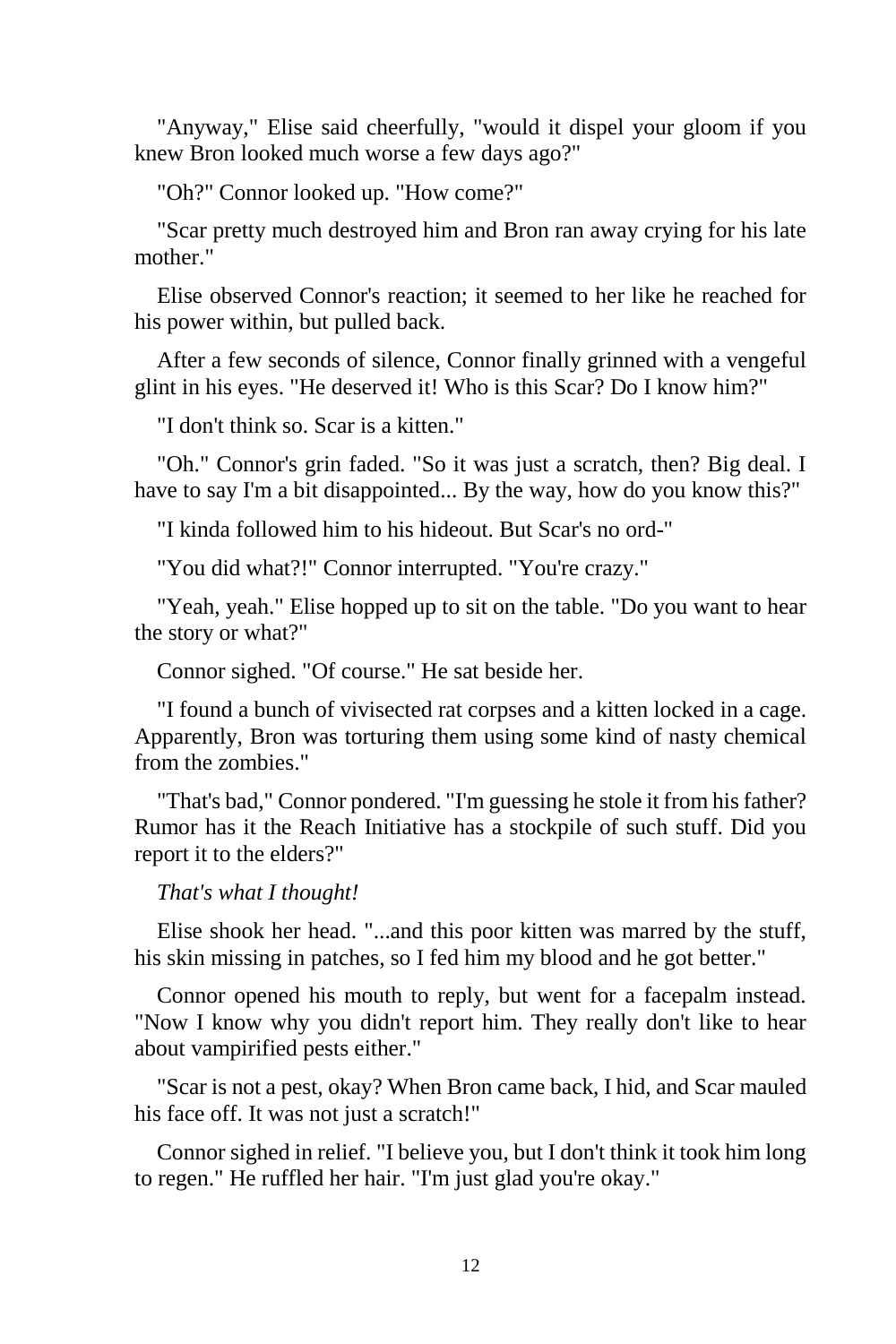Ever since childhood, Connor has been her only true friend. *Others are petty and selfish and shallow.* Connor was born a vampire, but his parents died soon after, leaving him orphaned too. He didn't think it was below his station to be friends with a turned girl.

"Now that you mention it, I think I saw some cats on the way here. If I didn't know any better, I'd say one of them might have been following me. I suspect it could be a demonic spy."

"Hah," Elise snarled, "those are just stories to scare children with, don't tell me you believe them!"

"Why not? We have all seen demonic animals."

"Yeah, but they grow monstrous and then they die. The ones that live longer do so because of stuff the ancients did, and they're not really demonic."

"But you can tell the difference, right?" Connor asked. "The possessed ones have stares which pierce your soul."

"Well, maybe..."

"Several times I have seen small animals with the same stare. They move through the ruins like a vampire would, and they notice things they shouldn't be able to. Logic dictates there must be demonic entities out there who learned better control."

"Have you been sipping demon blood lately?" Elise smirked. "You're just imagining things."

Connor frowned. "Maybe. Maybe not."

Elise shrugged. "Anyway, Scar's no demonic spy. He was such a feisty bundle of decay and claws. Had a big gash right across the eye, see?" Elise marked it on her own face. "I hope he survived."

"Hence you named it 'Scar'."

Elise nodded, grinning.

The sun continued its ascent towards the zenith, elevating the rhythm for the life it enabled.

"By the way, I heard you got assigned to raid detail," Connor said. "Congratulations! That is what you wanted, right?"

"Yes. I'm hoping for scavenging raids rather than military ones."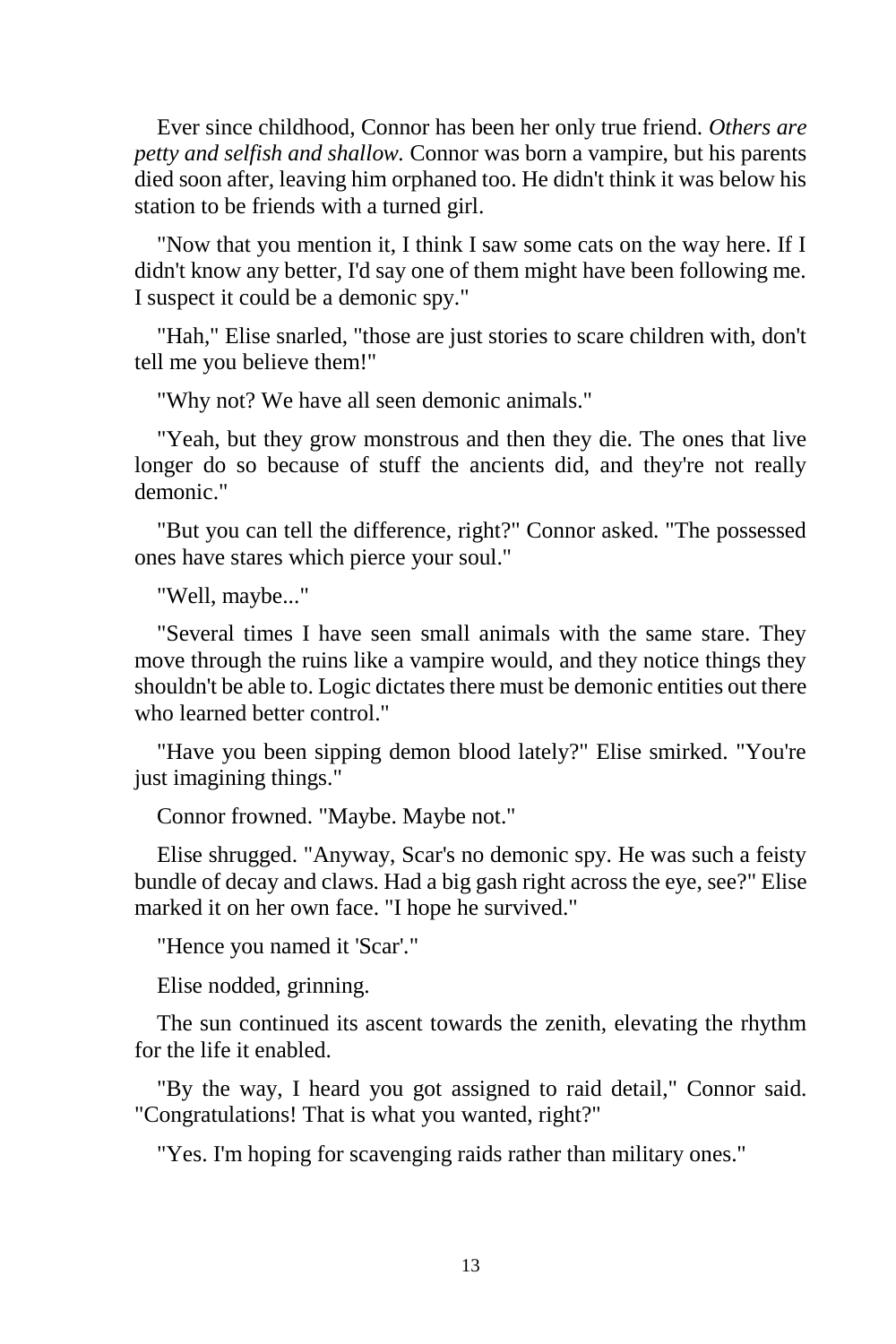"I heard the Reach Initiative is pushing for a major assault... I guess the affluence of EnrRrei's oasis isn't just a rumor."

"I doubt their ambitions are sensible. I could be sent on a scouting mission, though."

"If I were you, I wouldn't wanna get stuck treading endless dunes under the desert sun. They say prolonged exposure peels your skin off in layers until the exposed flesh starts oozing blood, but then it takes a while until you die of exsanguination."

"Eh, you can't scare me off. What about you? Did you get assigned to administration?"

"Not yet, but Mother Vheila says she has put in a good word for me."

"I don't trust that woman. She just wants you to stay with the Mothers, since you're a hard worker and do as you're told. I heard that Lady Cellie is always on the lookout for good assistants. Few have the necessary patience and attention to detail, and you're also loyal to a fault; I can't think of anyone better suited for the job. If she offers you probation, I'm sure you will prove yourself."

"Thanks. I'll ask around."

"Don't worry," she bumped his shoulder, encouraging. "It will pan out."

They quietly pondered their promising future. Although the seemingly cruel world sought to knock them down at every step, they were now officially adults of the Helldare clan. They strongly believed in skipping over the pitfalls of fate to create their own destinies.

The sun was shining brighter than before. The familiar lethargy slowly kicked in, signaling the need for rest.

"Hey," Connor broke the silence, "look."

"What?"

"There's the creature which has been following me."

Elise looked up, and saw a small animal with the aura of a tiger standing in the doorway. It strolled into the room like it owned the place.

"Scar!" Elise hopped down from the table. "You survived!"

Connor raised an arm to hold her back. "Careful, it looks diseased. Could be hostile."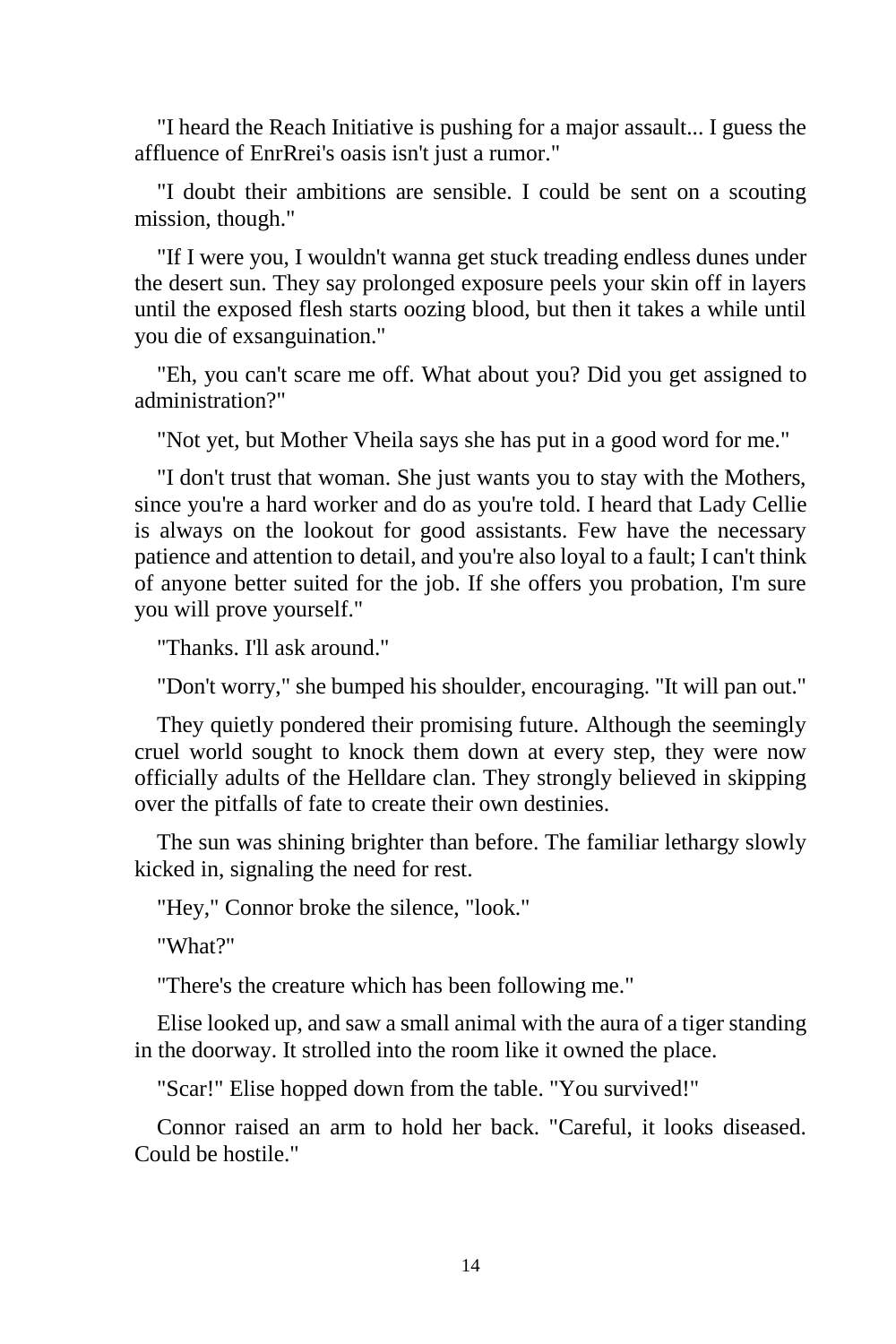The kitten looked directly at Connor, hissed menacingly, and began licking its paw a second later.

"Hostile? Does he also look like a demonic spy?" She mocked.

"Fine," Connor lowered his arm, "just don't let it bite you."

Elise briskly ran to the kitten and lifted it up into her arms.

The kitten began purring in response. Its fur, though discolored in places, felt as smooth as it was shiny. The change in physiology and the healthy fur made the kitten seem thrice as big as it was before, nevertheless, to Elise it remained a fragile being to be protected.

"Are you sure 'Scar' is a fitting name for a girl cat?"

"What?" Elise grabbed the kitten under its forelegs and raised it higher. "Oh."

Connor snickered.

The kitten settled in her arms once again. Elise looked into its red eyes, and saw her own mirrored. Beaming, she smiled with satisfaction.

"Her name," she said with emphasis, "is Scarlet."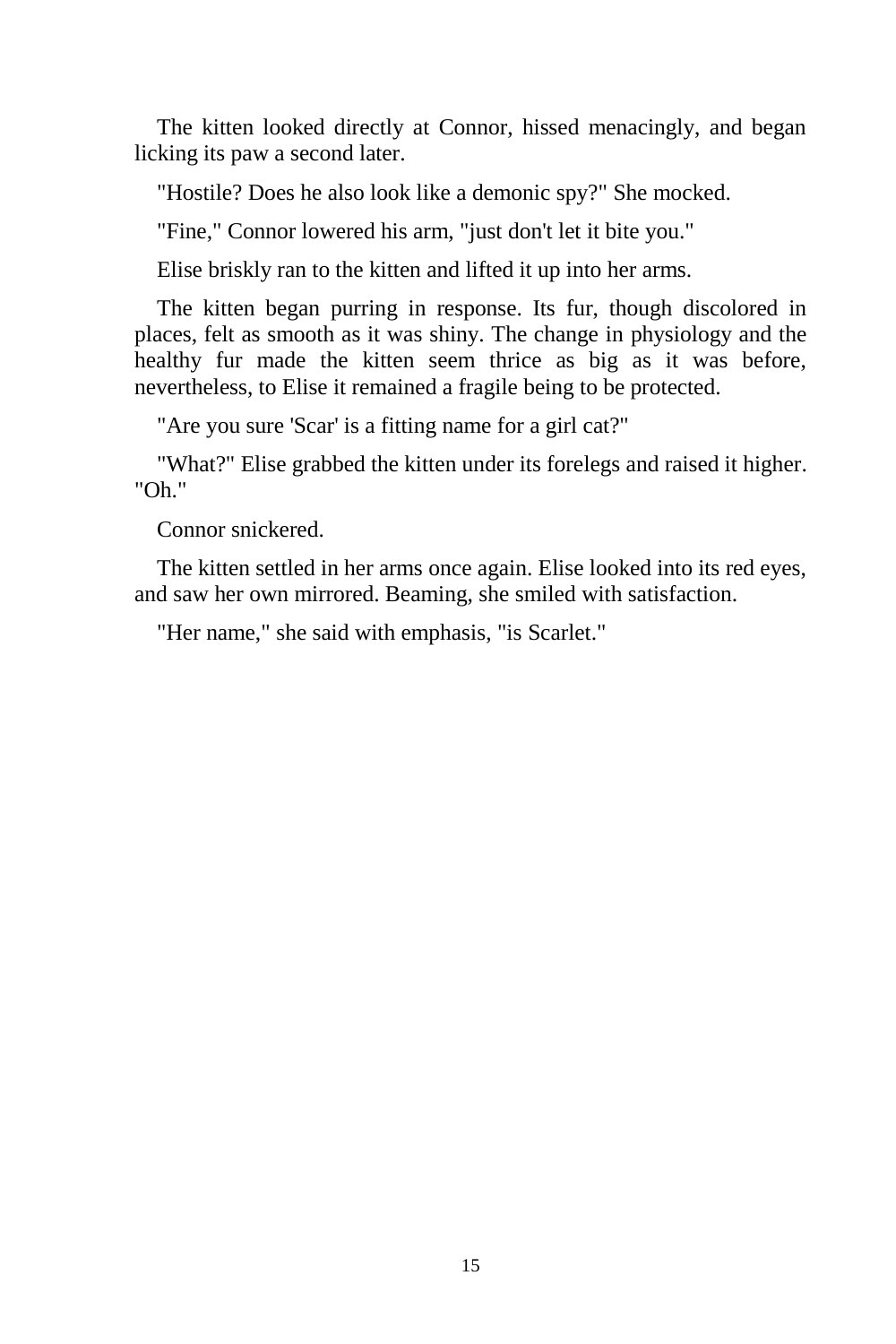*Due to a sense of finality and the inability of most to see beyond it, death is the object of much fear. However, losing sight of yourself is worse than death, and there are oh-so-many ways to do it. Don't put off being who you want to be!*

- Dreamer's Handbook

With a powerful strike, Jor tore through the fence and smashed the head off the unfortunate zombie who happened to be standing on the other side.

The fence barely hindered Jor's strike. Obviously, its purpose was not to keep intruders out, but to keep the undead from wandering away. The zombie's head wasn't just severed; the force caused the fleshy bone fragments below the neck to explode and the detached skull to splatter flat on the ground.

Jor stepped over the ruined barrier with zombie miasma dripping from his hand. More of the idle undead noticed his presence.

*'Orummagh is the sun of my existence. I surrender to Him completely.'*

Jor wasn't quite himself - but he hasn't been himself for a long time, and he knew it. Rage tainted his mind and infused his body.

His legs carried him forward. He couldn't feel them at all - only an icy sensation which rose to meet the burning rage descending into his stomach. The unnatural energies swirled, twisting his guts and making him want to hurl.

*'For He is truth. For He is power. For He is salvation!'*

Two of the undead staggered into Jor's path: Jor rent into the mid-section of the first zombie, breaking the spine and snapping the body in half. His other hand swiped the head away from the second one.

Bone splinters embedded deep into his hands, but Jor didn't even notice. A mixture of blood and decaying flesh stuck to his arms and chest - the horrible smell made him want to gag even more, but this cleansing reaction was denied to him.

*'His strength flows through me and my devotion never falters.'*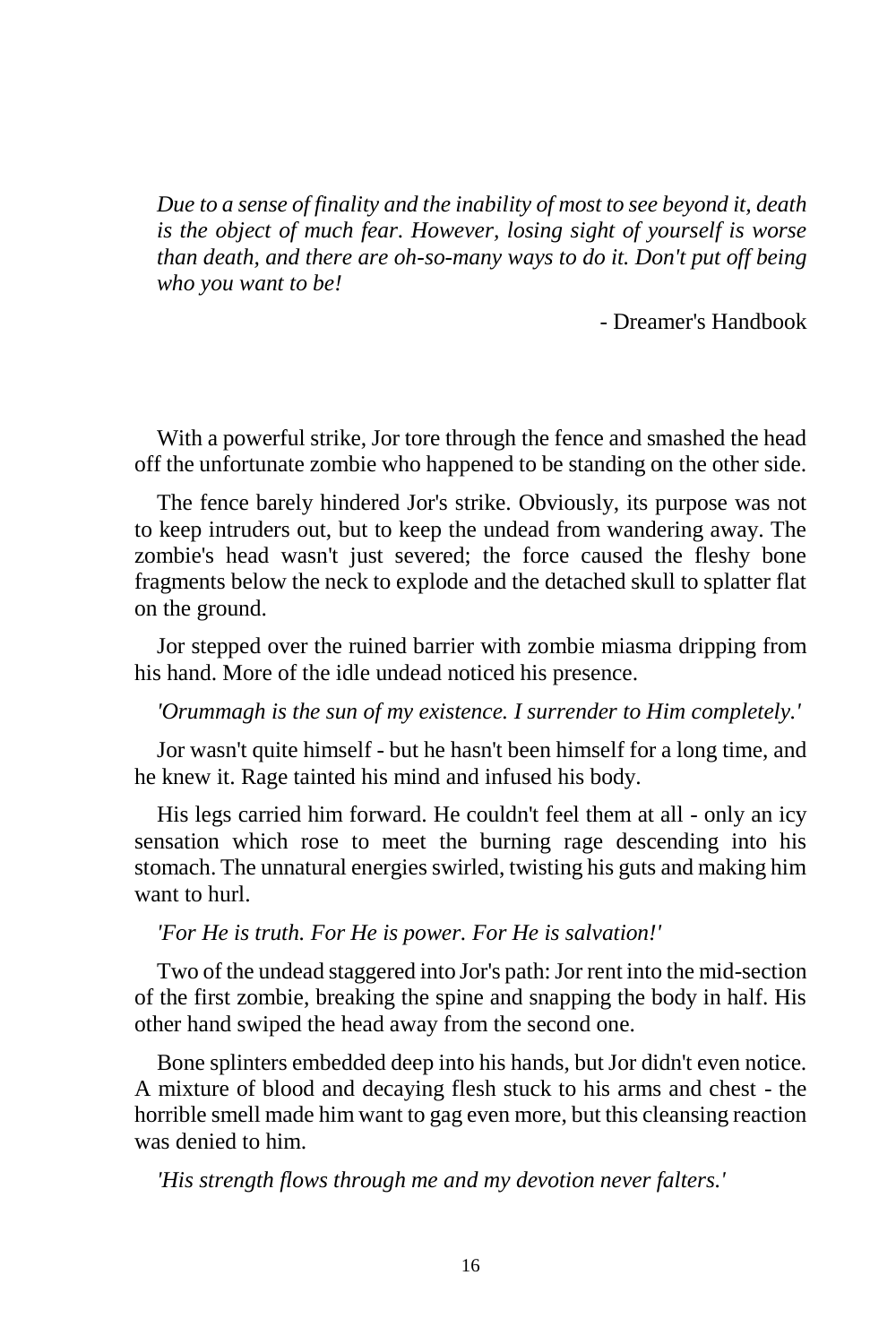Jor's sinewy legs carried his overly large torso swiftly and effortlessly, without any input or feedback from his conscious mind. He approached large groups of idle zombies, only to dance away when they noticed him. When the faster ones caught up, he mowed them down using the rage flowing through his huge arms.

He didn't always get the timing right: sometimes his hands moved too fast, taking only a limb or two. Sometimes his hands moved too slow, letting twitchier zombies through. They sunk their teeth into Jor's flesh, hugging it close while clawing at it with all their limbs and protruding bones.

Jor felt no pain from such assault; he grabbed and forcefully tore attackers from his body, who took away bite-sized chunks of his own flesh - a minor annoyance, at most.

#### *'Purge impurities! Cast away heresy! Pave the way with blood!'*

Jor's thoughts were fragmented; the only full sentences he was capable of thinking were part of demonic prayers and litanies. His conscious psyche was shackled by years of religious indoctrination, and the demonic entity directly controlled most of his subconscious.

Jor's circle-strafing maneuvers herded the slower zombies together into a horde of mindless, stinking, groaning decay. He was red from his own blood.

### *'My faith in Orummagh brings His glory to the world!'*

Finally, the swirling in his stomach disappeared as all cells in his body succumbed to the corrupting demonic influence. The chaotic, forced growth of his legs accelerated to match the size of his morphing body gaining stability, but losing the ability to move at all.

The influx of demonic energies was too great for his malignant tumor of a body to handle. The energies seeped outside his physique, reducing visibility and mirroring the red haze Jor felt within his mind.

Zombies piled up around him, the closest of which pressed against and inadvertently shielded Jor. Others tried to get closer by climbing atop of other zombies.

Jor felt nothing but complete and utter rage as the red haze leaked from every pore of his body.

For a moment, as the zombies clawed away at his figure and the channeled rage overpowered, the shackles slowly fell from Jor's mind and one happy thought filled him: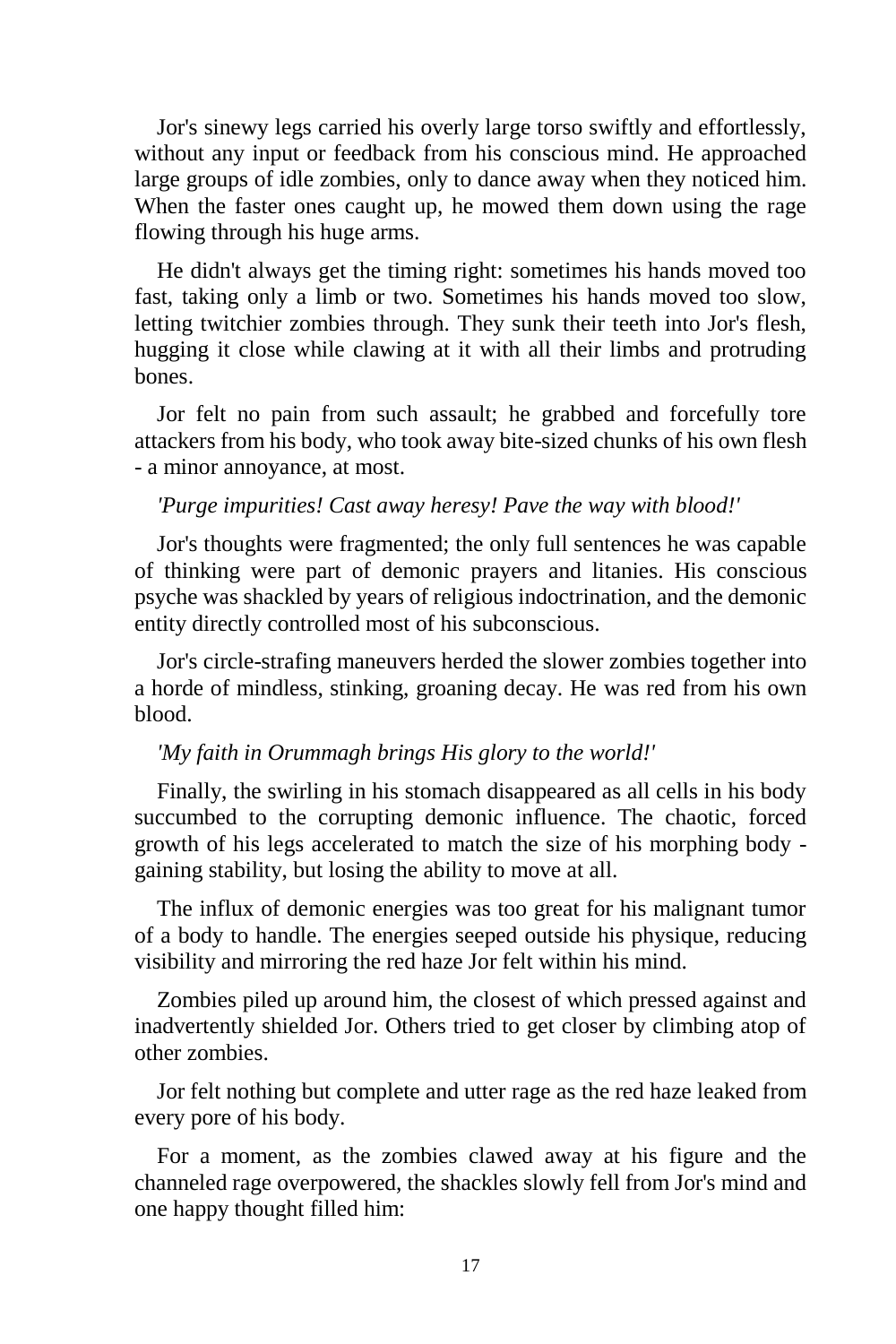\* \* \*

"...disposing of it would be a waste; blood of this quality could be worth a small fortune in the right market. The techs will find use for the rest of the body, too."

"Understood, sir. Should we quarantine the area?"

"No need. Notice the irregular blast pattern and the slight charring of the corpses? This was definitely demonic, not biological. A wave of internal pressures blasted the mindless ones from within, followed by a large, fiery explosion originating from the possessed channeler. The energy is still thick; by its texture I'd guess it belongs to one of the elder demons. You - send for a demonology expert!"

"Sir, look! It might still be alive!"

With great effort, Jor opened an eye - only to see another set of eyes staring back at him. They belonged to a man, whose large frame didn't hide the heavy grafts and localized mutations too well.

"I'm security chief of the Midflower. Speak, demon spawn! Who sent you, and what hell did you unleash here?"

Jor tried to move his body, but succeeded only in turning his neck. Yet, his mind was clear and observed his present state with calm detachment.

"Chief, he could be one of the mad ones that wander in from the desert and-"

"Quiet!"

Jor's throat was sore and dry - not to mention half of it ripped out - but he tried to speak nonetheless. The words came out as whispers:

"Orummagh... he's smart... Run, run!.. Others are coming..." He coughed up blood, but even the strength to cough quickly diminished.

"Who's coming? Speak!"

He warned them to spite Orummagh, but whether they'd heed his warning didn't concern him - he wasn't going to spend his last breath trying to explain.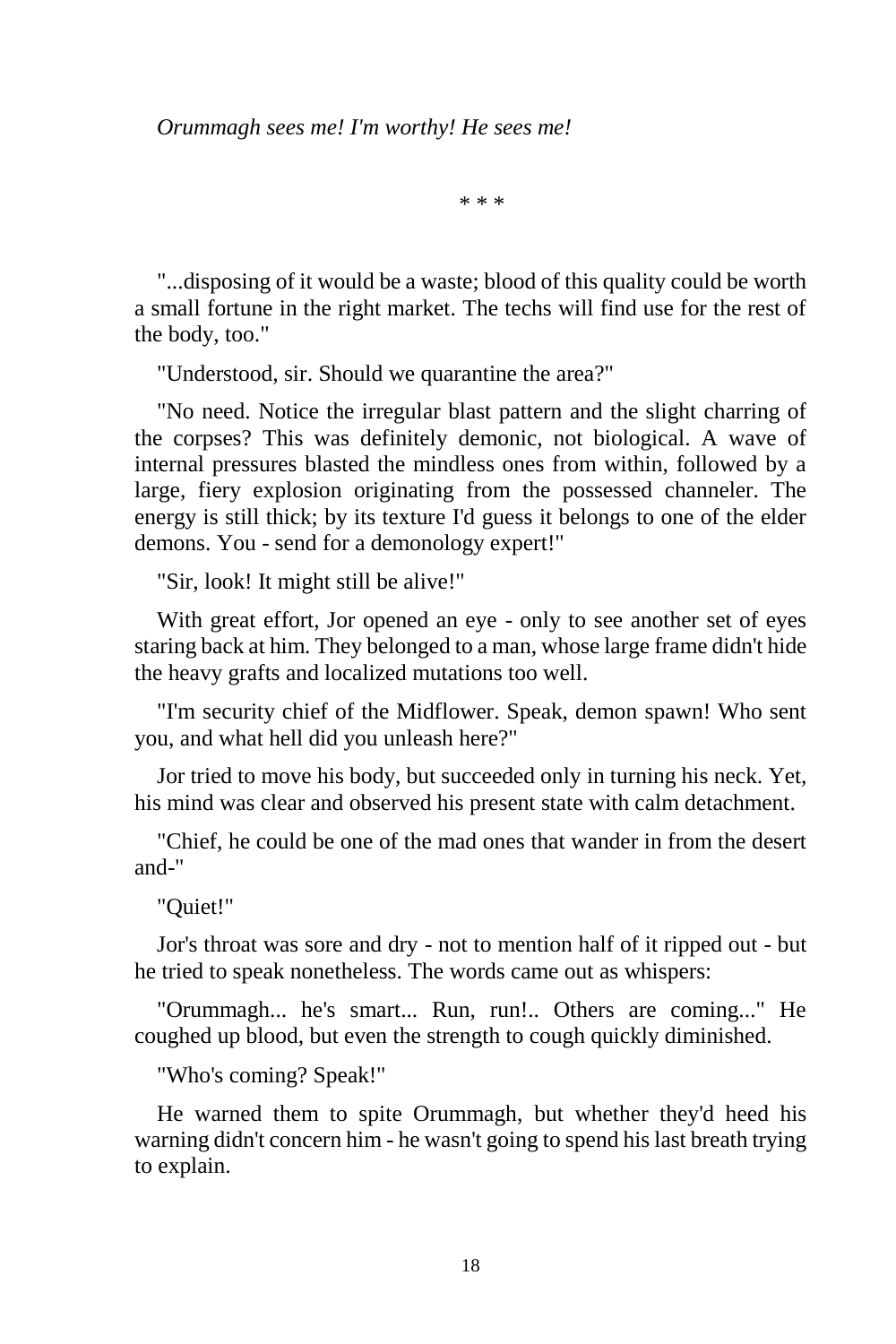Jor closed his eyes, and with this act, outer sensations stopped reaching him.

His mind retreated, touching up on memories of the many years he and his beloved Connie spent under the demon's shadow. They lived in nomadic camps, all their waking hours spent in work and devotion to the demon. They endured ash storms, starvation, and the burning sun.

*At least we had each other* - but the thought didn't fill Jor with romantic notions, only with regret. *We succumbed to misguided purpose and false hope. If only we had the strength to end our lives... We should have died together with dignity.*

As Jor's body has shut down, so did his mind. *I'm going first, love...*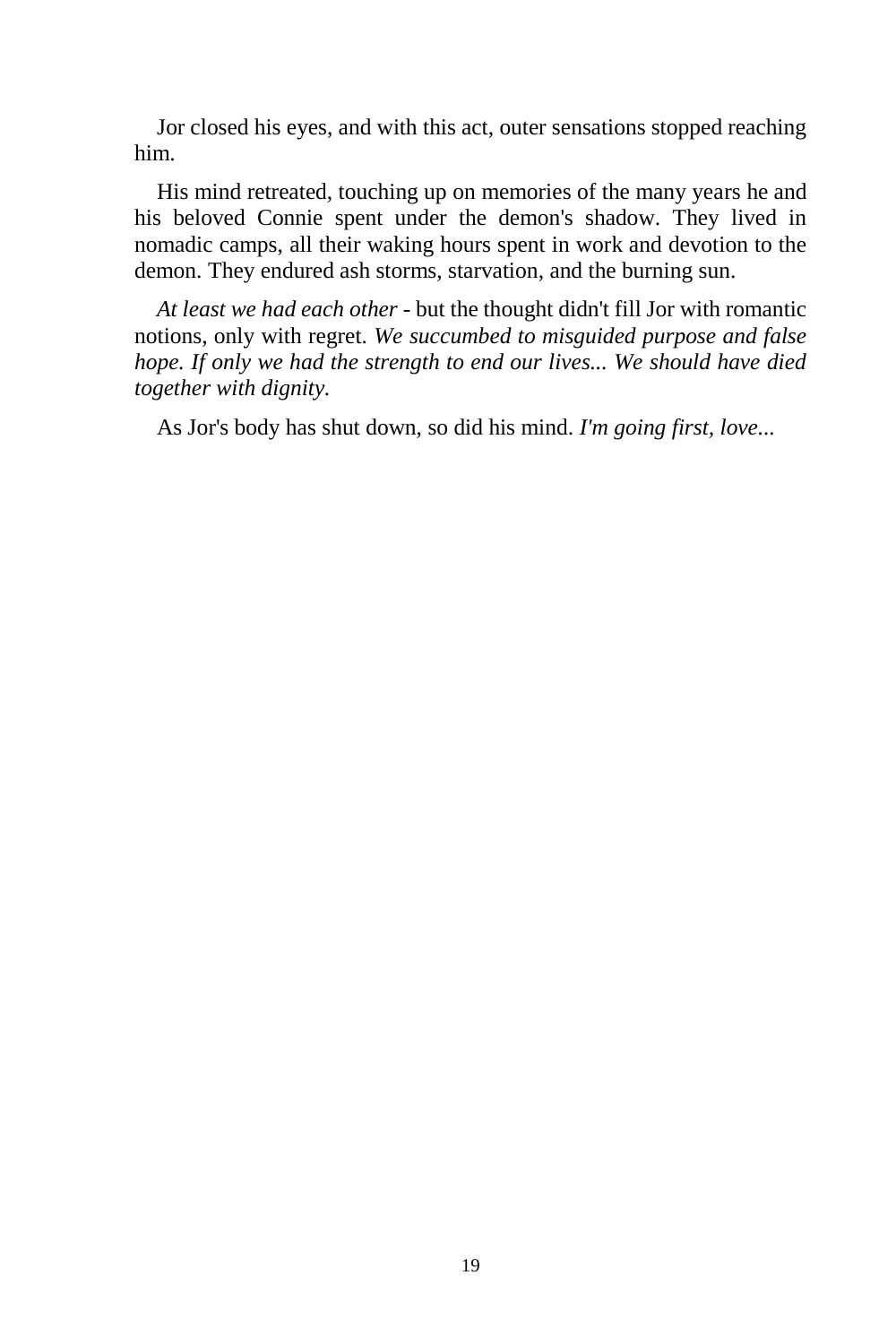*Elementary particles (and all 'matter') are artifacts of the staticness of the observing framework.*

- Dreamer's Handbook

Rob eyed the big red button, resisting the temptation to push it. "Hey Pete, look what I found!"

The salvage operation was one of the most promising their crew has been on. So promising, in fact, that Lady Cellie brought in two additional raid squads and oversaw the operation herself.

The demons slaughtered everyone in the underground facility and retreated without taking any of the spoils. They did leave, however, corpses in blue and white labcoats with blood smeared all over.

"What!" Came the muffled reply from the far side of the corridor.

Many of the reinforced doors were already bashed in or broken in half. Naturally, the crew raided the blood depository first - no self-respecting vampires would let all that tasty blood get ruined. *We arrived just in time.* If the clan leaders knew why only facilities such as these had electricity and working technology - they surely did not bother telling Rob.

"Just come over here!" Rob yelled back.

The big red button wasn't the only tempting thing: the control panel occupied the entire length of a wall and the better part of the room. Covering it were switches, dials, small buttons and various indicators, with the words 'BIOPRINTER 3000x' featured prominently above. The panel seemed to have suffered no damage; the room and its massive steel walls remained untarnished, and the only thing indicative of an attack were the torn pages scattered all over the floor.

Rob picked up a few pages which looked like part of an instruction manual and started reading:

*'...The insta-clone setting couples the ancient bioprinter with advanced bioscanning technology that we developed in-house, right here at Midflower. Identity and the mythical 'soul' evade us - mid and higher brain functions are not present, and insta-cloning any animal or humanoid*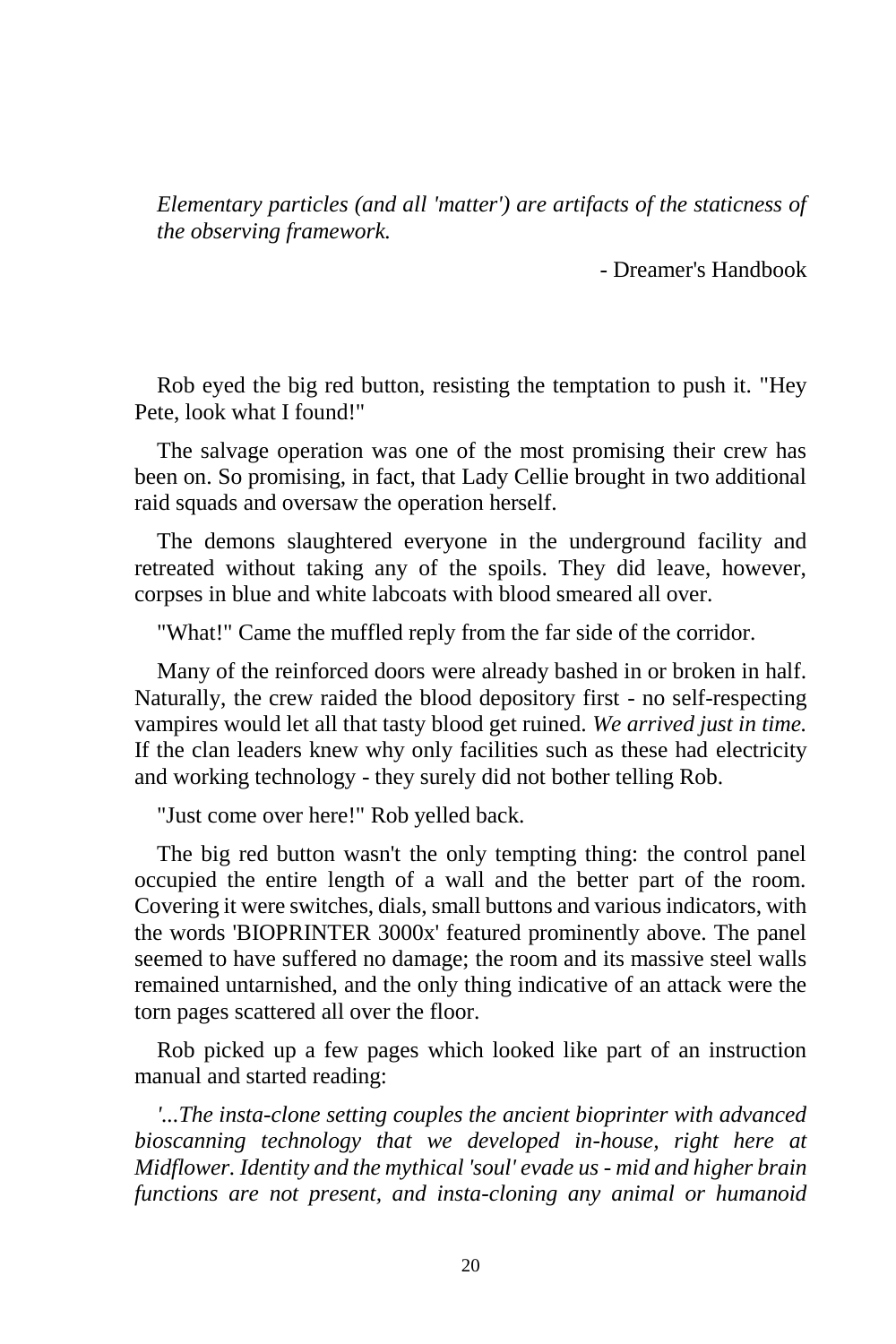*results in a severely afflicted biomass. But, so far such failures proved helpful for deeper research into the Virus; they also provide a refined learning tool for technomages beyond the mere smoothing of perturbations in the fabric of reality. Since electromagnetic and other fields...'*

A muscular vampire entered through the doorway. He was toying with a knife in his hand, and like Rob, wore body armor - loot of an earlier salvage expedition. "So? What is it?"

Rob didn't answer, just pointed along the control panel in a sweeping gesture.

Pete raised an eyebrow. "Just tech? No chemicals or usable bio-stuff?"

"That's what I'm trying to figure out. Grab a few pages and help me out, would you?"

Pete grunted. He started picking up the pages and handing them to Rob, who stacked and sorted them.

Rob's eyes glazed over much of the text as he skimmed it.

*'...It is infuriating how much at odds the predominantly subjective nature of technomagic is with hard facts and cause-and-effect chains of scientific methods. We all know that Serum users' brains establish additional pathways below the threshold of reality - that's why there's no coming back from Serum addiction. Despite their hyper-intelligence, the technomages haven't yet condensed that higher understanding into a shared context with objective symbol-sets - they profess a tendency to convey information through the collapsing fields of the very fabric of reality, and there might be the beginnings of a language there. Such fleeting advancements...'*

"Hey, did you hear? One of the other squads found survivors!"

Rob looked up. "Really? Friendly or hostile?"

Pete shrugged. "Not hostile. Some of the brainiac zombies locked themselves into a panic room. 'Technomages', they call themselves, and they're promising a lot for a safe transport to another facility. Boss Lady is negotiating with them right now."

"A proper escort job for a change? That's great!"

Pete nodded. "They said something about 'Serum-rationing' and 'techenabling trance'... Boss Lady looked concerned. The new girl was there too. Pretty, she shakes her ass like-"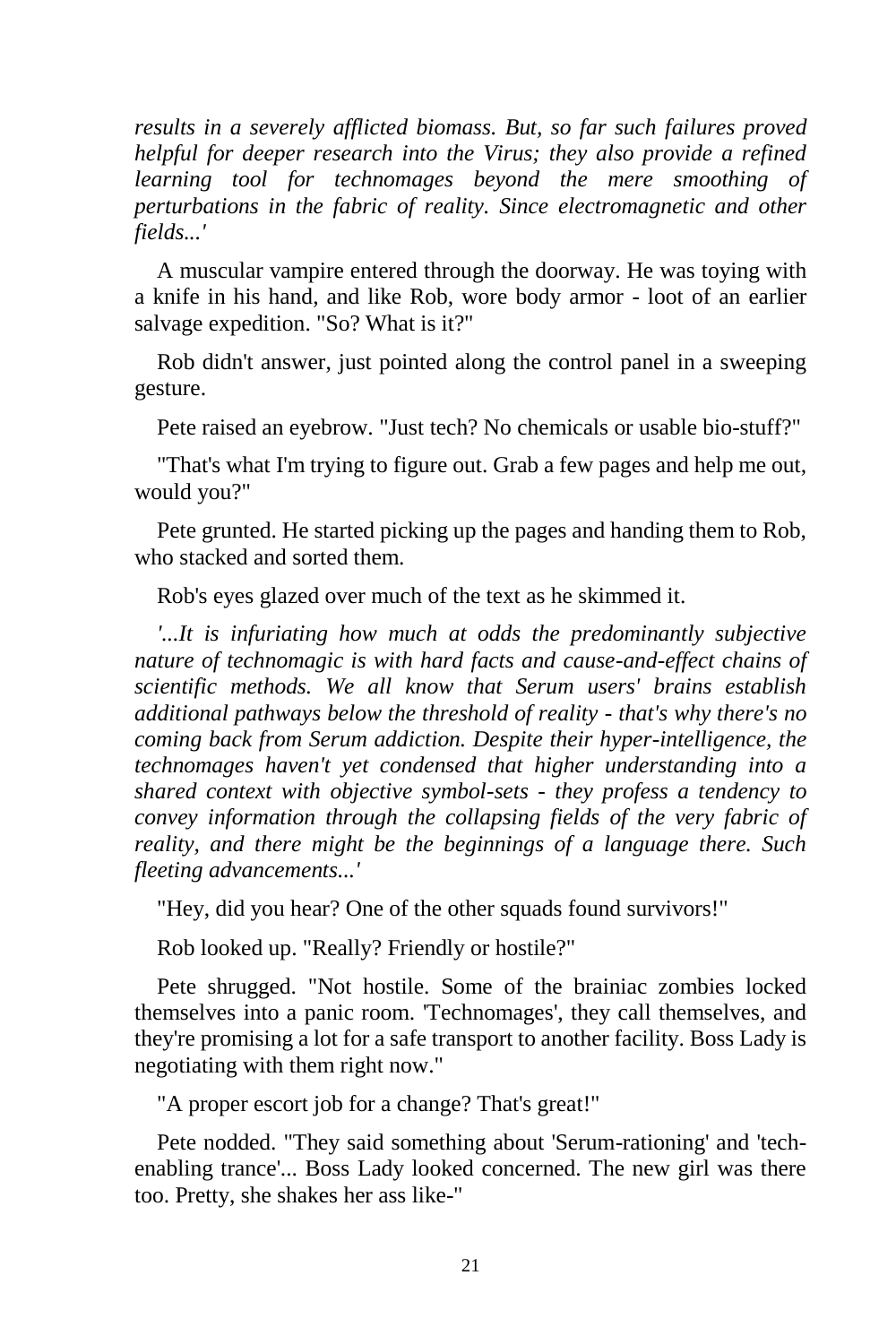"Pete... Focus. What else?"

Pete was one of the few vamps whose natural libido resembled more that of humans. From among the new recruits, Rob found the fat kid more intriguing. *How come he has such a black crater on his face?* 

"Ah yeah, Boss Lady says we don't have much time before the power fails."

"I see. We'd better hurry, then." Rob resumed reading.

*'A rumor-theory circulates that technomages are getting dangerously close to the domain of demonic entities, or more precisely, to the mechanism of possessing humanoids from higher realms of awareness. Although this could explain the increase in seemingly random attacks from demonic forces, so far no facts support the shaky assumption.*'

Pete attempted to make sense of a few pages, but soon threw them away in frustration. "Gibberish... all of it..." He muttered.

With the corner of his eye, Rob saw Pete fidget - and lift his fist to smash down on the big red button. "NO!"

For several seconds, strong vibrations and a pervasive hum emanated from the walls. Rob's body tensed and his mind emptied itself in anticipation of the unexpected.

When the humming ceased, one of the steel walls slid apart to reveal a small chamber - from which a limping zombie staggered out.

Rob immediately sized up the danger and swung into action: with a powerful right hook, he separated the zombie's jaw from the rest of its body, and followed it up with a shin kick. A twisting of arms - a response to a meager counter-punch - brought the zombie down.

Rob was honest with himself enough to admit: he enjoyed stomping on the jawless skull and watching the partly liquefied brain drip from his boot. *It's the adrenaline high.*

Without much sound, the steel walls closed. Rob took a few steps back, recovering.

"That's it? All it does is open a secret door?" Pete casually smashed the big red button again. "Pff... I hope there's supplies we can use in that chamber."

Rob briefly considered berating his brother-in-arms, but he didn't think it would do much good.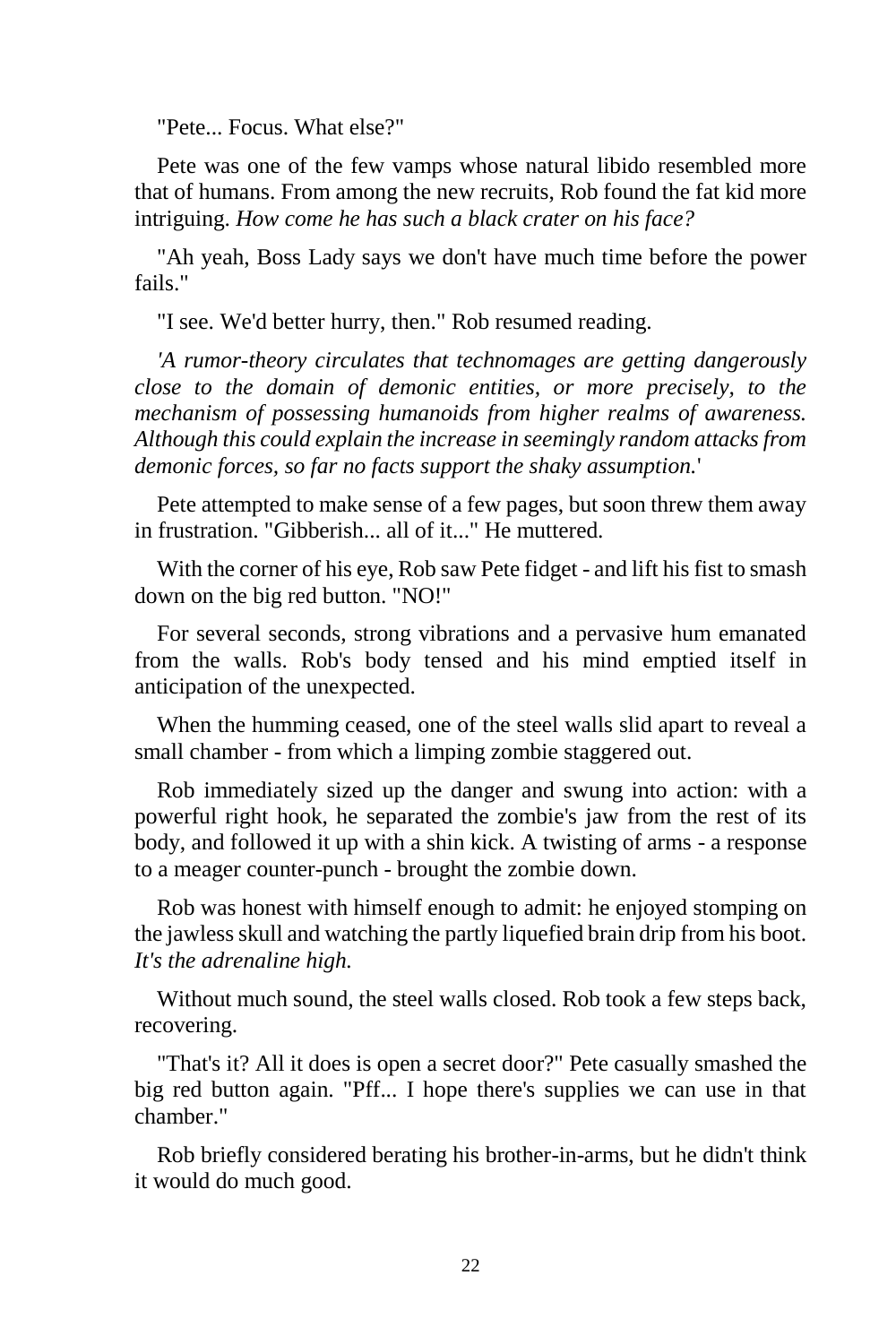After another round of humming and strong vibrations, the metal wall opened to reveal a second zombie - exactly the same in all features as the first one. With a limp, the zombie stepped out of the chamber.

"Ha, another one!" Pete exclaimed with almost childish delight. "Where did he hide? Move, this one is mine!"

Rob didn't try to stop him; he just rolled his eyes. *This idiot will get me killed sooner or later!*

Pete stepped closer, daring the zombie to attack. "Ha!" The zombie obediently lunged, and Pete backed away. "Take this!" He readied a strong blow that would leave a hole in the decaying torso.

Suddenly, while Pete's swing gathered momentum, the lights blacked out completely.

*Damn!* Rob strained his eyes.

The lights came back half a second later, however, the interruption was enough to disorient Pete and make him miss his aim. The lights continued to flicker.

The strike severed the zombie's arm, but the other arm drew the brutish vampire in a hostile embrace and made him lose footing. They tumbled onto the control panel, rolling over switches and dials.

Rob couldn't do much, except stand idly by while - after much bonecrunching and flesh-rending - Pete finished the zombie off. When the humming started anew, Rob realized that the two managed to hit the big red button one more time.

Pete stood up, shaking. Claw and bite marks adorned exposed parts of his skin.

The humming, the vibrations, and the rapidly blinking lights set both vampires off-balance and made it seem like they were guinea pigs in some horrible psychological experiment.

The steel walls moved apart once again.

The piercing, but shaky flashes outlined another copy of the same zombie - *no, two!* Rob had difficulty ascertaining the correct number of limbs, but he saw at least two identical heads, five arms, and a number of legs which flailed in the air without supporting the mound of flesh they were attached to.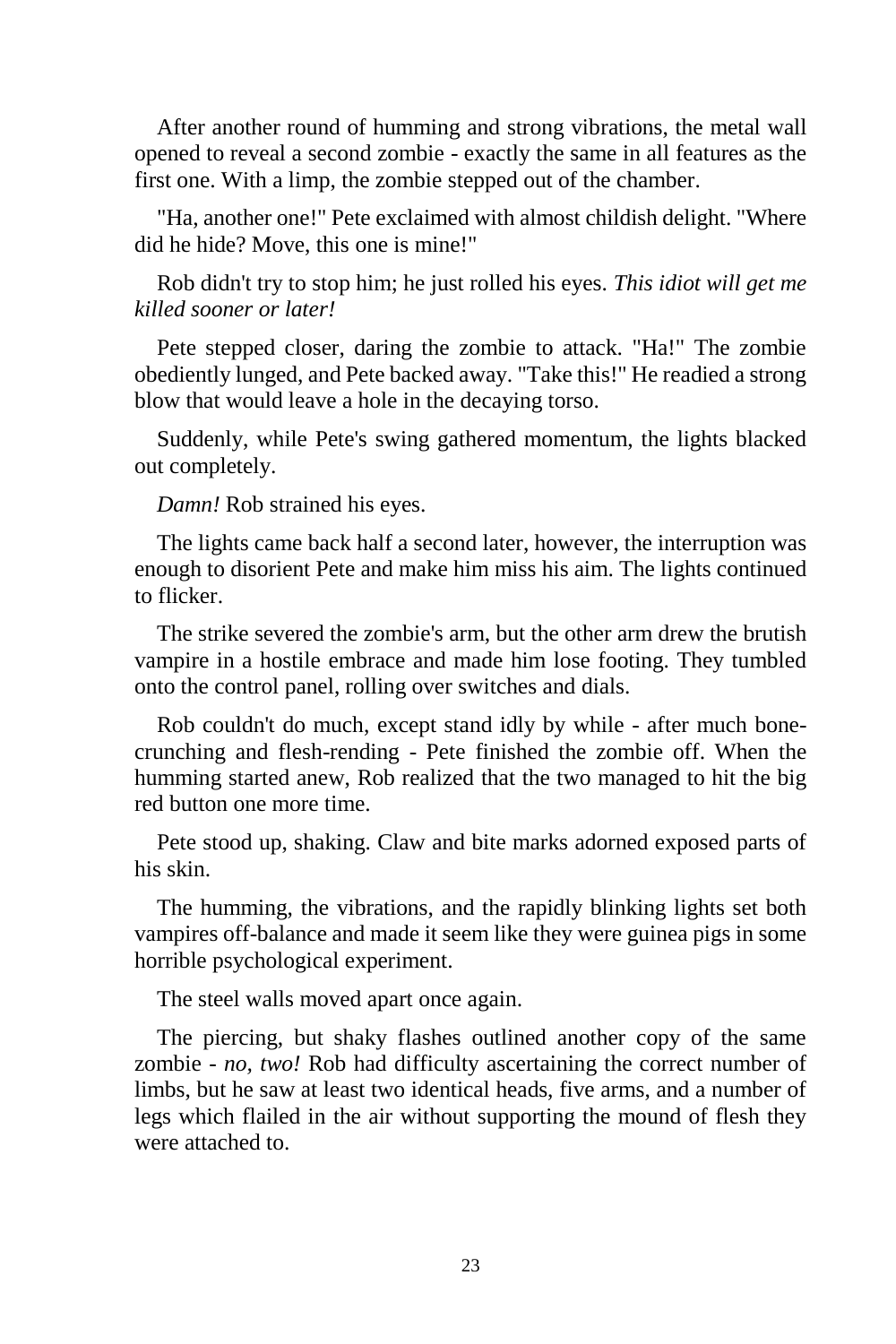The monstrous zombie tried to step into the room, but succeeded squeezing through only on the second try. A wailing sound wheezed from one of the mouths.

Rob's subconscious fight-or-flight instinct said 'flight', and his conscious mind agreed. He turned around and fled out the door, yelling to Pete: "Run! Run!" The monster was scary, but despite limited night vision, losing electricity in an underground facility that depended on it was scarier.

The two vampire grunts ran hastily for safer grounds. Rob could hear Pete's heavy breathing from behind.

What neither of them could see was that after making two more steps with its weight-bearing legs, the ghastly creature tripped over the body of one of its predecessors and fell. That was all the unformed brains - even by zombie standards - could handle.

As a tree that falls in the forest, it exhaled the last breath of a life that never was.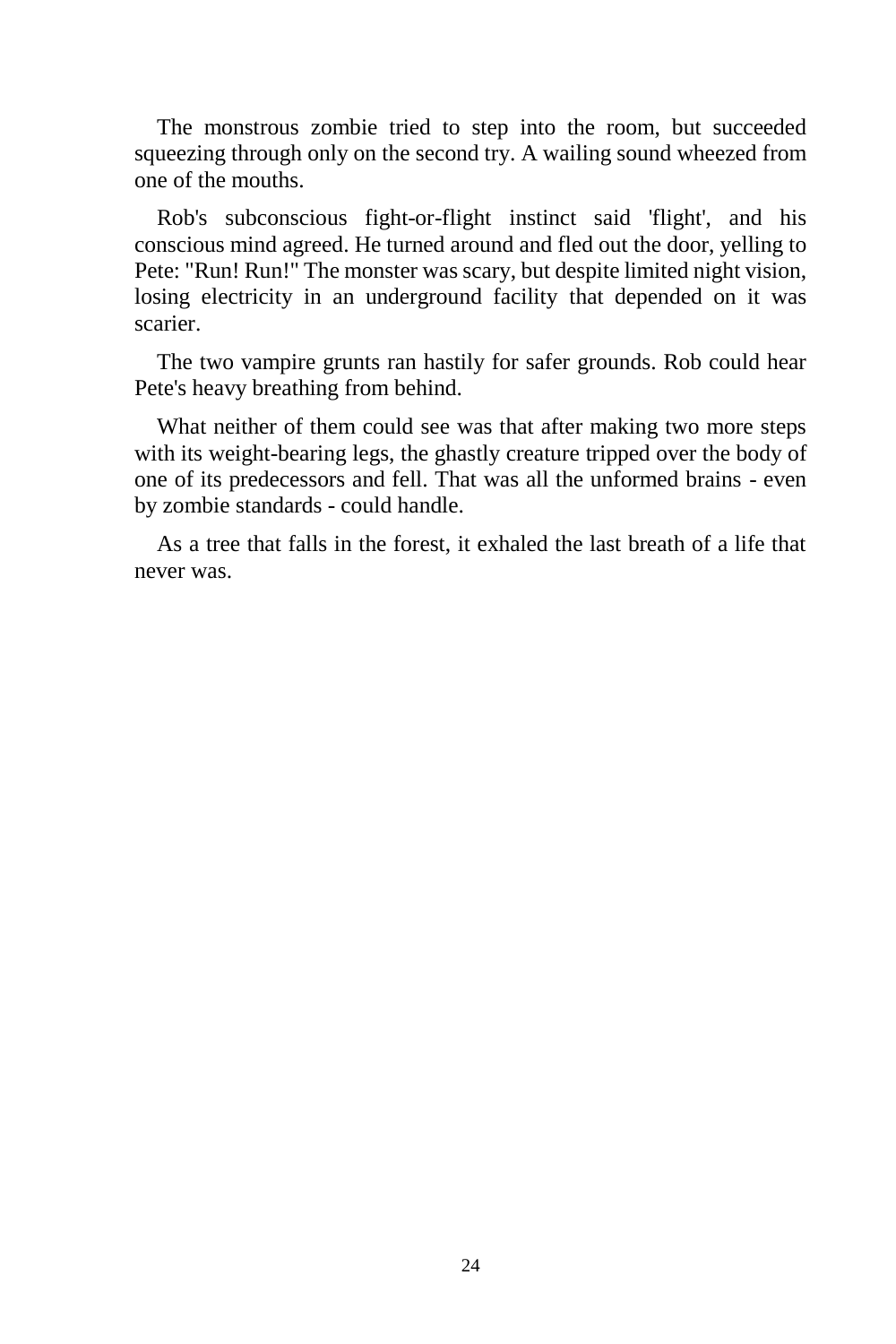*Empathy without Love is a mirror with no light to reflect. When the torturous closeness can no longer be counterbalanced by the ego's faint self-love, the ego unhinges.*

- Dreamer's Handbook

Bron grinned menacingly. "You got separated from your squad? How unfortunate."

Elise felt she was on one of those ancient rollercoaster rides she read about. After discovering her raid mission was a scavenging one, seeing Bron in the other squad dulled her initial joy. Finding the technomages brought a sense of achievement, but the recent flickering of lights peppered it with danger and adrenaline. To top it all off, it seemed the ride would end with a drop... and she wondered what weightlessness felt like.

"What are you still doing here?" Elise asked, trying not to reveal her disdain. "The lights are failing, move out!" *Does he know? He can't possibly.*

Bron took a step forward while an eerie sound echoed through the hallway. "I came to thank you." Two of his cronies blocked the doorway behind him.

"What? For what?"

Bron kept pushing ahead until he backed Elise against the wall.

"For this," he pointed at his face. A mesh of scars adorned it, some wide, some tiny, all with the same black outline emanating from within the flesh. His phony smile faded.

"I had nothing to do with it," Elise lied. "What happened to you, anyway?"

"Your damned cat happened, that's what! Don't even try to deny it, I saw it following you around!"

Despite the situation, Elise felt a bit of relief. *So he doesn't know I was there. Good.* "So what? Animals like me. I didn't do anything to you."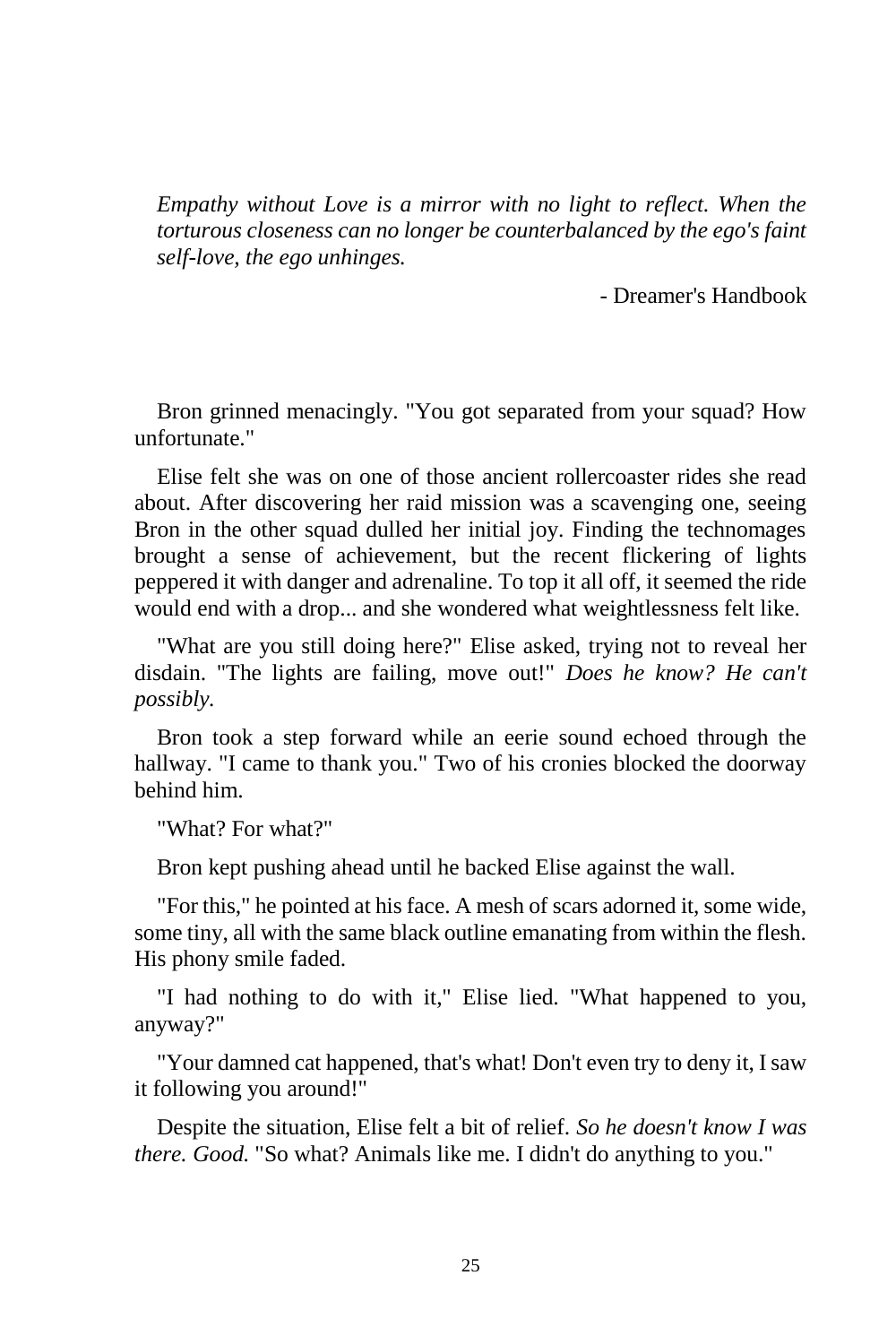Bron exuded malice, culminating in a simple shrug. "Maybe you did, maybe you didn't. It doesn't matter. Someone has to pay... and that someone is you."

Resisting the urge to gulp, Elise feigned a frown of annoyance. "Cut the crap and let's get out of here. The scarring makes you handsomer," she added, failing to suppress the sarcasm in her voice.

Bron laughed, and while laughing - Elise noticed a fraction of a second too late - punched her in the stomach.

Her eyes bulged. *That was the wrong thing to say.* The punch pinned her against the wall and pushed all air out of her lungs. Her inner organs shifted around.

"I explicitly asked to be on this raid, y'know? Accidents happen."

When he withdrew his fist, Elise bent over and fell. She kept gasping until, seconds later, she finally managed to draw breath.

One of his squaddies started fidgeting. "That's enough; let's leave."

Bron turned around at once. "Who's the boss here?"

"Uh... You're the boss, boss."

"I'll say when it's enough! Understood?"

"Yes."

"...as long as we understand each other. Give me the canister."

Bron was obediently handed over a container.

"I'd love to stay and play, but as you said, time is running out," he addressed Elise. "I'm going to leave you a present; the finest, most potent demon blood this facility has to offer. It would fetch a nice price on the market, so I hope you appreciate my generosity. What you do with it is up to you." Bron placed the canister on the floor before Elise.

Between breaths, Elise heard the door close and lock, followed by banging sounds. *They're barricading me in.* The clanking ceased shortly and darkness enveloped her; not even the flicker of lights remained.

*Great. I should have at least punched him back.*

Time passed rashly while Elise considered her options. A corpse in a blue labcoat kept her company and offered silent insight.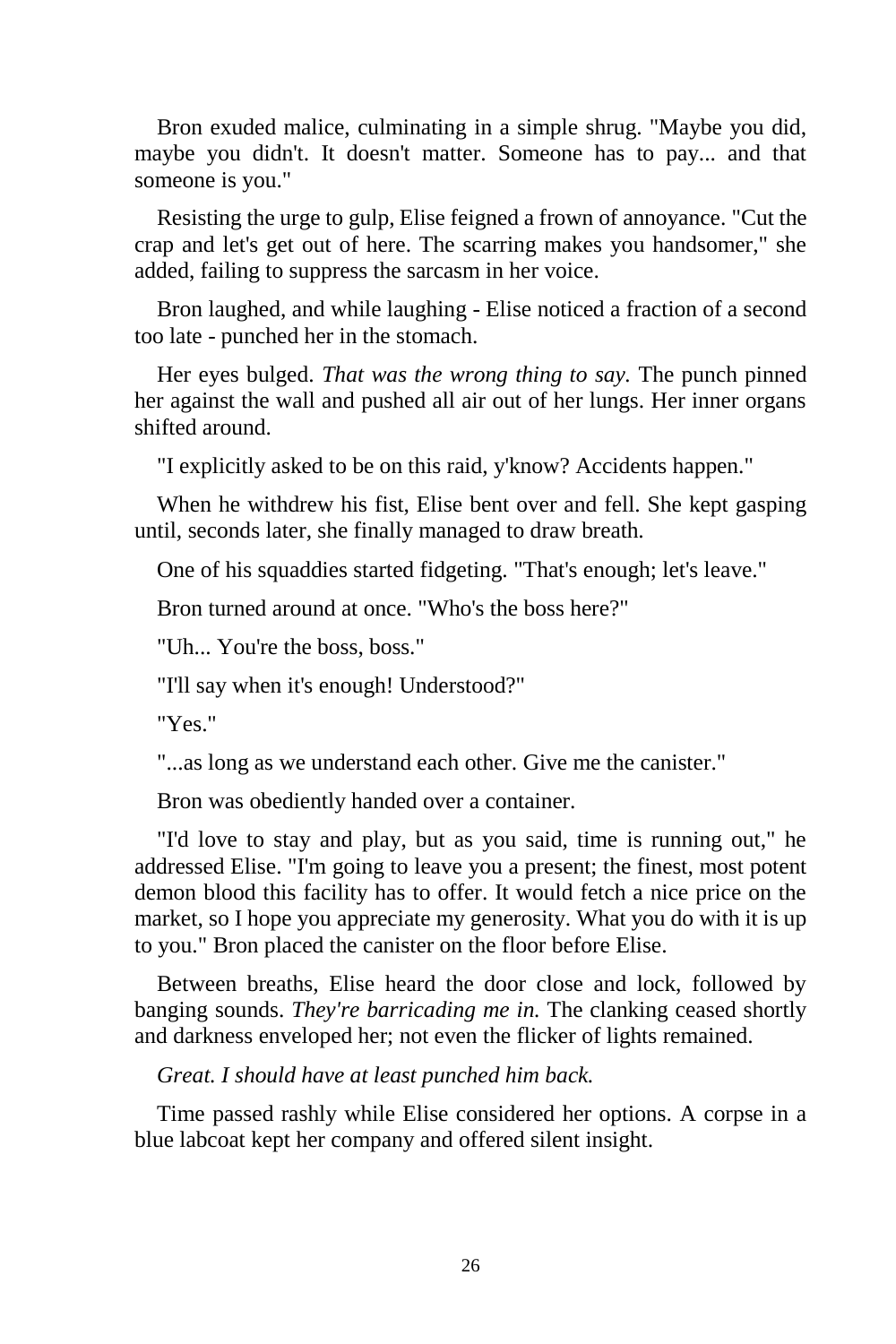She tried to push, punch, pry the door open - nothing helped. *Not even a dent.* The walls proved similarly resilient, and the ventilation shafts were big enough only for an arm to fit through.

*I'm locked in.* She started sweating as the weight of the situation set in. *Bron will tell them I'm dead. When electricity finally fails, doors will lock shut and my strength won't be enough to open them. Other doors holding back unknown horrors might open. No... No one is coming for me. I have to escape right now or I'll never get out.*

She grabbed the canister and tapped it. *It's not gonna change me. I'm not gonna get addicted.* The word 'bioreplicated' was crossed out in red, and 'source' written above with big letters.

*I need the strength. If I don't drink, I'm dead.* She had a slight, subconscious curiosity about the taste. *I don't really have a choice.*

Elise opened the canister and took a sip.

The initial taste of blood was familiar, if a bit irony. The peculiar aftertaste gripped her stomach before releasing it again, but the nourishing feeling left her wanting for more.

Elise tested her strength by punching the door once again. *Not a scratch.* Still, she did feel her power rise.

*I don't have time to waste,* Elise shrugged to herself. *Whatever will come, will come.*

She lifted the canister, took a big breath, and started drinking. It took a few seconds to gulp it all down.

At first, she felt the surging power as if seeping in from outside. Soon, the physical toll of the metamorphosis set in: crackling bones, stretching skin, inner organs growing with differing speeds. Her regenerative powers worked with the surge, not against it.

She continued banging on the door since it started producing results.

The thirst for blood turned into something deeper, something sinister... It cried out for something that wasn't there, and became enraged for not having found it. The thirst flailed and expanded, a headless beast, granting power from lack.

Torn between the hostile reaching forces, Elise's identity dwarfed. Still, a part of her was glad, because she felt it would be beyond soul-rending if a reply came answering the cry.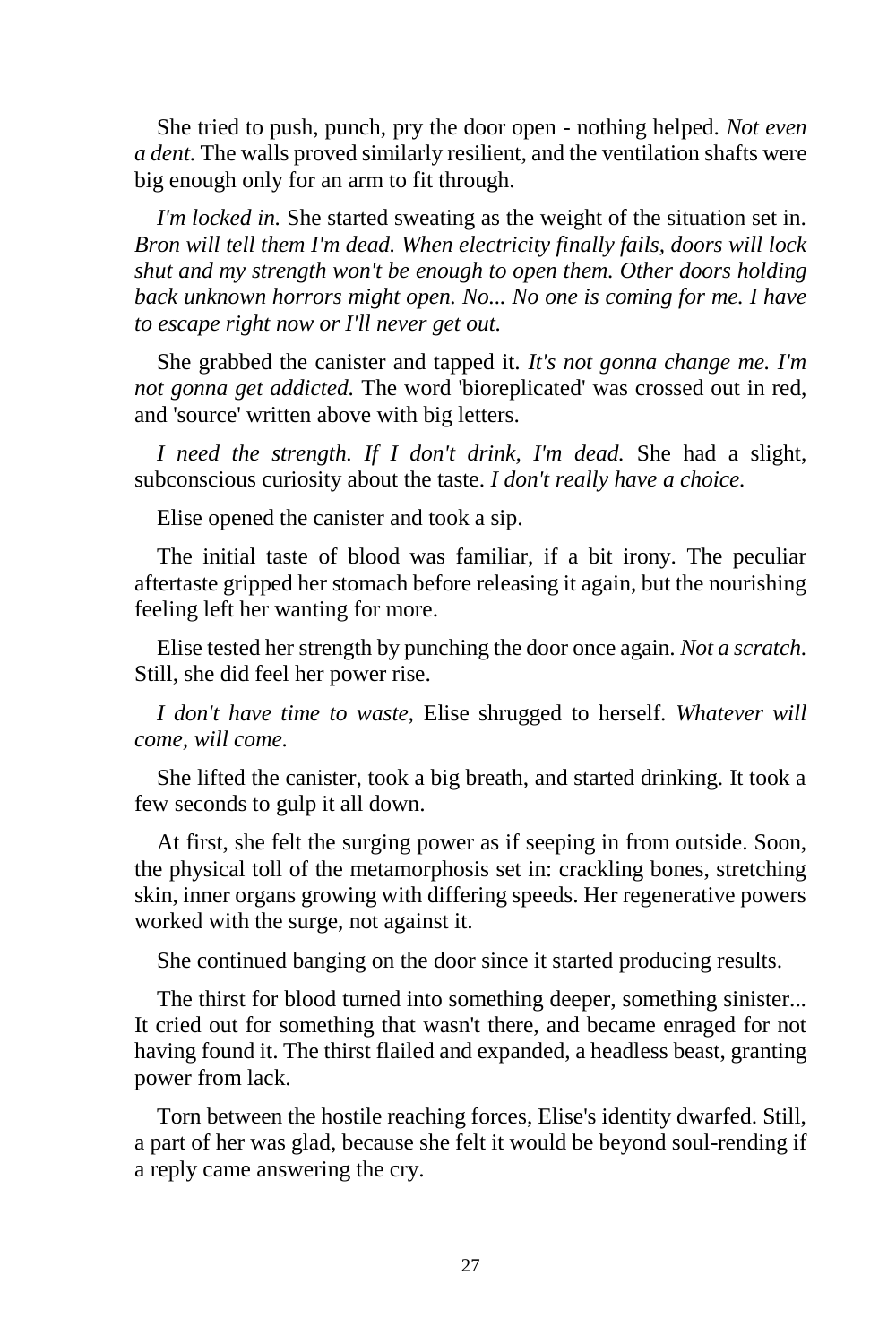When the door finally broke, Elise's attention wandered back to the physical world to acknowledge it. It didn't linger long.

The blood tasted like regret. She sensed a remnant presence amongst the forces - filled with pain, sacrifice, and a sense of being lost and absolved. The presence carried an identifier: *Jor.* The raging forces carried away these remnants too... far away.

The thirst remained and Elise cried out, the painful sound reverberating within the halls of her mind as well as the ruined Midflower. The physical cry ended after she ran out of breath, but the one in her mind went on, setting a new baseline for her state of being.

*This is madness,* an irrelevant thought stated. *I'm insane.*

Elise no longer had any control of her physical body. She floated in a constricted space, and the input from her senses faded.

Existence was the color of angry, thirsty red.

*Bron, you really didn't think this through.*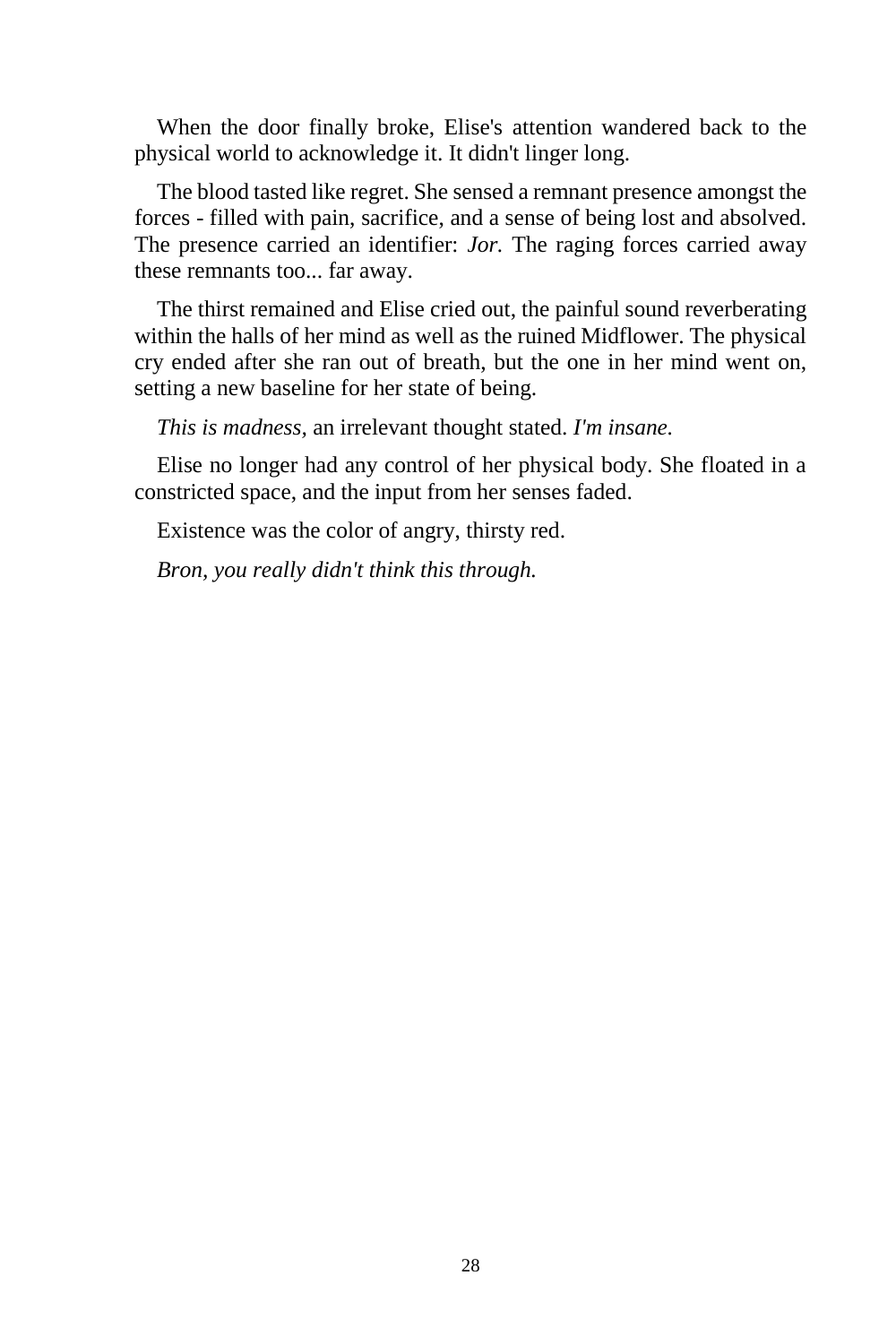*Time-management is part of self-organization, which is part of selfdiscipline, which is part of self-realization. Your time is precious.*

- Dreamer's Handbook

"I told you the monster's coming!" Pete said incredulously. "Why don't you believe me?"

Cellie focused on the recurring sound: a muffled roar piercing the air from the direction of the entrance.

"A big monster with many arms! It hid in a small room and then it attacked us."

*He's a grunt,* Cellie reminded herself, *a brawny soldier.* "I believe you." *His may be a simple, imaginative world, but that sound surely is trouble.*

Pete rolled his eyes, "Finally!"

Rob slapped Pete on the back of his neck. "Watch your tongue with Lady Cellie!"

Zombies scientists experimented all the time, and the idea of a monster with many arms wasn't as far-fetched as it seemed at the first glance. *It could be a remnant of Orummagh's demon army, but if the Midflower engaged in dark experiments, the surviving technomages will have some explaining to do.*

"Sorry, Boss Lady," Pete said apologetically.

*Why did Orummagh's forces retreat? Perhaps a threat from EnrRrei elsewhere... or a trap to lure us out? Nah, wiping out a raiding party isn't worth the effort.*

Cellie turned to Rob, who was tending his wounds. "What do you think? Have you perhaps seen the monster as well?"

"Aye," Rob said while tightening a bandage with his teeth. "I saw it, although I'm not sure what I've seen. The flickering disoriented me."

*Well, that doesn't really help... Whatever it is, I guess we'll just have to kill it when it comes out.*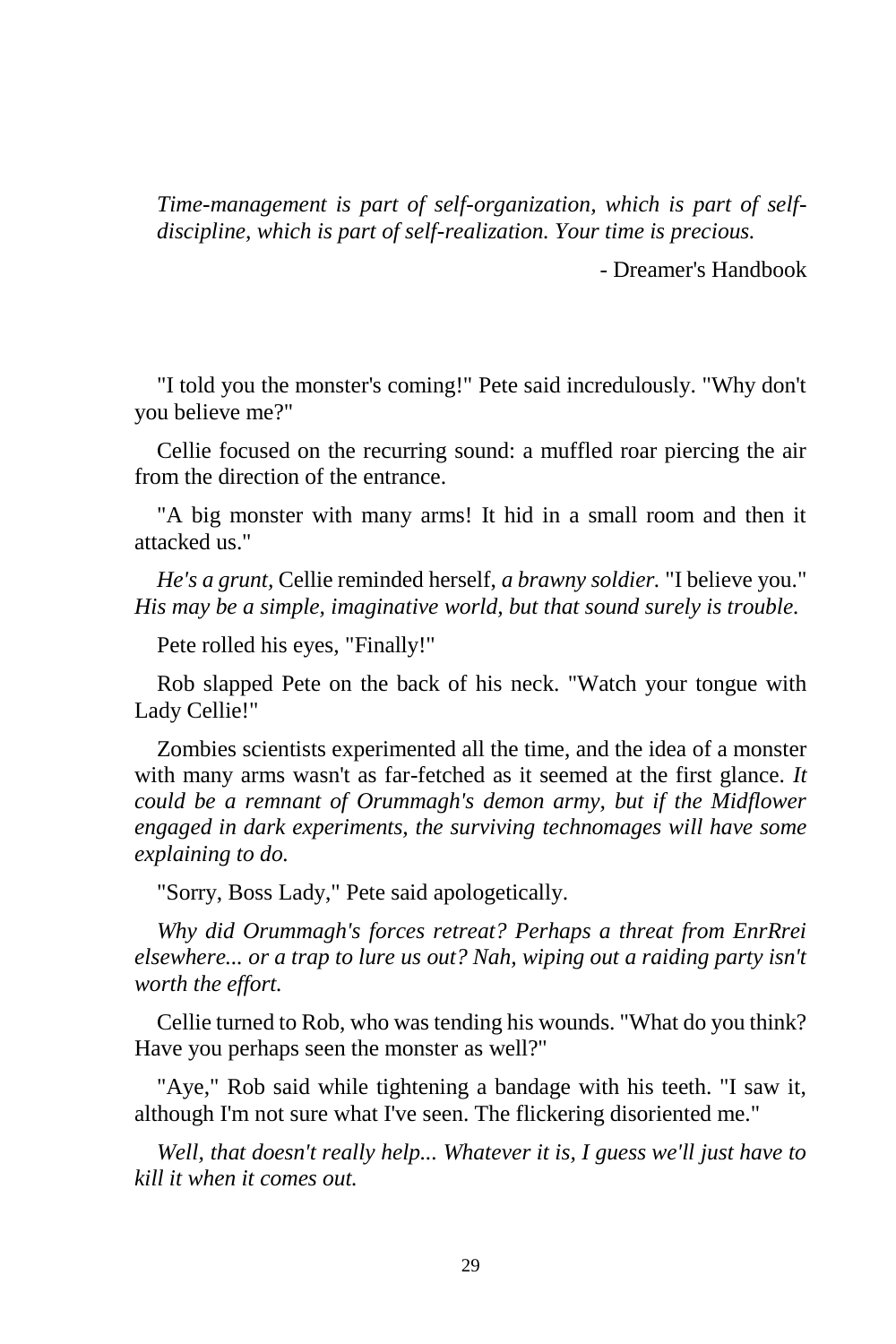"...but, it came out of some kind of multiplicating chamber called the 'Bioprinter'."

"Bioprinter?" Cellie perked up. "Did it have a number?"

"Three thousand-something if I remember well."

"Hmm, it may be on the bounty list..." Cellie muttered, but forced her thoughts to focus on the threat. "You did well to run away. Rest up; we may need to fight and I expect you to be ready."

"Yes, Lady Cellie."

"Yes, Boss Lady."

Cellie hastened her steps in the direction of the entrance. The rumble of threatening sounds became louder and more terrifying, and she pondered whether she had made the right choice.

Mapping out the facility and subsequently closing it up made more sense than caving it in. Since the Midflower held strategic value, establishing a permanent outpost was an alluring opportunity - better than destroying it to prevent vultures and temptations. *Excavating some of the bigger machines may be possible in the future.*

Cellie paused to carefully step over a corpse smeared upon the charred ground. "Oh, for blood's sake!" Some of the goo stuck on her boot.

Naturally, that wasn't the only zombie corpse. Charred bodies littered the entire perimeter of the facility, even beyond the fence. *The air reeks of Orummagh.* Most seemed to have died together in a huge explosion, but there were signs of later struggles as well.

Cellie had great hopes for this raid, and although the spoils were worthwhile - blood, tools, Serum to barter, bio- and chem-stuff whose value remained to be seen - there was political gain in it for her as well. Leading a raid herself showed strength and bravery, while having the information at a proper time proved cunning and resourcefulness. *Results matter.* Gathering new information helped project strength at various meetings and prevented her from getting blindsided. However, the icing on the cake was finding the technomages hiding in the panic room.

She saw people in white and blue lab coats being escorted out. *Finally! I hope letting them gather their things was worth it.* The blood-splatters covering the coats presented quite a contrast.

*They are still shaken up... Panic decimates any semblance of intelligence quite effectively.*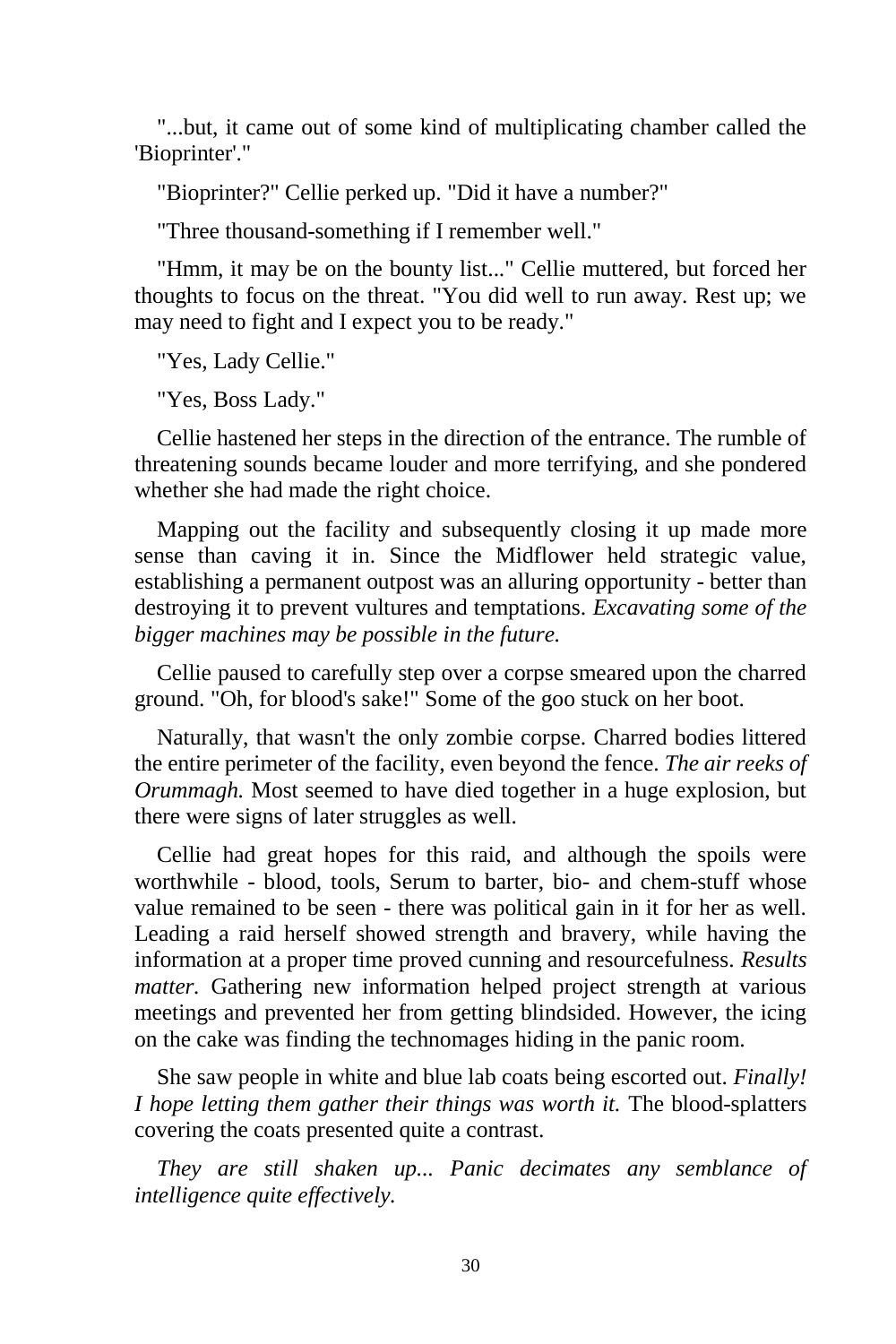Despite promising safe passage, Cellie still hasn't conclusively decided what to do with them: *Guests? Hostages? Slaves providing electrical power to Starfire City? Hah,* she scoffed, *not that last one, we're not the damned Crimson River.*

She yelled out as she approached: "Do any of you brains know what that thing is?"

Frightened looks and frail shrugs answered her, blinking.

Cellie sighed. "Get them out of here! Have the medics examine them!"

*A wail more than a roar.* The sound was intense enough to discern its undertones. *It's not simply mindless; there's pain in it... Not more than a few floors deep.*

A lone vampire climbed out the hatch and ran, huffing, soon joined by others.

Cellie grabbed one of them by the arm. "Report."

"We've barricaded everything on the way out and salvaged more canisters with blood," Bron replied. He looked nervous, with a misplaced half-grin.

Cellie attributed the expression to being a rookie. "Good job. Have you seen the monster?"

"No."

She let go of his arm. "Set the canisters down somewhere safe and get ready for battle."

The roaring electrified the air and signaled imminent danger. The banging was felt through the ground as vibrations.

Cellie looked around. *Is everybody out now? Seems about right.* "Hurry up people! Close the hatch! Prep for battle!"

Her orders were executed promptly, and for a moment, stillness enveloped the former and future battlefield. The raiders tensed and held back their breaths. Only the buzzing of flies on and around the corpses intruded upon the unnatural tranquility.

The fighters brandished daggers, large rocks, and heavy metallic bars serving as spears. Rob procured a rope and started swinging it as a lasso with his bandaged arm.

With a loud bang, the large hatch in the ground swung open and the dreaded monster launched into the air.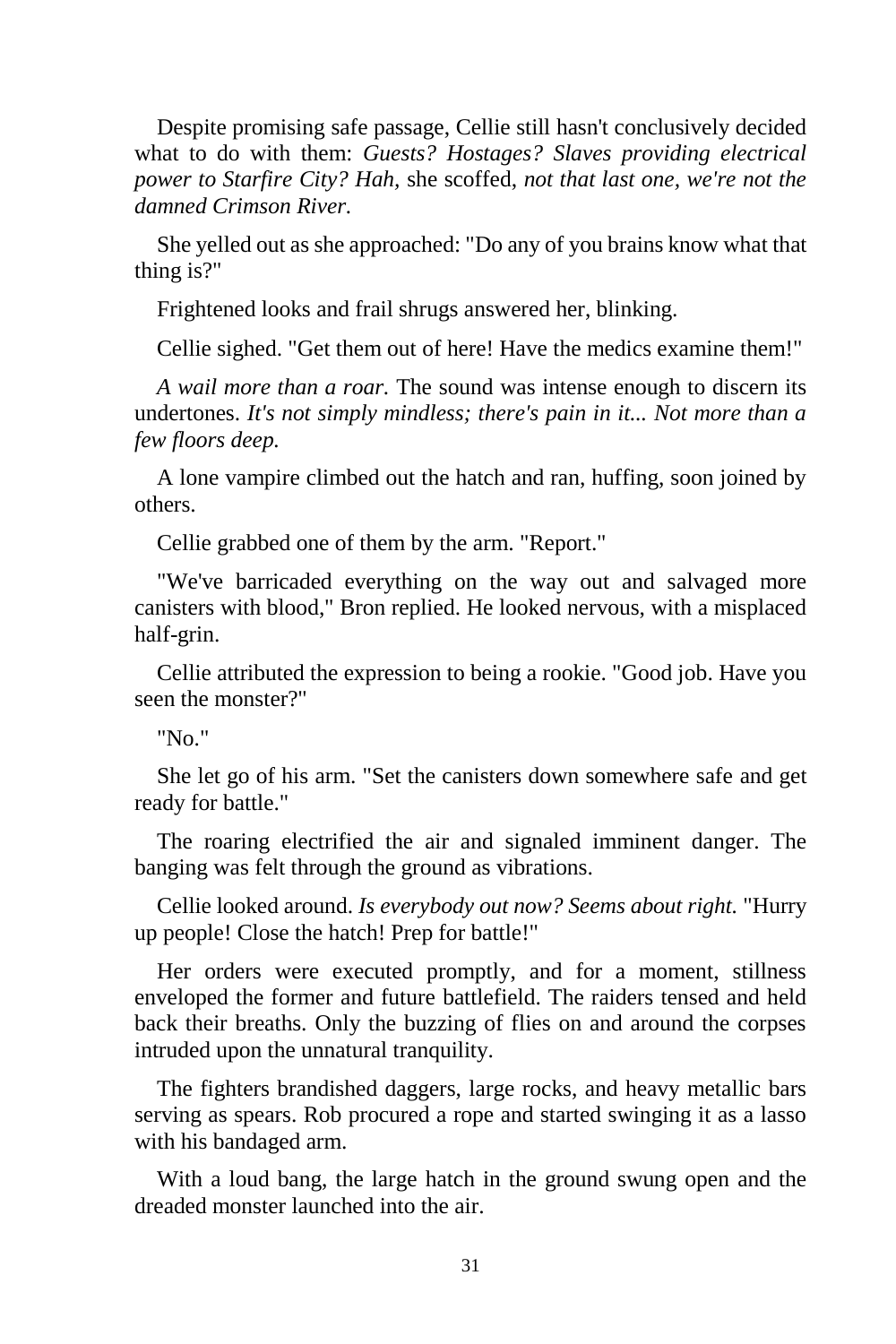Stones and the heavy spears hit it almost immediately; a few became lodged inside the torso while others got brushed aside without effect. A few brave vampires assaulted it directly, Pete among them - slaying a monster with witnesses present was bound to increase one's renown.

Cellie used the time to inspect the monster. Huge and enraged, partially red in color, yet it possessed the regular number of limbs: two arms, two legs, and one head connected to a single torso.

"Keep your distance! Wear it down!"

Cellie has seen her share of such creatures: while under the influence, vampires hooked on demon blood boasted a similar appearance. *Admittedly, never so large or powerful.* Such extremes were usually reserved for the unfortunate subjects of demonic possession whose bodies were mutated beyond their limits.

*If it's a thrall, it must be a sleeper left behind to trap us. The explosion will be as big as the one which blew up the entire perimeter.* Cellie looked for signs in its eyes for a higher, raging yet coldly calculating intelligence - but saw none. *If it's a vampire, it must have drunk pure, undiluted demon blood of highest potency.*

Doubt crept in. *Crewmembers might be missing.* She quickly spun around to check the head count, and yelled out: "It might be one of ours!"

Whether thrall or junkie, the approach was the same: keep distance, taunt, and run in an alternating manner - *and pray it's not a thrall.* The controlling aspects of the fight resembled ancient bullfighting, but wounds didn't matter in the least and the heavy spears were used merely as a way of saying: 'Hey! Look here!'

The tactics worked; the monster moved as a wounded animal would and no higher entity seemed to be guiding it. *Junkies collapse fast.* Cellie had only to wait for the overdose to die down and the withdrawal coma to kick in. *Good, we might not incur any casualties and taking care of the injured shouldn't be insurmountable either.*

A raider ventured too close; the monster grabbed him and launched him up in a high arc. After a breath's time, he hit the ground like a ragdoll. Some of his bones pointed in funny directions, but he stood up several seconds later.

Suddenly, the roaring ceased. The demon grabbed its throat, gurgled unnaturally, and collapsed without fanfare as its legs gave out.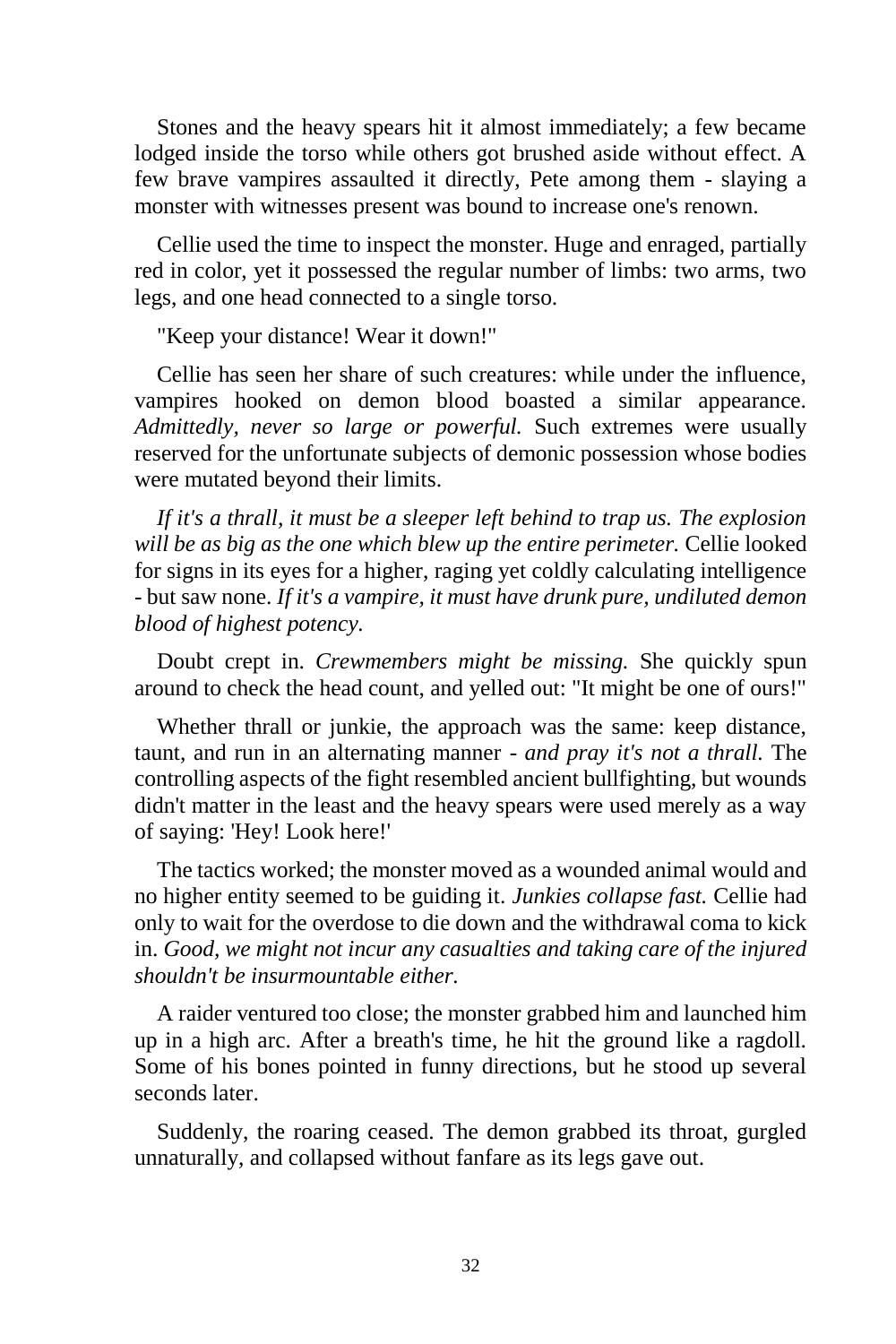Most raiders burst out cheering, but a few moved in immediately for the kill.

"Stop!" Cellie rushed toward the fallen demon. "Don't kill it! Get back!"

Red fumes rose from the body as it started shrinking, and a wave of extreme heat made Cellie pause for a second. *Good, not the exploding kind.*

The body spasmed violently as muscles lost mass and strength at differing rates. The blood supply waxed and waned, while the still beating heart tried to adjust to a disjointed rhythm and loss of volume. Bones crackled and ground against each other.

The fallen demon's form shed its remaining rags and revealed the naked body of a female vampire.

When the spasming slowed and facial muscles realigned, Cellie began recognizing the contours of a familiar face.

"Oh, by blood!" She gasped. "It's Elise."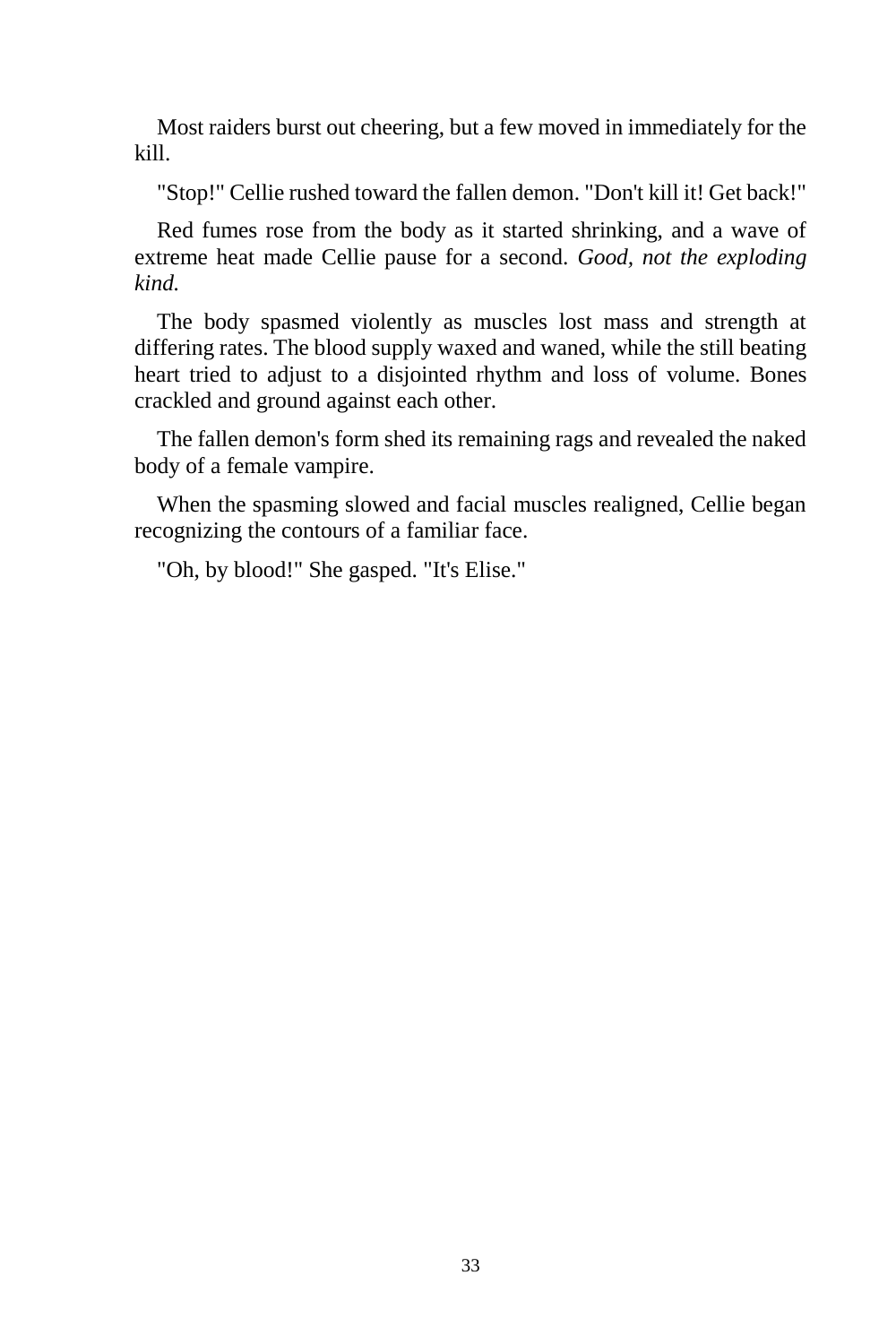*Language is often seen as a necessary evil; despite enabling symbolbased abstract thought, the overlay it places on cognitive processes is also a limitation.*

*However, language is not exclusively a human or even social construct. Lone animals too develop an internal language based on perceptions and actions and experiences, mirroring external and internal worlds. Due to greater integration with the subconscious, action and thought or indeed planes of consciousness - are not as distinct as with humans.*

*For this reason, animals and animal spirits often serve as gatekeepers or guides for the dream realm.*

- Dreamer's Handbook

Scarlet sensed predatory eyes following her.

Her first instinct was to cower while frantically scanning the environment for the perceived source of danger. But, that instinct came from the old, frightful kitten and went away unacted upon. The new Scarlet survived a fate worse than death - first with Bron's torture, and then with the grey liquid permeating her body in wretched agony.

Death was to be danced with and laughed at.

The threat was a pressure in her mind. It had a direction, as well as intent and emotions - almost as if it tried to warp her mind inside-out. The perceived hunger and the thrill of the hunt resembled her own. Despite that, she was ready to assert her place in the food chain, should the wouldbe predator not recognize that hunter and prey not always held to their presumed roles.

She continued her leisurely stroll through Starfire City.

Scarlet felt pressure not only from the one observing predator, but also potential others. Like atmospheric pressure or blood pumping on the inside, she considered such tension necessary for well-being.

(Ever since meeting Elise, her thoughts flowed in patterns uncommon to animals.)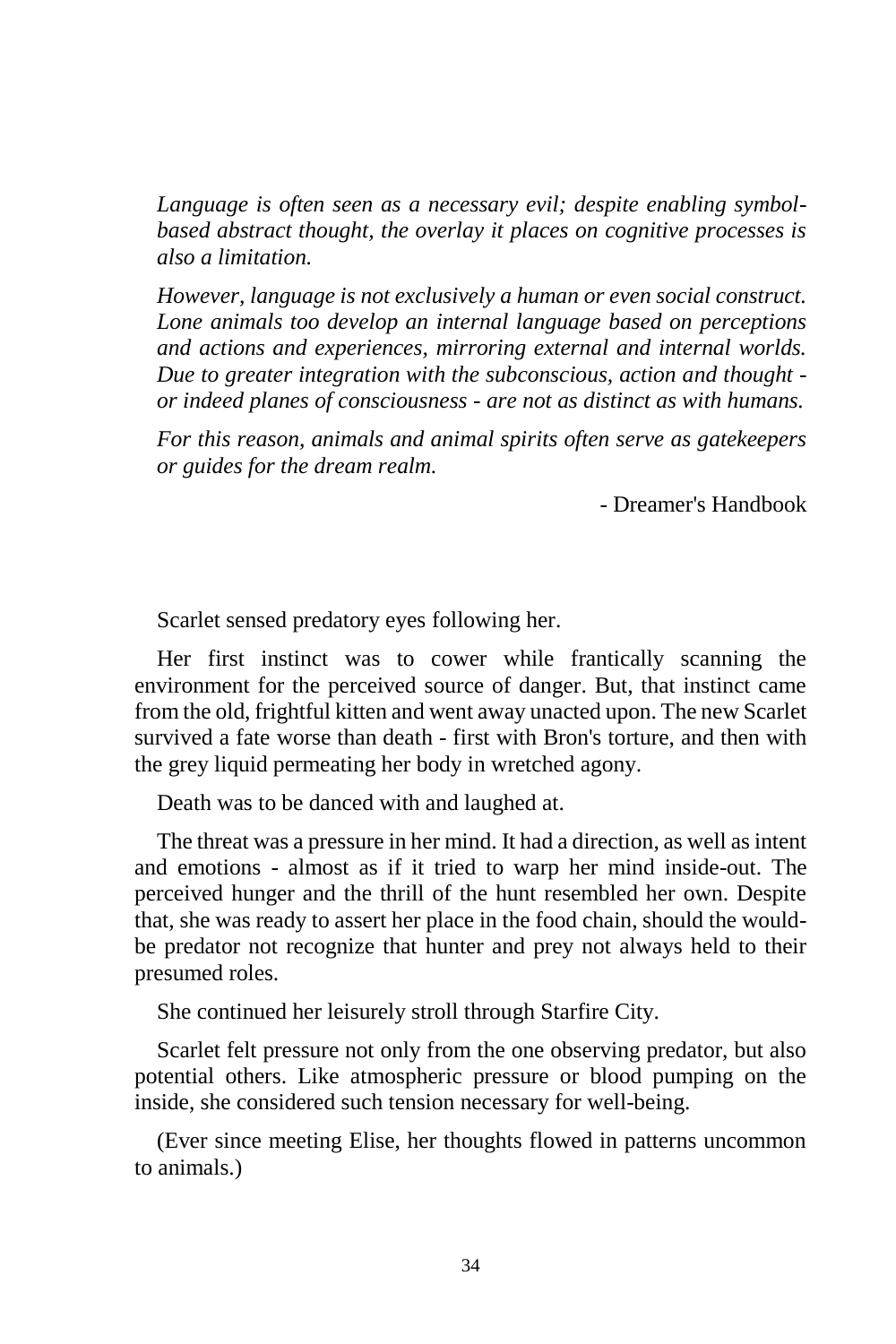Bears didn't venture this close to the inner City, and wolves usually hunted in packs. Danger from the air was less pronounced than in the desert regions - the tall buildings gave ground-based predators a significant advantage. Vultures kept out of sight, and hawks stuck to hunting rodents.

Coyotes adapted best to the urban environment and ate anything: mice, squirrels, insects - even stray cats. Scarlet surmised her stalker was a coyote, likely of wolven blood to dare venturing so close to the vampire enclave.

The apex predators, however, were almost always local mutants or otherwise monstrous aberrations - in this case, Scarlet.

The hungry eyes came closer.

She could almost see what they saw... scouring, single-mindedly intent and salivating. Amazing how the lack of fear and being well-fed freed up the mind for other perceptions.

Not all animals seemed to have that ability. This coyote, for instance. It had no sense of danger, only that of assured supremacy. His blindness already caused his life-force to flow in Scarlet's direction, and she readily absorbed it.

C'est la vie, Elise would have said.

Scarlet left the overgrown streets and approached a large church square. Open spaces were never safe, but instead of tracing the edges of the square, she decided to cut straight across.

The tall and sturdy church walls ahead overshadowed the rundown parish surrounding it.

The coyote abandoned the cover of stealth and sprung into action, leaving its would-be prey no means of escape.

Finally.

A sense of complete presence enveloped Scarlet; a calm that only came from the ardor of hunt and the readiness of functioning at top capacity - a moment away from engaging.

Scarlet turned around and stood her ground, welcoming the charging coyote. Indeed, it was a healthy half-breed.

The split second of mutual recognition when their eyes met decided the battle: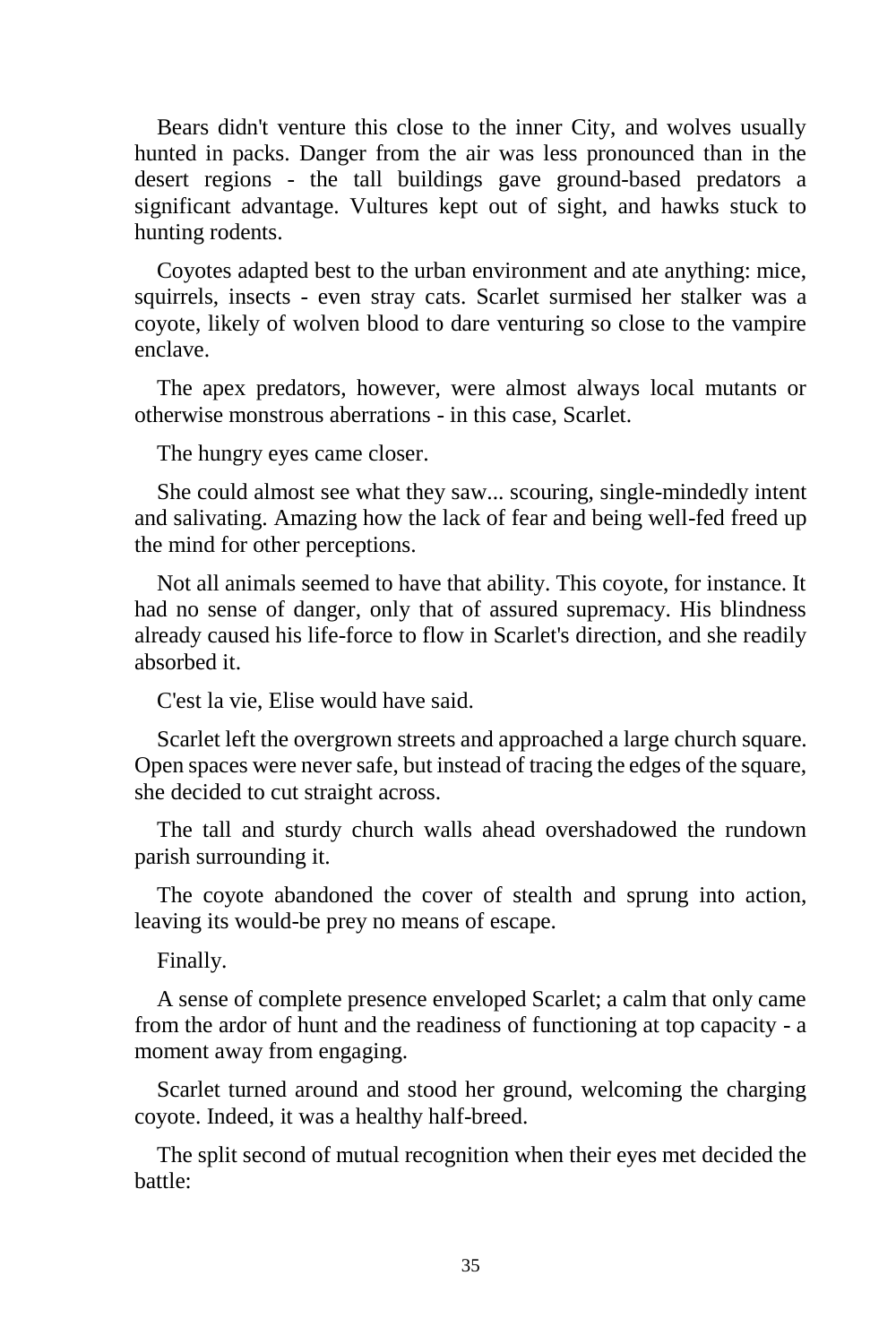Scarlet's pupils briefly narrowed, while the coyote's expanded far beyond usual as terror set in. The coyote reeled back at the realization - he was the prey, not the predator - but it came too late. Unable to stop the charge, he tumbled ahead without much coordination.

Claws extended, Scarlet greeted the coyote with a slash across the face, which further disoriented and exposed the throat.

That instant was all Scarlet needed. She moved in to execute a throat clamp, fully intent on subduing the larger animal by crushing its windpipe.

Instead, her sharp teeth and strong jaws tore out the throat with a single bite. Blood splashed on her nose and whiskers, and she blinked. Her sense of smell became overwhelmed, but she resisted the blood rage and spat out the chunk of fur and flesh.

The coyote made gurgling noises.

Scarlet simply stared into his eyes, her way of saying: 'It is what it is.' With each breath, she acknowledged his involuntary sacrifice as she continued absorbing his soul into her own - for she was living also for all the prey she consumed.

It didn't last long until the coyote's final attempt at breathing failed too. Its eyes slowly turned glassy, breaking the spell:

The coyote was dead.

Not a second wasted, Scarlet gave into her thirst and started lapping up blood from the resulting puddle. Though partly euphoric, the experience was mostly soothing and quenching.

Naturally, sucking out the nourishing substance from a body that still had a beating heart would have been more fulfilling, but unlike human vampires, Scarlet rarely had a choice: her prey was either bigger, therefore still dangerous, or smaller, where only eating - rather than drinking - was possible.

She dutifully lapped it all up, then nudged the corpse to let gravity squeeze out a few more drops.

Since the coyote didn't have much fat on his meat, she chose to eat the brain next. The brain was always a bit tricky to get to, but getting the jaw out of the way helped. She went for the nutritious organs after: heart, liver, kidneys.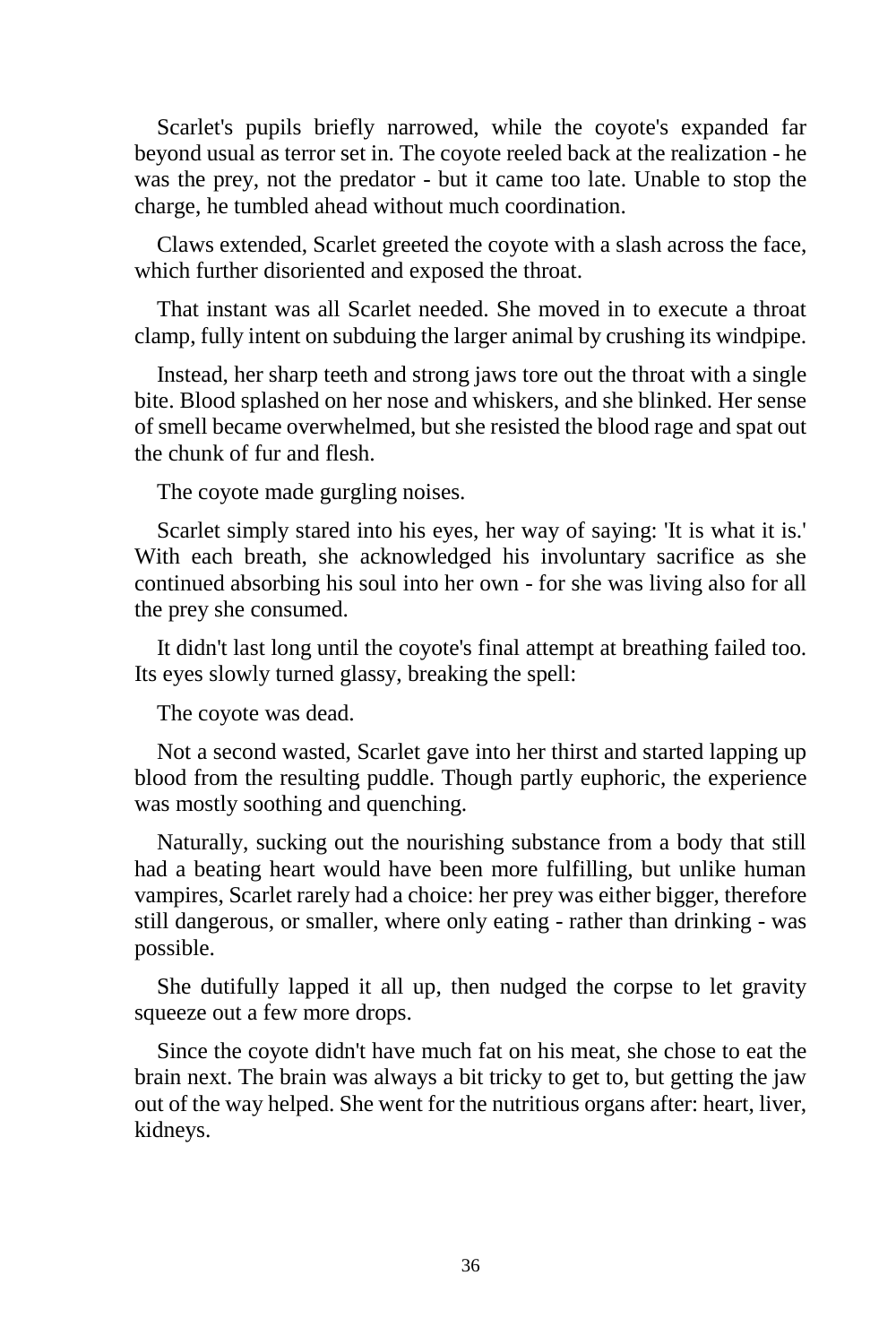Scarlet was full before finishing the lungs and stomach lining, and leaving a trail of blood and grated innards, she dragged the half-eaten corpse to the front of the church.

The massive hardwood-and-steel gate stood atop the round stairway, closed shut. Even among taller buildings, the church spoke of grandeur of an age long past; it was partially restored by vampires and served as an infirmary in rare need.

Scarlet paused briefly, then continued around to the side entrance.

The smaller door was likewise reinforced and locked, and the whole doorway area had the distasteful chemical smell of a cleaning agent.

There was no sign of the animals she brought previously. Though she hoped they found their way to Elise, it was more likely that scavengers devoured them.

Although she hasn't seen her in two weeks, Scarlet was quite sure of Elise's location. Her scent was strongest here, but the smell was also wrong, like that of mad vampires in the outer City - only significantly more so.

Boredom didn't agree with Scarlet. She intermittently scratched at the door, building upon the progress she made last time. Still, only a thin layer has been scraped away, and beside claw-sharpening, the action wasn't much more than an exercise in futility.

A few vampires walked across the square now and then.

When she got tired of scratching the door, Scarlet kept busy by hunting nearby rats and mice. Last time she brought a chicken from the domesticated pens, which she refused to drain of blood since Elise needed it more. She also liked playing with snakes, but their blood tasted wrong.

Soon enough, she brought a rat back to the side entrance. It was still alive, and she lifted her paw, seemingly encouraging the rat to escape, only to pin it down again at the last moment. Such a hunting game held her attention for a while.

For some reason, her thoughts wandered back to the torture she endured under Bron, which evoked the same feeling of utter fear and rage. She lifted her paw again, but her intuition told her Elise wouldn't approve. It was a new feeling - the closest she ever felt to shame or regret.

The paw came down with claws extended this time, impaling the rat. It didn't suffer long.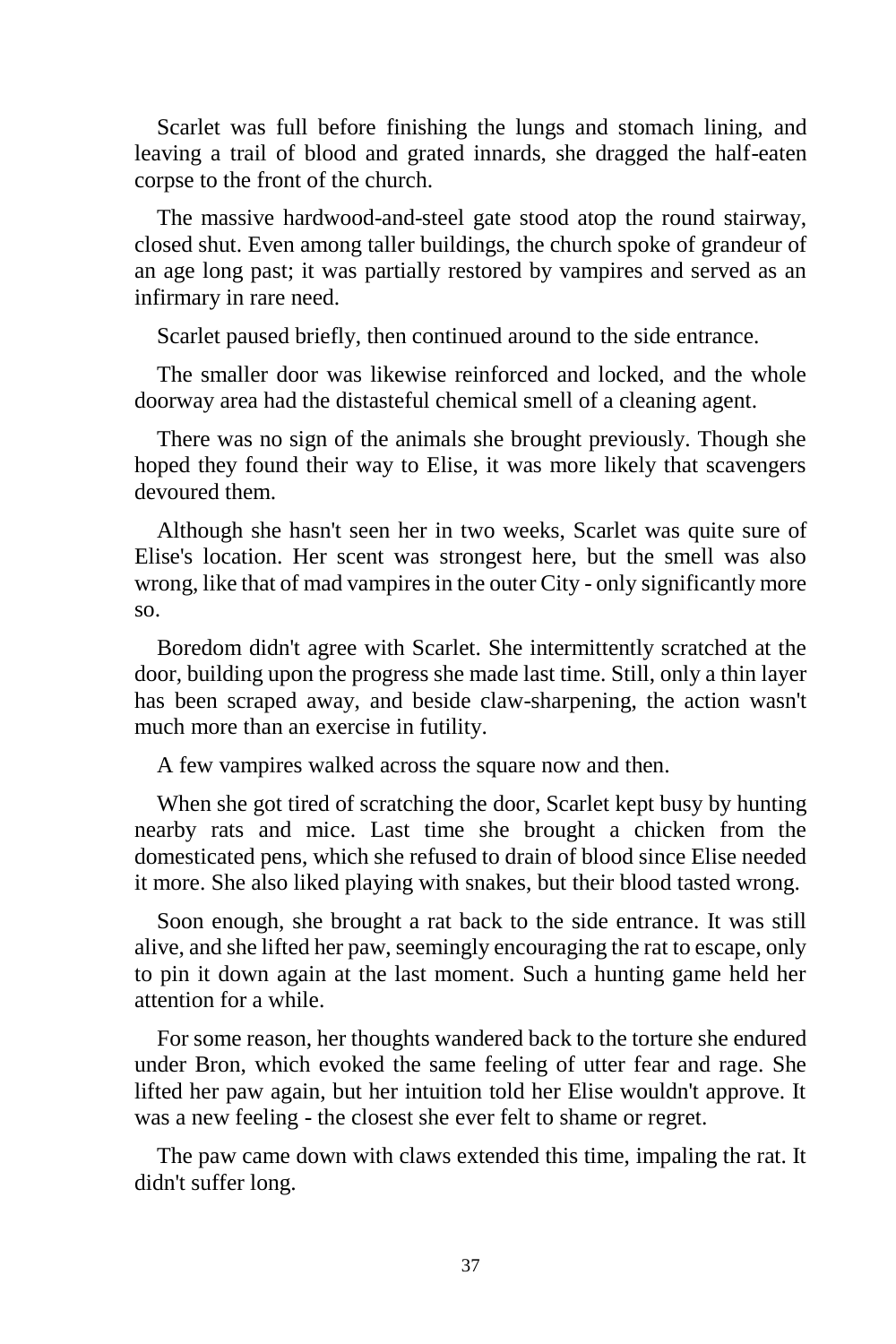After sucking out what little blood it had, she placed the carcass near the bigger one. Familiar boredom quickly replaced the fleeting regret, and she dozed off for a while.

Scarlet became fully alert again when a vampire woman approached from the direction of the nearby parish house. The woman seemed tired and uninterested - until she noticed the half-eaten carcass and the trail of blood leading around the building.

Unsure whether this person was a friend or captor of Elise, Scarlet backed into the corner of the doorway, hoping to sneak in.

"So you're the one causing this mess... and Vheila should keep cleaning after you, eh?" She stomped her foot. "Get away! Shoo!"

Scarlet didn't intimidate easily; she sunk into the corner even more and watched the woman intently.

The woman sighed. "This filth is really below my station... I'm a Mother for blood's sake." She turned around and walked grumbling in direction she came from, disappearing briefly behind the gate of the parochial house.

She returned with a broom. "...like I don't have enough to worry about! Let's get this corpse out of the way before it attracts other animals, and I'll have the youngsters scrub everything clean later..."

Vheila prodded Scarlet with the purposed end of the broom in an attempt to swipe her away.

Scarlet growled. The vampire's eyes didn't show much willpower, but Scarlet seemed to detect a degree of hostility, maybe even malice.

Vheila kept prodding her. When that didn't work, she reversed her hold on broom and switched to poking with the blunt end.

The pokes hurt. Despite her ambiguous demeanor and seeming lack of willpower, the woman had strong physique.

Scarlet hissed.

"Get out of here!" Vheila yelled, visibly irritated. "I'd squash you, but then I'd have to clean that up too."

Backed into the corner, and with the jabs growing increasingly painful, Scarlet had no choice but to defend herself: she tried to divert the attacks, and while doing so, her claw got stuck on the broomstick. Leaning in, Vheila shook the broom with both hands.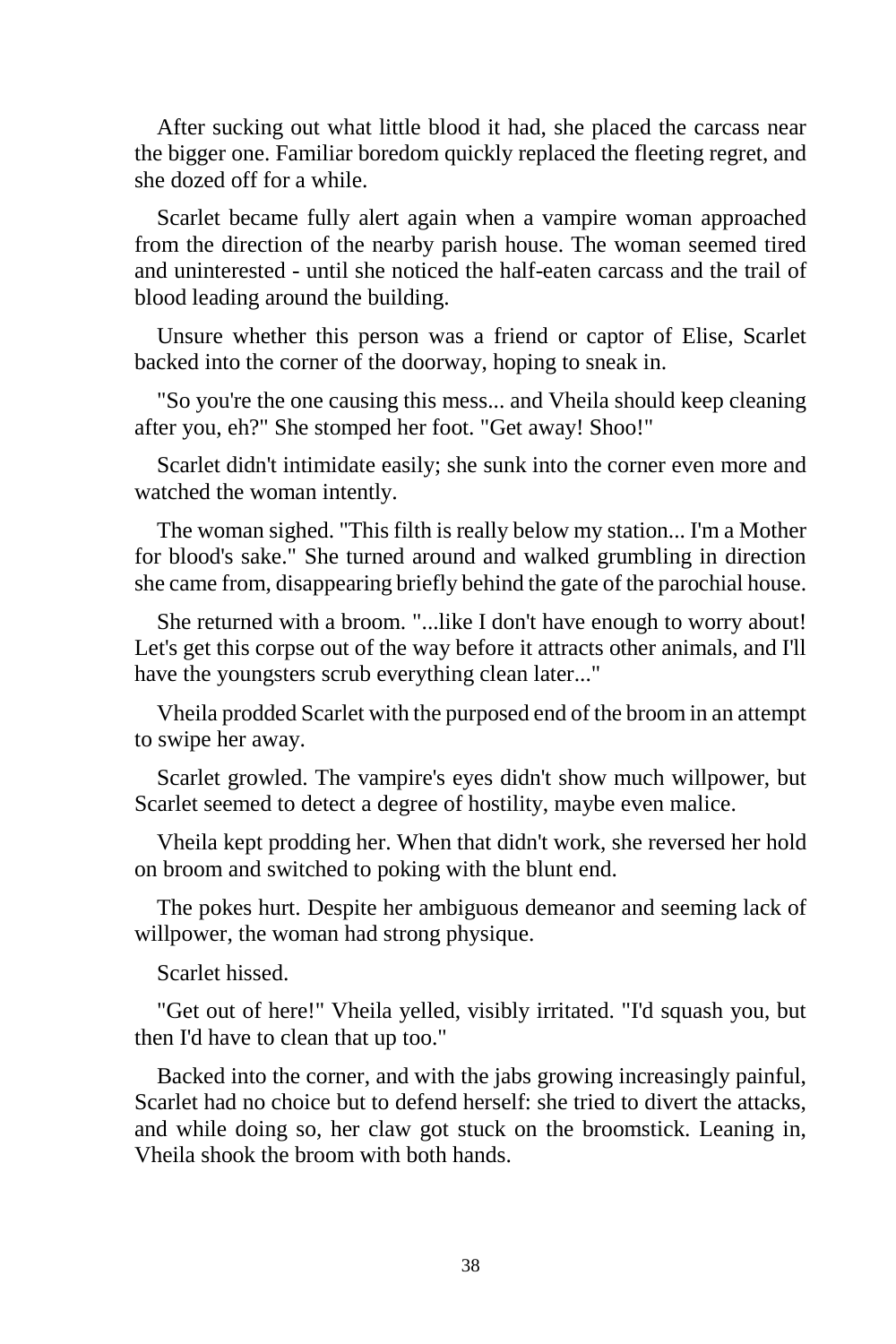Scarlet used the opportunity to bite the foul vampire woman on her hand, just above the bracelet she wore.

"You pest!" Vheila shrieked and backhanded Scarlet with full force.

Scarlet flew quite a distance before tumbling. The punch itself was worse than the landing, and it took several precious seconds until air started filling her lungs again. Involuntary tremors coursed through her body, which tried to get bones and inner organs back into all the right places.

Scarlet couldn't figure out what Vheila's problem was. It's not like she wanted to torture her... or did she? Maybe she was defending her territory, or she just wanted the corpses for herself.

Scarlet stood up and stretched. Considering these vampires were Elise's people, she thought it best not to cause more trouble.

She took one more look at the woman who kept shaking her weapon and yelling. Scarlet hissed - both as a goodbye and a threat - and turned to walk away.

Despite the danger, Scarlet fully intended to try again tomorrow: Elise needed her.

As revenge, perhaps she would snatch a chicken from the pens again.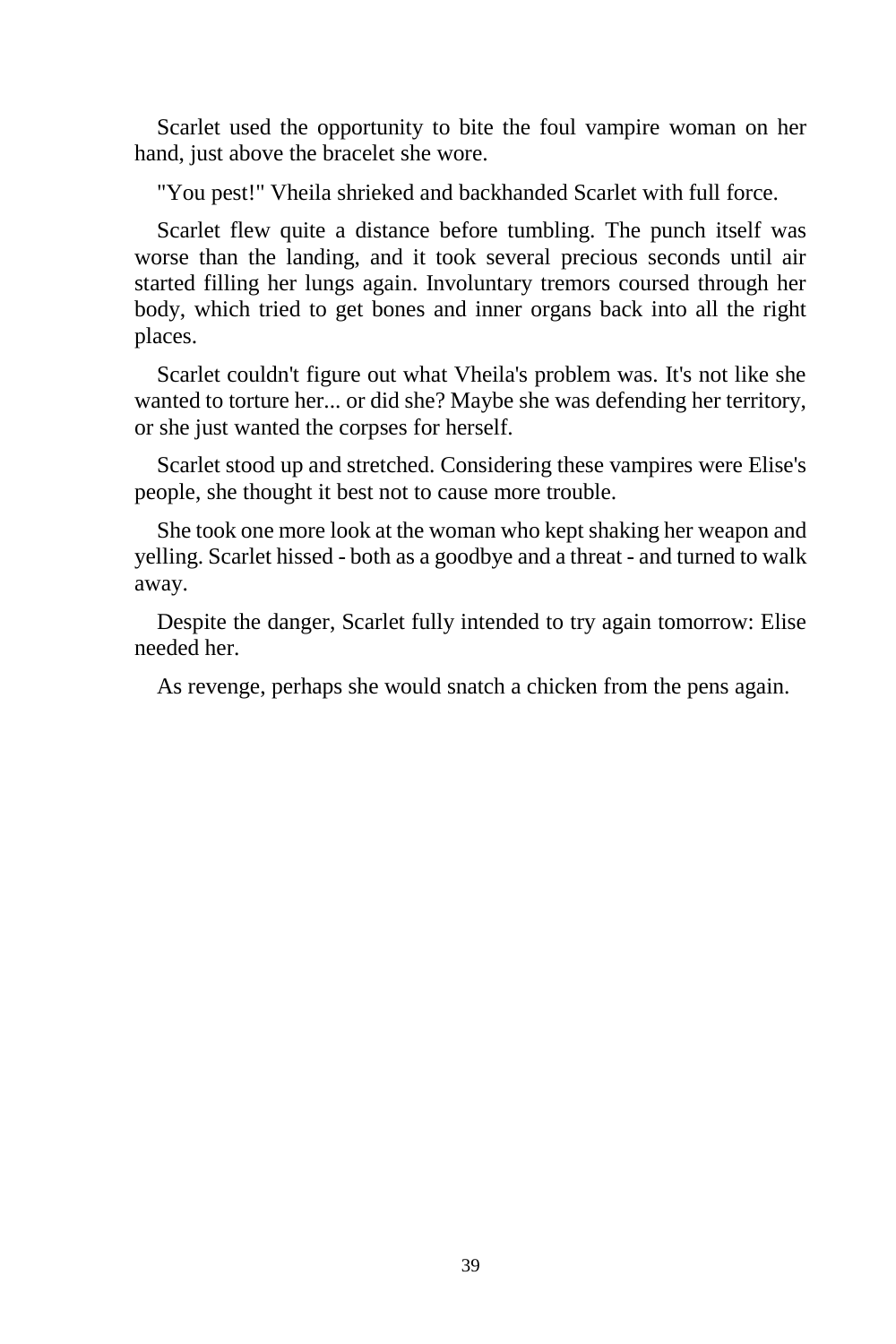*Superstition is a crutch that develops over time and often cooperatively. It builds upon all those moments when faced with the existential fears from the unknowns of life - you chose not to think about them instead.*

- Dreamer's Handbook

"I don't wanna!"

"Maximilian, you will sit down and eat your veggies if I say so."

"But I don't wanna! I wanna eat blood!"

"Honey, you're too old to drink blood all the time. You have to eat vegetables too to grow big and healthy, and only then can blood make you strong. If you-"

Max interrupted with high-pitched squealing. "I wanna blood I wanna blood!"

Vheila slapped her son with such force that his legs gave out from under him. *He's spoiled and it's all my fault.*

Due to vampires' greater physical strength and resilience, their threshold for pain was higher as well. The only thing that made the slap different from everyday play was his mother's stern gaze and insufficiently commanding demeanor.

With a pouty face, Max got back up and defiantly stomped his foot.

"Sit!" Vheila pointed to the table and at the bowl of lovingly made vegetable stew. "And I don't want to hear another word!"

Max dragged his feet, but knew better than to throw a tantrum when his mother was in a foul mood. He raised himself onto the chair and started pushing the utensils around.

As a habit of nervousness, Vheila twisted the bracelet on her left arm. She exhaled sharply: "Eat!"

Max put the spoon into the bowl and took his time stirring it. He occasionally lifted out a spoonful of the chunky deliciousness and let it pour and splash back into the bowl.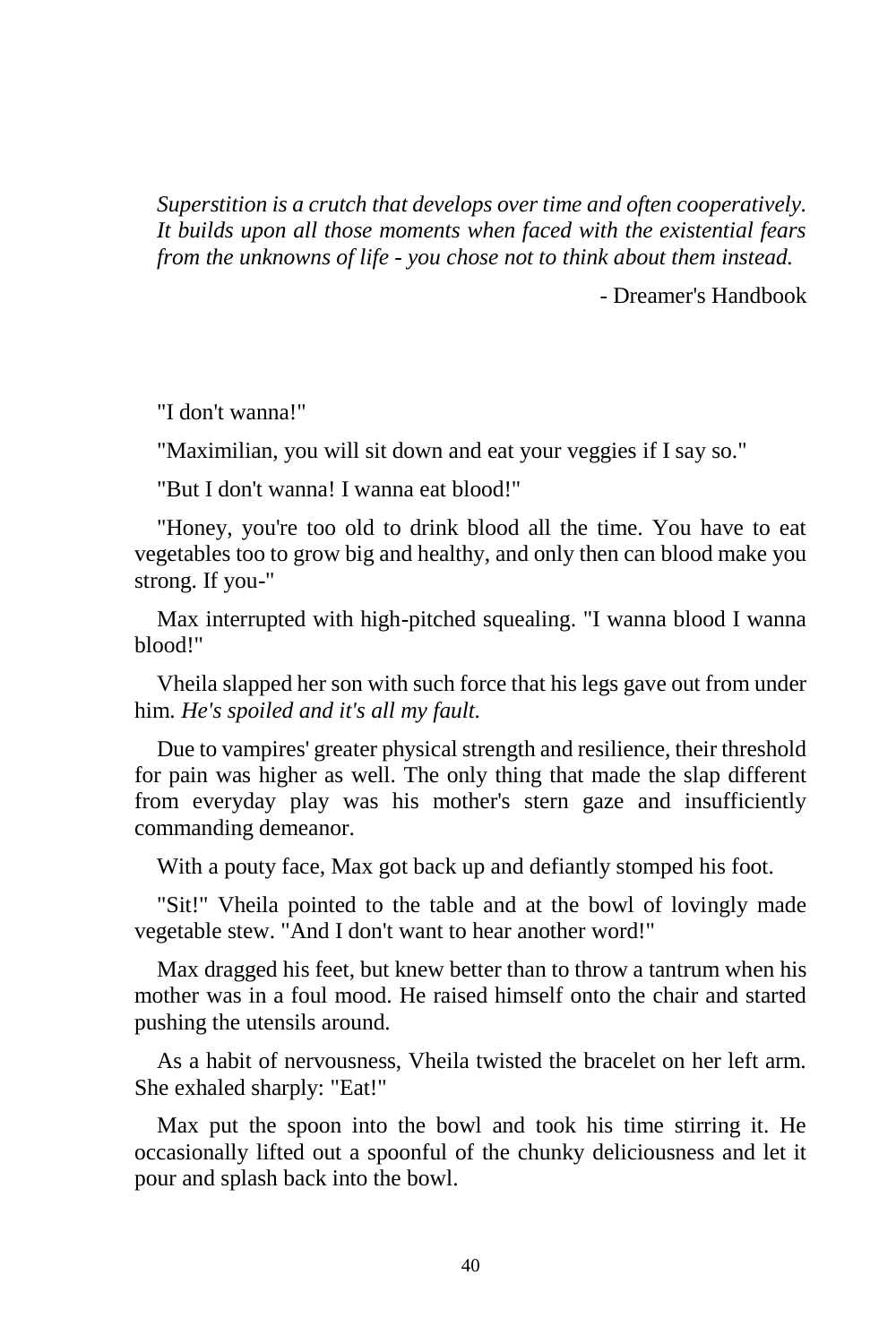Vheila sighed. *You'll be the end of me. If only you'd have inherited less of my headstrongness...* "If you don't eat, zombies will come to take you away."

Max frowned, but he had heard such stories before and the threat didn't faze him.

"You don't believe me? They'll go after you and not other kids because they know you won't have the strength to run as fast."

Max's mucking with the food turned less resolute, but he didn't stop.

"Even if you're not the only one they grab, they'll eat you first because your flesh is nice and fatty, just as they like it... without all the chewy muscles that would have made you strong. Look at me!"

Taken aback, Max obeyed.

"If they are too hungry, maybe they won't kill you before they start eating you. Even if by some miracle you're rescued after only a few bites, your body won't be strong enough to fight the infection and you'll turn into a zombie. Then it will be too late to eat your veggies."

Max managed to avert his eyes from Vheila's soul-piercing gaze. There was silence for a while.

"On the bright side, because you're so weak, demons won't try to lure you to their darkness. If you run and hide like a cockroach, they won't even look to squash you. They will look away in disgust at your weakness. You won't have to worry about demons, oh no, you'll only have to worry about zombies!"

Max ate his stew silently while tears kept flowing down his cheeks.

*I overdid it... my poor baby.* Vheila could barely hold back from hugging her son and telling him she didn't mean it: that he's strong and that she will protect him from all dangers and that he can have all the blood or whatever he wants...

As a Mother, a rarity in vampire society, she served as a symbol for cohesion and the promise of a better future. The Mothers were esteemed for their perceived wisdom, but also inundated with gifts from males seeking their favor - mostly to further their own political standing.

Vheila fidgeted with her bracelet without realizing.

Rituals and traditions - the unquestioned, but often conflicting way of doing things - were the main guidelines for raising a vampire child. All Vheila had for support were the prodding rumors and overbearing advice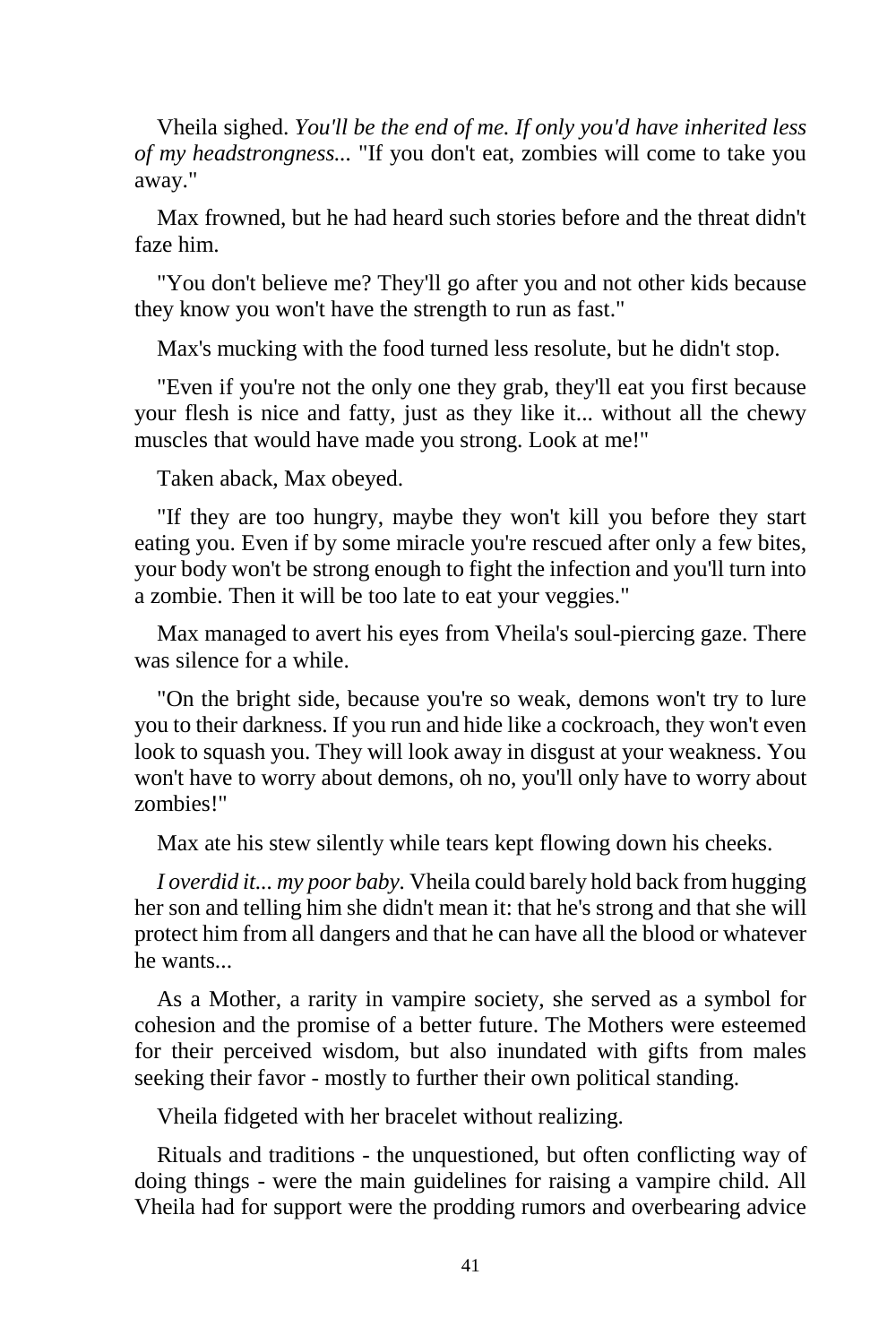of Elder Mothers, by the succession of which the rituals and traditions came to be in the first place.

*I'm pretty sure the kitten which bit me the other day was a zombie.* Though stray zombies posed a real danger for unsupervised children, they were no more than a nuisance for adults.

*All the gifts and attention spoiled me, and I've spoiled Max in turn. The whining attitude will get him hurt, maybe not by the zombies and demons of the world, no... The real danger is here: the bloodthirsty, merciless vampires who sense weakness better than they smell blood.*

After Max finished eating the stew, still fighting to hold back the tears, he turned to his mother and asked: "Will I be strong now, mommy?"

Vheila's troubled features softened. "Come here," she said gently and opened her arms.

Max sprung into her embrace.

"You will be strong," she whispered into his ear while stroking his hair. "I will do everything to help you become strong. You'll be the strongest."

Slowly, Max's sobbing stopped. He wiped off his tears, and like sunshine through the clouds, smiled.

"Go play," Vheila said. "It's sleep time soon."

"The zombies won't eat me now?"

"No..." Vheila thought for a while, "but tell you what." She removed her bracelet. "This charm has protected me for a long time. Its magic will scare the zombies away until you're strong enough to fight them on your own."

The bracelet was too big for Max's hand, so she put it around his neck instead.

"See those sharp things? Teeth of a zombie mage, boiled in the blood of a raging demon. And these gems? They're from ancient places of power where sand has turned into glass. Never take it off, not even to show it off to someone."

Max spent the rest of the evening playing with the necklace, examining the shape of each tooth and quirky bead of glass. Vheila had to warn him a few times not to put it into his mouth.

When bedtime came, Max fell asleep quickly and without the usual peevish whimpering.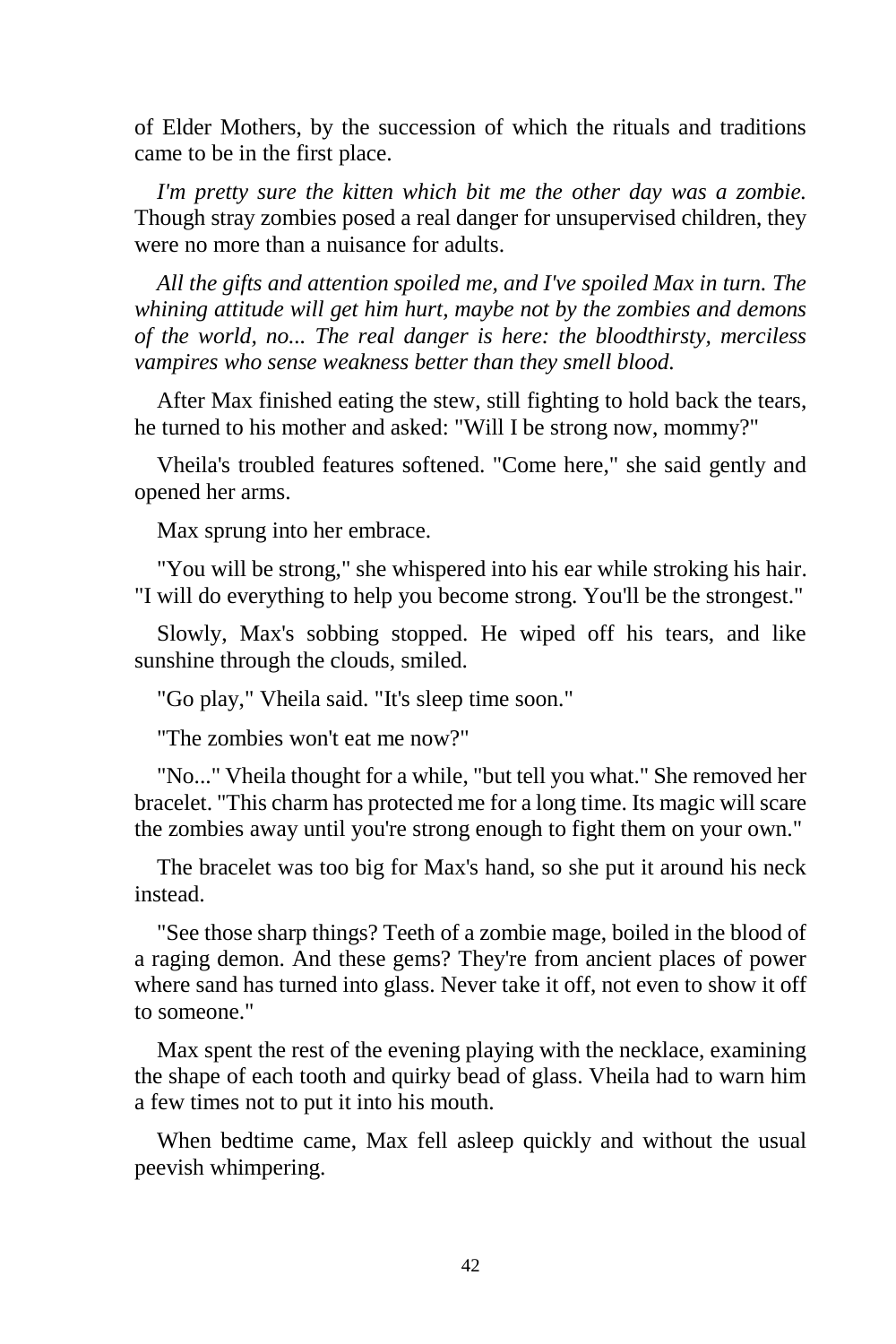But, doubts and second-guessing didn't give Vheila peace; she twisted and turned in her bed. At one point, a realization jolted her with cold sweat into a kind of nightmarish clarity: *All the things I said to Max were more about my weaknesses rather than his!*

Fear bubbled up - a restless, itchy feeling - and she kept scratching her skin red around the area where the kitten had bit her.

Sleep continued to evade her as her thoughts descended into a jumbled state. *Do I have a fever?*

*There was something strange about that kitten.* Subconsciously, she reached for her bracelet - it wasn't on her arm, and that unsettled her even more. The red rings of the kitten's eyes haunted her deeper into delirium.

Small animals rarely posed any danger to a vampire's robust physique, but fears, when coupled with imagination, could quickly blow a small risk out of proportion and turn it into a crippling nightmare. *That kitten... it was definitely a zombie, but fast like a vampire can be. Strong too, since the bite went deep...*

Her heartbeat grew more rapid as the festering anxiety overpowered rational thought. Her eyes popped open and she suddenly sat up: *If I turn into a zombie, who will take care of my son?!*

Getting up and going to the kitchen for a cup of water helped clear her head. Afterall, she had other things to worry about.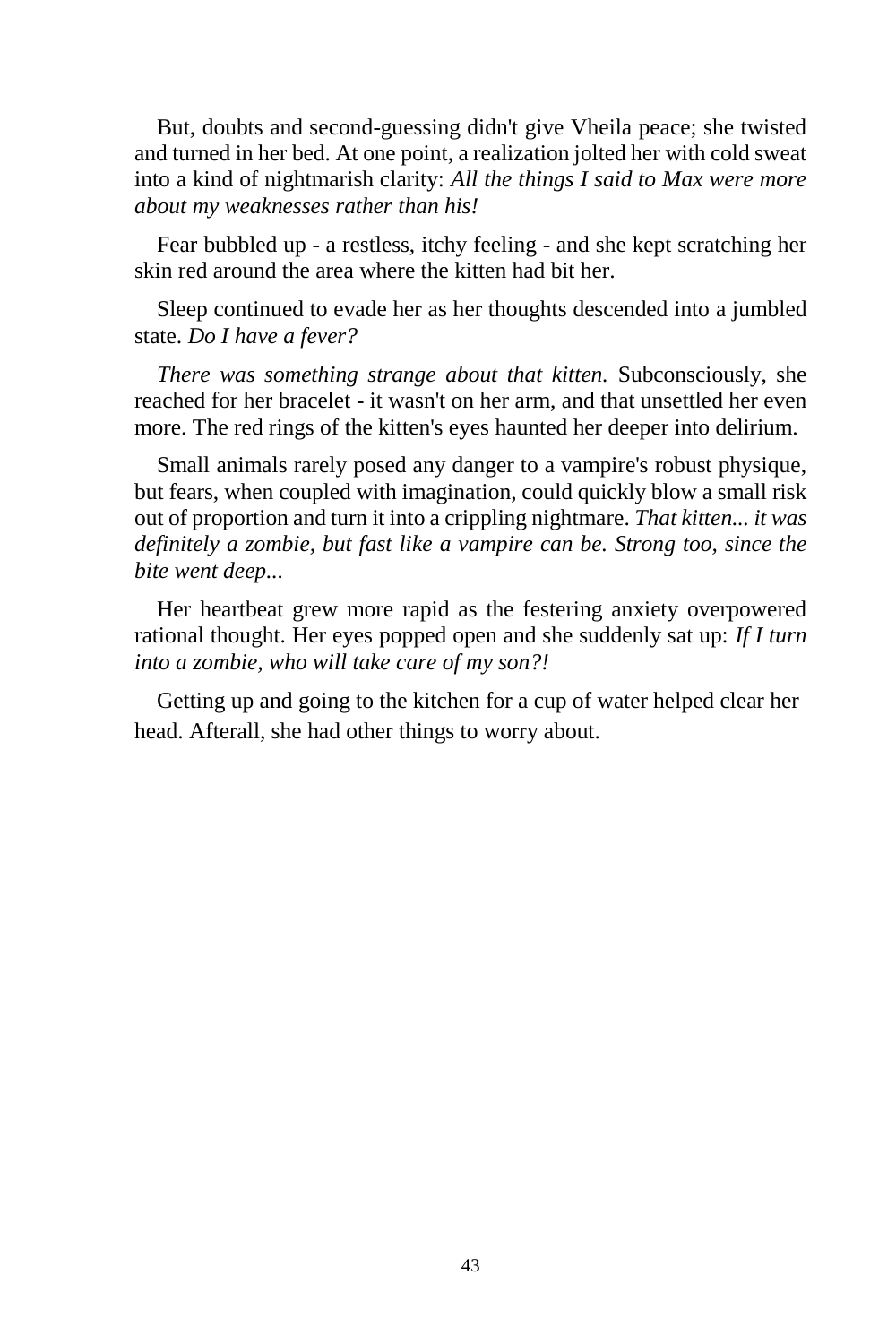*Ideals are worthless without the willingness to realize them. Don't expect your ideals to be enforced by an external higher power. Don't buy into victim mentality, either.*

*This goes double for personal ideals requiring only self-discipline to achieve.*

- Dreamer's Handbook

The sensation of a hand clutching her own guided Elise's consciousness back to waking. Slowly, her eyes opened.

"Are you awake?"

After a brief moment of adjusting to the light, she saw the soothing hand belonged to Connor. He had a stupid worried grin on his face.

"Yeah... Where am I?"

"You're safe," Connor said. "We're in the old church."

With some discomfort, Elise leaned forward to inspect her surroundings.

"Take it easy... It's alright."

The church hall encompassed a wide, open space. Its sturdy pillars and walls held smudges of ancient frescoes.

Rows of beds with clean sheets filled the hall. All were empty except her own, but still kept orderly in case of an unforeseeable biological emergency. *They used to bring junkies here too, but not anymore.* Until such a time, it served as a recuperation ward for the heavily wounded.

The stained glass windows let colorful, vibrant light through. *No one else but Connor cared enough to restore them.*

The church was familiar to Elise since she used to clean here - one of the many tasks assigned to young vampires under supervision of the Mothers. Humans, who did most menial work, were not trusted with access to critical infrastructure.

Connor cleared his throat. "So... How are you feeling?"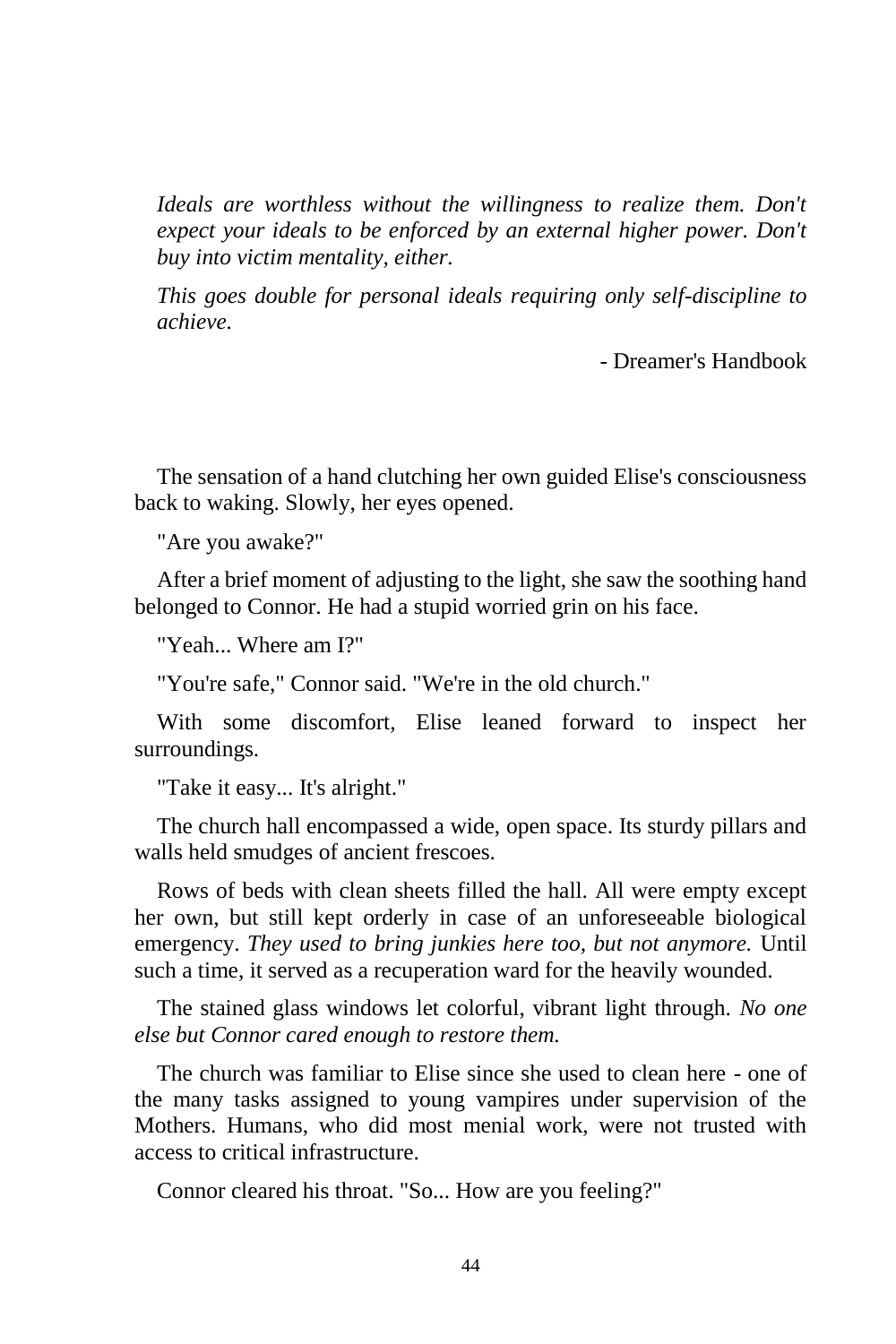Elise considered the question, but it seemed so distant and meaningless. "I'm fine," she answered almost out of habit.

Seeing Connor's concerned look of disbelief, she focused her attention inward. Her body did seem fine: senses reported, muscles obeyed. Her coordination and range of motion felt a bit off.

Mentally, she felt sharp, but she floated on angry clouds. *The stainedglass light is too tainted with the color red...* Memories of recent events seeped in and she pushed them away.

Elise diverted her line of thought. "How is Scarlet doing?" Worrying about others was easier.

"She misses you. I tried to take care of her, but she doesn't really need caring after," Connor laughed. "She came to visit you a few times; she even brought fresh kill for you."

Elise was glad to hear about Scarlet. *She's strong, unlike me.*

Slowly, the main entrance gate creaked open, and she heard footsteps approaching.

"How is our patient doing?" The sound echoed loudly.

Elise recognized the voice before the speaker came into view. *Lady Cellie!* Two burly aides scurried behind her.

"She just awoke a few minutes ago!" Connor yelled back.

Elise met Cellie's eyes and produced a fragile smile. Unlike other highranking power players, Lady Cellie struck her as a sensible and genuinely kind person, which made her proud to belong to the Helldare clan.

"That's very good, we were concerned you might never awaken. How are you, child?"

Not knowing what to answer, Elise shrugged.

"I see. I'd advise to give it time... Unfortunately, this is not just a social visit, and time is not something we have excess of."

"I'm sorry about what happened," Elise said. "I..." She choked as she held back the rush of memories.

"Me too, child. Me too," Cellie hushed. "Do you need to catch your breath? We can delay our conversation a little bit."

Elise shook her head. "I'm ready as I'll ever be."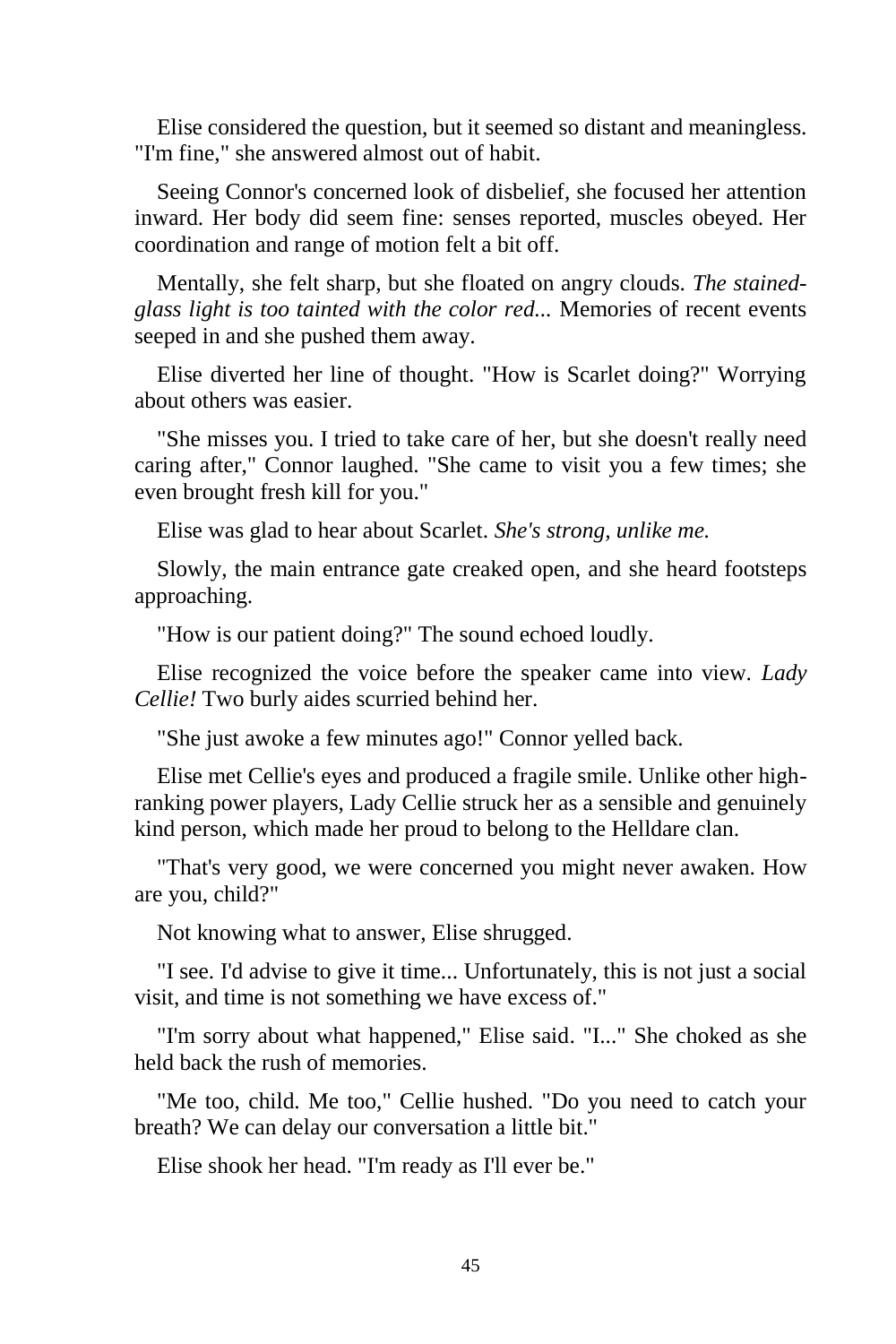Cellie glanced at Connor. "Would you prefer to discuss the matter in private?"

This time, Elise was the one to squeeze Connor's hand. "No, I'd like him to stay."

"Understood. Do you remember what happened?"

"Partially." The memories fought to claw their way in, and Elise braced herself.

"What do you remember?"

They could not be held back any longer. "I... I got separated and the lights were failing... Bron locked me up; he and two others. The door was too strong, I couldn't get out. The bastard left a canister of demon blood and dared me to drink it. It was dark and I was scared. I thought nobody would come get me because he would say I died."

Cellie nodded slightly, encouraging her to continue.

"So I drank it. I drank all of it. First it felt good, it made me strong, and I banged on the door to get out. But then it made me angry, very angry, and I banged on the door, and my body started changing, and I felt lost but also so angry, I wanted to get out and kill him, yeah, kill all of them - and then the door broke! So I was running, but I was too big? Things were in my way, and the hallways were getting smaller, and there were other locked doors, but it didn't matter because I was so angry I was about to burst-"

The anger threatened to consume her once more, and Elise noticed a muscle in her leg cramping the same way when she began turning into that demon-elise abomination. She stopped talking and started taking deep breaths. She couldn't stop the memories, but she stepped aside, breathing, waiting for them to pass.

Her whole body was completely tense, but it did pass, and she breathed out. She felt impossibly light, bordering on non-existence.

"I think I did burst." Her voice was faint. "I think I reached the surface... I'm not sure, it's all so blurry." She slumped back into the bed. "That's all I remember."

The floaty feeling persisted. She worked on gathering enough strength, and asked the question which bothered her most. "Did I kill anyone?"

Cellie paused before answering.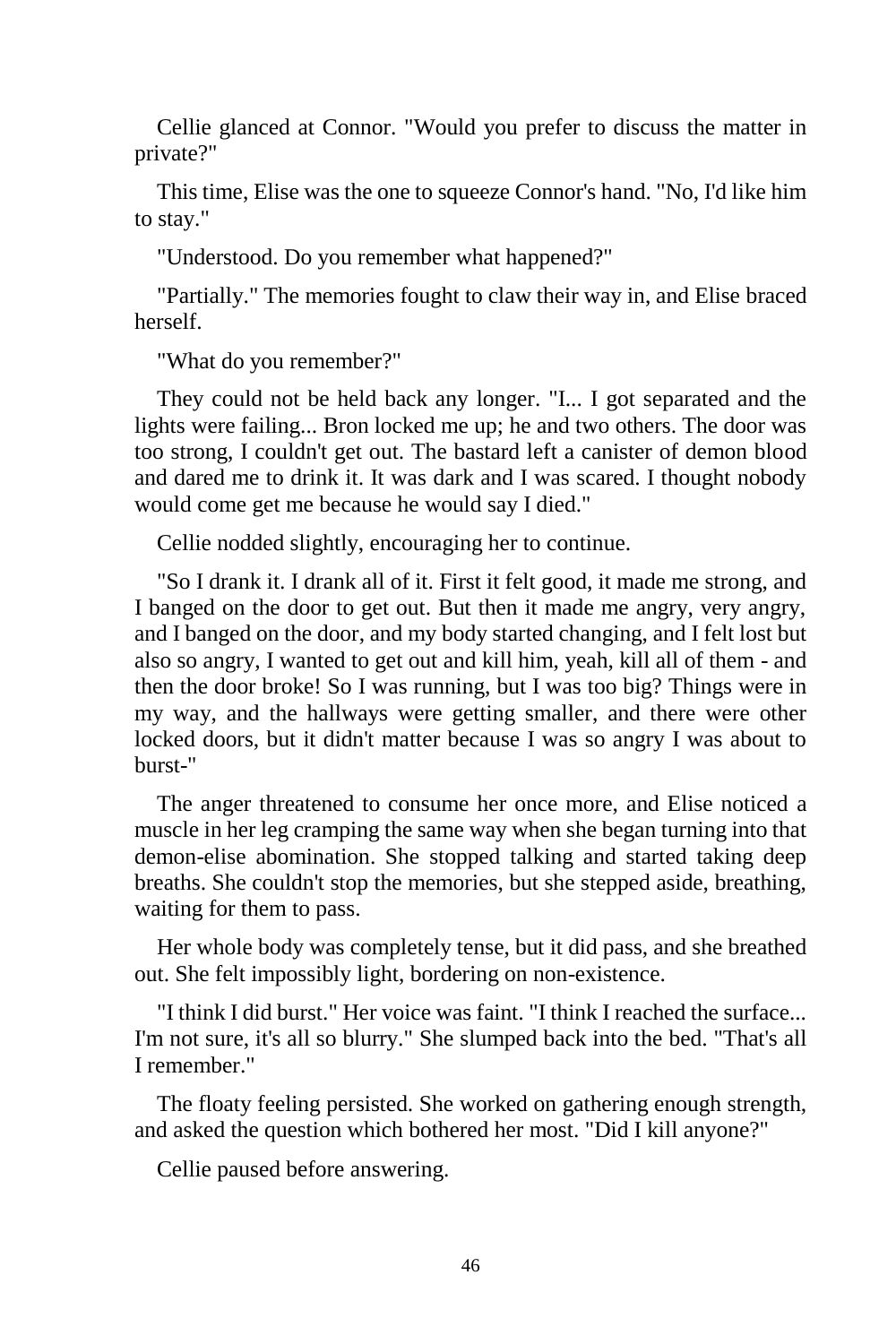Elise looked around at all the empty beds. *They either recovered or died.* She raised an eyebrow while examining Cellie's expression for tells.

"No injuries were fatal or otherwise permanent," Cellie said. "You were out for three weeks. Even the worst healed fully after two."

*Three weeks...*

Elise couldn't discern if she was telling the truth about the fatalities, but she had no reason to doubt her. *I'll find out soon enough anyway...*

"However," Cellie sighed, "brace yourself for the bad news."

Elise propped herself up with the pillow. "Let's just get it out into the open and be done with it."

Cellie nodded. "I had my suspicions about Bron, especially because he was the most outspoken against you. You weren't there to tell your side of the story, and unbeknownst to me, he used all his connections and influence to stir the sentiment against you. He also accused you of vampirifying, training and siccing your cat on him-"

Elise interrupted. "Her name is Scarlet and he was torturing her."

"...resulting in a grave wound which left him scarred for life. What do you mean, 'torturing her'?"

"He has - or had - a hideout just for torturing animals, complete with tools and such. That's where I found Scarlet, in a cage with some restricted chemical marring her flesh. I rescued her when Bron wasn't there, but he came back and that's when Scarlet attacked her."

"Oh. Well, it doesn't surprise me... but I wish I would have known it much sooner. The damage is done."

## *I should have turned him in... I don't know.*

"Apparently," Cellie continued, "Mother Vheila was attacked by Scarlet. Although the Mothers were initially on your side, she convinced them you and your cat pose a danger to the young ones. Such a fearful soul with a flair for drama..."

## *Yeah, she never liked me.*

"And it's not just the Mothers; with this general anti-junkie sentiment blowing up, you've become the poster child for demonic influence. 'The demon queen and her demon cat', they call you. No one had such a strong reaction to demon blood before; the community is afraid. You're an unknown, and the unknown is always scary."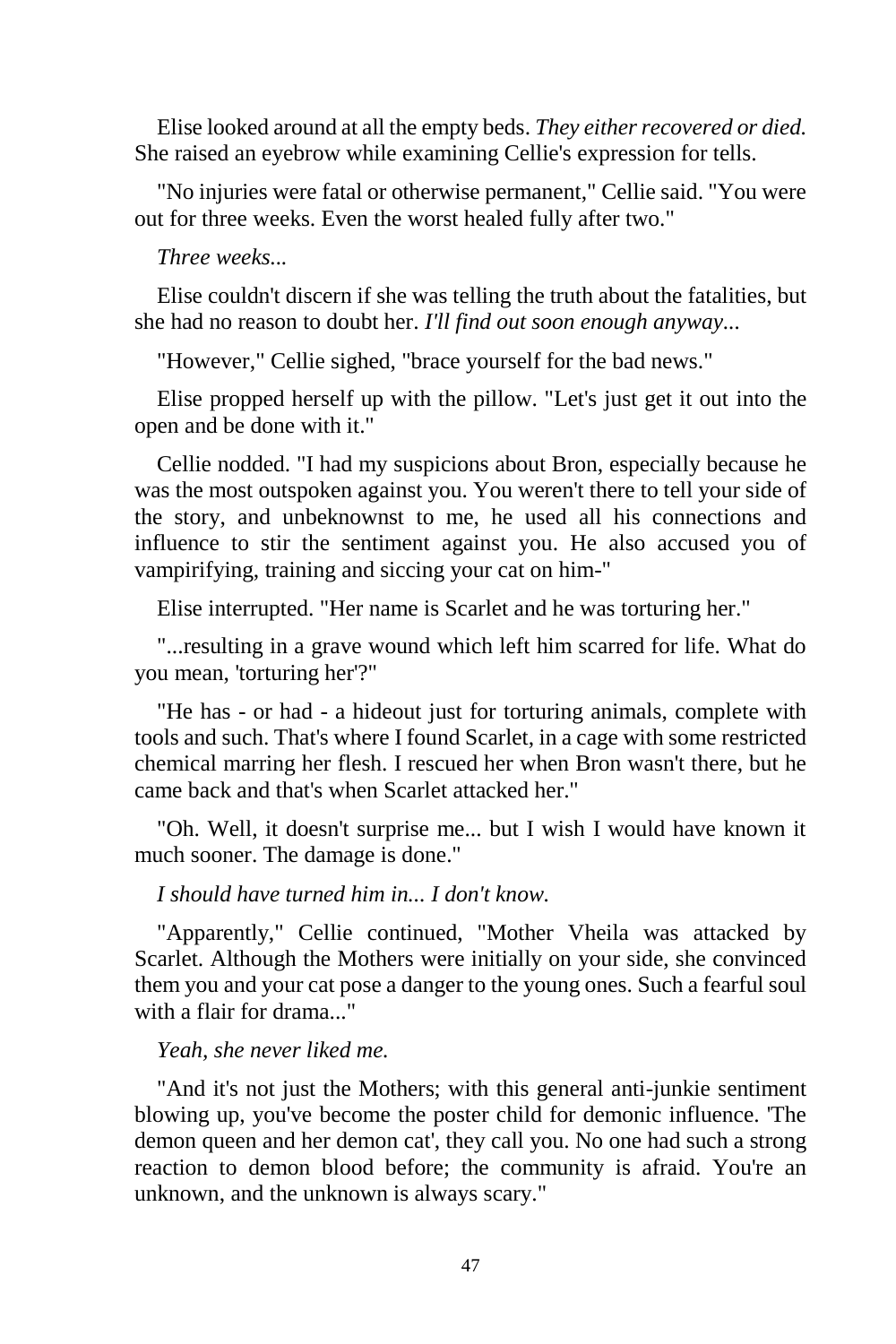"Hah!" Elise snorted. *That's crazy. And stupid.* Her focus diminished, and the awareness of that floaty feeling enveloped her once again. *It doesn't make any sense.*

"I'm sorry to tell you, but you're about to be excommunicated."

Elise didn't have enough energy to consider implications. The rays of light were so very red, and they seemed to be bending around rather than going straight. *They're mocking me.* On the verge of passing out, she laughed.

Connor's hand was trembling. "Excommunication? This is a bad joke, right?! That piece of shit Bron is the one who should be excommunicated, or better yet, have a stake driven through his rotten heart!"

"Calm down," Cellie said. "Elise needs you to be rational right now."

"Rational?! What part of what you just said makes sense? You're our clan leader for blood's sake! You know this is wrong, why don't you do something about it?!"

"The world is not a just place... it seems you haven't learned that yet. I'm not a dictator and my power is more limited than you would think. If I openly endorse Elise, with nothing more than sympathy, I would end up ostracized as well. Influence, and the consequences of-"

"Empty words befitting a politician! You-"

Cellie raised her hand, "Alright, I heard enough." She waved to her aides. "Escort the young idealist outside; he needs some fresh air."

The two muscular helpers moved promptly, grabbed Connor under his shoulders, and briskly walked with him toward the exit.

"What? No, you can't do this! Let me go! Elise, we- We'll figure this out! Let me-"

The large gate easily slammed shut behind them.

"Don't worry about Connor," Cellie said, "he just needs to cool off."

Elise nodded, resigned. *Perhaps it is my fault... I almost killed everyone.*

"Look, it's not your fault." Cellie sat down next to her. "I know the situation is bad, but it's not the end of the world."

Elise forced herself to look up. Her breathing was shallow.

"If you happen to leave voluntarily, there'll be no reason to officially exile you. I will send you to Oakheart - we have connections there because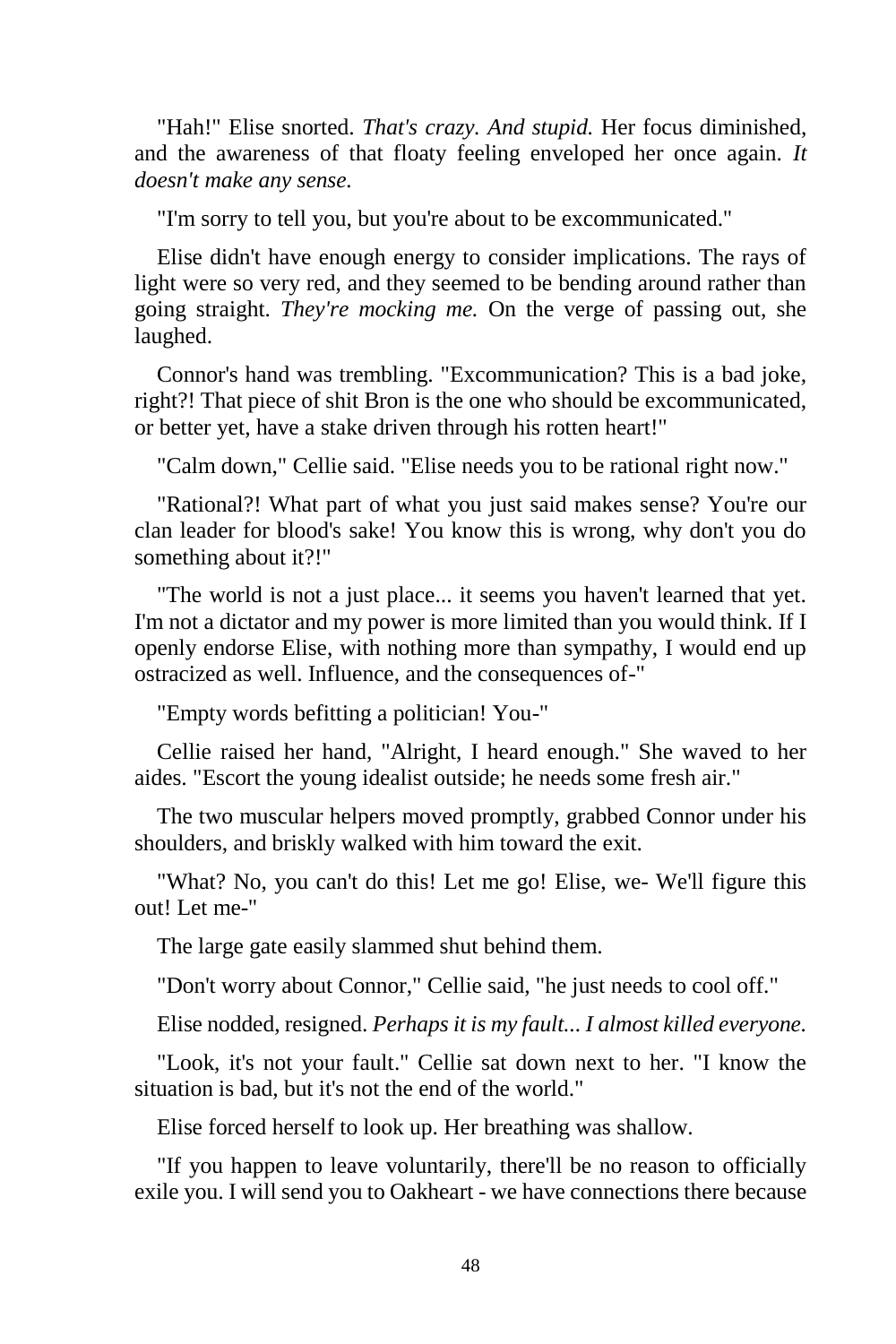of an ongoing research agreement. Think of it as a priority assignment, yes? You'll be performing a valuable service until all this blows over."

Elise tried to shrug, but lost the motivation to complete the gesture.

"They pride themselves on their meritocracy; you'll have a chance to build up your reputation. It's not paradise and it's another culture, but it will do you good to see the world. And don't worry about blood, I'll have it sent along with the regular shipments."

Elise just stared ahead. "I think I'm gonna sleep now..."

"You do that." Cellie tapped her arm, and stood up to leave. "You're a smart and spirited young woman; your life is just beginning. I have high hopes for you and I'm confident you will do well."

Cellie's footsteps echoed her confidence as she left, punctuated by the creaking of the gate and it's subsequent resolute slamming.

Elise continued staring blankly into the distance - it was all too much and too fast. The light played tricks on her, revealing and dissolving predominantly crimson shapes.

She closed her eyes, but the shapes and movements persisted. Sinking into sleep in her dissociative state proved difficult, especially with the demons' laughter reverberating all around the church hall.

*I'm glad Scarlet is okay...*

\* \* \*

Cellie felt a tightness in her chest, and scrambled for a place where she could be alone.

She recalled a time many years ago, when she stumbled upon an infant in the outer City; hungry, frightened and all alone. The choice she made at that time was one of the hardest she has ever made. However, she wasn't sure if it was the right choice, and the decision burdened her ever since.

The infant Cellie found was human; her parents were likely killed off by the myriad forces of the wilderness.

As a human, the child would have led a safe and comfortable life with the clans of the City. At the time, Cellie felt that dooming her to a confined life with no real choices would be cruelty beyond imagining.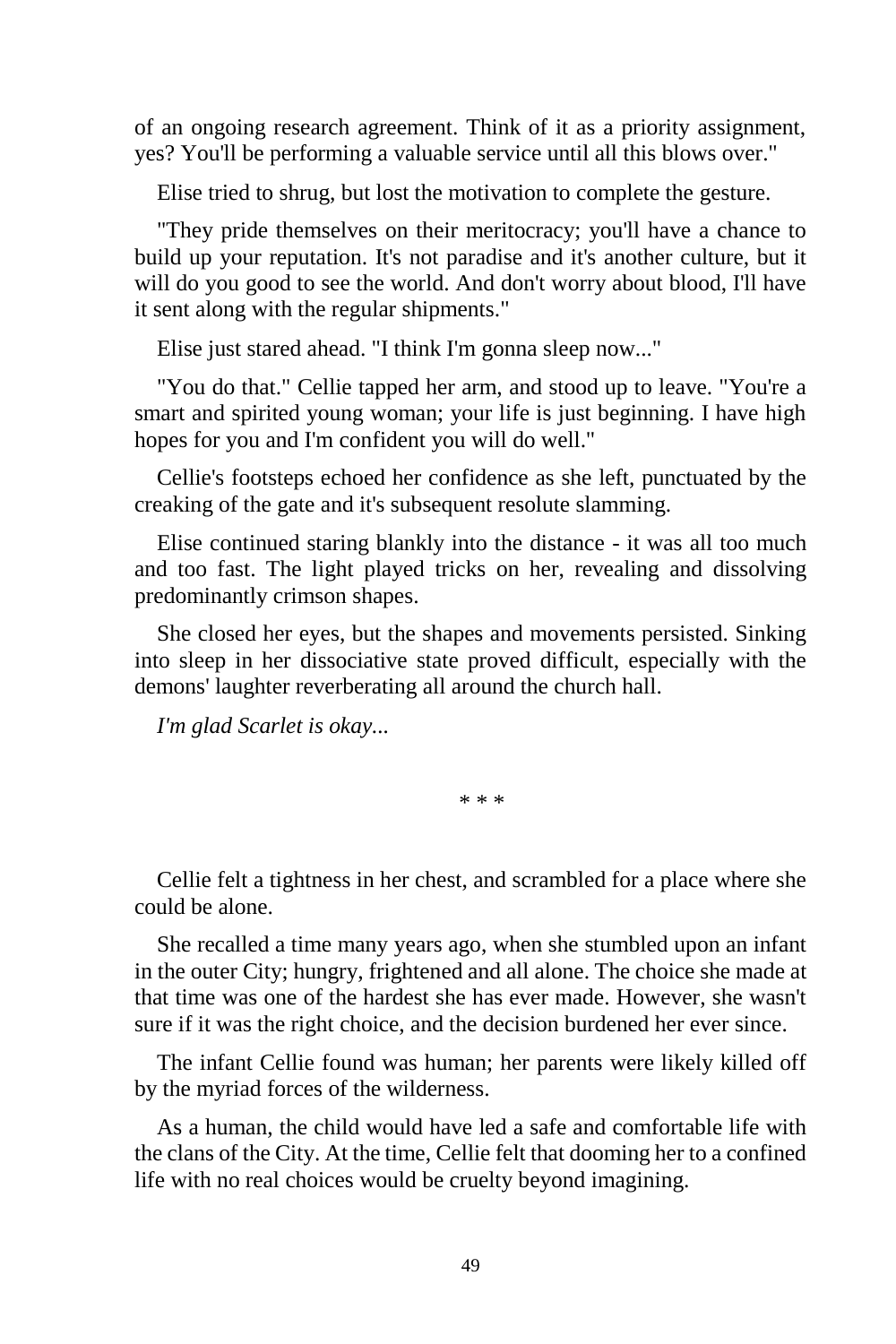Cellie had cut her arm and fed the child her blood.

Such a thing was heavily frowned upon, but then again, no one had to know. *And then she grows up and does the same thing to that kitten,* Cellie remarked with a sad half-smile.

Cellie realized she wasn't just feeling sorry for Elise, but also for herself: she was a failure as a leader and a failure as an ersatz mother - the closest she ever came to motherhood. She has chased status and responsibility all her life, trying to make a better place... *but I can't do anything when it counts.*

The tightness in her chest became constricting. She felt she should be crying, but the tears didn't come and her frustration grew. *It's been so long since I cried...*

While Cellie's heart was wallowing in pity, her brain kept re-examining and second-guessing the decisions she has made. Despite how she felt, the decisions she made were the best she could make under the circumstances - both then and now.

## *This is the right thing to do.*

Cellie acknowledged and accepted the emotions, but she didn't think they would hit her so hard. *Swim with the flow, not against it.*

As the feelings slowly found their place and aligned with reason, she recognized within herself a new old thing rekindling - not the superficial anger, but something beyond: ambition.

So far, her reasons for seeking and using power were mostly egorelated. Those reasons didn't diminish, but they somehow expanded beyond herself.

*One has to become the right person to be able to do the right thing.*

She breathed in deeply, triggering a yawning reflex. She felt reinfected with a noble cause, and saw the inklings of a vision such a path would bring.

*Elise will have to be strong, and so will I.*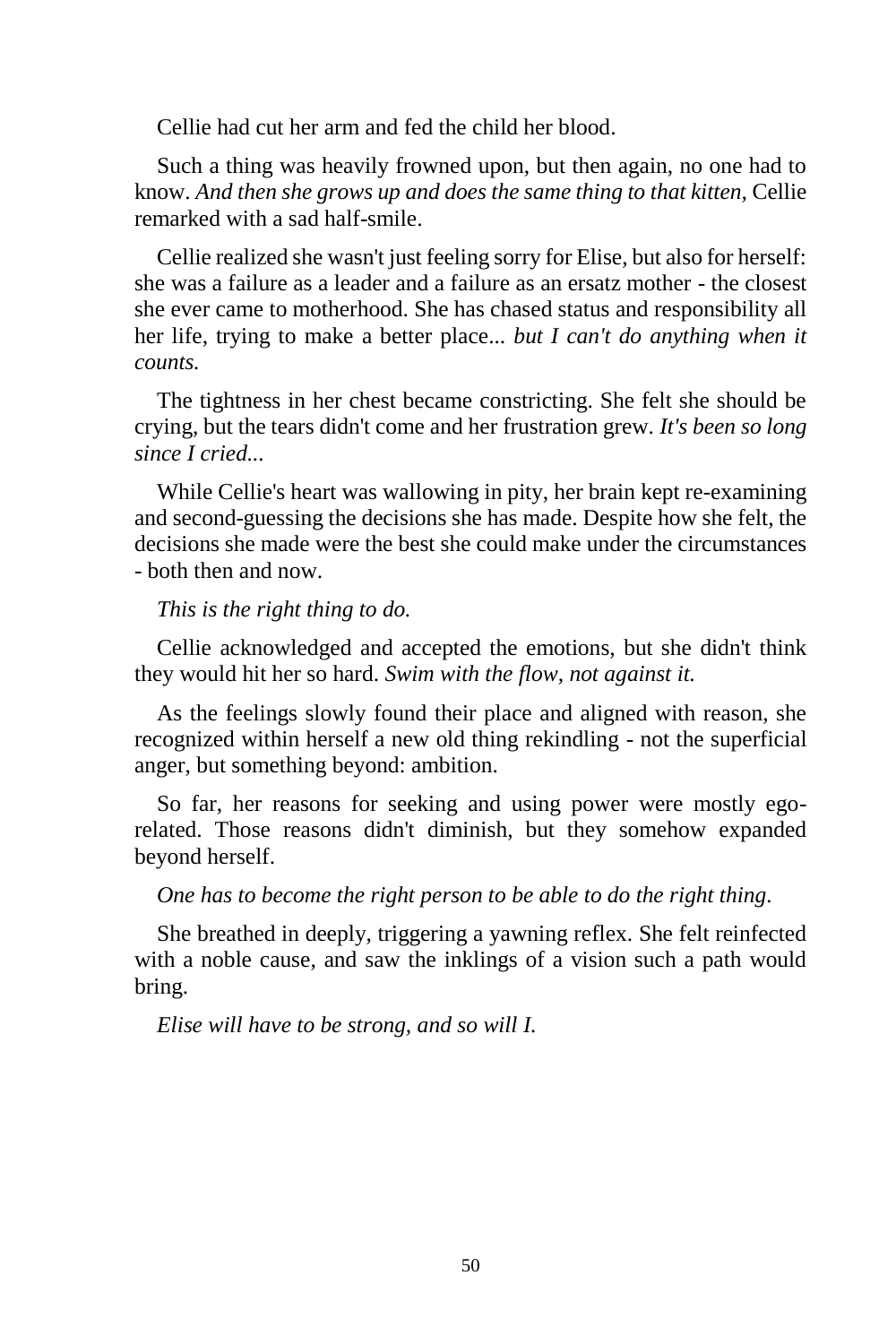*When you change, make the world adapt to you. When the world changes, adapt by changing yourself.*

*If the feedback between the two processes is distorted, growing in power will be accompanied by growing in delusions - which hide your weaknesses from yourself, but highlight them to others.*

- Dreamer's Handbook

Gareth slit the councilman's throat. *One down, two more to go.* He waited until the croaking and gurgling subsided, and pushed the bound body backwards onto the cold castle floor.

"Please, don't do this!" The second councilman rocked back and forth on his knees, wailing. "I'll pay you double- no, thrice as much!"

In his younger days, Gareth would have spent a few moments considering such an offer, but the panicky, begging types never proved reliable. Even if he were inclined to accept, his contract with EnrRrei bound beyond mere words.

Gareth removed a wooden stake from his belt and looked for something to hammer it in with. *These vampires sure are resilient. Like wasps, they refuse to die.*

"I demand you set us free!"

He knew of two sure ways to kill a vampire that were within the realm of practicality for an assassin: decapitation and a stake through the heart. Decapitation was messy, and the scent of all that blood travelled far to alert other vampires. Using a stake was cleaner - the sharpened piece of wood inhibited the natural regenerative powers - but it was extra weight to carry.

Without a stake through the heart, even the guards whose necks Gareth snapped while infiltrating the castle would make a successful recovery *they might need transfusion to enhance the regeneration, though.*

"Please! Do you know who I am?! I'm First Councilman of the Reach Initiative! I'll be avenged!"

Gareth drove the stake through the unbeating heart of the first vampire's bled-out body. *It's funny how they oscillate between demands and pleading*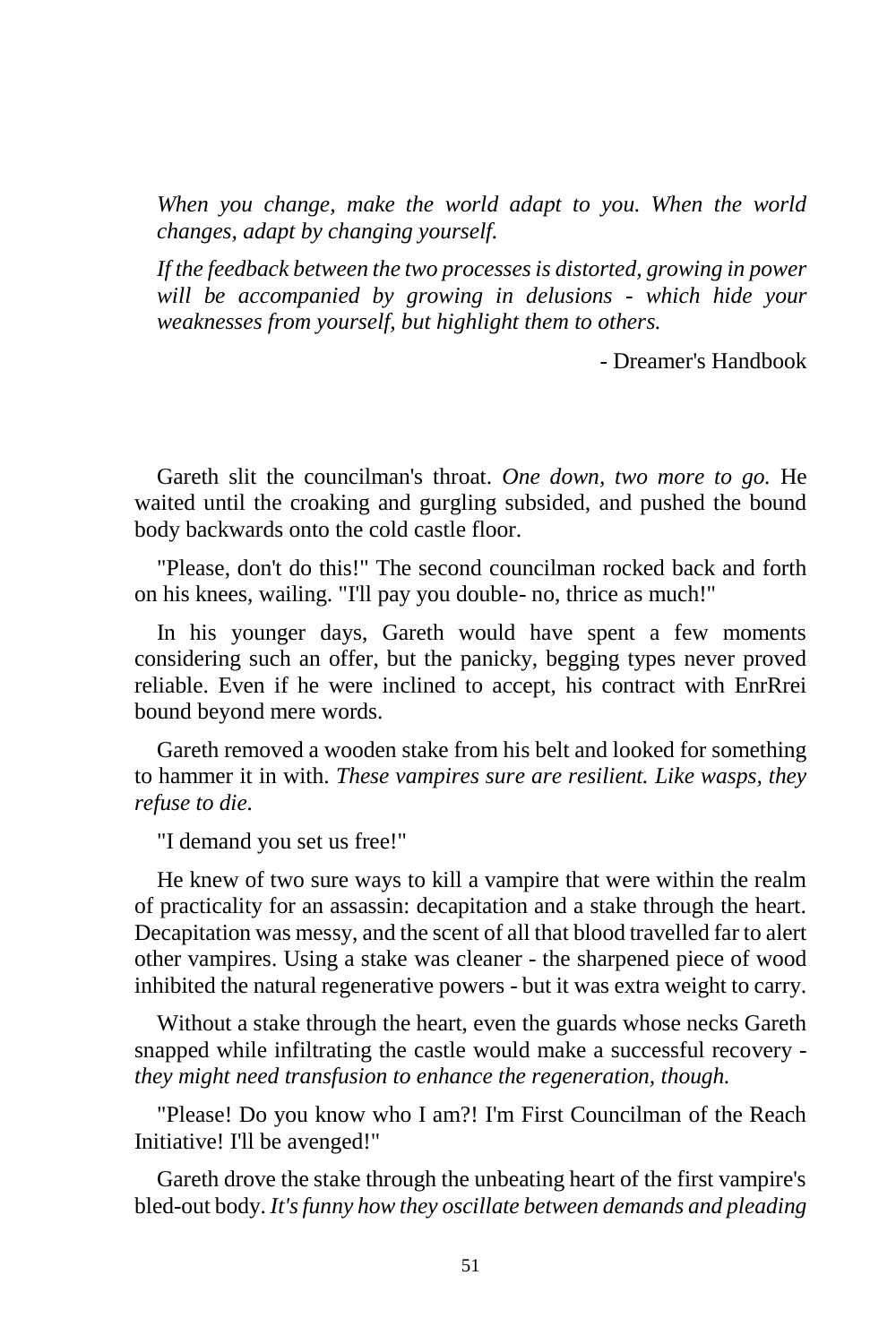*for mercy, like broken toys. Their personalities unravel without any additional effort on my part.*

"Don't do this! I'll make you rich!"

Gareth stood up and pressed the bloody dagger against the blabbering councilman's throat. "Reach Initiative, you say? Perhaps your death will teach your clansmen not to reach toward things which belong to EnrRrei."

"EnrRrei? The demoness?" A muscle on the vampire's face began twitching uncontrollably. "You're a thrall! That's why you could overpower us with your bare hands... I'll give her anything she wants, just don't kill me!"

Gareth's relationship with EnrRrei was mutually beneficial: she provided him with demonic strength and a supernatural sense for the lifeforce around him, and he performed assassinations exclusively for her, for which he was compensated on a 'per case' basis. *It's good she's not a micromanager like the other demons.*

Gareth saw only empty clinging in the vampire's eyes. "You don't have anything to offer her," he said, and slit the First Councilman's throat. He waited for the gurgling to stop and pushed the body onto its back.

*One more to go.* Gareth was almost sad his mission neared its end - he would miss Aluin's serene atmosphere. He didn't care much for the pretentious decorum the vampires tried to defile the place with; this castle in the mountainside survived millennia and showed no intent of buckling before the ravages of time. *I wish the usual hellholes I get sent to had the same spirit.*

Gareth expertly drove the stake home.

He was occasionally tempted by a longing for a greater challenge, a foe who would truly test his skills of combat. As a place of politics and diplomacy, castle Aluin didn't offer much in this regard; only absentminded elders and hotshot guards making rudimentary mistakes of overconfidence. The rational part of Gareth's mind took pride that it was superior planning and tactics which made combat flawlessly unchallenging - the hallmark of a master assassin.

Gareth looked at the third councilman kneeling on the floor, hands and feet bound tightly. "You don't say much, do you?"

The vampire shrugged.

*The quiet, rational types are often the most dangerous,* but this one seemed to look inward, preparing for the journey death would bring.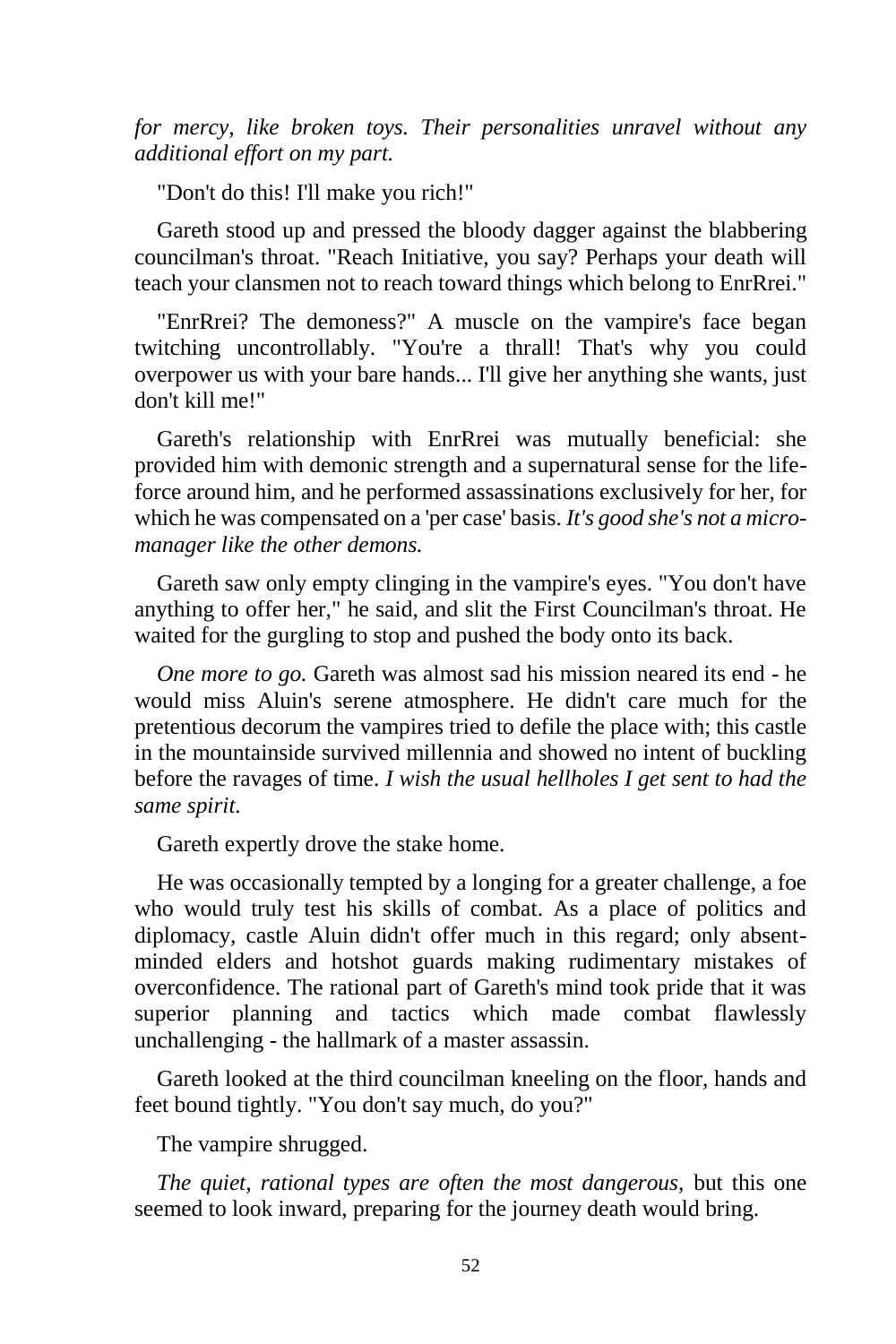"Any last words you want to say?"

The councilman took a deep breath, and exhaled in a sigh. "No. Make it quick."

Gareth nodded, wondering if he'll have this much composure when his time comes. *Maybe I'll die from some horrible sickness, with no one to fight except Death itself.*

"Very well. Ready?"

"Yes."

Gareth raised his dagger to end the vampire's life as painlessly as possible. Just a fraction of a second later, Gareth's other arm swung involuntarily and blocked the dagger from connecting - the force knocked it out of hand. *What the-*

Before he could figure out what was happening, Gareth's mind instinctively withdrew to a safe place from the engulfing rage. He observed from afar as words erupted from his own mouth and roared at the councilman:

"Abn brego mrreih, inmahr avvegrh vol ENRRREI!"

Experience taught him that the secret to surviving a demonic intrusion was to let go immediately - lest the rage consume all if he resisted - and wait until control was relinquished back to him.

A couple of seconds later the crimson haze withdrew; he blinked a few times and clenched his fists to make sure he was himself again. The vampire's eyes looked back at him with terrified surprise.

Gareth's short-term memory held new information: "EnrRrei sends her regards. She tells me you voted against a raid on one of our camps, is that correct?"

The vampire nodded. "The plan was lacking and it wouldn't have worked."

"Your forethought earned you your life today, First Councilman. Congratulations. EnrRrei wishes you to know that despite... recent events, she's open to future cooperation. Orummagh should pay for such a shameful attack on the council, don't you agree?"

The vampire grunted a barely articulate 'thank you'.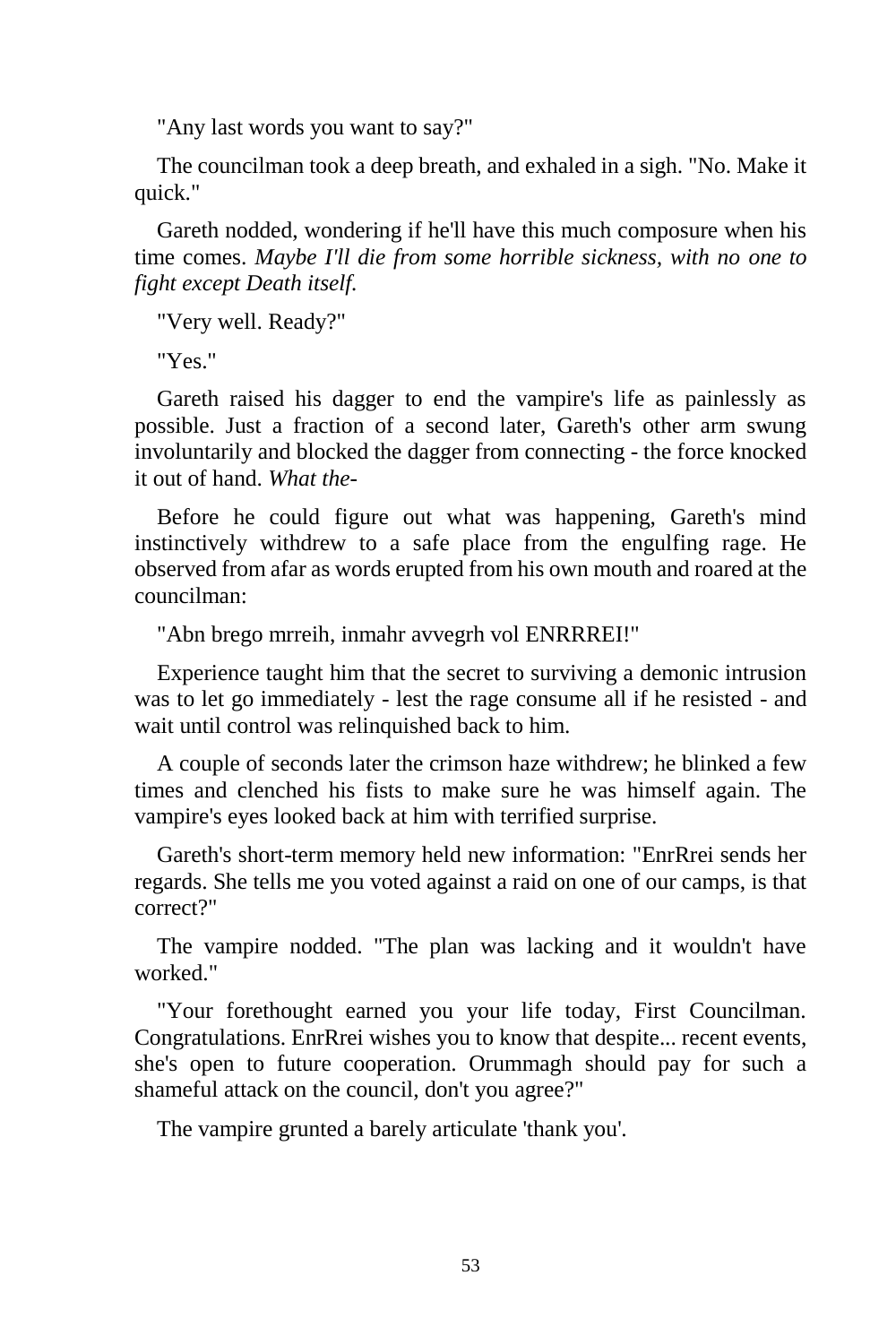Gareth collected the dagger which fell out of his hand and sheathed it. *Enough excitement for one day; these unexpected visits take a toll on my nerves.*

"As much as I'd love to stay and strengthen diplomatic ties... it would be detrimental to my health. Please hold off on yelling for help; I hope to enjoy the scenery on my way out."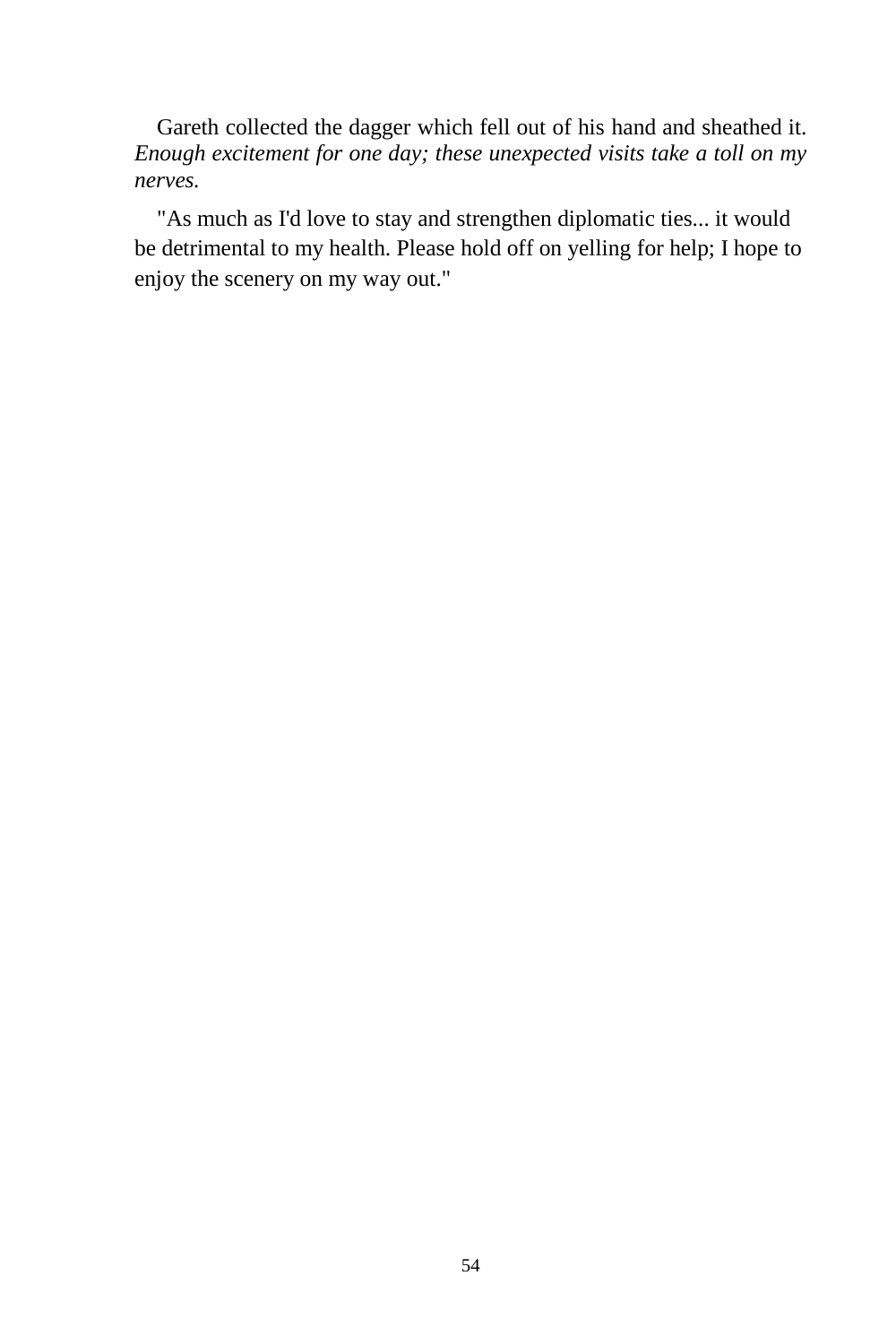*If you know what you want, congratulations, you've made significant headway toward achieving it.*

*The rest of the way will have time-frames, costs, risks, and obstacles associated with it. If you change your mind along the way, that's alright, just be honest with yourself.*

*Vision illuminates the many roads ahead; it may shorten the way, perhaps even to a distance that can be crossed with trivial effort.*

- Dreamer's Handbook

Connor's fleeting lips on Elise's own felt soft and determined.

The kiss surprised Elise; it implied passion she hasn't noticed before. *Was it there all along? Lust was always just a human thing... an animal thing.*

*No...* He cared for her, of course, as she did for him. The closeness they shared was undeniable. *...it is as foreign to him as it is to me.* Yet, the true willingness to feel that way about her even though he couldn't - it made the gesture all the more powerful and deeply cherished.

"Oh, and one more thing..."

Connor reached into his pocket and removed a thin, metallic necklace. He put it over her head with care.

Elise adjusted the necklace on her neck and inspected it. It was created out of a rare white metal in a bygone age, while the pendant - a circle superimposed over a square - was forged by Connor himself.

Scarlet kept rubbing against her leg, purring.

"Don't forget me," Connor said.

Elise suppressed her tears to avoid looking weak in front of the caravan. "Don't be stupid." She mock-slapped him, changing the motion into a caress.

Connor grinned, despite being on the verge of tears himself.

"I'm serious, okay?" Elise said. "Try not to get into too much trouble. The people are rattled, and Orummagh murdering the councilmen left a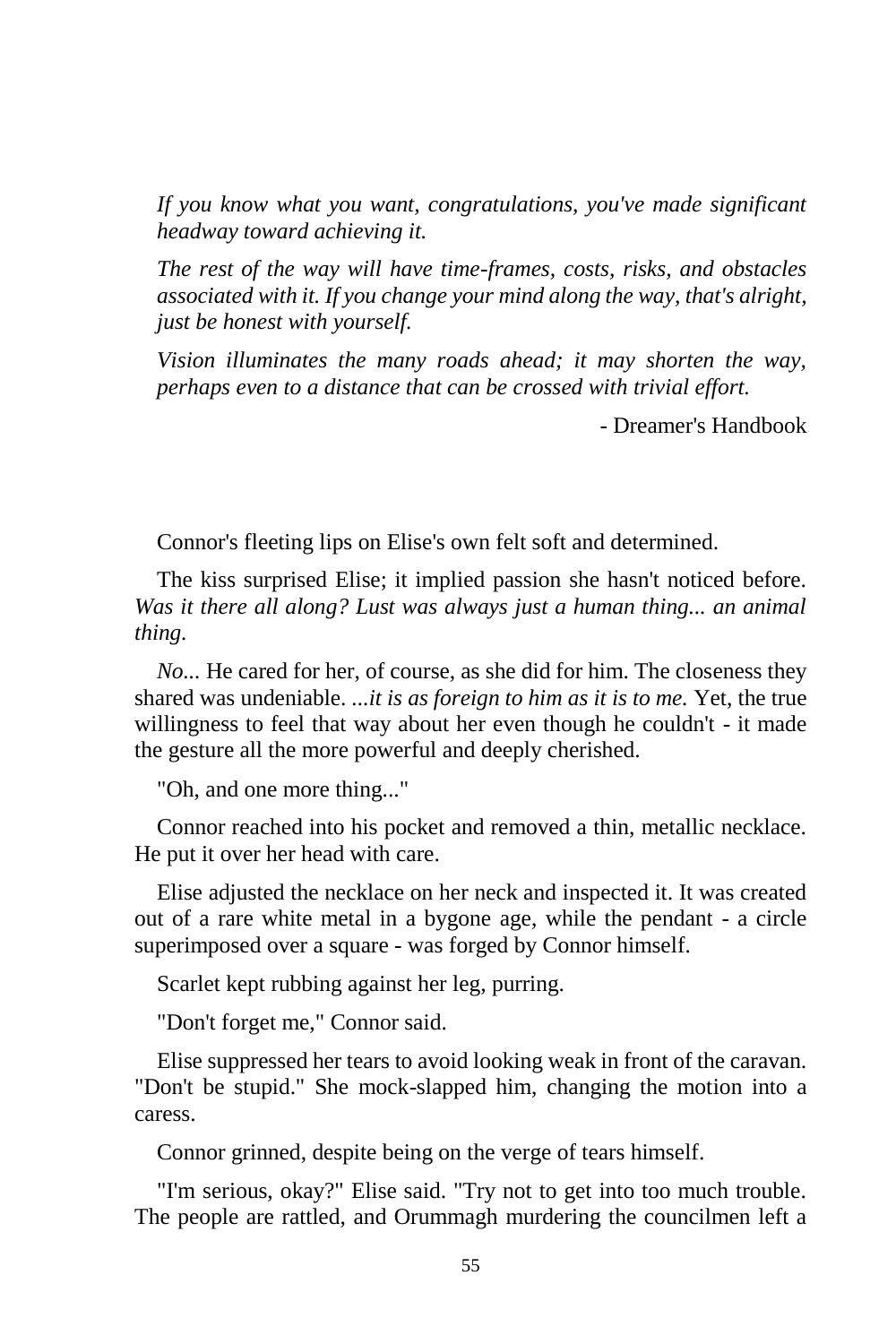power vacuum that will need to be filled. Don't get caught in the middle of all that, understood?"

"Don't worry about me," Connor embraced her, "just get to Oakheart safely. They'll see you're smart, and if you manage to get me invited as well, I'll come right away. Prove to them you're a big deal!"

The sky above turned slightly red as the sun began the last stages of its decline, signaling the time to move. The caravan members picked up their packs and left the shade to assemble in the middle of the eroded street.

Elise enjoyed the hug silently, trying to stretch it across time before its inevitable end.

"You two take care of each other," Connor said.

Elise nodded and squeezed Connor's hand one last time.

Scarlet meowed.

Elise picked up her backpack and started running after the departed Caravan. She stopped halfway, turned back and saw Connor waving. After waving back, she continued to run until she caught up with the others.

Later she glanced back a few more times, and Connor stood there motionlessly. Eventually, he disappeared behind the horizon.

"It's only you and me now," Elise murmured and bent down to pet Scarlet.

Except for Connor, nothing really bound her to her clan or the enclave. *Well, maybe the consistent blood supply that wasn't a burden on my conscience.* Looking at it that way, this was the adventure she was reaching for; the chance to explore and see more of the world.

The ground-down outskirts of the outer City rapidly gave way to desert dunes. Elise rushed ahead, breathing in the abrasive spices of the desert air and drinking in the monotonous, open vista which promised death and freedom.

The footsteps behind her closed in, and she noticed the fighters leading the caravan giving her strange glances. *Do they know?* She recognized a few of her former raider colleagues. *Yeah, they know.*

They didn't seem outright hostile, so she just slowly drifted back.

The seasoned fighters were followed by inexperienced ones serving as pack mules, and Elise's own pack felt light by comparison. *Amazing how few things one truly needs.*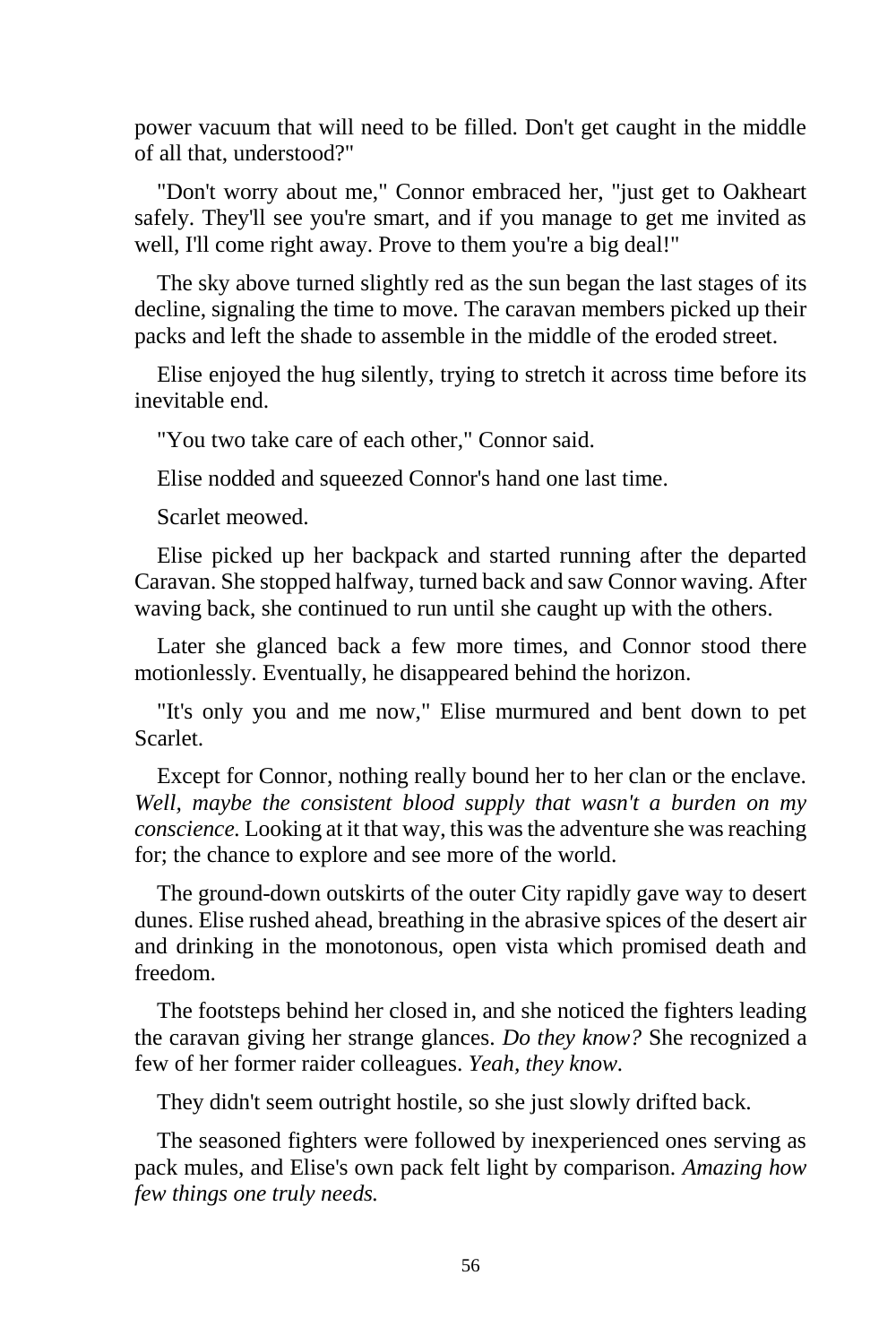The desert and that feeling of freedom made her anxious and a bit agoraphobic. *A new life...*

"Hey Rob, look, it's the demon girl who almost killed us all! You know, the pretty one! Hi!"

Pete's loud voice was unmistakable, and so was his physique: he carried the biggest pack, twice the size of what the designated mules carried. He was waving to her.

Elise chuckled, and waved back briefly.

"Don't talk to her," his companion Rob hushed. "She could still kill us all."

"Sorry, don't kill us!" Pete yelled apologetically.

Elise nodded and briskly moved ahead. She could hear the slap on Pete's neck and Rob berating him. *I never expected the big guy to be the most accepting of them all.*

The technomages - the caravan's most precious cargo - walked behind the pack-carriers. Instead of their usual labcoats they wore plain human clothes, which were warmer than the vampires' own and better suited as protection against the desert cold.

Elise observed them, their strange silence and strange walk, trying to get her mind off her situation. Under different circumstances she would have had a myriad questions.

One of the mages moved closer. "That huge fellow is not going to go on a rampage and kill us, is he?"

"Who, Pete?" Elise shook her head, "No." She smiled sadly and continued murmuring under her breath, "...that's apparently my job."

"What? Speak up, would you? These old ears can't hear as they used to."

The technomage didn't seem old, but his mannerisms and the way he treaded the sand did resemble that of an old human. His eyes darted inquisitively with lightning behind them.

"Nothing," Elise said. "You've got nothing to worry about with Pete, just don't provoke him in any way."

Their worries were understandable, since Pete could snap any of them like a twig. The way the technomages occasionally glanced at Pete was similar to how the raiders looked at her: fear, with a bit of awe mixed in.

They continued walking in silence.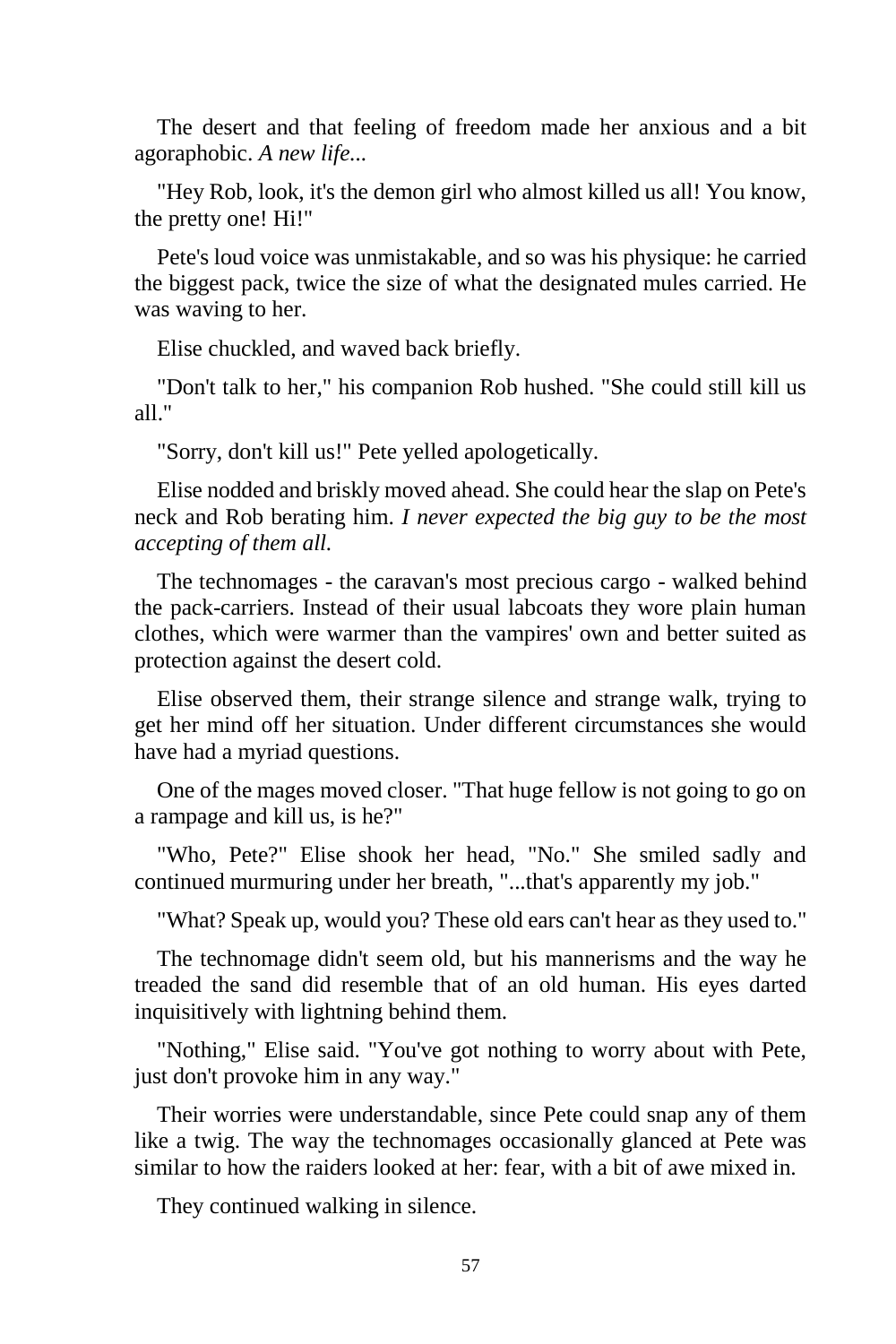Elise was alive and of sound mind, which was more than she expected after downing that canister of demon blood. Feeling sorry for herself wasn't the solution.

*Expectations are a funny thing.* She tentatively hoped that her new life at Oakheart would be better, or at least that it would start making sense.

The fear was there, of course. The unknown always demanded attention, and fear is what warned of the danger. However, the dangers were too many, and she wasn't going to let fear paralyze her. *If I die, I die.* She decided to focus on survival first and foremost, and to reevaluate her priorities after she achieved a degree of stability.

Hope gradually replaced pity, and led her thoughts in a different direction. Soon her eyes awoke with an idea.

"Would you teach me technomagic?" Elise asked. *Who knows when, if ever, I'll get such a chance again.*

The old man laughed, and several others chuckled. Their tension eased as they regained a bit of their accustomed superiority and confidence.

"What? Is it a foolish request, or what?"

"Not at all," the man said, "just unexpected. I'm afraid it's also impossible."

"Oh... Why impossible?"

"Well, first of all, we would have to pack you full with Serum. You know what Serum is, don't you?"

Elise nodded, "Yes."

"That probably wouldn't work, on account of you being a vampire, so we would have to do it repeatedly, tweaking dosage and other factors. It probably wouldn't work even then, but I think Oakheart appreciates willing volunteers. Are you up for a little experimentation?"

Elise couldn't tell if he was serious or joking or both. "If it works, will I be able to cast tech-enabling magic?"

"Not likely, but maybe you could sense the electromagnetic field as all afflicted do." The mage scratched his head. "For smoothing it enough to make the increased Serum consumption worthwhile, you need training as well as the necessary personality type. Unruly types prone to emotional outbursts don't do well. Even if hybridization or full conversion is possible, most vampires have narcissistic streaks and anger issues which would interfere with that desire to create order."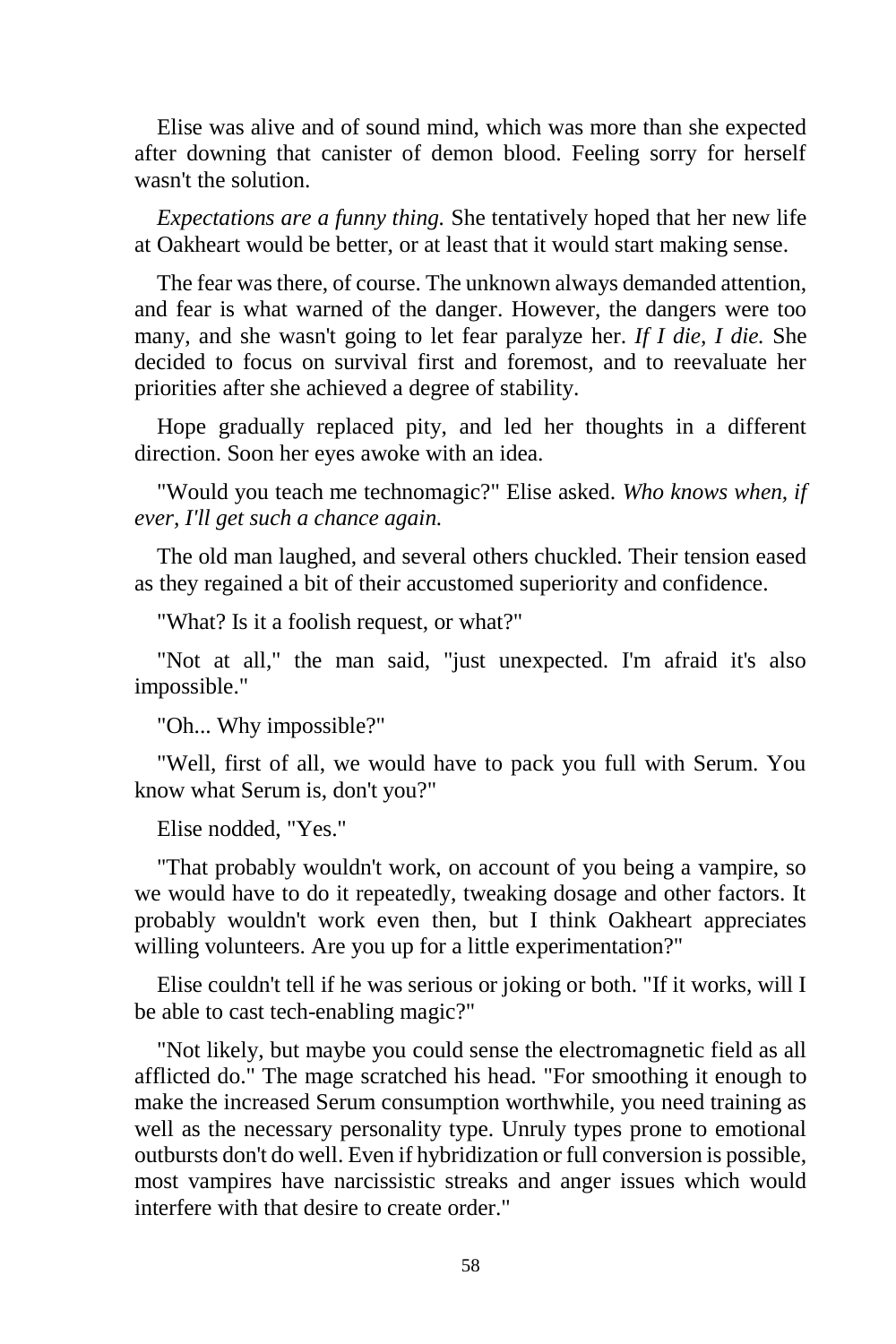Elise mulled it over. "So you're saying... that it is possible?"

"Theoretically, yes." The old man shrugged, followed by a disconcerting grin. "We won't know until we try."

Chuckling and nodding, the others around him seemed to share his opinion.

"Why would you want to become a technomage anyway?" He asked.

"I haven't really thought about it, it was just an idea. I used to gather any manuals and cute gadgets I could find, and study them."

"Oh, a vampire scholar!" He laughed. "Such a rarity! Well, I guess there's no harm in showing you the basics when we arrive."

"I couldn't always decipher the texts and the tech never worked either... So, thank you. It would be nice to see and understand how things work for a change."

"Well, we can always use educated help. The truth is, Serum doesn't make people more studious, methodical or disciplined. Natural curiosity and genuine interest go a long way. We can assess your aptitude, and if all goes well, we should find an apprentice position for you to fill."

"Really? That sounds great!"

The mage nodded. "Sure."

*Maybe life won't be so bad.* She could learn interesting things, maybe even go exploring with Scarlet since she had the strength advantage and the technomages seemed to be shut-ins. *Where is Scarlet? She was here a minute ago.*

"Sorry, my feline companion wandered off... I have to go search for her. Is it okay if we continue the conversation when I come back?"

"Of course, it's a nice distraction," he spread his arms, "and it's not like I have anything else to do!"

Elise scanned the horizon. "Thank you. I'll be right back."

She walked past the rear guard and took off in the direction they just came from. *I hope she hasn't strayed much. She must have found something to hunt... maybe a desert mouse.*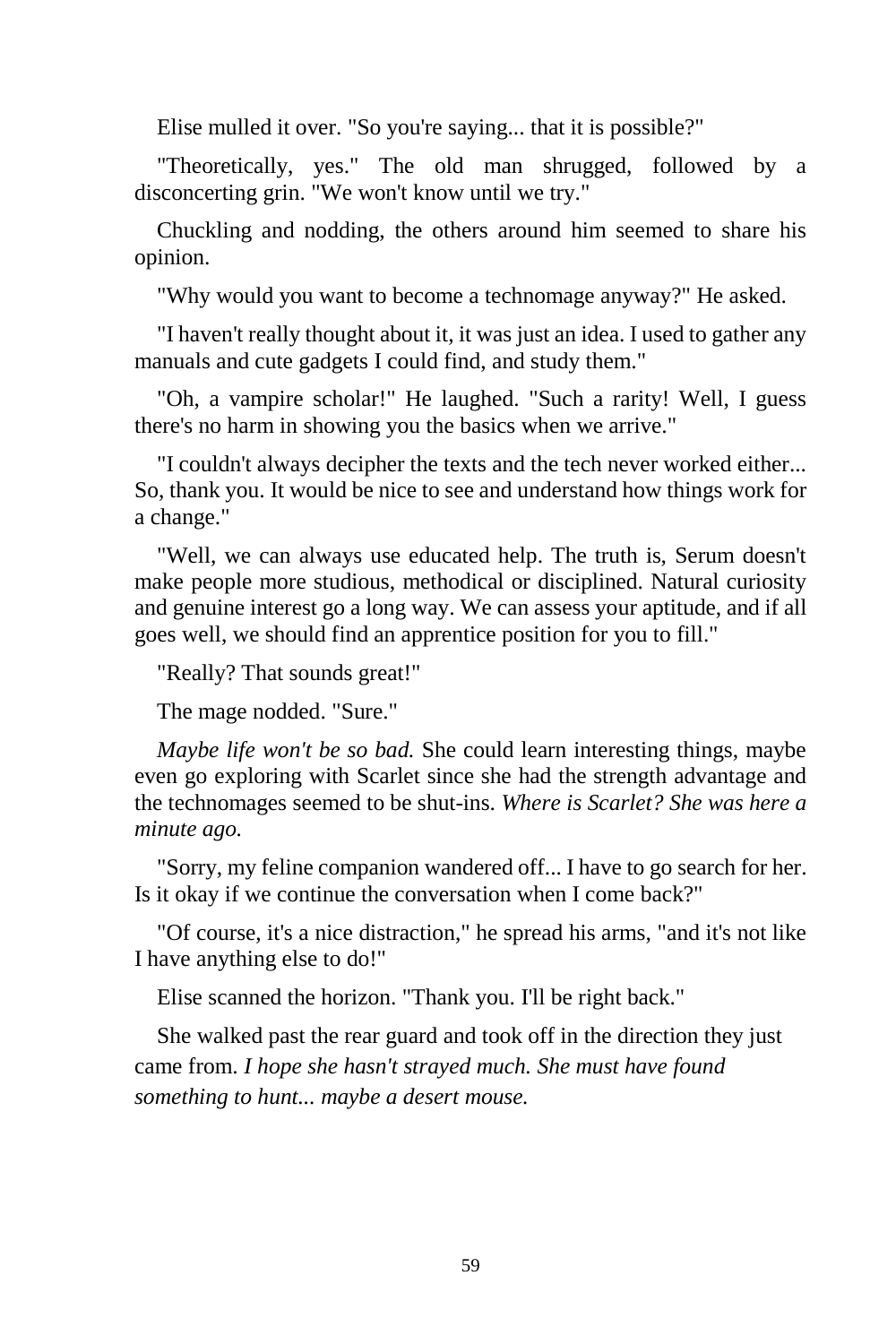*Demonic religions make it easier to control the possessed on a mass scale. Such exertion, in turn, gives rise to more religions hoping to counterbalance the foul influence. Unfortunately, both distract the possessed from building strength within.*

*When encountering a religion or a similar construct, ask yourself: what is its purpose?*

- Dreamer's Handbook

"Who's next? Come in, don't be afraid," Merryn said.

A young woman peeked through the half-open door.

Merryn put on his least threatening smile, hiding his canines. "Please, come. Close the door and have a seat." *Establishing trust is always critical at this juncture.*

The young woman looked around the bare room, and took a seat at the table across from Merryn. She was wearing a simple hospital gown.

He spent a few moments sizing her up. *No visible sickness, demonical malformation, or disturbance of mental and motorical functions. Fearful, but that's understandable.*

The girl endured the ordeal silently and with her eyes cast down.

Merryn reached for a pen, tapped it a few times against the table, and shuffled through a stack of files only to select a single one. When he felt he had her attention, he looked into her eyes and flashed the best heartfelt smile he could muster.

Trapped, the girl couldn't break away from Merryn's gaze.

"What is your name?" He already knew the answer, but it was a simple way to start a dialogue.

"Devon Lints, sir." She finally looked away.

"Of?"

"...of Shkazzrt, sir." A wave of anguish and pain washed over her as she articulated the guttural name.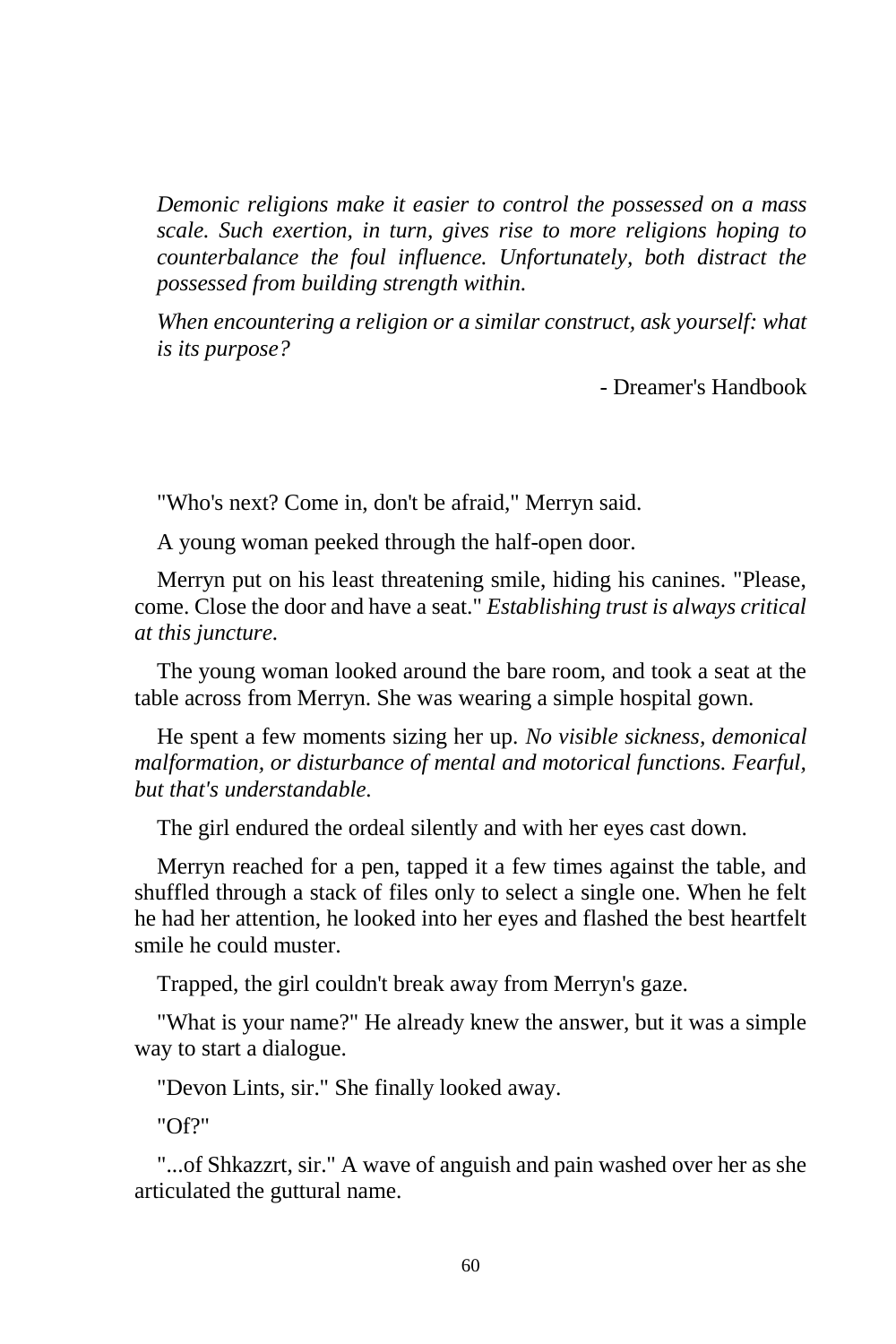Being called a mere 'sir' was a minor insult to Merryn's ego. "The proper term of address is 'advisor' or 'Lord Vaugr' - but please, call me Merryn. Given the difficult and intimate journey we're about to undertake together, I think a degree of familiarity is in order."

"Yes, Merryn," Devon said without emotion. "Thank you."

"Well then, let me be straight with you: although I'm the best at what I do, exorcism is an inherently risky thing. Are you sure you want to go through with it?"

She nodded. "Yes."

"You're ready to cease being Devon of Shkazzrt and start being Devon of Oakheart?" Merryn's pronunciation of the demon's name was more nuanced.

She smiled faintly and sighed. "Yes, of course."

Merryn was interested in her manner of answering, and not so much in the answers themselves. Getting her to keep saying 'yes' had a two-fold purpose: it strengthened her resolve - *crucial to the process* - and subconsciously accustomed her to receptiveness towards his suggestions.

Merryn laughed, a bit more forcefully than he should have, but the laugh did make Devon relax a little.

"Well, the good news is I see no obstacle standing in the way of the exorcism. You're a bright young woman with a future ahead of you, and Shkazzrt's claws didn't seem to have sunk deep. Shkazzrt is what we call a 'young demon'; he doesn't leave many hooks or traps in the mind. We'll build up your mental resilience and his influence will vanish." Merryn raised a hand to his heart, "I swear on my blood."

He repeated the demon's name intentionally, to see if his patient's mind focused more on the anguish of the past or the promise of a better future. Although she winced slightly at each mention - *she doesn't notice doing it* - Devon's eyes regained a bit of a glow. *That's a good sign.*

"Thank you, thank you so much!"

Merryn briefly mirrored the smile before his expression turned serious. "Don't thank me yet. You do realize there are strings attached?"

She nodded.

"The fine people here at the Oakheart Institute value performance above all else. If you do your tasks well, you'll be assigned greater responsibilities - they come with perks and access to more resources. We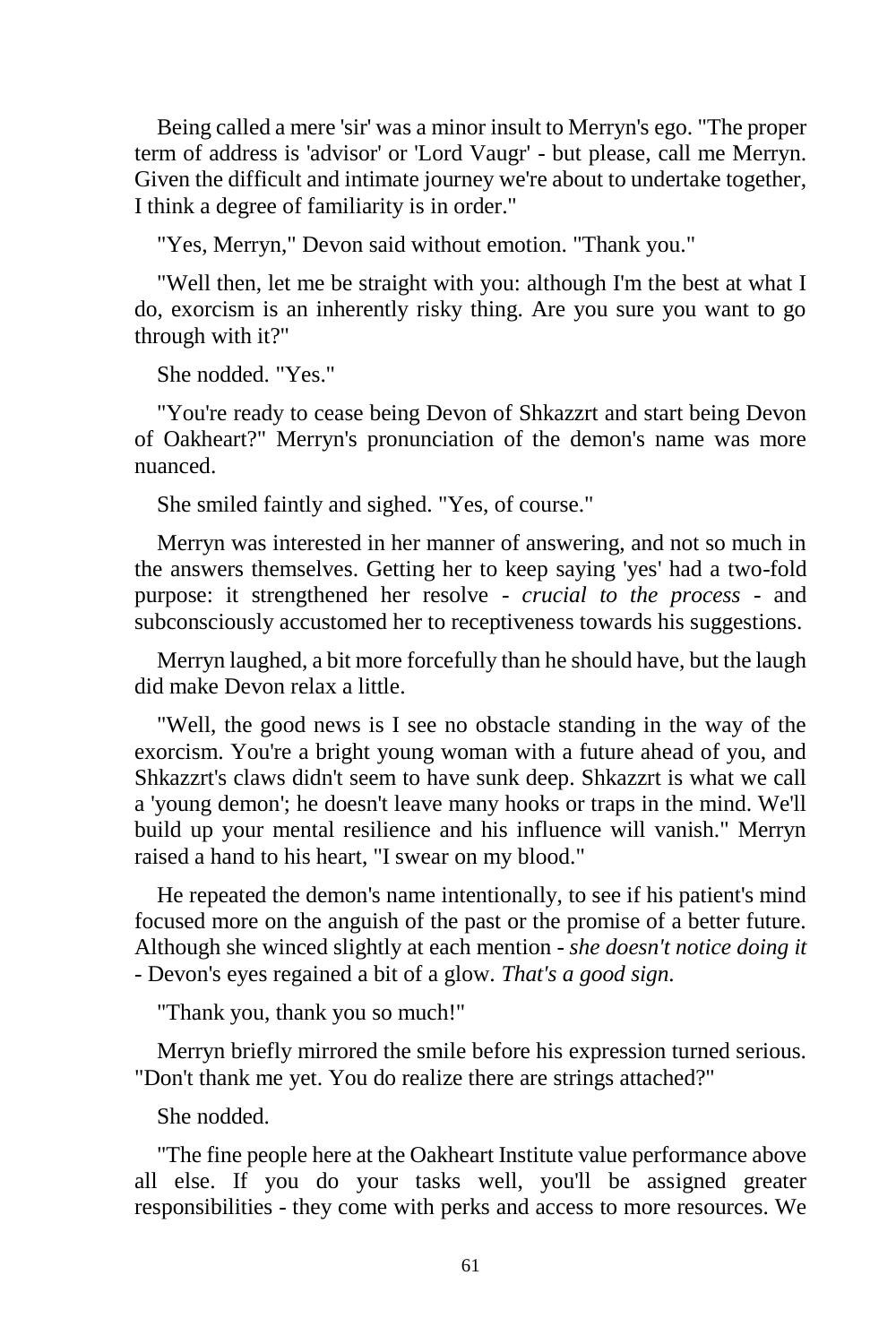have a mutually beneficial arrangement even though I'm an outsider, and I trust they take care of their own even better." *I single-handedly opened up a new pool of potential employees for them! Damned sure it's lucrative.*

"Is it true they're all zombies? They didn't look like zombies to me."

*Curiosity? Good. She's starting to open up.*

Merryn nodded. "Most of them, yes. They keep it in check with proper Serum dosages. You'd do well to avoid the term 'zombie' though, it's kind of a taboo here. Unless you're referring to the mindless horde guarding the outer perimeter of the facility, the preferred term is 'afflicted' - but it's best not to bring it up at all."

The girl was processing the information in silence.

"Don't worry, you'll fit in. Before we proceed, let me tell you what will happen during the procedure." He paused to make sure he had her attention. "First, the techs will pump you full of drugs. This will happen in several stages."

The hopeful glint in her eye vanished, but she remained alert.

He dismissed her concern with a wave of hand. "The drugs are not overly dangerous as long as you keep your body free of them afterwards. My job comes next: I'll wipe the demonic influence away with brainwashing techniques, and with a process similar to assisted hypnosis, I'll strengthen your ego to resist further incursion. Do you understand? I'll help mold your mind to resist the influence."

Her nod was very curt.

"There will be no surgically invasive procedures; nothing so barbaric. I'm telling you all this because your conscious mind and I have to be on the same side. You have to trust me." He reached out to clutch her hand over the table. "You know we vampires are ego-maniacs, right?"

She smirked.

"Well, our strong egos make us naturally resistant to demonic possession. The demons might seduce or corrupt us, but they can't easily possess us. I will help your ego become strong as ours are - part by part and layer by layer. I'm really good at what I do."

Devon stared at Merryn with wide eyes, and he gently squeezed her hand before letting go. "Tell me about your symptoms. What does Shkazzrt's grip on your mind feel like?"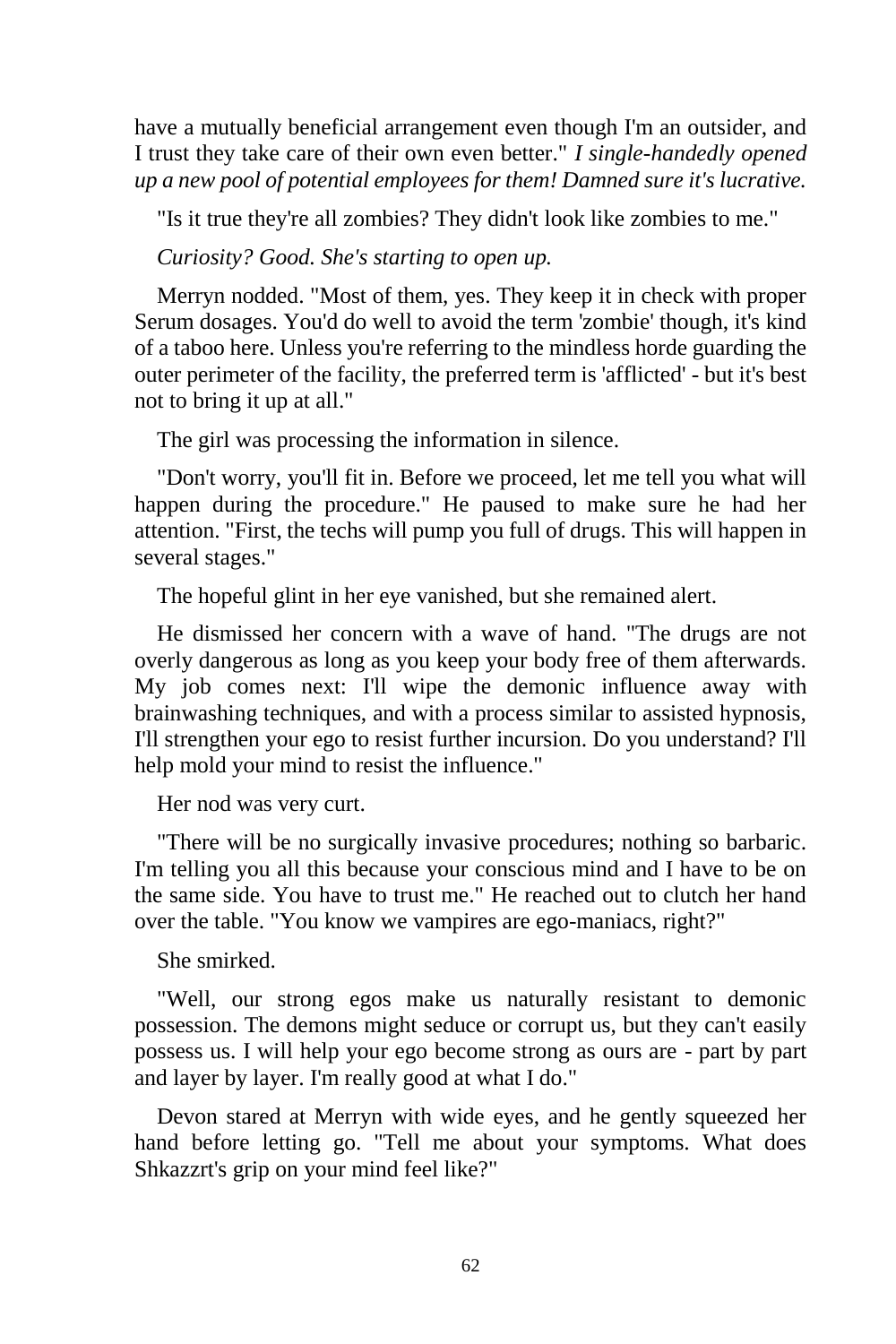She gulped. "There... there's always a throbbing pain in my head, like thorns stuck in a wound. Strange, but I don't feel it that much now."

"The lab is shielded from known irritants and reactants." He encouraged her to continue.

"...and sometimes I feel it looking at me, and I see horrible images - I try to look away but can't, not from all of it, and I'm scared... Sometimes I get angry for no reason, and do things I don't even remember. I just want it to stop!.. so I never have to feel this way again."

"Believe it or not, this is good news. The process will be straightforward, since your mind knows what belongs there and what doesn't. There's just one more important decision you have to make..."

Merryn paused to make sure he had Devon's full attention.

"I expect the exorcism to be successful, however, there's always a chance of relapse. We haven't quite pinpointed what causes it, but it seems like a nasty variant of capture-bonding: a subconscious need develops which invites the same or another demon back in, bypassing the defenses."

"How much of a chance?"

"About thirty percent, give or take, depending if you count the milder cases."

Merryn continued before the look of terror and hopelessness could solidify on Devon's face. "Still, there's a drug we could use called 'Serum'; you might remember me mentioning it before. Are you familiar with it?"

"I've heard of it. Expensive."

"The Serum causes a temporary increase in intelligence, and even hyper-intelligence in large enough doses. During the procedure you would be given such a large dose, effectively immunizing you against any kind of possession."

Devon bit her lip. "...But?"

"But, you will have to remain in the employ of the Oakheart Institute until your debt is paid off - we're talking years, at least. Also, you will remain addicted to Serum or its unrefined counterpart, leaving you... well... permanently 'afflicted'. A small, daily dose will keep you functional and mostly symptomless. It's a tough decision, I know. Would you like some time to think about it? Of course, you don't have to go through with the exorcism at all, but those touched by Shkazzrt don't have a long life expectancy."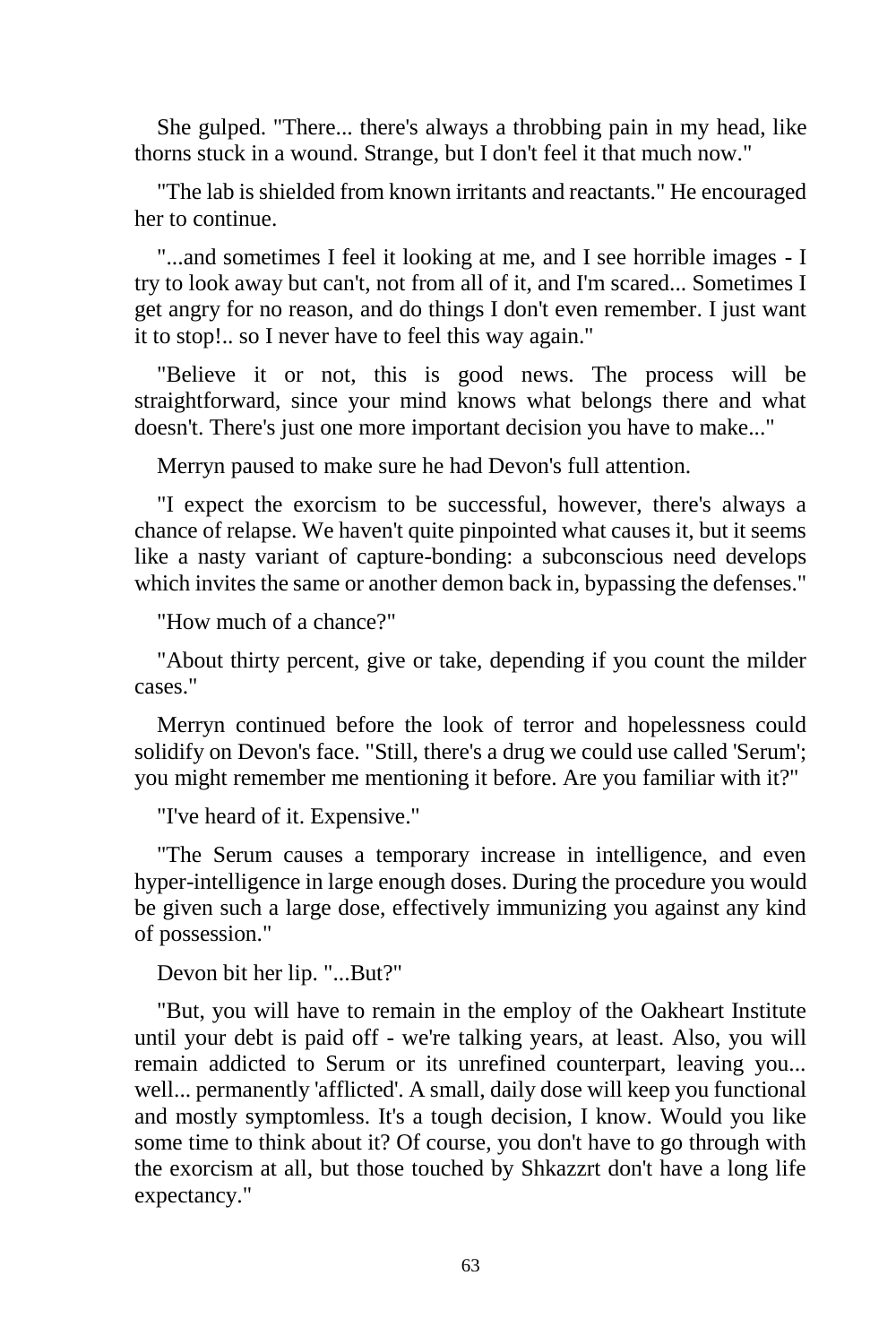Devon remained silent for several minutes, and Merryn waited patiently.

Finally, she looked up. "No, I don't need time," she said with resolve. "Let's do it, give me the Serum! I want this jackass forever out of my mind."

Merryn smiled contently and nodded. He extended his hand as he stood up, "Please, follow me this way."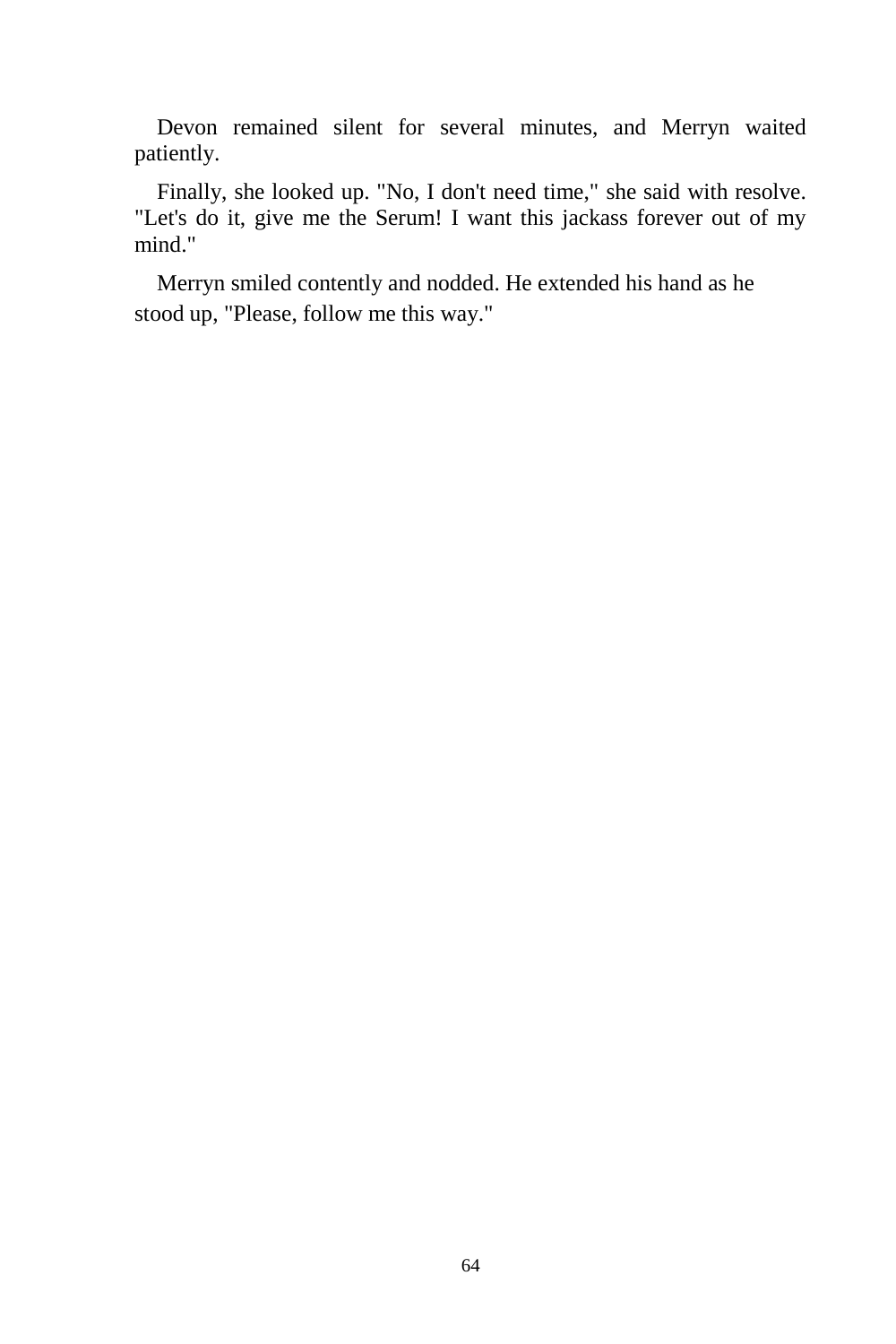*The pitfall of intelligence is that it does not equate to wisdom.* - Dreamer's Handbook

A thundering explosion shook the air.

Elise looked up and stared in the direction of the sound. *I didn't know we were carrying explosives.* A blue haze lingered in the distance.

"Let's go," she said, and resumed walking.

Scarlet trotted alongside her, carrying a desert mouse in her jaws.

*What the hell are they thinking? That stuff is notoriously unstable!*

Elise had enough of the sand which filled her shoes and crackled under her teeth. She had spent the better part of an hour searching for Scarlet, and then a few more trying to get back to the caravan.

The cold, intermittent wind and the lack of sunlight made finding their way back difficult. The few shrubs here and there weren't distinctive enough to be used for orientation, and walking in circles didn't help either.

Another explosion reverberated through the air, with a renewed blue haze illuminating the way. A third one followed quickly thereafter.

*No...* Elise started running. *Those are no pranks.*

The sand shushed and shifted under her feet. She kept rhythmically drawing in sharp breaths to be able to keep up the pace for a prolonged time.

The night air and the open desert no longer represented freedom, only isolation - which manifested as a cold layer of sweat on her skin. Instead of trying to figure out what was happening, she tried to prepare for a fight by emptying her mind as best she could.

The blue haze dissipated as she drew nearer, and left behind an unpleasant crimson afterimage. A wave of heat hit her face, bringing with it the gag-inducing stench of burnt flesh.

"No!"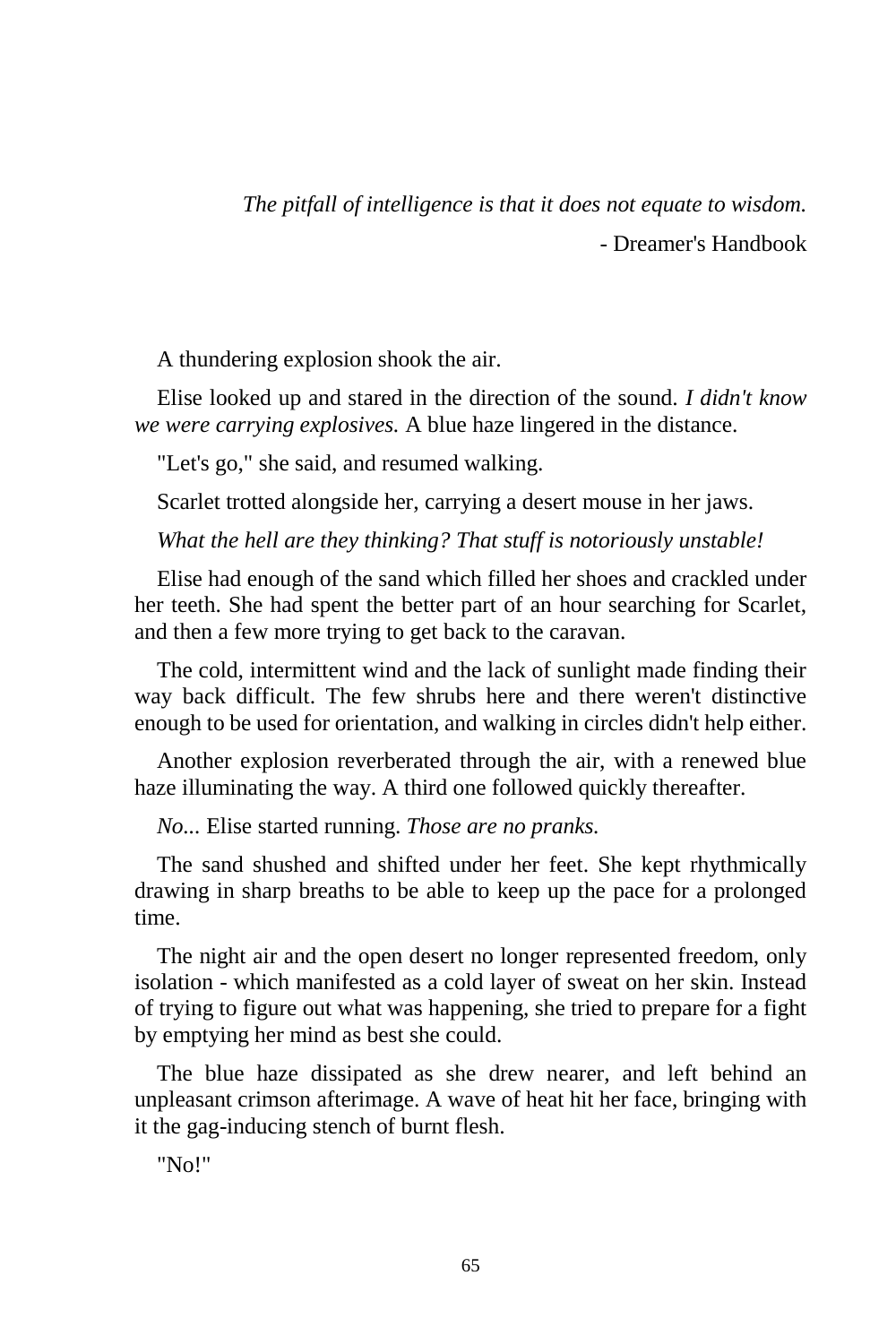Elise stopped at edge of a crater-like demarcation where the upper layer of sand was blasted away. She dropped her pack.

"No no no no!"

It wasn't only an afterimage; everything was painted red. A thin film of blood covered the sand and fused with it, still glowing from the heat in a few spots.

Elise stumbled ahead, in shock, looking for survivors and sources of danger. She expected to find neither.

*I've seen this before...* Although she attached no significance to it at the time, the sight was similar to the entry area of the ruined Midflower.

The source of the explosions was definitely demonic; it had that smell. The tiny particles permeating her nasal membrane and settling on her exposed skin had the same effect on her as that canister of demon blood, although with only a token amount of power.

She saw no survivors - or body parts bigger than a leg, for that matter.

*They're dead. They are all dead.*

Elise's legs began to wobble and her steps grew less coordinated. She laughed out, and then fell to her knees.

Scarlet licked her blood-dewed hand and pressed her head into her palm.

*So many dead.* The vampires didn't like her, but they didn't deserve to die. And the technomages; they survived that unholy assault, only to be finished off like this. *They weren't bad people.*

The carefully salvaged treasures were destroyed. *All gone, and my future with it.*

*Why do bad things keep happening to me?!* Despite emotions of selfpity, a quick follow-up thought pointed out that she was alive and unharmed - while the others were finely spread across the sand.

Scarlet kept meowing and she petted her. Her fur was moist with blood vapor.

Elise lamented the dead, but it surprised her that Pete's death hit her the hardest. He was a brute, sure, but he wasn't conceited like other vampires and he genuinely liked her in his own way.

*His existence must have been lonely too.* Elise knew for a fact that would-be Mothers frequently approached him, since Pete's sexual drive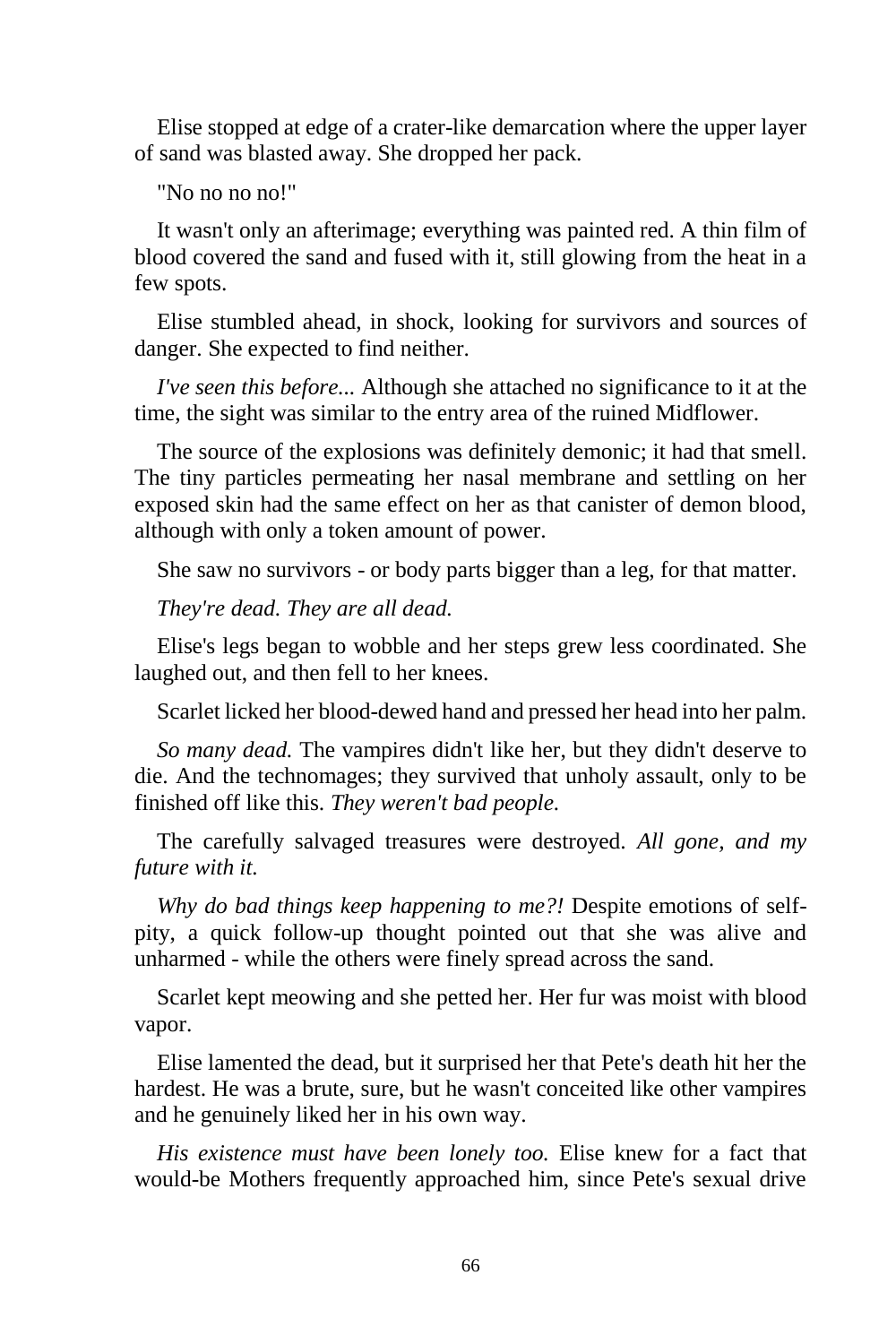made him stand apart from other males. They looked up to his brawn, but sneered at his intellect and personality.

"We still have each other, right?" She hugged Scarlet who snuggled against her.

The passing of time built up pressure, urging the survival instinct to kick in.

*Now is not the time to mourn.* Elise stood up, determined to find out what happened before deciding on a course of action. She walked a distance away from the perimeter, then circled around, looking for tracks.

## *No outgoing footprints... No one escaped.*

She found three incoming footprints, coming from approximately the same direction. As expected, the impressions in the sand were huge. What surprised her was the significant distance between each step; their stride was really a series of long jumps. Despite their weight, the assailants approached with such force as to almost slice the air they floated through.

*Monstrous demonic fireballs... I doubt they had any mental presence beyond exploding at the location the demon impelled them to. The effect of that canister on me must have been only a shadow of the real thing.*

Elise walked back to the center of the crater, trying to ascertain if they had a specific target.

The fleshy remains were visibly different, depending on whether they belonged to zombies, demons or vampires. The various blood scents also provided a clue, along with the location of the scattered remains.

*The attack focused on the technomages.* One chunk of zombie flesh still wriggled, and Elise squashed it. *I guess they were the primary targets behind the attack on Midflower and slaughtering the caravan was just finishing the job. All these lives... collateral damage.*

As far as Elise could tell, thralls used to be little more than wellcoordinated fanatics. *Mutations affected strength, sure, but not to such extent - and none were the exploding kind, for blood's sake!*

Elise sighed. *Maybe that's just Orummagh's way.* It was understood that the demons' prime concern was ensuring devotion, but Orummagh seemed to have bred them for alterability and one-time use. *More potent blood for the junkies.*

"What do you think, Scarlet? Is this all part of the demon's strategic masterplan?"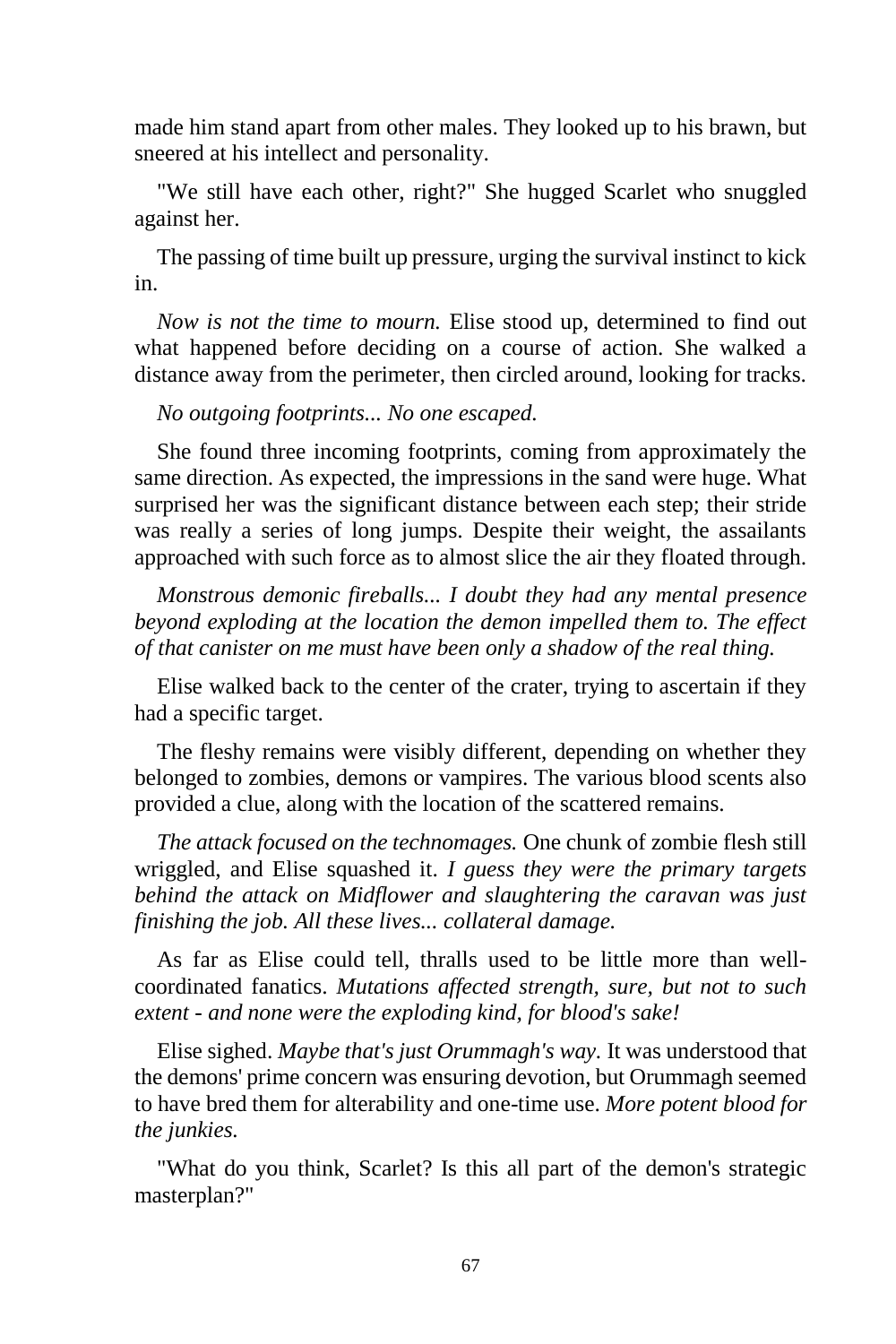Scarlet too found a flailing chunk of zombie flesh and struggled to subdue it. She took a bite.

"No, don't-"

The taste must have been revulsive, because she spit it out almost immediately and sneezed. She minced the burnt flesh with her claws in revenge.

"I guess you're right... Maybe the mages just pissed him off."

Elise walked around once more, this time checking for salvageable materials. Blood, Serum, water - all spilt into the sand. Food rations have burned to ashes or fused together with the packaging. The heaviest packs did indeed contain gadgets and machinery - now doubly useless.

A few metallic items flew out farther and she checked a wider area, hoping for an intact canister. The only useful thing she found was a sturdy, metal quarterstaff, which she decided to keep as a walking stick.

"Scar, what do you say? Do we go back, or do we press on?"

Scarlet didn't answer.

"Yeah, I don't know either..." Elise sighed.

Returning to the enclave was the safer choice in the short term, but she would still be facing exile at best. *They'd accuse me of intentionally destroying the cargo and wiping out the whole caravan.* She could spend her life hiding in the outer City, hunting animals for blood and sustenance...

The other option was to continue the journey through the perilous Redgale Desert to Oakheart. *How many more hours is it? Six? If we pick up the pace, we can make it before dawn.*

"Not much of a choice, is it?" Elise walked to her pack and picked it up. "Let's go, Scarlet. We are going to Oakheart."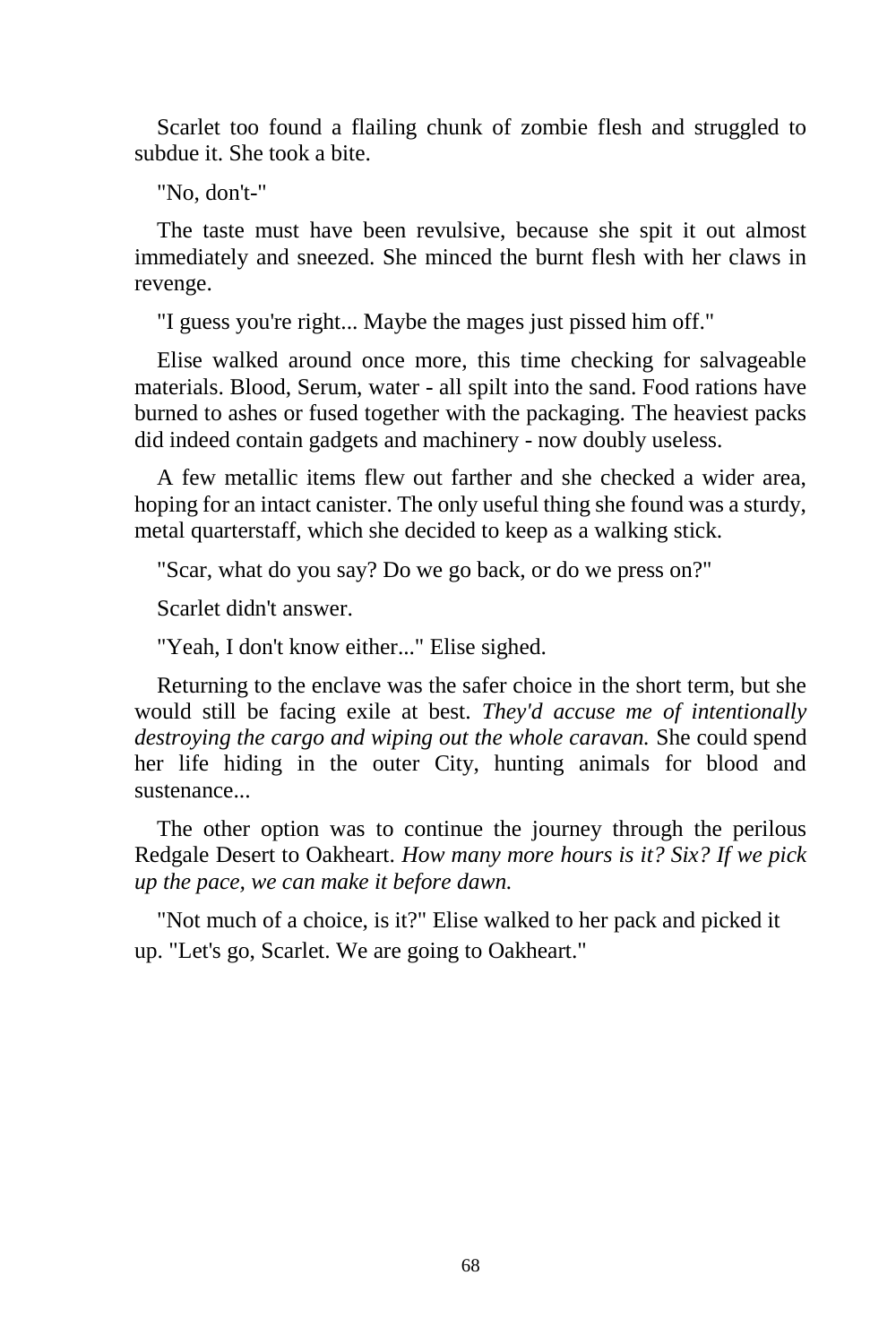*In the animal biosphere, predators and the harshness of nature serve to cull those weak of body. For humans, religion and society serve a similar purpose: they organize into predominantly hierarchical structures so that the collective weakness of mind is minimized.*

*The tragedy of humanity is that we have no predators for the weakness of spirit - unfortunately, self-responsibility never truly caught on the way sociopathy did.*

- Dreamer's Handbook

The woman suspiciously eyed the offered bag. "What's that?"

"Two days' worth of food rations and a bottle of clean water," Leona said. "Here, take it!"

The woman ruffled her unkempt hair while mulling over. "And what do I have to do in return?"

"Nothing at all! It's a gift."

She grabbed the bag from Leona and held it firmly against her chest. After long seconds of no one trying to take it away, she muttered a 'thank you'.

"Don't thank me," Leona smiled warmly, "thank the demoness EnrRrei! She made it possible for both of us to eat a good meal tonight."

The woman frowned, but nodded.

Leona withheld a sigh till after she left the woman's nest-like abode. Sand covered her clothes and crackled under her teeth. *The weakest know that gifts come with strings attached... even if they bind only with the strength of gossamer.*

It wasn't just the sand which bathed the camp in a dirty orange color; the smell of refuse and unwashed sweat contributed significantly. Most similar camps were grey, both in ambient and the resigned state of mind of their inhabitants. *At least this one has character.*

The makeshift shacks were built out of junk and lacked sturdiness. *Maybe that's it. Maybe they're so broken they no longer care. When a*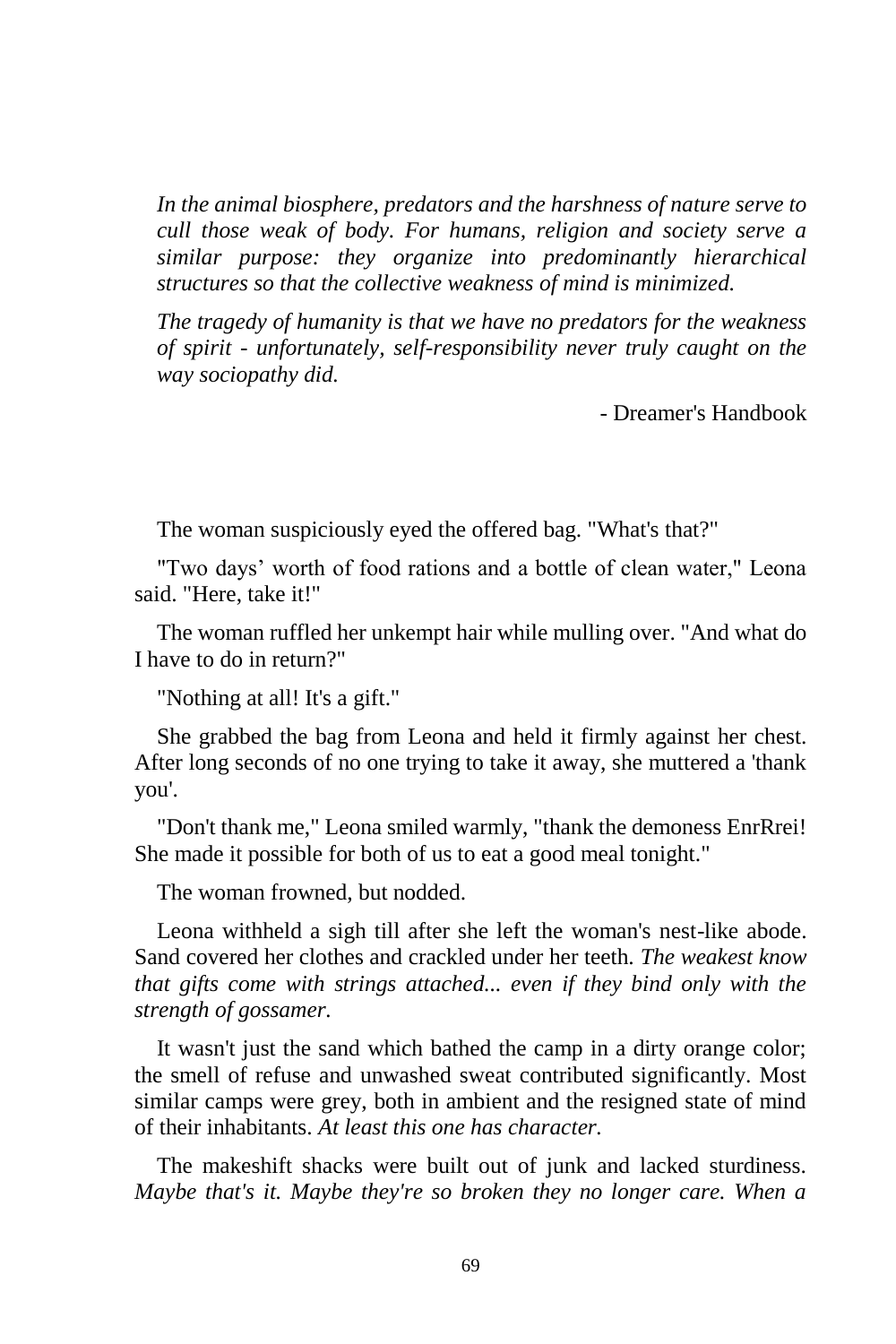*sandstorm blasts away their flimsy shelters, the survivors pick up the scraps and rebuild according to their momentary needs.*

Leona walked to her pack animal and led it to the middle of the camp. Filling her backpack with gift bags wouldn't require such a long walk, and she hoped the camp residents would seek her out on their own.

She passed by a man wearing a coat with a missing sleeve and pink sunglasses. "Here, have some food and clean water."

The man grabbed the bag and ran away without a word.

"Compliments of EnrRrei!" Leona yelled after him.

It occurred to her that she was the only one walking with her head held up high. Leona truly believed in the humanitarian nature of her task: she believed that spreading the word and influence of EnrRrei, and thus denying the influence of other demons, was the best thing for these poor souls. *EnrRrei might be a power-hungry strategist, but at least she's not a raging butcher.*

Humans were drawn to the deserts. They hoped to escape the zombies and vampires preying upon them, and they were willing to accept horrible living conditions as last resort. But, they rarely realized in time that the desert was also a battlefield: the demonic entities used humans for their own nefarious purposes, and without the distractions of overabundant life, their presence was strongest in desert areas.

It was no accident that most desert dwellers had at least one screw missing. Though hopelessness alone could drive a person crazy, the botched or expired possessions of demonic entities rarely left minds undisturbed. The ones who didn't resist sometimes managed to avoid insanity - but at a deeper cost.

Leona knocked on and peeked inside an abode with two occupants. "Hello! May I talk to you?"

"Come in!"

Leona bent her back and kneeled to squeeze in. She tried to refrain from grimacing at the horrid smell that greeted her.

"Come, friend, share a meal with us!" The hunched man offered her something sticky and grey, which she accepted.

"Thank you. What is this?"

"Dried desert rat meat, of course! The leg's a delicacy. We know how to treat our guests right," he elbowed his partner, "huh Emelyn?"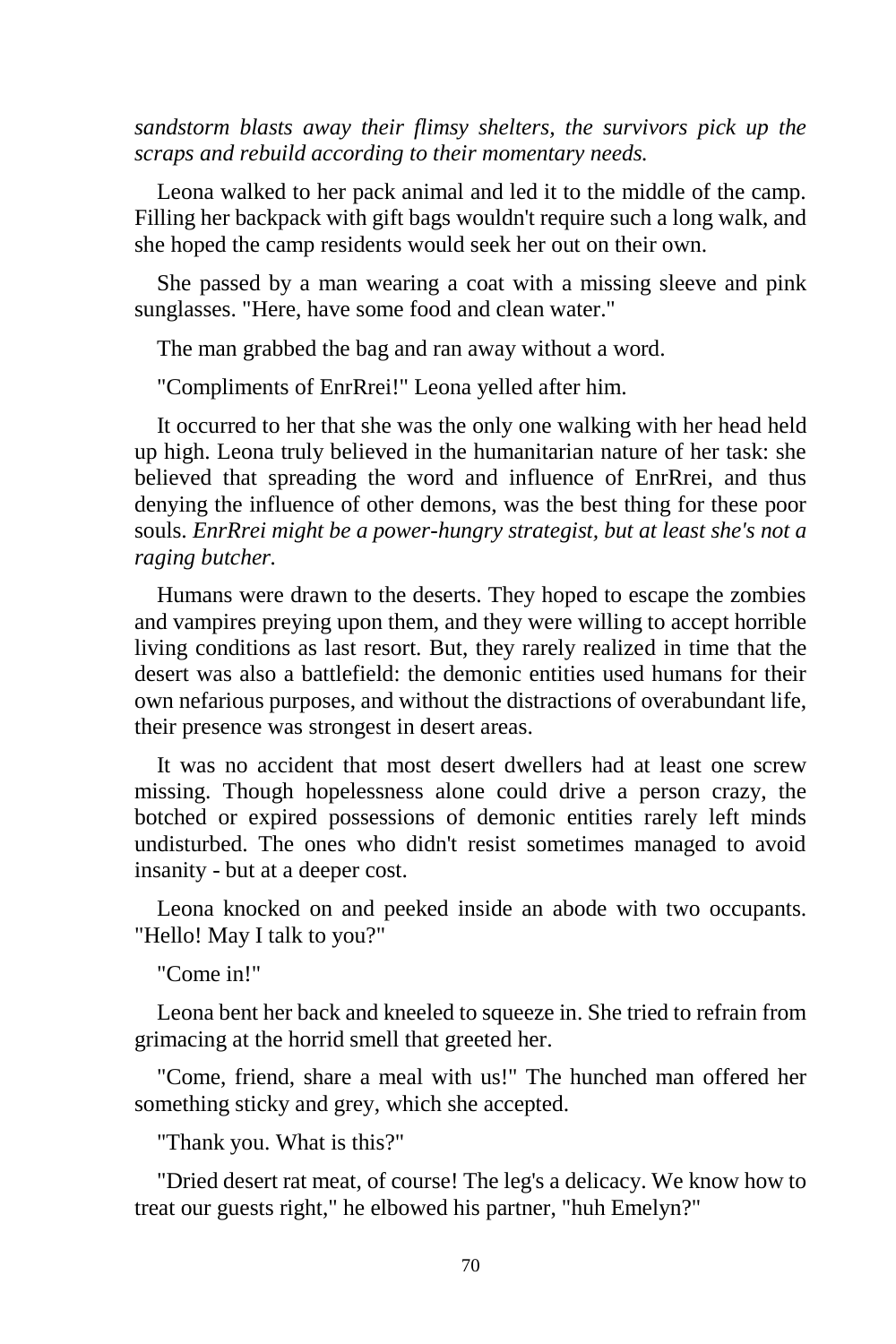The hunched woman smiled with a toothless grin.

Reluctantly, Leona downed the rat leg in one gulp - she didn't want her taste buds to get into any contact with it. "Mmh, delicious!" With a timely increase of hormone secretions or minor induced mutations, EnrRrei's influence protected her against most diseases.

"Right? I told you," the man beamed.

*Nutty, but adorably sincere.*

Leona's smirk conveyed sadness, and she nodded. "To repay your generosity and hospitality, please take this." She offered one of her gift bags.

The man took the bag and peeked inside. "Look Emelyn, what treasures!" Both of them looked at Leona with wide eyes. "Are you an angel from heaven?"

"I'm a priestess of EnrRrei; she rewards generosity and loyal worship. Here, take another bag. Give thanks to her tonight, will you?"

Too awestruck to reply, the man accepted the bag silently.

"We've had a priest of Shkazzrt pass through here..." the woman rasped, "but you're much nicer than that fellow. I'll pray he chokes to death." She illustrated with a two-handed choking gesture, complete with gurgling sounds.

Leona's smirk was more mischievous this time. "Take care." She got to her feet and left the tiny shack.

Leona considered herself lucky to avoid their fate. Thanks to her skillset and quick wit, several demonic entities approached her years ago - the ones who wanted her mind and personality intact protected her from the others. In the end, she chose EnrRrei, who offered partnership rather than subservience or possession. *She stayed true to her promise.*

Leona noticed a man - not far from her mutated mule - banging on his own head with a piece of metal pipe. She found that peculiar, but nobody seemed to care. *An everyday occurrence?*

She approached the man with open arms held high and one of her gift bags in hand. "Good day, my fellow human! Why are you-"

When he noticed Leona, his pained grimace turned into a furious one. "You!" He shoved her and started swinging the pipe menacingly. "This is my kingdom! Mine!"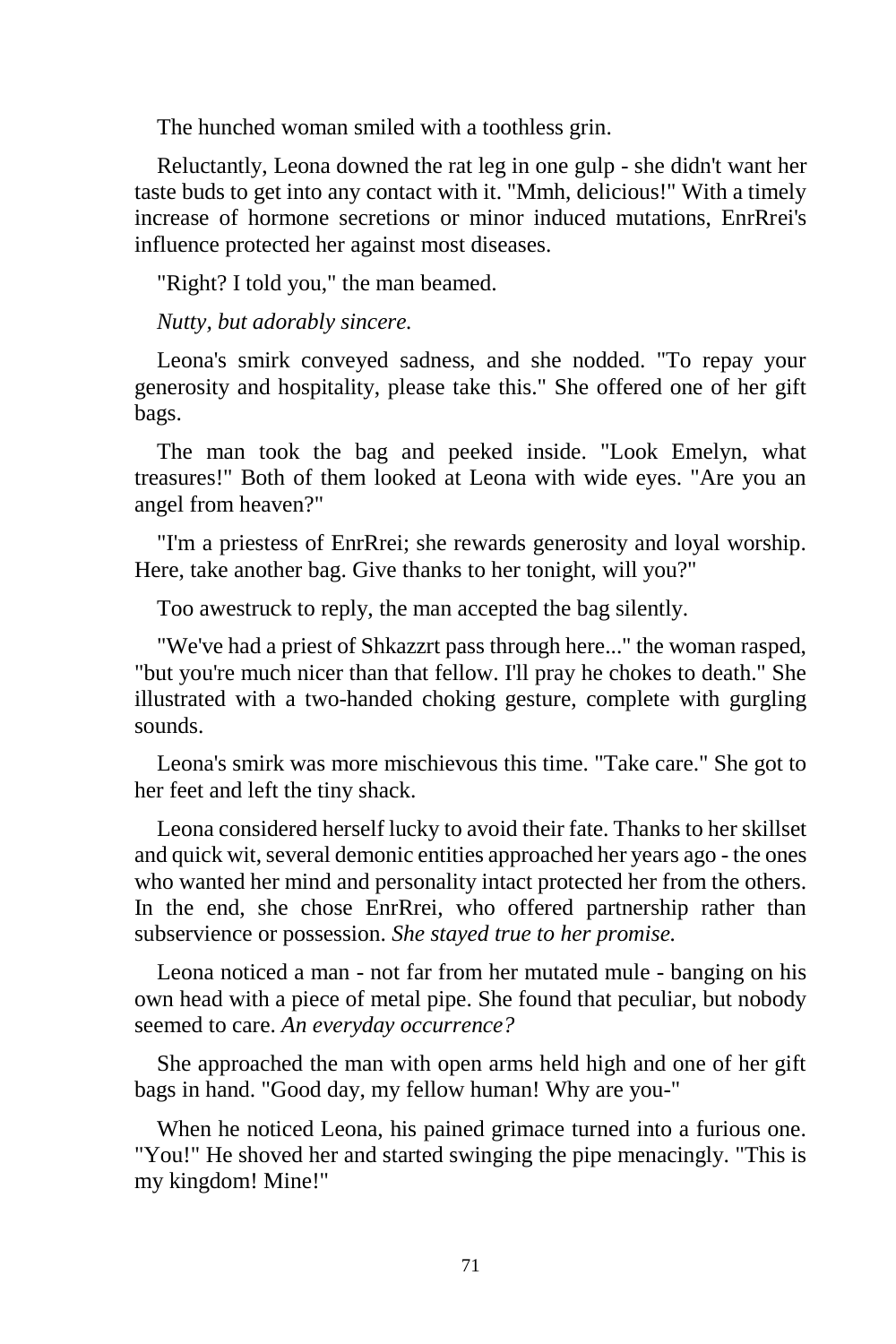Leona dropped the bag and deflected the blows without much effort - a moderate knowledge of close-combat restraining techniques came in useful when dealing with crazy people on a daily basis.

One of Leona's blocks hurt the man's pipe-holding hand, and he dropped it. "My kingdom! Get out of my kingdom!" Regardless, he continued the assault.

Camp-folk started gathering around, not out of concern, but out of eagerness to be entertained. They kicked up the iron-rich sand and the color red infused the dreary landscape.

Leona considered her options as she defended herself: *Retreat looks bad. Subduing the bastard or putting him out of his misery looks worse. Involving the audience looks bad too, unless...*

Being a priestess had its perks - for example, being alone never meant truly alone. Although EnrRrei usually initiated contact, Leona learned to focus her thoughts a certain way to start a conversation inside her mind. In case of danger, fear or pain would also serve as triggers.

Talking to EnrRrei was always a peculiar experience. Sometimes EnrRrei talked to her in delicately crafted sentences in languages she understood. At other times, it was more of a turbulent exchange; an ebb and flow of thoughts, emotions, states of mind, and even identities - these were brief, but quite exhausting. When it was a matter of urgency to EnrRrei, the diverse mental imagery was accompanied by sentences in demonic languages - none of which Leona spoke, but she could always understand the words while they reverberated in her mind.

Despite fending off the blows and being increasingly scrutinized by the observers, Leona calmed herself and held up the outline of her plan clearly in her mind.

EnrRrei's attention turned to her - it felt like consciousness being sucked out of her body and spit back. Temporarily dazed, her hands moved on their own to defend against the clumsy, but increasingly frustrated attacks.

An emotion of complete acceptance echoed through her being and calmed her once again - EnrRrei's way of saying 'okay'.

Feeling significantly stronger than usual, Leona grabbed the man's arms and held him immobile. She yelled out for everyone to hear: "Souls weak and lost, hear me, for ye shall be lost no longer! Witness the power and benevolent embrace of EnrRrei!"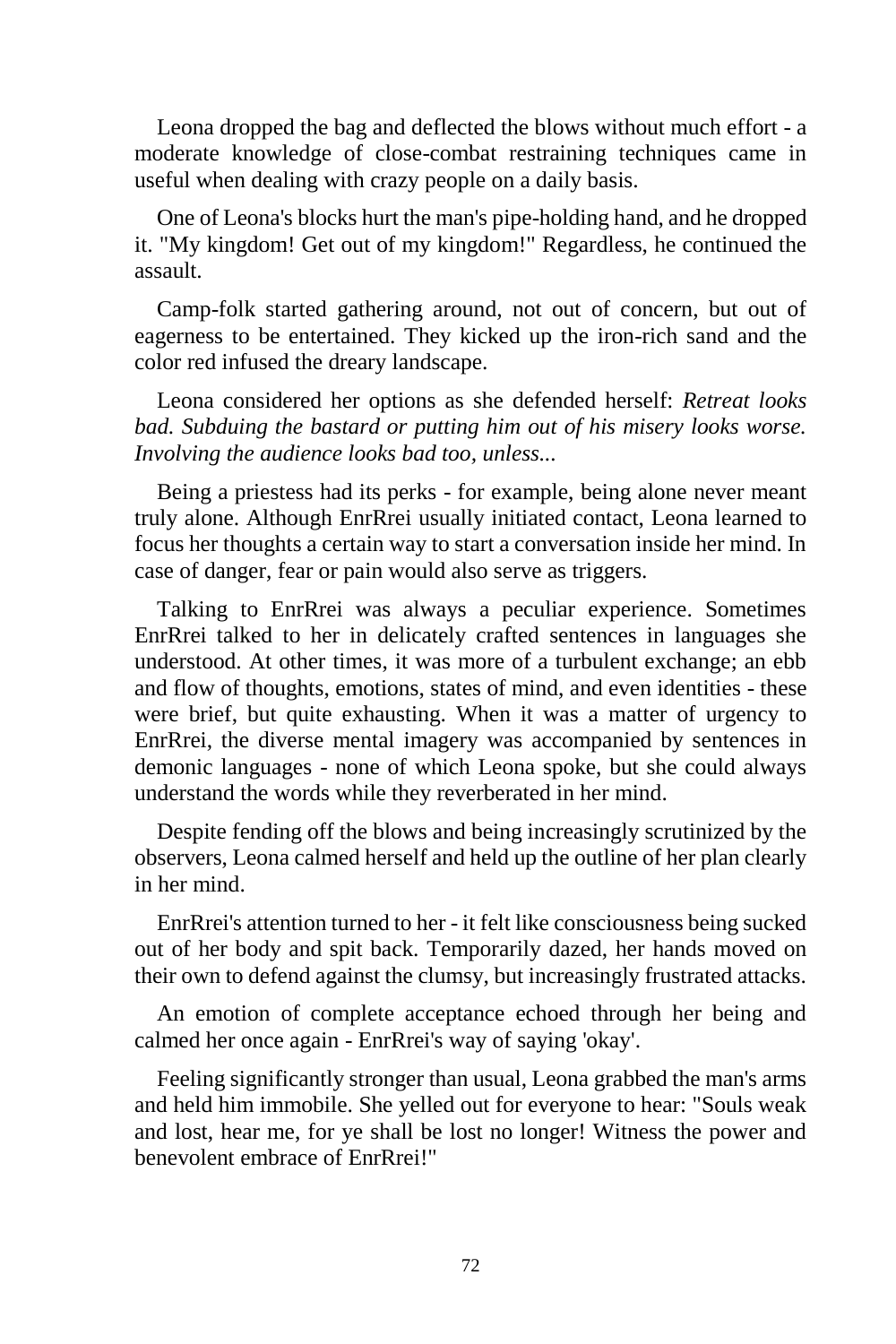The man squealed and struggled to no avail, but like a switch turned off, the willingness to resist left him abruptly.

Leona had a vague idea how this worked: after cutting the Gordian knot of dead-end patterns of the mind, EnrRrei pushed out the leftover jumble of demonic energies and replaced it with her own. Being merely touched by a demon wasn't the same as being possessed by it, since a large degree of free will remained. *Probably that pest Shkazzrt or Orummagh. Not Rremine though, she doesn't do sloppy.*

Leona let go of the man and started chanting. "EnrRrei's the greatest! EnrRrei's the greatest!" She vehemently waved her arms around as she tried to motivate the camp dwellers to chant as well. At first, only the most feeble of mind joined in. It slowly gathered momentum and grew louder merely by its nature as a chant and not its meaning.

The man's eyes popped open. "I can see," he murmured. "I mean, I can think! I'm 'me' again!" He grinned wide and lifted his arms to hug Leona. "You have my eternal gratitude!"

She smiled back and accepted the hug. *Much good it will do you,* a cynical side of her remarked. *Just wait till the endorphin high wears off, you're in for a mighty headache.* She felt EnrRrei's energies slowly withdraw.

In her mind, a leftover thought stood out prominently: *"Keep up the good work."*

The crowd cheered and kept on chanting. *You had your show; time to pay up.*

"Please, may I have your attention!" The clamor subsided. "Let's give praise to EnrRrei by joining in worship and praying together - may she bless this community! I'll be happy to hand out whatever food and water I have left afterward."

Leona inhaled - the wind whistled a broken tune - and she shouted out at the top of her lungs: "EnrRrei's the greatest!"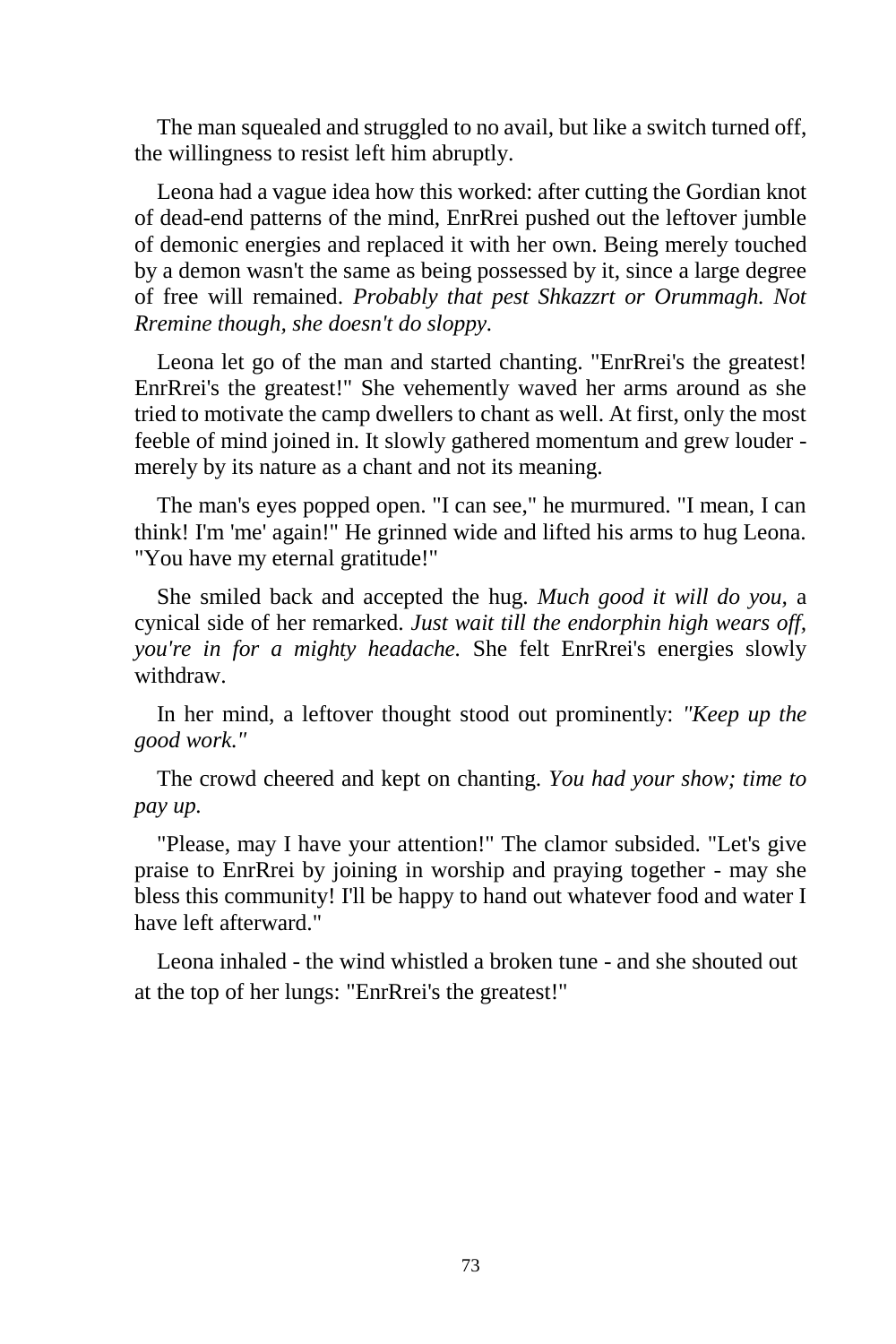*Being always right is easy. When you don't know something, say: "I don't know."*

- Dreamer's Handbook

Nerat stumbled, but that didn't slow him down. He scampered on all fours until he restored balance, and continued running.

*Go, go... don't stop...* His breathing was erratic. *They'll regret what they did to us...*

The plants and trees of the Ashen Forest thrived due to ample sunlight, high humidity, and the leftover radiation from ages past.

Nerat focused on keeping his body running without losing consciousness. His subconscious used whatever emotions it could to achieve that goal: fear of death, fear of motionlessness, and a burning, but wholly unrealistic desire for revenge - sprinkled in with a dash of excitement.

Born in captivity to the Crimson River clan, Nerat's mother raised him the best she could. Childhood was denied to all the young ones; the vampires kept them fed, but treated them like cattle. When she died, he mustered the courage to escape.

She had told him tales of clans treating their humans with respect. The people had the freedom to walk away, and the trade was also a fair one: food, shelter and protection in exchange for clean blood. These mythical vampires liked the taste of blood better when it was voluntarily given, but in Nerat's experience, the Crimson River preferred the flavor of stressinducing hormones. Though he believed the tales when he was younger, he often wondered: why didn't these strong and honorable vampires come and rescue them? As he grew older, he came to the conclusion that even if they existed, they didn't care about humans enough to interfere with other vampire clans.

Nerat dreamed of a place where humans lived free from everyone else, yet, strangely, his mother told no such tales. Closest to it were the stories of deranged people living in the desert - unwanted by anyone except the scorching sun, the cold desert nights, and the deadly caress of sandstorms.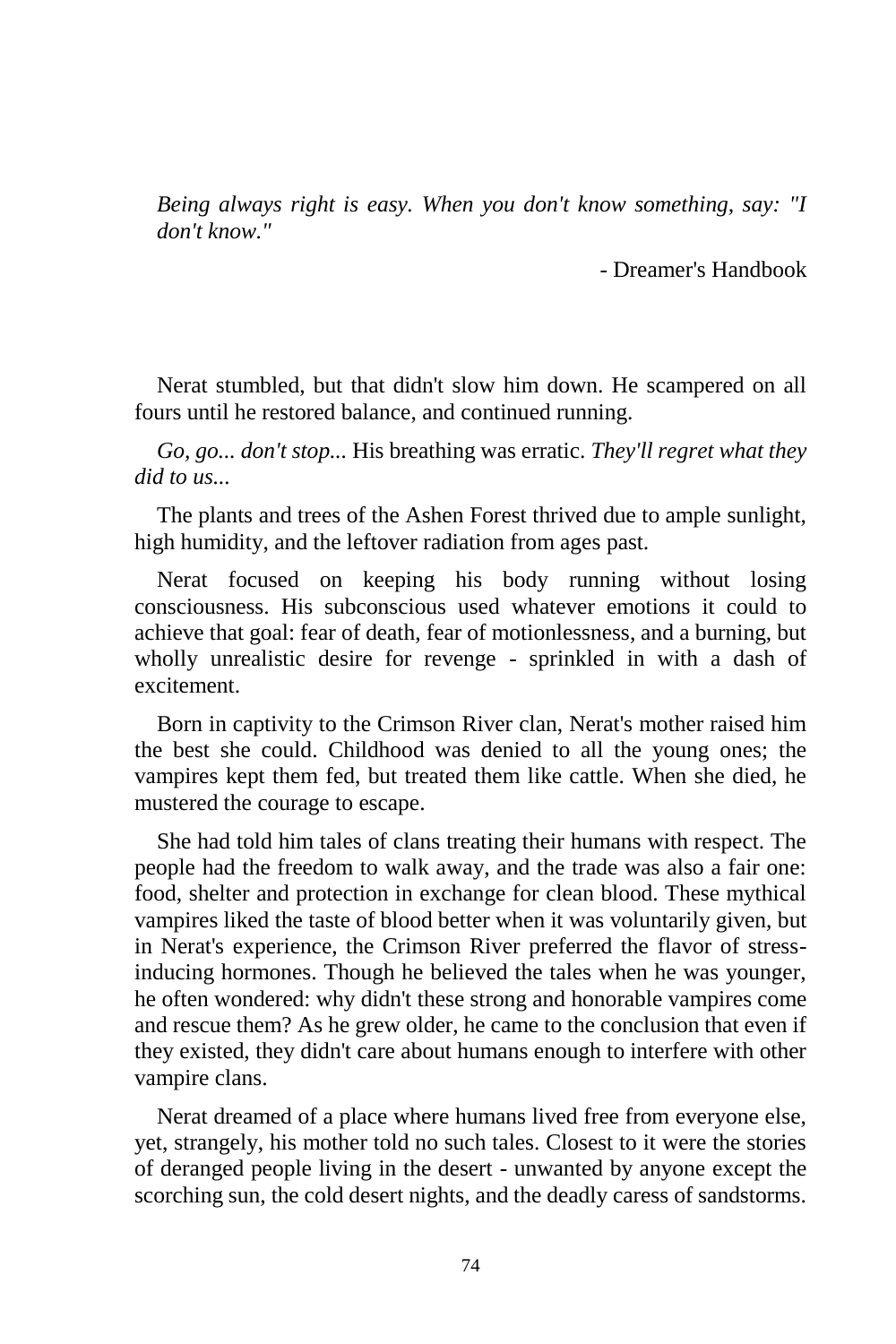*I should have escaped before blood-draining, not after... I should have waited for another opportunity...*

Another misstep yanked Nerat back to the present. *No!* He forcefully cleared the doubts from his mind - he couldn't afford them.

Although maintaining coherency of thoughts was hard, at least his legs carried him forward. Running more on adrenaline than blood, Nerat's brain adjusted to the deficiency by alternating between the senses: the colorful and humid scent of the forest was accentuated by the smell of the animal excrement he got smeared over his left shoe.

When the smells retreated, for a short while, his vision unblurred and came into focus. He could see the path ahead: *Those branches will make too much noise when stepped on. I'll hop over that big rock and go around that patch of thorny plants - they might be poisonous.*

When his sight blacked out like a fading memory, hearing took over. He heard his own steps hitting the soft ground - the rustling of leaves, the birds' song, his own heartbeat, and the loud absence of sounds that would give away pursuers. *I know you're there.*

Nerat didn't even notice when hearing turned tactile. Awareness of his footsteps and heartbeat remained the same, and the wind rustling the leaves conversed with him through his skin. When the sensation of the sun's warm rays turned into sight again, the circle began anew.

Taste imposed now and again, but it was suppressed at once: his subconscious decided that being reminded of the foul, dried up feeling in his mouth served no useful purpose - it tasted too much like defeat.

Nerat's sense of time fell casualty to the jumble of perceptions. The run wasn't something he was doing, but a state he existed in. He ran and ran, keeping up the will to move forward and not even noticing the occasional stumble anymore.

A distant sound broke this strange continuity of awareness. He stopped, and listened. His focus narrowed almost to a single point. The sound didn't repeat itself, but he replayed it in his memory while it was still fresh: the sound of a large twig breaking. *Have they caught up? How did they find me?! I have no open wounds; they couldn't have smelled my blood!*

Nerat knew he had to make a decision before his focus diminished. He inspected his surroundings, but saw only trees and leaves everywhere. A grim realization brought cold sweat on top of regular perspiration: *I hope I haven't been running in circles!*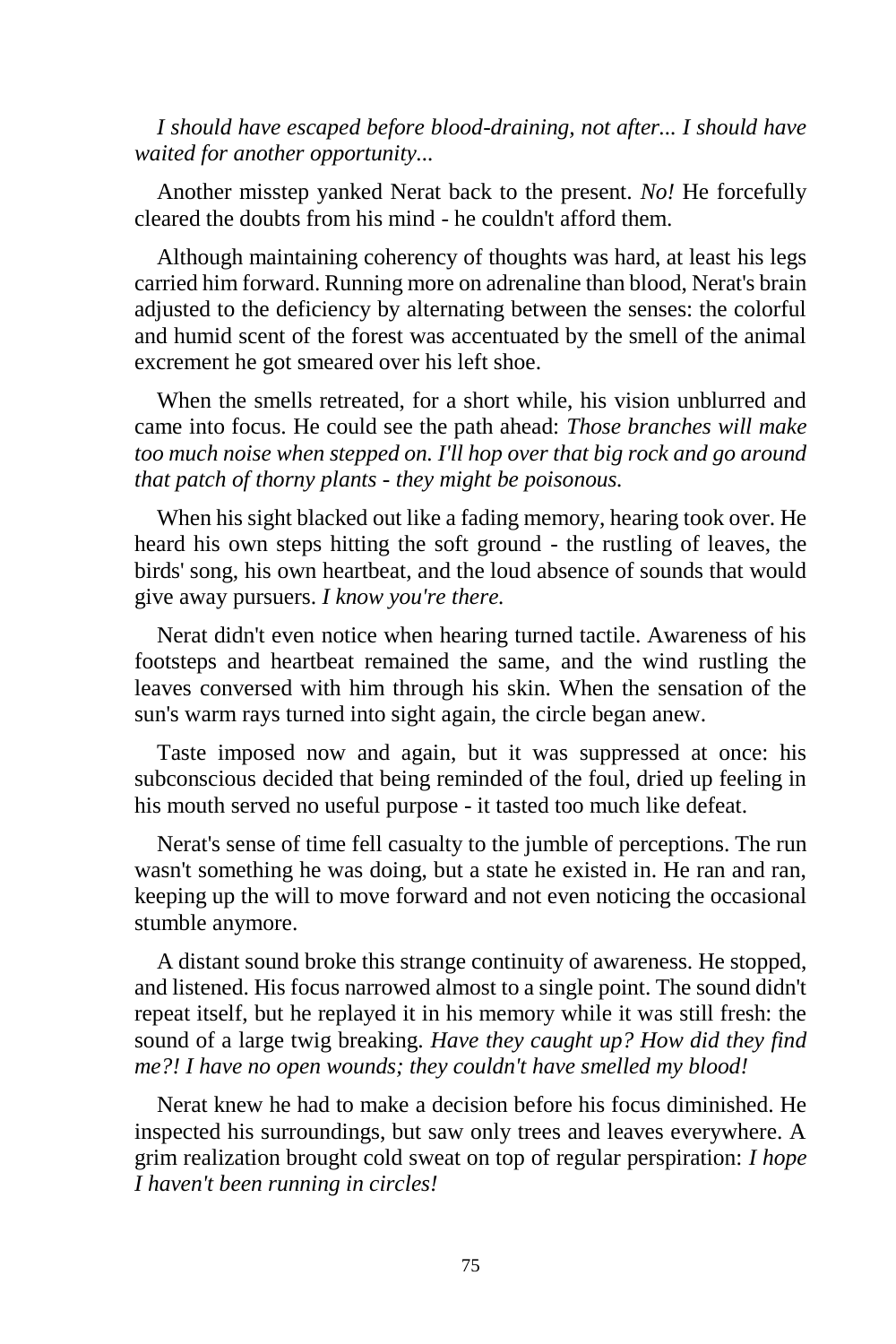He calmed down and dismissed the thought. *Not much I can do about it.* He looked around again, and headed for a denser part of the forest. *I have to find a place to hide. Who knows how long I'll have strength to run, and if they're near, they'll hear me.*

Darkness descended as fewer of the sun's rays penetrated the leaves, and the ground got muddier, too. *If I go farther, they'll surely be able to track my footprints... I'll just hide here.* He hunkered down behind a mound of earth raised by the roots of a large tree.

The tiredness hit him as soon as he stopped moving. His lungs burned with each shallow breath, and he could barely keep his eyes open.

In the next moment - he didn't notice he dozed off for a considerable length of time - he heard the sound of another twig breaking, merely a few steps away.

There was no time for panic to set in. A hideous creature - *what's wrong with that face?* - lunged for him. Before Nerat could fully stand up and run away, the creature scratched his side and grabbed him at the waist. Nerat turned around and kicked up with his knee, but the creature didn't let go.

*A zombie!* Its clothes were ragged and most of its flesh decomposing. Nerat saw zombies before; the vampires brought them in for sport when fleeing captives didn't provide enough entertainment. The worst were the eyes - those empty, disconcerting eyes.

Nerat fell on his back, which gave him the opportunity to kick with both legs. He managed to knock the zombie back, but couldn't get up fast enough before it closed in again.

Nerat felt the zombie's bony claws draw blood and its teeth sink into his upper arm. Pus and diseased fluids pressed against and smeared all over his torso.

Even in such a moment of pain and lethal danger, his fear of vampires was dominant: *The blood! They'll sense my blood!*

He pummeled the zombie's face with his elbow, trying to shake it off. *Was that 'crack' its nose breaking or my elbow?*

The zombie's grip lessened. Nerat pushed the decaying mass off - it stumbled backwards and fell. Not letting the advantage go to waste, he followed up with kicks as powerful as he could muster.

Momentarily catching his breath, Nerat backed off and got hold of a thick branch. He started pestling the body with deadly pokes and striking it with wide swings.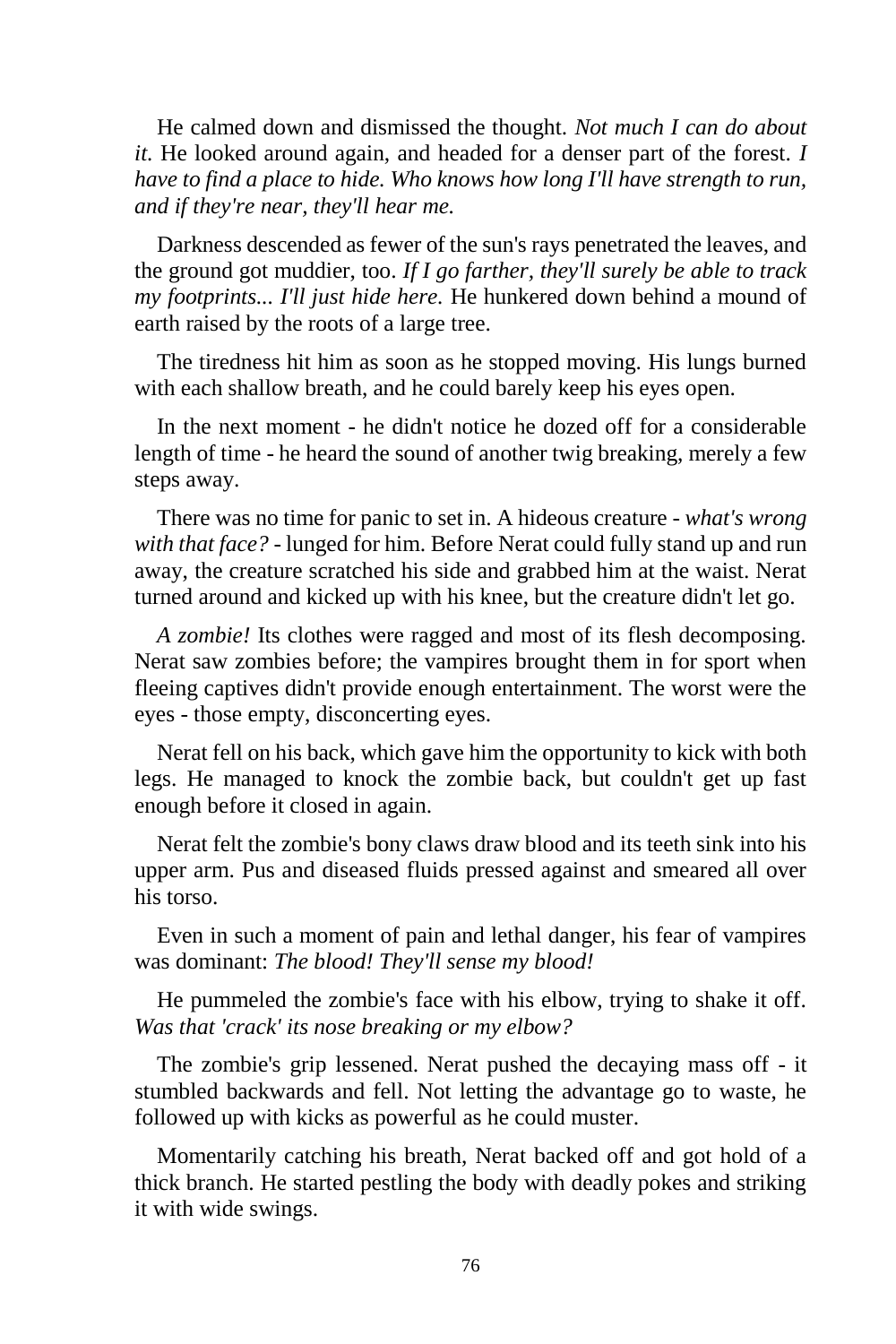When the zombie's skull was smashed to pieces and its brain to pulp, Nerat let go of the branch and slumped down beside the corpse.

He expected to faint from exhaustion, but minutes passed... and instead of feeling worse, he started feeling better.

Nerat's breathing steadied; shallow breaths were just as good as deep ones. That hazy, dreamlike feeling... gone. All his senses were alert and functional - he felt not only rested, but better and sharper than ever before in his life. The taste of freedom brought exhilaration, sure, but it went deeper than a mere feeling. His wounds already clotted and he felt no pain from them whatsoever.

With newfound sharpness, his mind pointed out matter-of-factly and without mercy: *I'm becoming a zombie and my brain is cannibalizing itself. If I don't find brains to eat, I'll become mindless like this corpse.*

Nerat was running out of time in more ways than one. The vampires were presumably on his trail, and though he had a lot more time before becoming completely mindless, his sharpness was bound to fade sooner than that.

Getting used to his current self would take a while, but the decision what to do next was easier - the cognitive second sight opened up possibilities and brought clarity of consequence.

*I'll stand my ground and fight. If I succeed, I'll be free of the Crimson River and feast on their brains.* The notion no longer disgusted him. *If not, at least I die a free man.*

A plan slowly formed in Nerat's mind. *I'll need a weapon. Tools. I'll set up traps if there's time.* Even though he knew nothing about traps, the interconnected working of many things became clear to him. *False tracks and trails of blood. Maybe I'll find more zombies to distract them with. I'll split them apart and surprise them one by one - I doubt they're used to resistance from fleeing captives. Arrogant, egoistic bunch... they won't see me coming.*

Nerat walked to the corpse and looked for a protruding bone fragment. He jerked it free, and with it, started slicing off the flesh to get to the femur. It wasn't too difficult; the decaying flesh was softly obedient.

When he retrieved the bone, he checked if it was brittle - it was not. He carefully cracked the bone on a nearby stone, and then snapped it in half, resulting in a clean break with sharp edges on both ends. "Excellent! My first weapons!"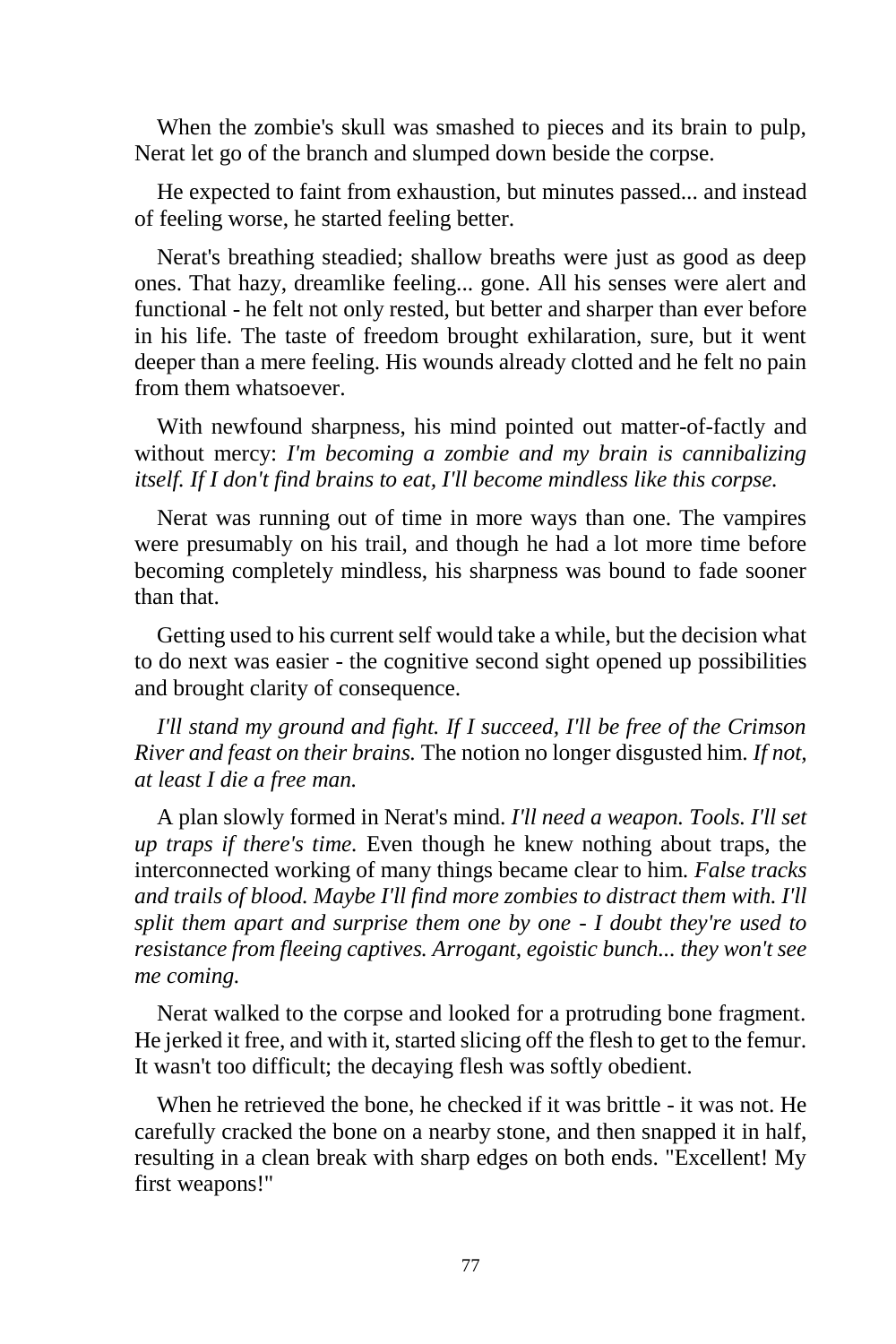Self-confidence was an unfamiliar, but welcome feeling.

*I'm at peace. Let's get to work.*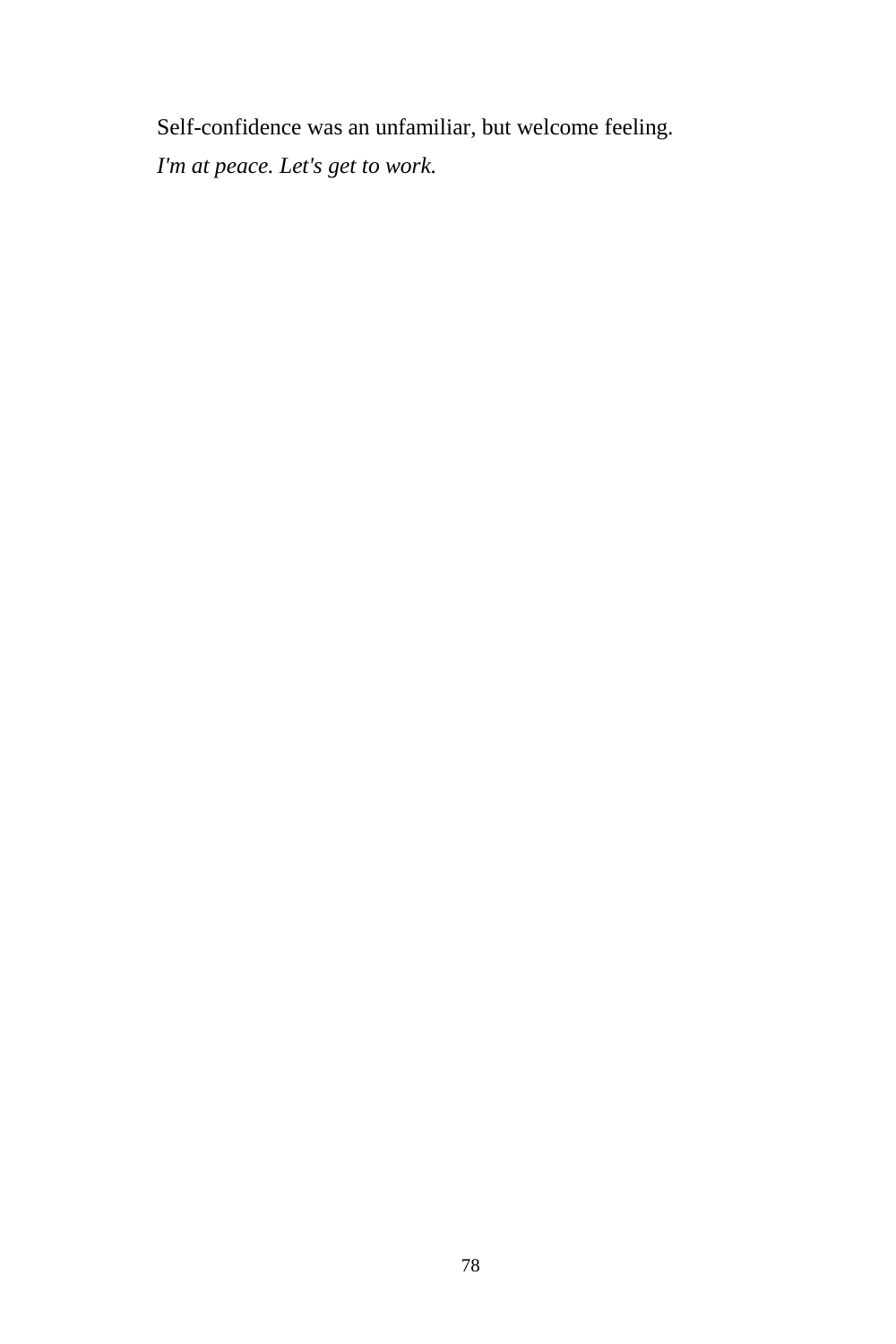*Cultivated for religious and societal control, 'sin' and 'evil' are concepts important to understand and dismiss:*

*The 'original sin' refers to the birth of human self-awareness. Similarly, all other sins refer to acts of carving out pieces of God and claiming exclusivity over them.*

*A human perspective on a divine process, 'evil' is when God sins against itself through the act of creation.* 

- Dreamer's Handbook

*For mages, only one concept comes close to making sense as a sin: 'boredom'.*

- Dreamer's Handbook

"It's a butterfly! Scarlet, look!"

Elise held up her seared hand and the butterfly landed on her fingertip.

Scarlet bristled up. She eyed it suspiciously.

"It's a butterfly..." Talking was difficult for Elise; her throat would have been dry, if not for the blood lubricating it from the inside.

*It's a hallucination. I am delirious.* It didn't make sense for a butterfly to be in the middle of the desert, with no vegetation or other life in sight.

Her previous estimation of their time of arrival has been grossly exceeded. The sun sailed high in the sky, raining down its deadly rays in full force. The world spun.

Gone was the mild, prickly sensation which made Elise feel alive. Layers of her skin peeled off faster than it could regenerate, and in several spots exposed the underlying muscle tissue.

The pack she carried lay discarded somewhere in the desert. Her shoes, too, were lost.

Her feet were a bloody mess, contained by ragged socks she dared not look at. The heat from the quarterstaff was barely insulated by the piece of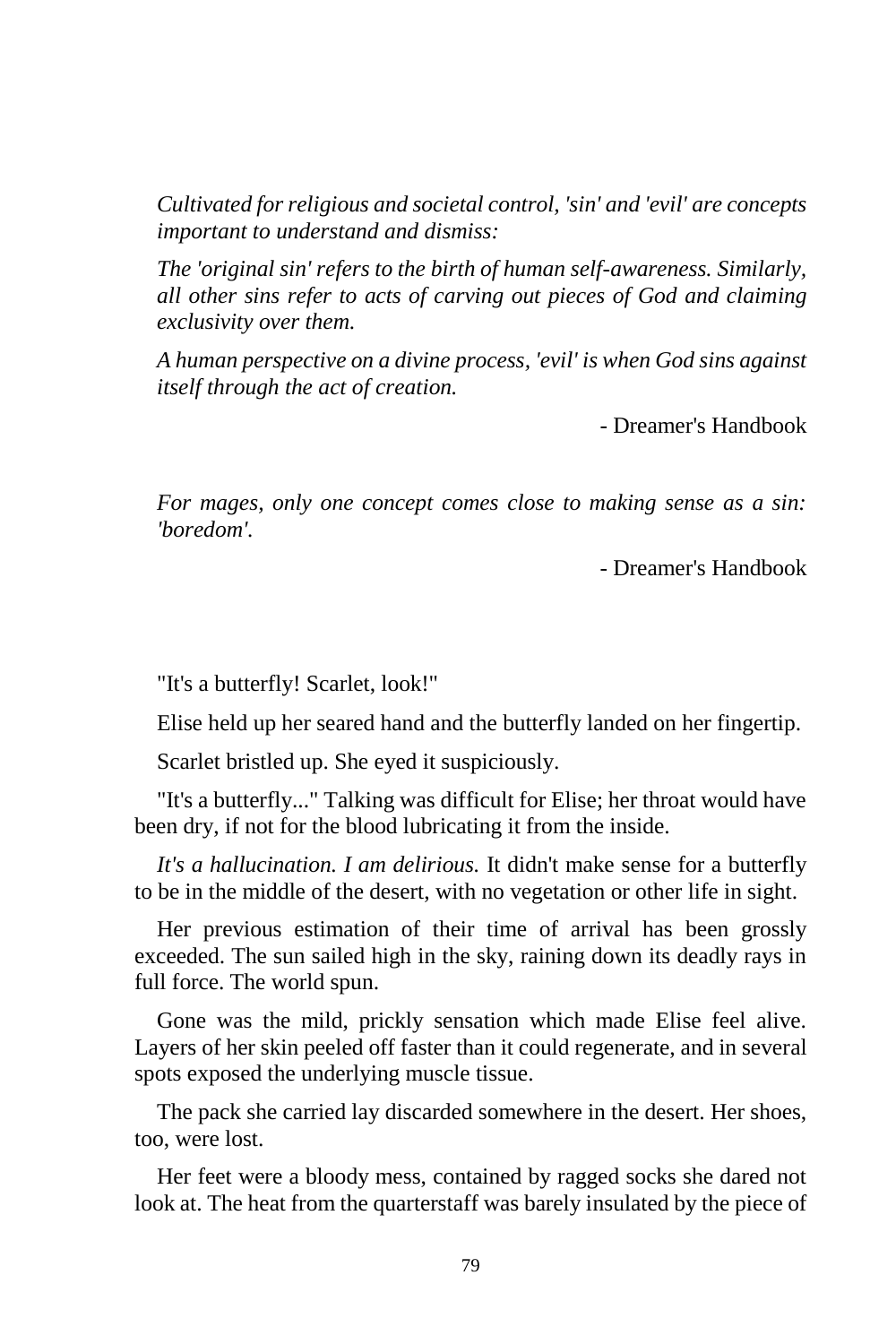cloth around her grip. Each exhausting breath brought scraping particles of sand shredding her lungs.

Her sense of direction ceased to function a long time ago... but moving forward was better than not.

"Oh," she rasped, "the butterfly is gone..."

Her state of mind was no better than could be expected under the circumstances.

She occasionally glanced at the sun, which caused burned-in afterimages in her vision. Because of these bright spots she unwittingly stared right at it too, effectively blinding herself for the short term.

Sensory deprivation followed the overload, which helped Elise maintain a state of detachment from her situation - it was the pain that kept bringing her back.

Scarlet endured the challenges better, maybe because Elise carried her most of the way. Despite a lack of major wounds, she was shedding fur and skin flakes.

Now and again she went hunting, returning with insects or small reptiles, neither of which had the warm blood to nourish them both. Desert rats were more difficult to find.

Elise slowly noticed a change in Scarlet's behavior: she flailed around with her paws like she was trying to swat away imaginary flies.

She thought nothing of it at first, but this behavior started to irritate Elise. By embracing a rhythm of placing one step after the other, Elise had found a kind of escape from the reality of the situation - and these nervous movements dispelled that.

*If she could just stop...*

Elise tried just looking away, but that didn't work. Each hissing breath and slight shifting of sand made her acutely aware of the movements and the underlying agitation.

Relationships never brought Elise anything but trouble. All the other vampires were right - one should care only about one's own self. Caring about others was a weakness which prevented one from experiencing true freedom.

*Such an annoyance.*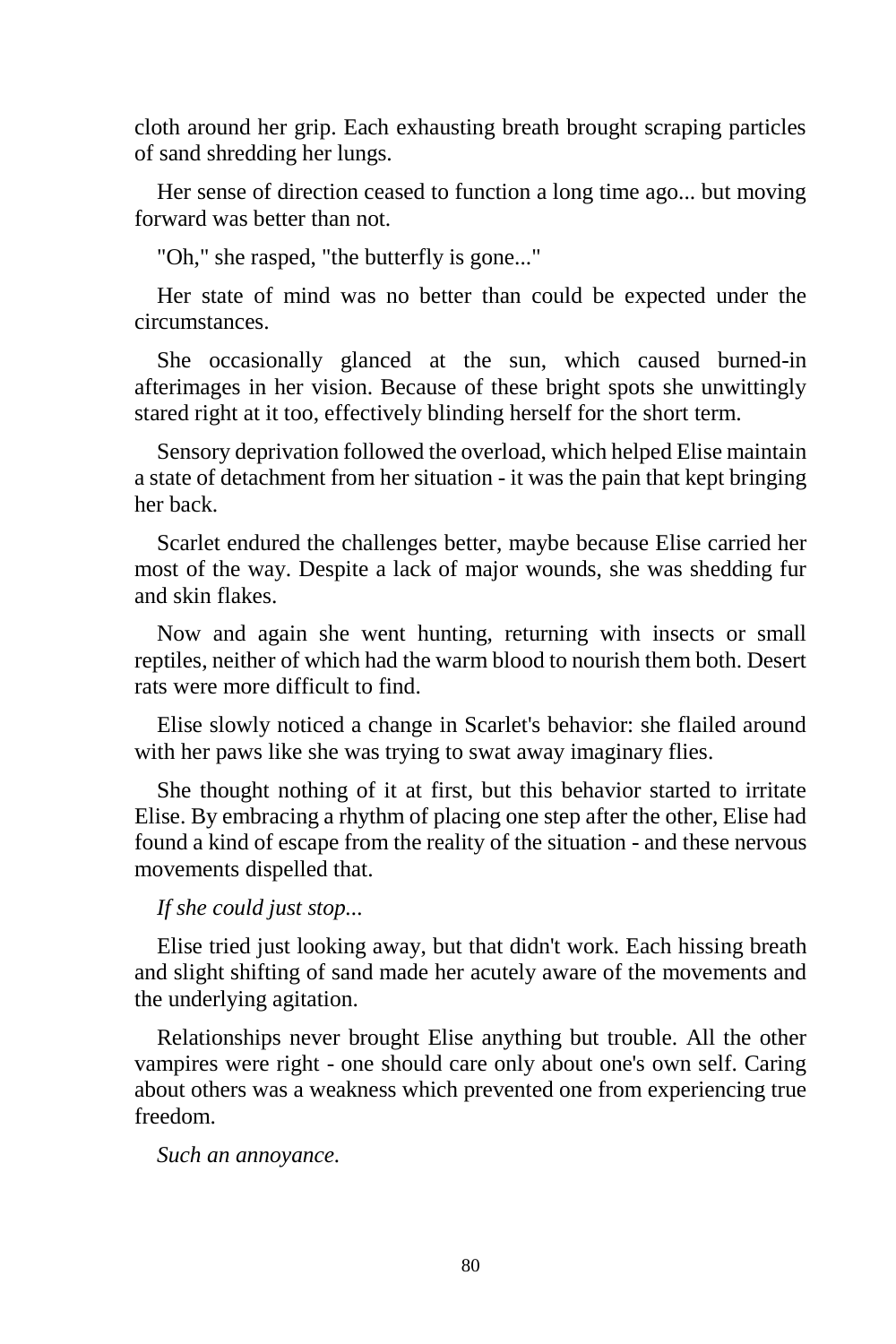Even in her state, under the death-birthing sun in the middle of the desert, she could be free. Truly free.

Elise picked Scarlet up, who still tried to swat the flies away.

With just a quick motion, she could be free... It would be so easy to kill this being in her hands. She could enjoy the power such a freedom would bring. No chains, no limits... She imagined its neck snapping...

Scarlet stared fiercely into Elise's eyes. She wasn't looking at Elise, but something behind her eyes. The nervous tick was gone and she was wholly unconcerned with the possibility of death.

Elise's hands almost moved on her own. She could hear echoes of laughter, torment, and the purity of no attachments. But that complete trust in Scarlet's eyes, so unnerving... so infuriating!

Something snapped within, and the house of cards that propped up Elise's line of thought came tumbling down. She no longer wished to kill Scarlet - quite the opposite. She continued to look into Scarlet's eyes, chasing the reflection, trying to see what she saw...

Elise put Scarlet down and yelled out: "You have no hold here, demon! Show yourself!"

She heard a cruel, yet playful laughter, thankfully more outside of her than inside. It was toying with her.

"Which one are you, so I know whose name to curse!"

The cruel laugh turned into a menacing roar - SHKAZZRT - trying to lock her in and devour her from outside-in. Every fear and anxiety she ever had imploded on her, tugging at the touch-points of her consciousness.

"Fear? Is that all you have!" It was Elise's turn to laugh. "Don't you understand? I'm empty - I have nothing left to fear!" She laughed and laughed. This time it was the demon's presence being locked out, wailing against an invisible barrier with voices lost... and fading fast.

The silence was welcome, but Elise continued laughing - and crying until she began coughing up blood in significant quantities. The laugh then turned into a gurgling giggle. Despite all, she felt strangely cheerful.

The laughter cleared her mind. "I'm sorry, Scarlet." *My sense of direction is gone to hell. We can't give up, though.*

They walked on, placing one foot after the other, Elise leaning on her staff. It wasn't before long that the void caused by the demon's absence or rather, his forceful eviction - attracted undue attention.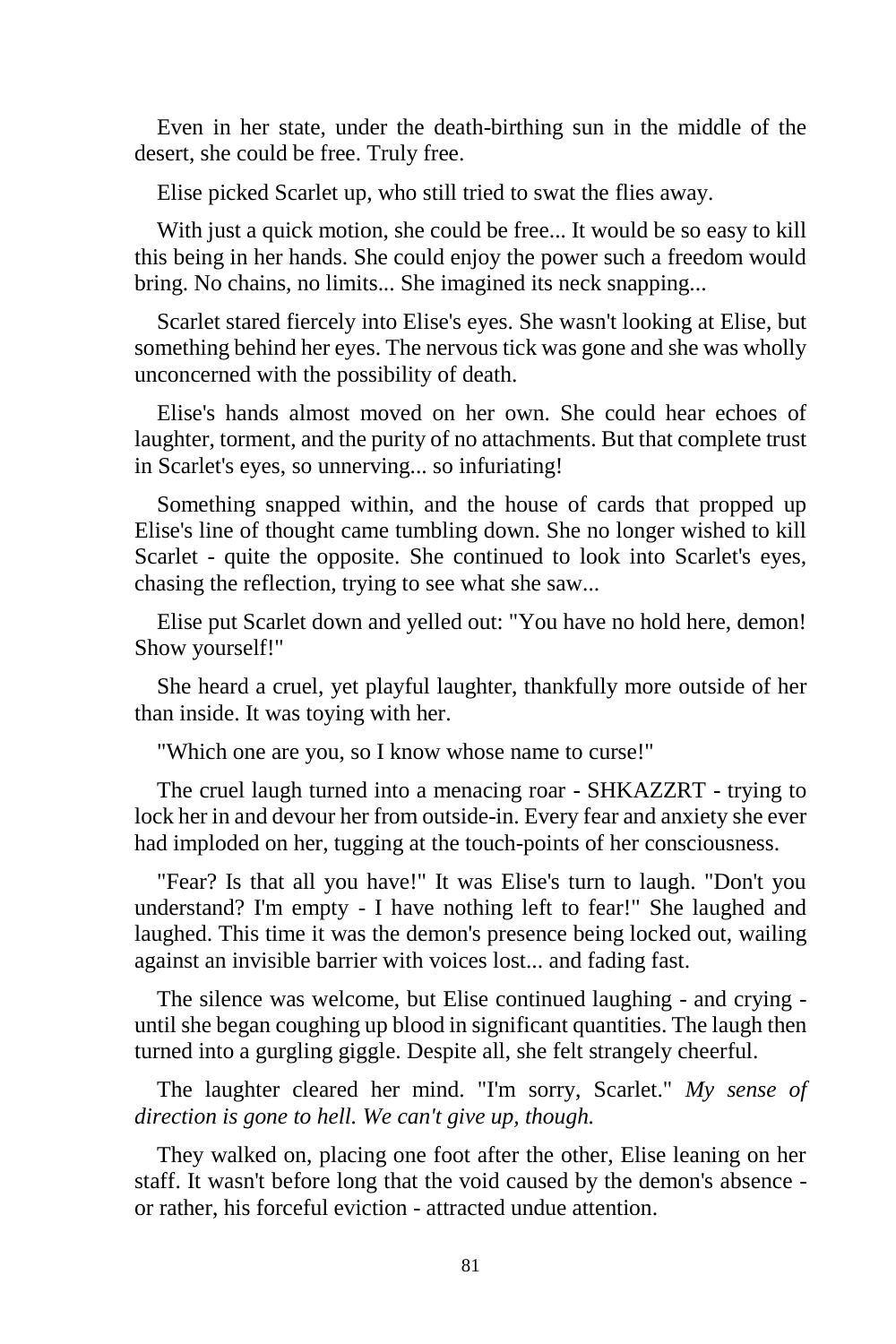Scarlet stopped and hissed.

This time, Elise noticed the presence intruding from the direction she was made aware of before. "We have company again."

The changes which started occurring in Elise's body were innocuous at first: a twitch here, a flutter there. Nothing her body wouldn't produce on its own.

The flutters could have been just her imagination, but cramping and muscle spasms followed. Elise missed a step and almost fell. The intermittent bright pain of pinched nerves, clearly distinguishable from the constant dull ones, lightninged from the inside.

This demon needed no introduction. Her body was familiar with the influence and responsive to the demon's will.

Still, that canister of blood - in another life - made it easier to anticipate the changes and put up a resistance. The rage without reason, the mindless desire for destruction... Elise had no remaining energy the demon could turn against her.

The experience was similar as before, but she sensed the living consciousness behind it this time. Nerves and muscles coordinated, and parts of her body tried to move against her will.

Unlike Shkazzrt, Orummagh made no effort to communicate with her or influence her psyche; the rage he conveyed was a side-effect of the interaction. *My body is a resource... But it's mine and not his.*

Elise fell to the ground.

The mind-invasion apparently worked both ways. She saw glimpses of the demonic consciousness: the way it worked and existed, its equivalent of emotions and that other, rage-filed plane of existence - but she cared for none of it and wished it would go away.

Vying for control was not enough for Orummagh; the mutations commenced. Elise's flesh puffed up in places, drawing energy from beyond, cracking bones and bringing more irrelevant pain, only to simmer down and start anew a moment later.

Elise tried to prevent the expansion of her flesh by curling into a fetal position. She contracted her muscles to keep her original form. Her shoulder, her thigh, her bloodied foot - she kept gripping and applying pressure to the problem areas to prevent them from ballooning up.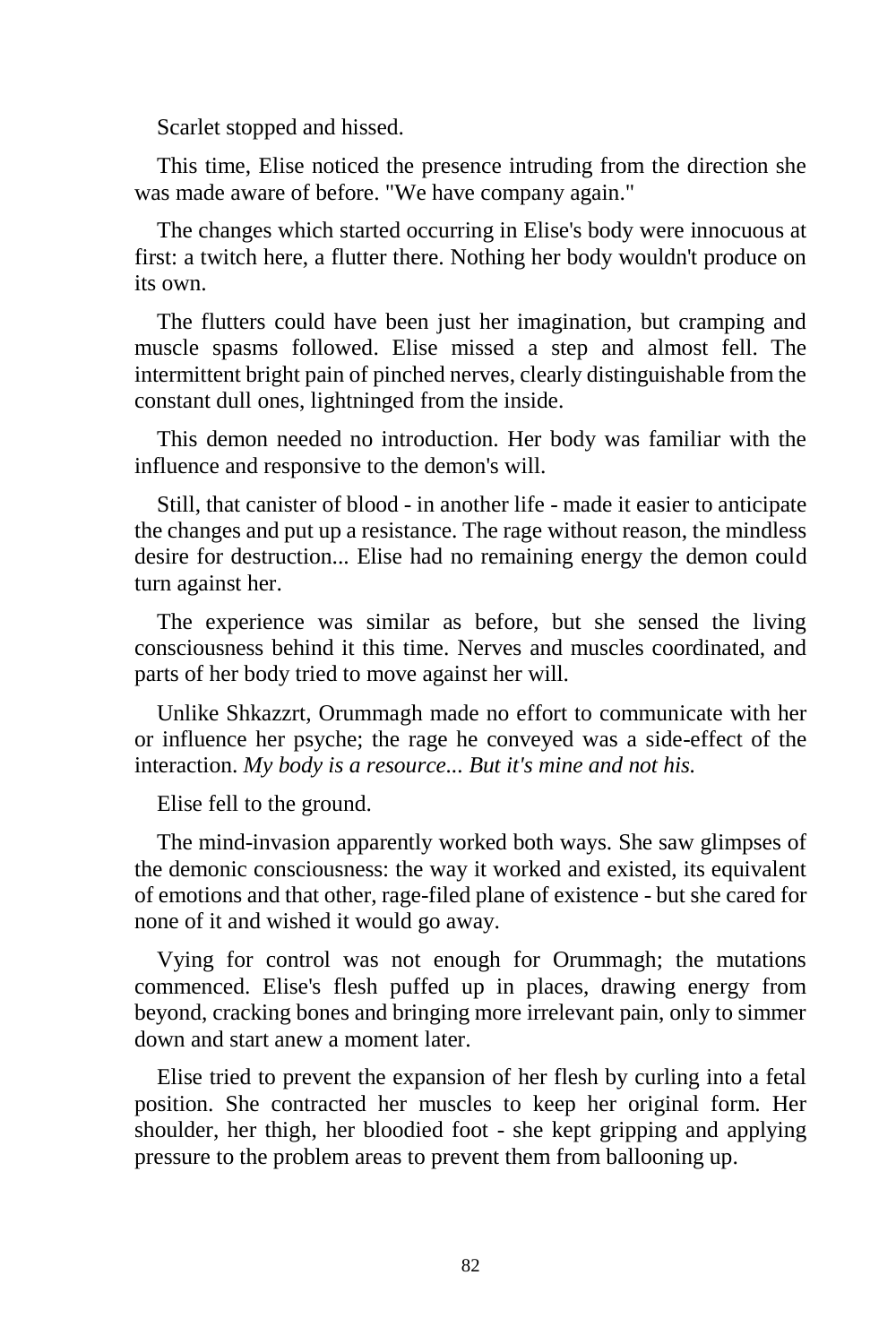Scarlet helped too: she sunk her jaws into her thigh and later her upper arm, trying to lock it down without tearing out a bite.

Elise screamed, and kept screaming...

It was normal. She had no way of knowing if that meant she was still fighting off the demon's influence, or that she has already lost.

After a while, she saw Scarlet in front of her eyes, coming closer to touch noses. Elise was still screaming in her mind, but heard only a gurgle.

*It's done? Is it done?*

Scarlet kept licking her face for comfort.

Elise tried to relax, but her body knew not how. She rocked back and forth, lying curled up in the sand, which was roasting her to the degree of almost cauterizing her wounds.

Elise didn't know why Orummagh left either, but she was relieved that he did.

*His attention may have been required elsewhere or he might have gotten bored. Or maybe it just wasn't worth the effort for him.* She grinned through bloody teeth and with lips pressing against the sand. *I'm no one's tool.*

She suspected that unlike last time, there simply wasn't enough foreign material in her body to facilitate the mutation.

Due to being thoroughly weakened, her innate regeneration slowed down even further. The sun claimed more layers of her peeling skin going up in smoke. She welcomed the pain, for it meant she was still alive.

"I'm sorry, Scarlet... Go. You can make it out of here without me."

*So this is how I die.* Victorious, under the flames of the sun - an appropriate death for a vampire.

Scarlet kept gently petting her face with her paw and meowing.

Elise breathed shallow breaths, drifting between the strange wakefulness and the welcoming lack of it. She could still hear the fizzing sound of her disintegrating flesh.

Suddenly a new kind of sharp pain in her forehead burst forward, greeting her:

*"I have been observing you, mortal. You're not weak. You're now under the protection of ENRRREI; follow the direction marked by your*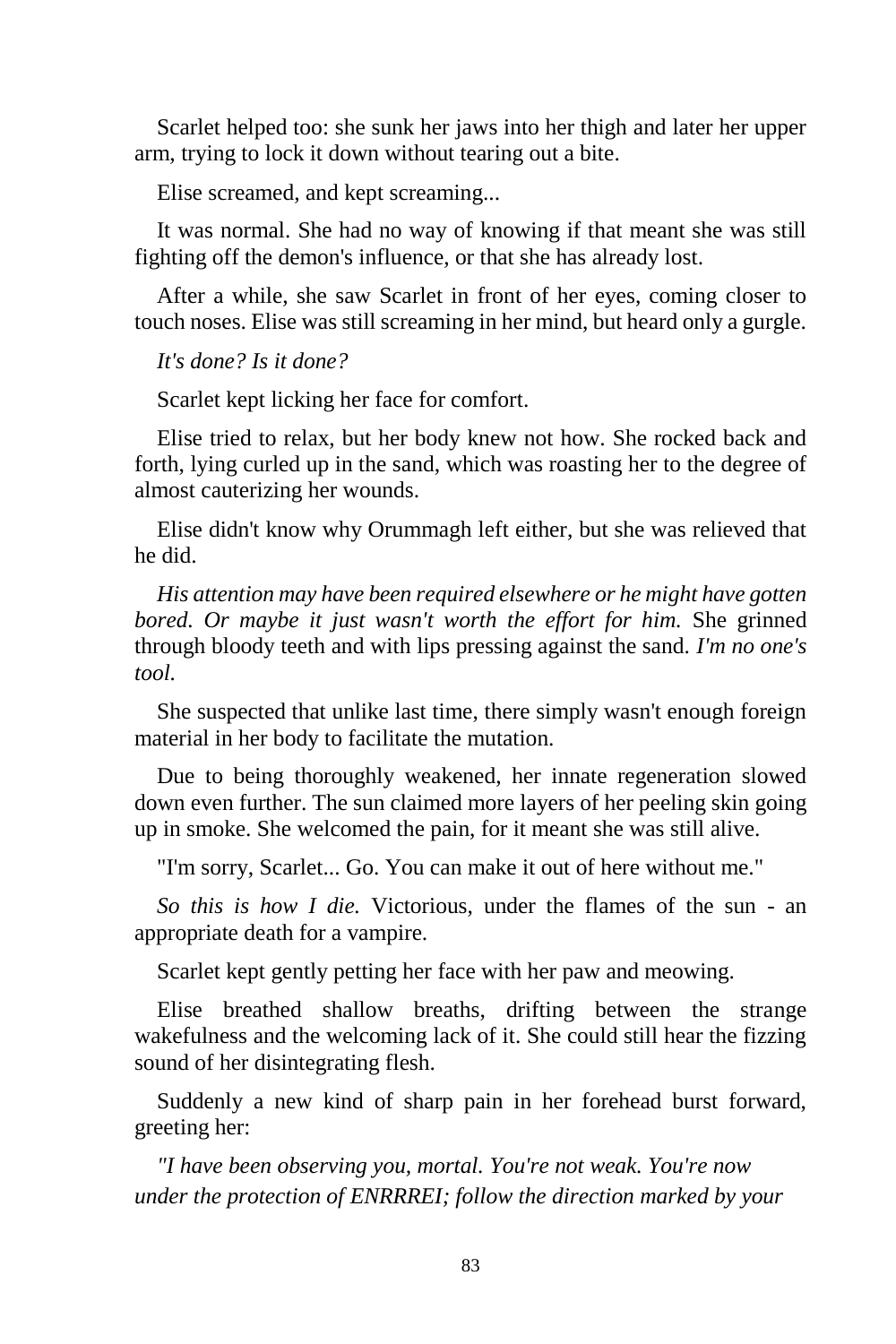*instinct and my devoted will meet you. I will prevent your consciousness from passing out, but you'll have to find the strength to survive. If you're worthy of my attention, you will."*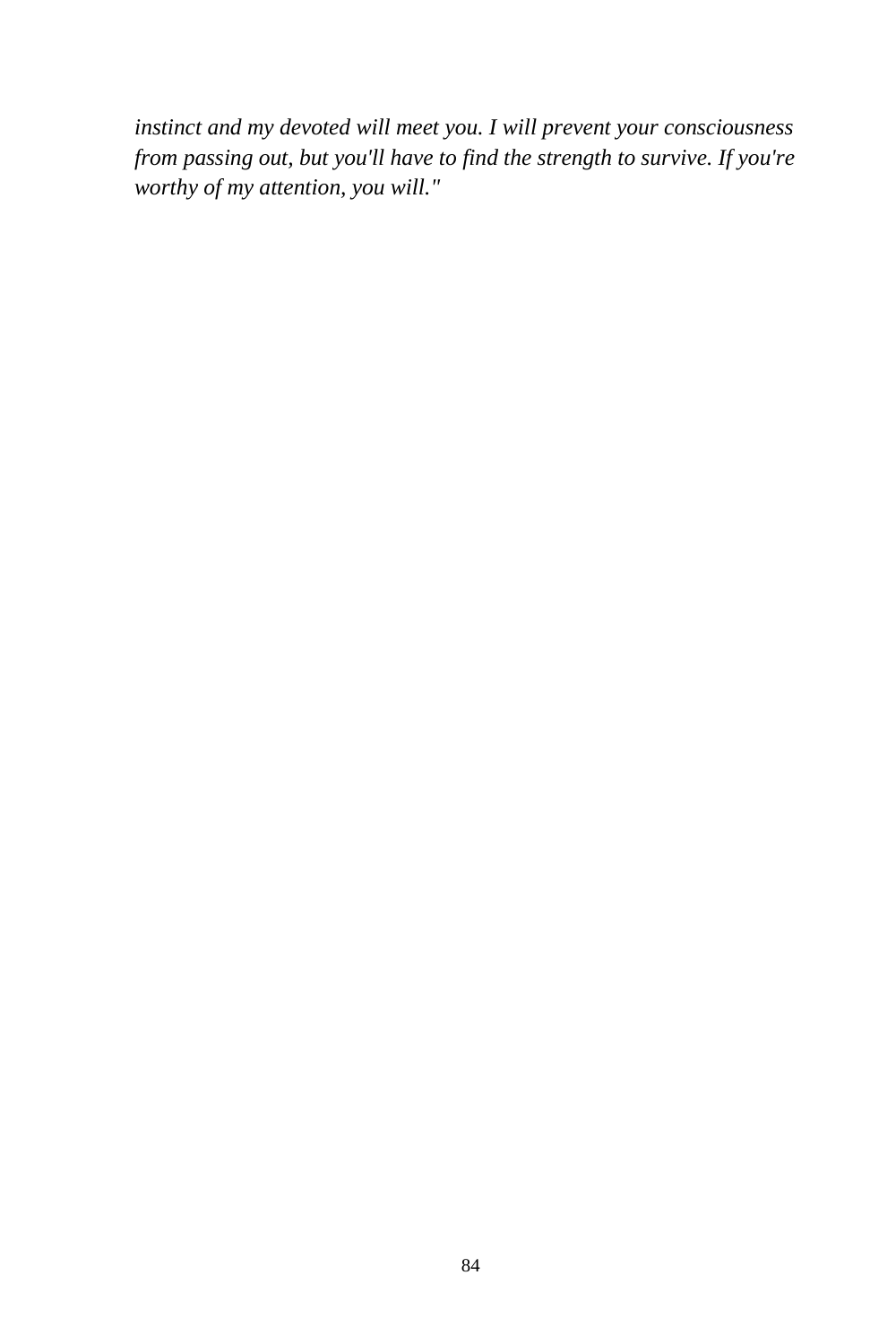*Your emotional attitude toward your goals is often the most significant obstacle to achieving them.*

*Emotional self-sabotage comes in many forms of attachment: to suffering, to unworthiness, to entitlement, to delusions, to the status quo, to stereotypes, to poverty, to comfort, to loss etc.*

*These kinds of inertia can be excruciatingly hard to notice and beat. In each case, you'll find fears behind these attachments - or the realization that the goal you set is not really what you wanted in the first place.*

- Dreamer's Handbook

"I don't think she is alive," Nerat remarked.

Elise was unsure whether the voices she heard came from outside of her head or inside it. Despite complete mental and physical exhaustion, she still clinged to a thread of consciousness. Her senses, however, were mostly shut down.

"She is still alive. Barely," Leona said.

Elise had no energy left for analyzing the words, they just registered and disappeared without comprehension.

"Could you lift her head?" Nerat asked. "I'll pour some water."

Drops of water trickled down Elise's throat. The cough reflex was present, but powerless.

"I don't think that's going to do it," Leona said, rolling up her sleeve.

"What are you doing?"

"Whatever it takes."

Elise felt her mouth open, and then her jaws were pressed together to bite down on a familiar softness. At first, the flowing blood was greedily absorbed before it could travel down her throat, and her body reacted reflexively by biting down hard and not letting go.

The taste was exquisite, like nothing she has tasted before. It was life itself. All reactions of her newly electrified body served one purpose: to get more of this ambrosia.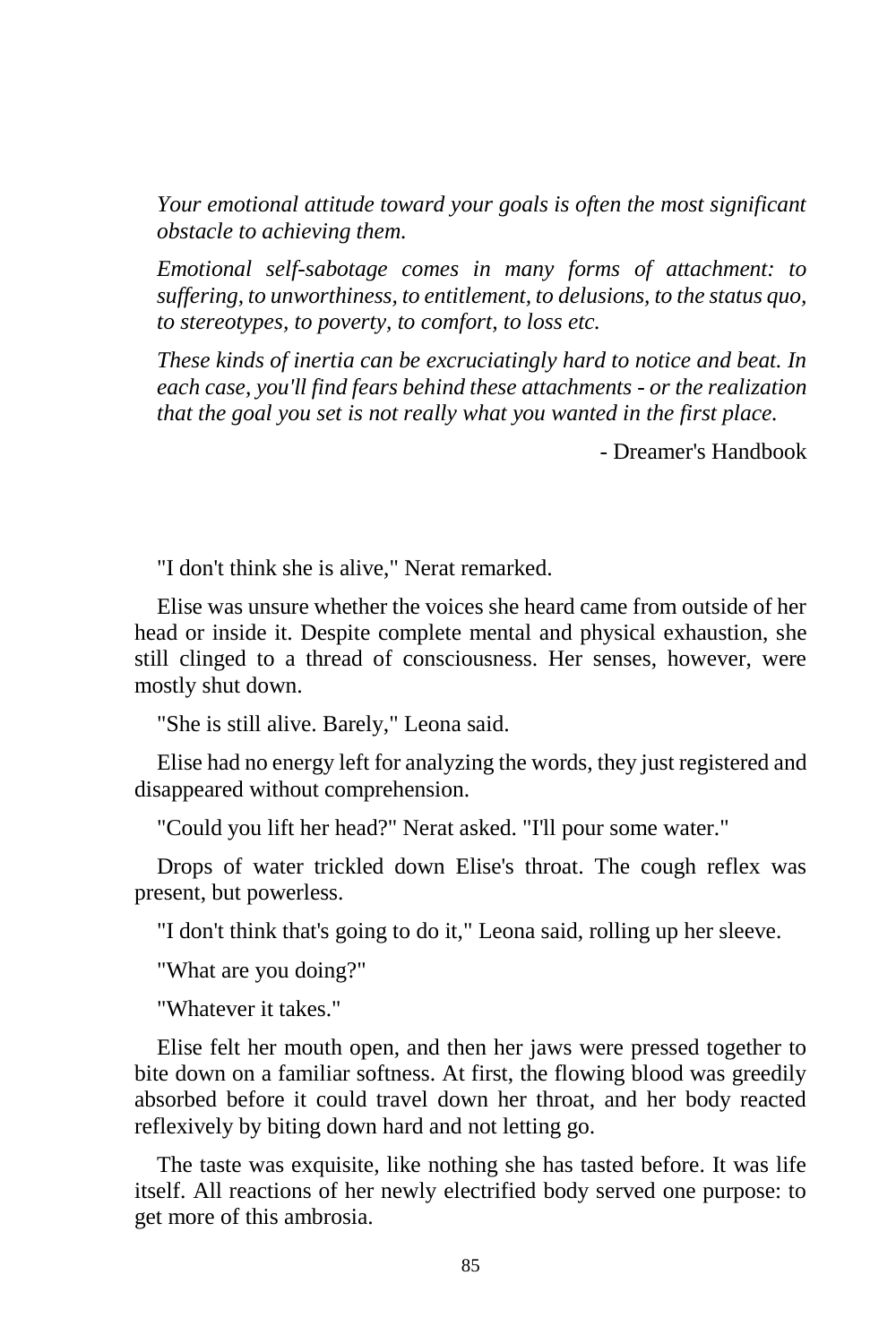"Enough!" Nerat yelled.

Leona tried to get her heavily bleeding arm out of Elise's locked jaws, but the attempt only made it worse.

"Let me try." Nerat worked to pry her mouth open, but the exerted force didn't suffice. Elise's teeth were sharp, nicking his fingers, and the multiple tries smeared some of his blood on Elise's lips.

The godly nourishment suddenly became tainted. Elise's body reacted with revulsion, releasing Leona's hand.

"Do we have bandages?" Nerat asked. "You've lost too much blood."

"That won't be necessary," Leona waved him down. "I'll live, and so will she."

"We also have to drag the girl... I can't carry the both of you."

"Well, I didn't make it in time for you, but I'll be damned if I let this one waste away. My wound will clot soon and EnrRrei will give me strength. If necessary, I'll ask her to send people to meet us."

Elise felt the ground move as she was briefly dragged across the sand.

"You have a lot of faith in this demon of yours," Nerat grumbled. "And what about the cat?"

Leona walked back and inspected Scarlet. "It lives." She laid her on top of Elise and into her charred arms.

"It's alright, you can sleep now," Leona comforted Elise. "EnrRrei has released your awareness. We'll take good care of you, just rest."

\* \* \*

# *I thought only humans could dream.*

Elise's awareness drifted and soared... The vivid colors, the freedom of motion and the lightness of existence were unlike she has ever experienced before.

Young and expecting Mothers were known to have rare dreams, which were often ascribed visionary or even prophetic qualities. Such dreams raised the Mothers' social standing as arbiters of wisdom.

*Give me wisdom, but keep the pregnancy, thank you very much.*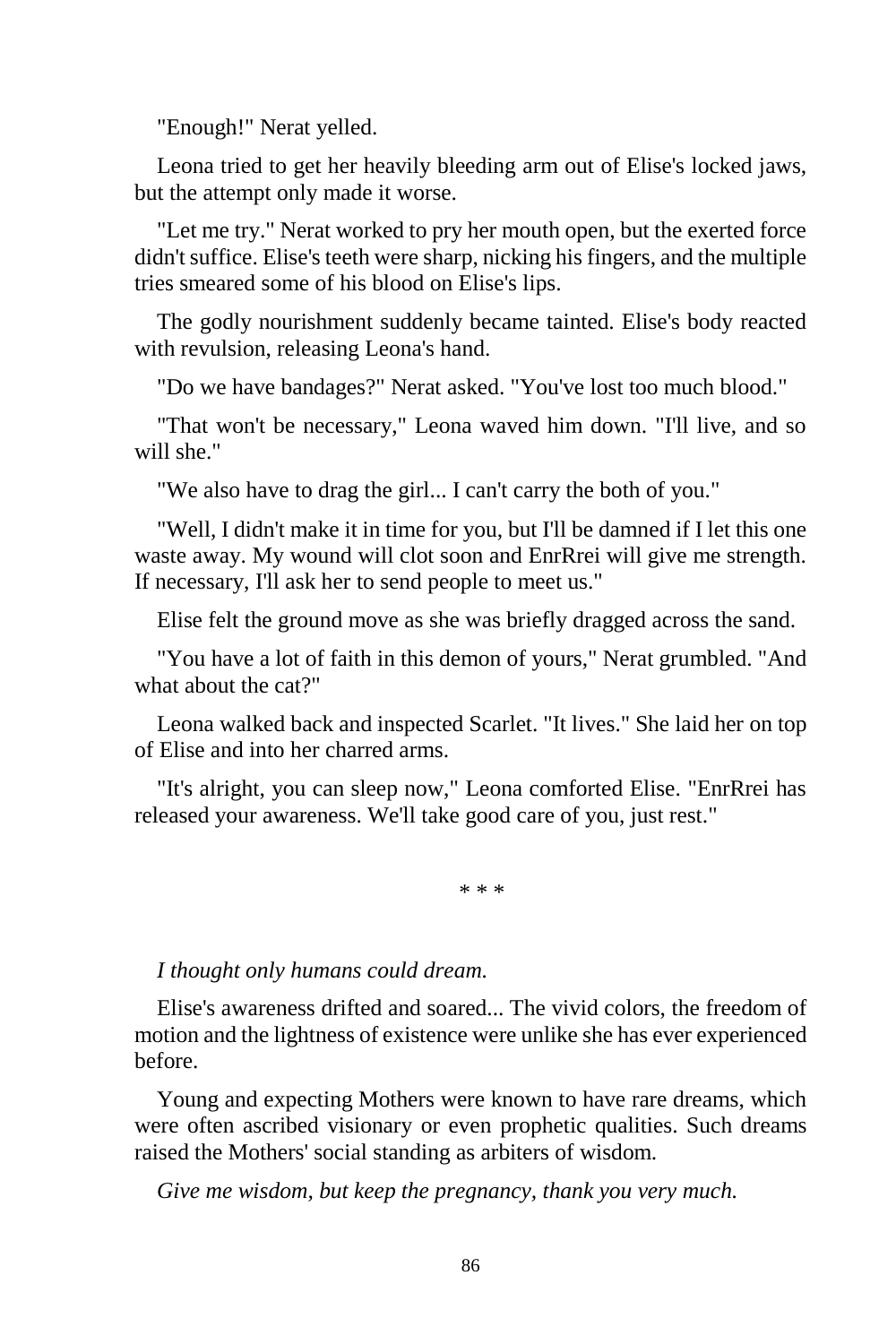For Elise, falling asleep usually involved the gradual dissipation of mental focus, until she finally transitioned to a dreamless oblivion. Her mind played out possible past and future scenarios which grew increasingly unrealistic - however, they never took off with a life of their own.

The short, deep and dreamless sleep was generally sufficient to rejuvenate her body, but she never realized it was possible to achieve such extraordinary clarity and freshness of mind.

*Despite everything, humans dare to dream.* As far as Elise could tell, dreams brought them fleeting happiness, but at the cost of disproportionately more suffering. *How odd...*

The concept of happiness wasn't easy to relate to, because most vampires could only be fulfilled with power - in any and all of its forms. Yet, Elise was beginning to understand why many humans paid such a high cost gladly.

In a roundabout way, she finally acquired the freedom she was looking for. It didn't come from being free from life-threatening dangers or the pressures of society; it came from being free from herself.

This freedom brought a precious present in form of a new perspective: she was out of her body, outside of her usual self.

# *When misused, hardened egos and bodies can be a prison.*

Yet, forgetting and wiping the slate clean of pressure didn't weaken her - on the contrary, it strengthened her. The patterns defining her and holding her in place dissolved into the background which was also herself.

# *I can recreate herself. I can forge my own destiny!*

No longer content to simply drift away from the unwanted, she moved in a direction which resembled her fire burning within, steadily transforming the past and solidifying it into the purity of a backbone.

As her awareness expanded, she encountered more pain, which in turn led to anger and encroaching helplessness, setting a boundary on her movement in that direction.

She glimpsed flames which were not readily her own. *Demons rage against all the wrongness grating at their awareness - and they end up creating more of it.* There was a self-fueling, cannibalizing structure to all of it.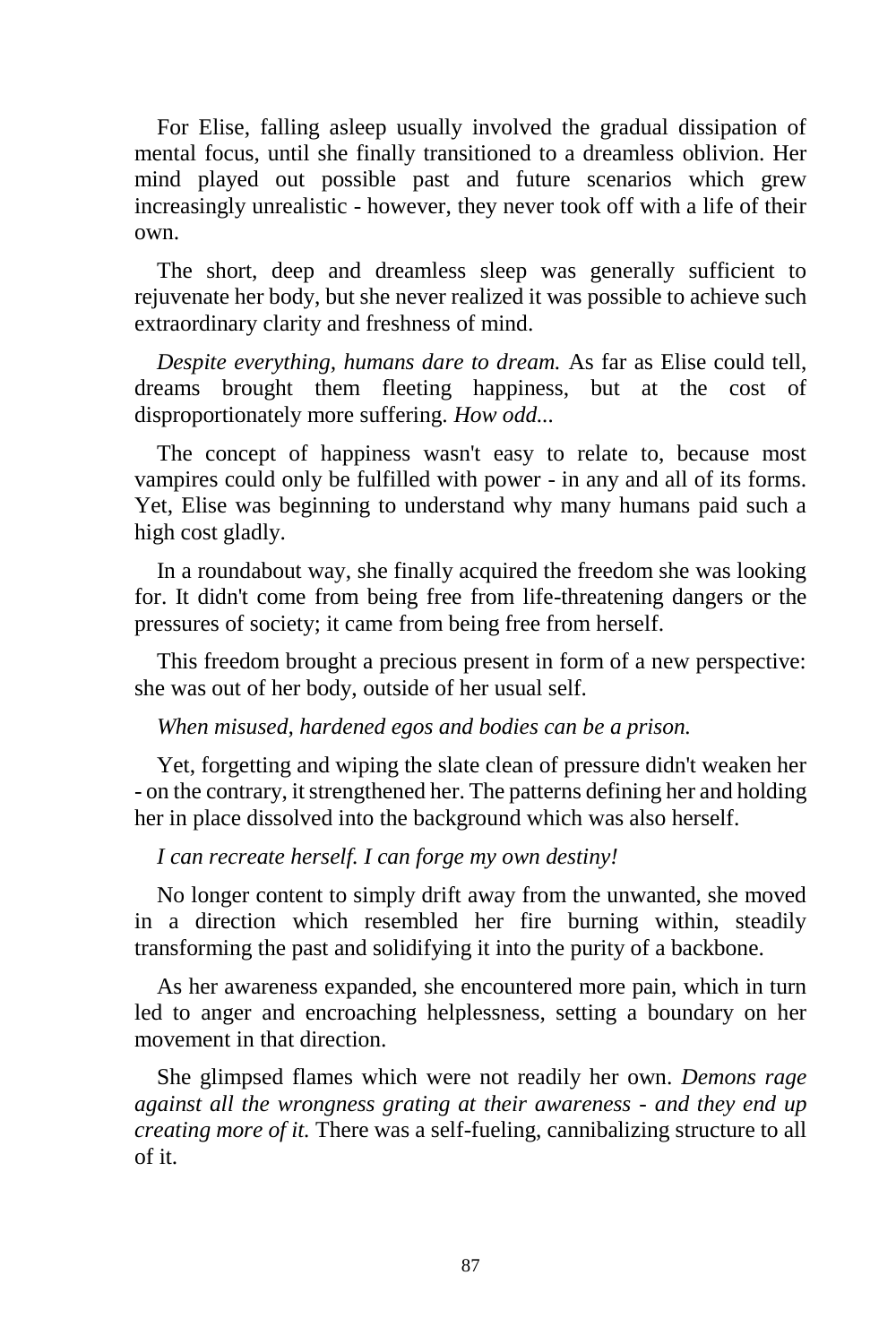The presence of demonic entities left a bad taste; negative feelings threatened to swallow her and she didn't venture closer to examine. Nevertheless, they offered points of reference to orient herself by.

Elise moved away from anger to the opposite direction, towards a feeling of love. A vast open space unfolded, filled with sand and marked with obelisks.

# *Scarlet!*

Scarlet was engaged in a hunt or a battle, ripping through enemies with superior speed. She was motion incarnate, a projectile of teeth and claws. When blows diverted her from her path, she homed in again without stopping.

Elise felt the emotions driving Scarlet as her own: the heat of the battle, the sheer exhilaration, the hunt of challenging prey, and oddly, a concern for her two-legged partner's well-being and the strong desire to protect her.

When Elise concentrated she could see through Scarlet's eyes - but it was too fast and confusing. She could comprehend the motion only in time-sliced chunks.

Scarlet attacked a towering enemy, and after inflicting a mortal wound, picked up the pace even more. Her heart beat rapidly.

An explosion from behind singed Scarlet's fur and propelled her airborne body forward-

The suddenness surprised Elise and dislodged her awareness. Without mercy, to deal with the sudden loss of context, the act evoked and imposed a scene from her recent memory:

A husk of a body lay on the desert sand, disintegrating, Scarlet still in its arms.

*Oh...* Elise observed from above. *So this is what death feels like... I guess it's not so bad.*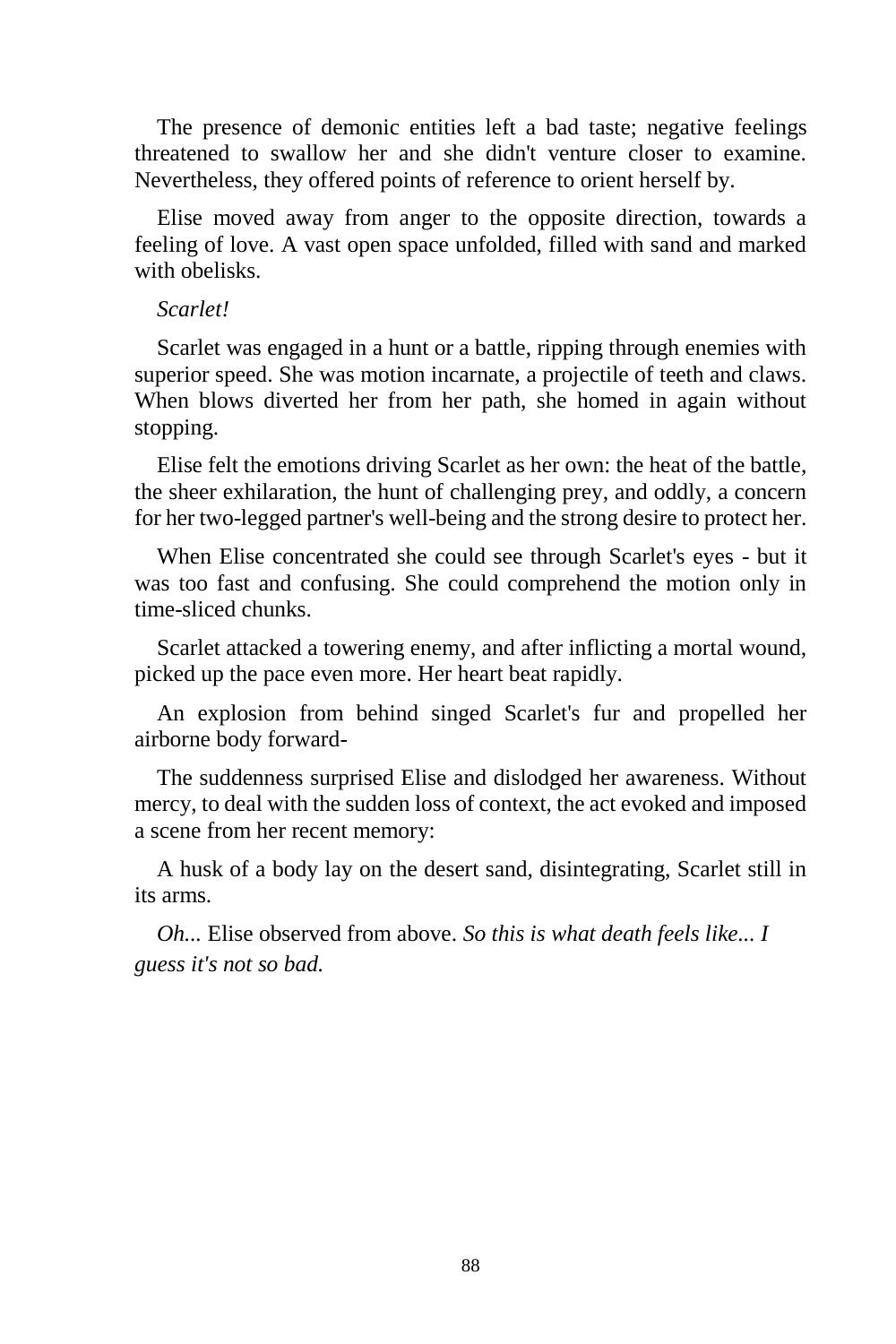*Integrate death into your awareness; whether you like it or not, it is already an integral part of your life.*

*Not doing so creates a bubble which distances you from your own life. It distorts the perspective required to appreciate the important things in life, and robs you of its beauty.*

- Dreamer's Handbook

"Will she awaken?" Gareth asked.

Humid air and the happy chirp of birds filled the wooden cabin. The overabundance of demonic influence made Scarlet uneasy, but she's gotten used to it enough to relax.

Leona answered with a shrug. "No reason why she wouldn't; her will is strong."

"Hmm... Even if her spirit lingers, that doesn't guarantee she will regain function."

Scarlet was grateful for the rescue, and their intentions towards Elise remained benevolent. Still, she rarely left Elise's side, and conveyed with threatening clarity what would happen if they tried to forcibly remove her.

"Is she combat-trained?" Gareth asked.

"I assume she is," Leona said. "She's a vampire, after all."

"Experience taught me never to expect too much... but it would be nice not to have to train her from scratch. Assuming, of course, she's going to be my ward. What is EnrRrei's interest in her, anyway?"

"As I mentioned, her will is strong. Beside that, EnrRrei said she has the ability to push back."

"'Push back?' What does that mean?"

"No idea, your guess is as good as-"

The mood in the room changed abruptly. Leona and Gareth looked up to the ceiling, and for several seconds stared motionlessly into the distance. They turned around and departed without saying a word.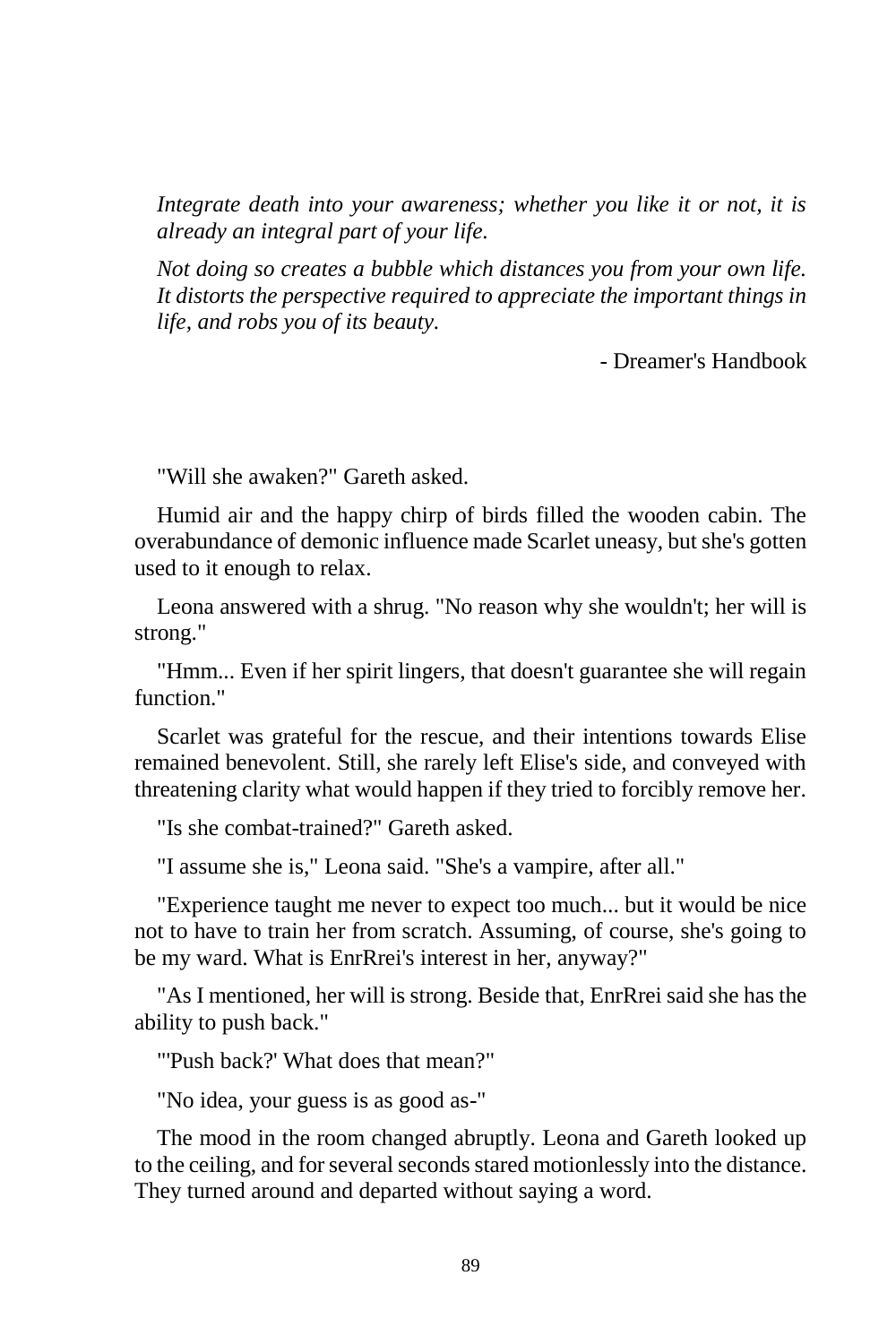Their sudden change in behavior placed Scarlet in a state of high alert. That highly suspicious and precise synchronization sent a chill along her spine, and she pondered from what depth this feeling of disturbance originated.

Scarlet circled in place as she deliberated her next move. On one hand, she wanted to stay by Elise's side to protect her, but on the other hand, unknown dangers had to be explored before they could be defended against.

Scarlet licked Elise's face and exited the cabin.

Vegetation thrived under the limited space and abundant resources of the oasis. The weighty air and that damned sunshine were small discomforts, but Scarlet continued running toward the dry air of the desert.

Slowly, jungle-like vegetation gave way to an agriculturally relevant biosphere. Swarms of humans worked diligently to support it.

Farm buildings multiplied over the timid landscape, with rammed earth and cob replacing wood as main construction materials. Leona and Gareth were faster and more endurant than Scarlet expected, but she did her best not to lose sight of them.

The ground under Scarlet's feet dried up and hardened. The gentle breeze turned into a gust toying with increasing amounts of sand.

People prayed and lived in the desert, in tents and makeshift shacks with no real protection against sandstorms - but closer to EnrRrei. Religious cohesion and a sense of aliveness thoroughly permeated their community. They moved with purpose and conviction, blending in a kind of majesty with the squalor.

An arrangement of obelisks adorned and pierced the desert as far as eyes could see, with the sole purpose of anchoring EnrRrei's influence. The oasis life in the center of her territory was a drain on EnrRrei's energy, but she got back way more from the human worship it supported - this vortex of energy constituted the spine of her presence.

Scarlet felt this flow, but she also sensed a disruptive turbulence.

More and more people gathered to march forward in the same direction. They held farming tools: pitchforks, scythes, axes, mauls, and knives.

Scarlet was closing the distance, but Leona and Gareth continued to dash forward, joined by the trickling stream of others.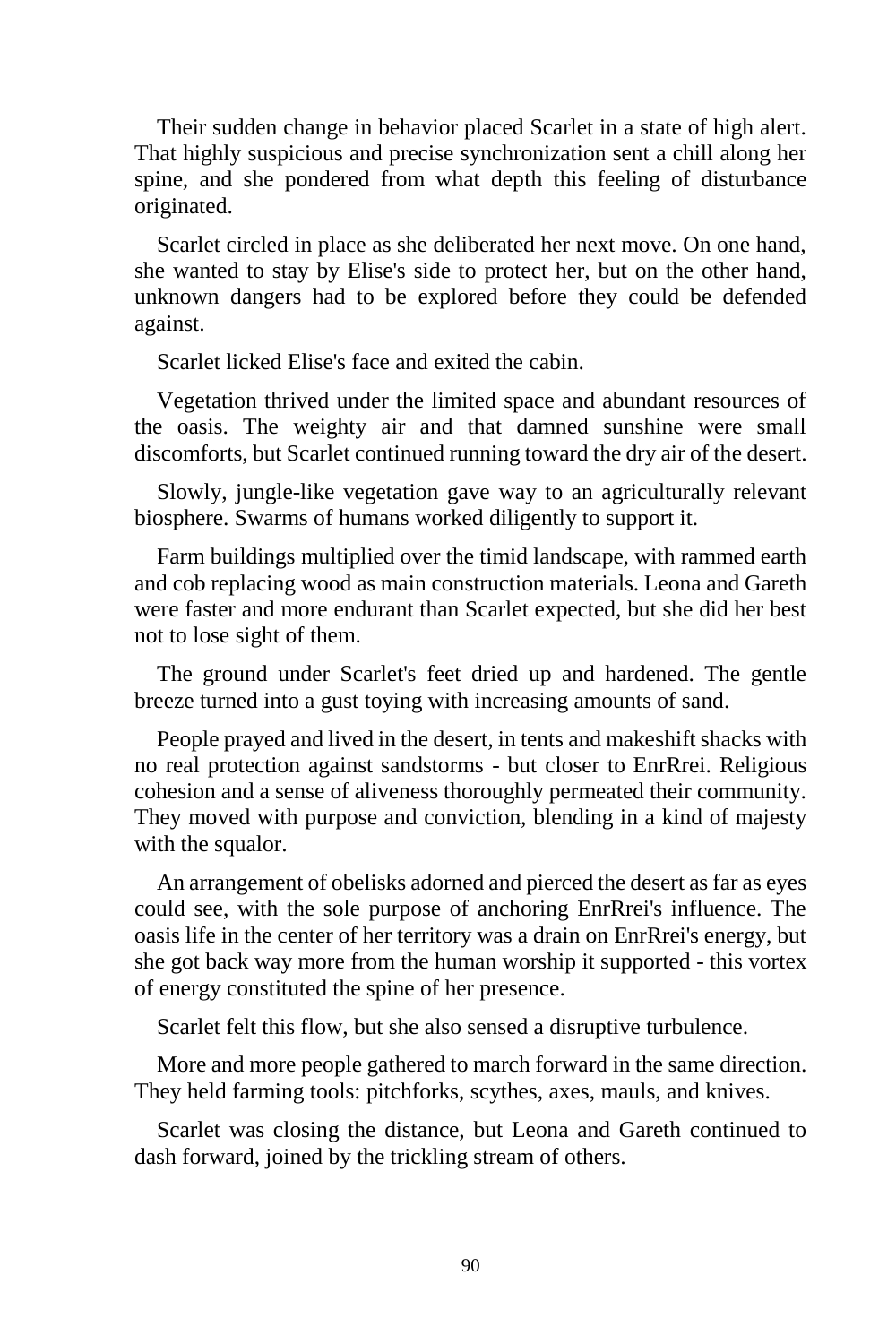She finally saw what the fuss was about: humanoid figures kept rushing in from the opposite direction. Farmers caught without weapons couldn't put up much resistance, and were promptly slaughtered.

With the source of the danger known, Scarlet considered turning back and standing guard at Elise's side. She concluded it would be better to stem the tide here - if they broke through all the way to the oasis, she wouldn't be able to help Elise anyway.

Scarlet kept observing and analyzing the incoming battlefront:

She saw Leona fighting with unyielding conviction and a metallic baton.

With twin blades in his hand, Gareth whirled like a dervish. No longer an assassin, he became a holy warrior meting out desert justice upon those who would desecrate the spirit of the place.

Scarlet recognized the smell of the larger foes: Orummagh's thralls were few but powerful, leaping through the air with hulking jumps. They charged at groups and swung around wildly - mostly at air, since the assailed scattered quickly. The few who failed to avoid the smashes died quick deaths.

The movements of Shkazzrt's regular-sized thralls were fast and erratic. EnrRrei's folk had difficulty adjusting to the savage and unpredictable strikes, and had success against them only in groups - which, in turn, attracted the attention of the big ones.

The advantage of EnrRrei's devoted lay in their superior numbers and eerily supernatural coordination. Though their harmonized dance was beyond that of pack animals, perhaps even hive insects, alone they were no match for either the power of Orummagh's thralls or the instinctive furor of Shkazzrt's. Still, they had no choice but to fight defensively, aiming to minimize losses until the attackers' number dwindled.

Scarlet has grown significantly in size since her first encounter with Elise, and so has her confidence in confronting increasingly larger and dangerous prey. At first, the enemy didn't perceive her as a threat, which she turned to her advantage.

Scarlet avoided the first strike of a thrall in her way, and then the followup as well. His movements were chaotic, but thanks to her exceptional reflexes she rended the thrall in response.

Changing course mid-air was not an option, which made Scarlet vulnerable when jumping to attack. She mitigated that risk by positioning herself carefully and feinting as required.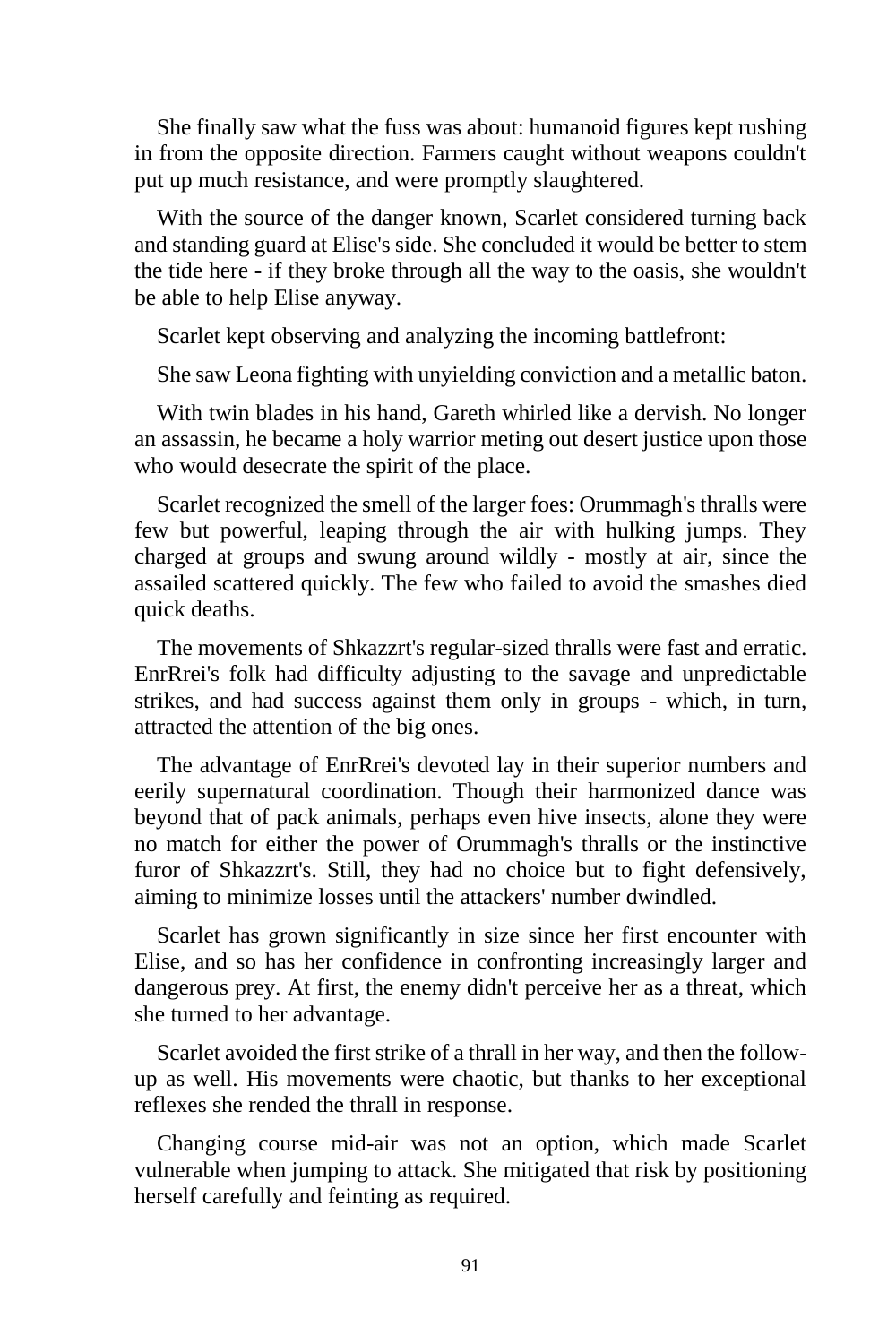After inflicting a few more wounds, the husk fell to the ground. The eyes looked human, but they were so... empty.

Scarlet threw herself into battle:

She ripped through enemies with superior speed. She was motion incarnate, a projectile of teeth and claws. When blows diverted her from her path, she homed in again without stopping.

Scarlet ignored the strong deja vu effect rippling through her, and shook off the double vision which followed, too.

Despite the obvious danger they presented, the thralls were not worthy prey - Scarlet did them a favor by killing them. Nevertheless, they too possessed a degree of shared awareness, and by racking up kills Scarlet's presence gained corresponding weight.

Suddenly, a hulk exploded nearby.

That atrocious, familiar smell... A few things began to make sense for Scarlet. That gather-scatter dance, for one. EnrRrei's tactic comprised of spreading out her followers, and triggering the explosion while sacrificing as few as possible. They seemed to obey gladly and without second thought.

When more explosions followed, Scarlet involuntarily imagined one of them reaching the wooden cabin... but put the distracting image out of her mind.

Despite EnrRrei's intention, the thralls rarely exploded on a single individual. Their deaths were not completely in vain; by observing carefully, Scarlet noticed a red haze and a delay between the induction of an explosion and its inevitable finality.

She was confident she could outpace that delay. Turning the tide of battle would contribute greatly to Elise's safety, and as a welcome sideeffect, save a few of the people who gave them support in a time of dire need.

Scarlet neared a group engaged in a similar dancing attack, and timed the pattern of the smash.

Being on all fours, closer to ground, proved to be a vital advantage: she flanked, and at an opportune moment, hopped to the back of the monster's leg and continued scaling it. To keep herself stable, her claws sunk in as deep as they could, and she withdrew them with enough force to rip the flesh in her wake.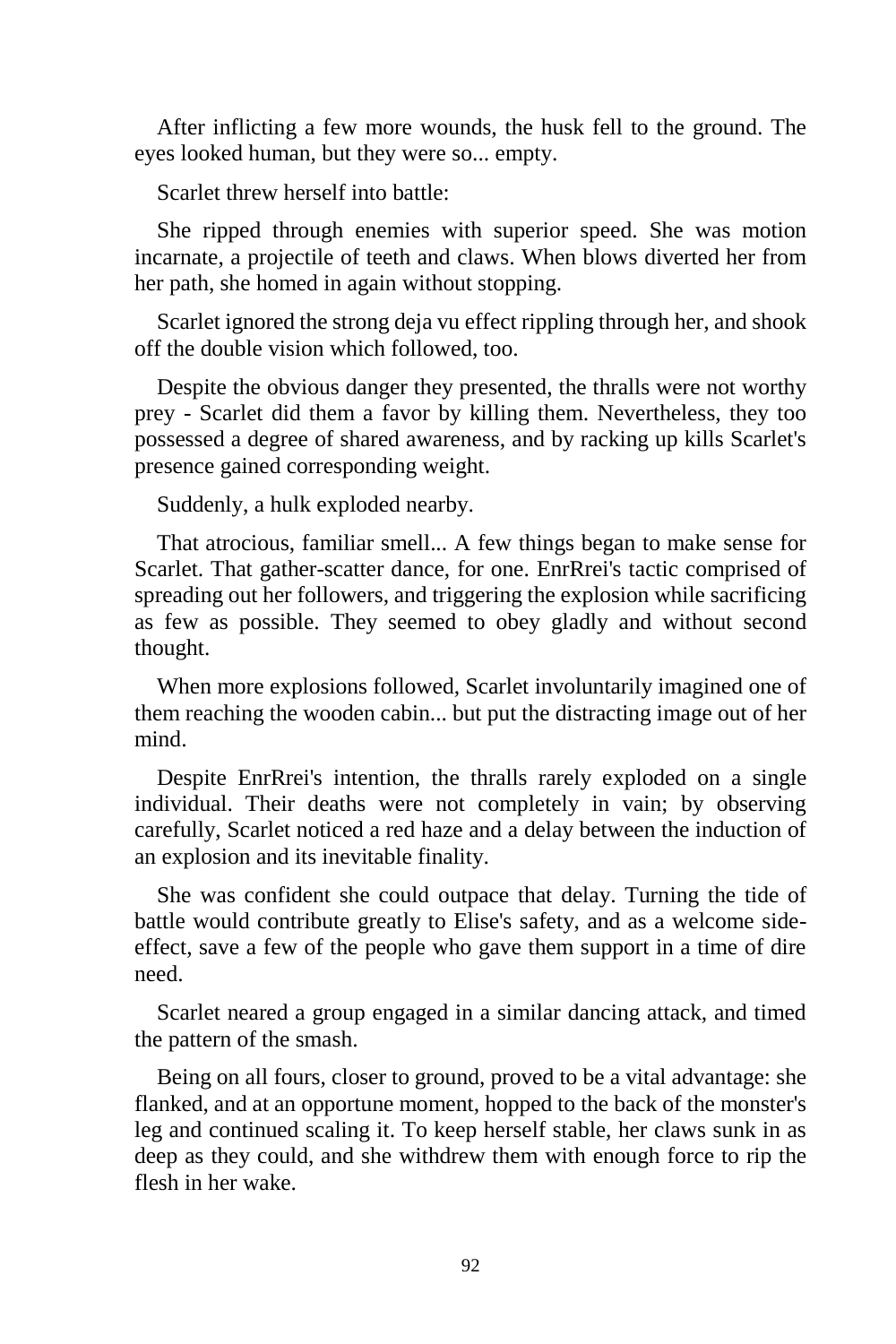Undeterred by mistimed slaps from the giant, she sought out the eyes and tore them out.

A weird, shrieking roar came from the thrall... Scarlet jumped off right away, avoiding a lethal smash in the nick of time.

EnrRrei's fighters continued to attack while it became increasingly enraged. Scarlet waited a few heartbeats, and just when she was about to go for another run, she noticed the thrall stand momentarily still.

Immediately, Scarlet turned around and ran as fast as she could. The others started to run as well...

Scarlet's heart beat rapidly.

Pressure from behind lifted her up into the air and propelled her forward. With her fur sizzling and internal organs possibly rupturing, Scarlet felt like she was flying apart in more directions than one.

She landed rough and tumbled even longer. A cloud of sand followed her and refused to settle, impairing her vision. Her body ached, and that awful smell violated every pore in her body...

Scarlet sneezed.

She stretched to see if her body still obeyed - it did. She could still move. She could still fight. She was alive!

The pain pushed worry out and magnified the thrill of the hunt - a steep price for getting closer to her true self.

Despite the pain, she ran forward... there were enemies to dispose of.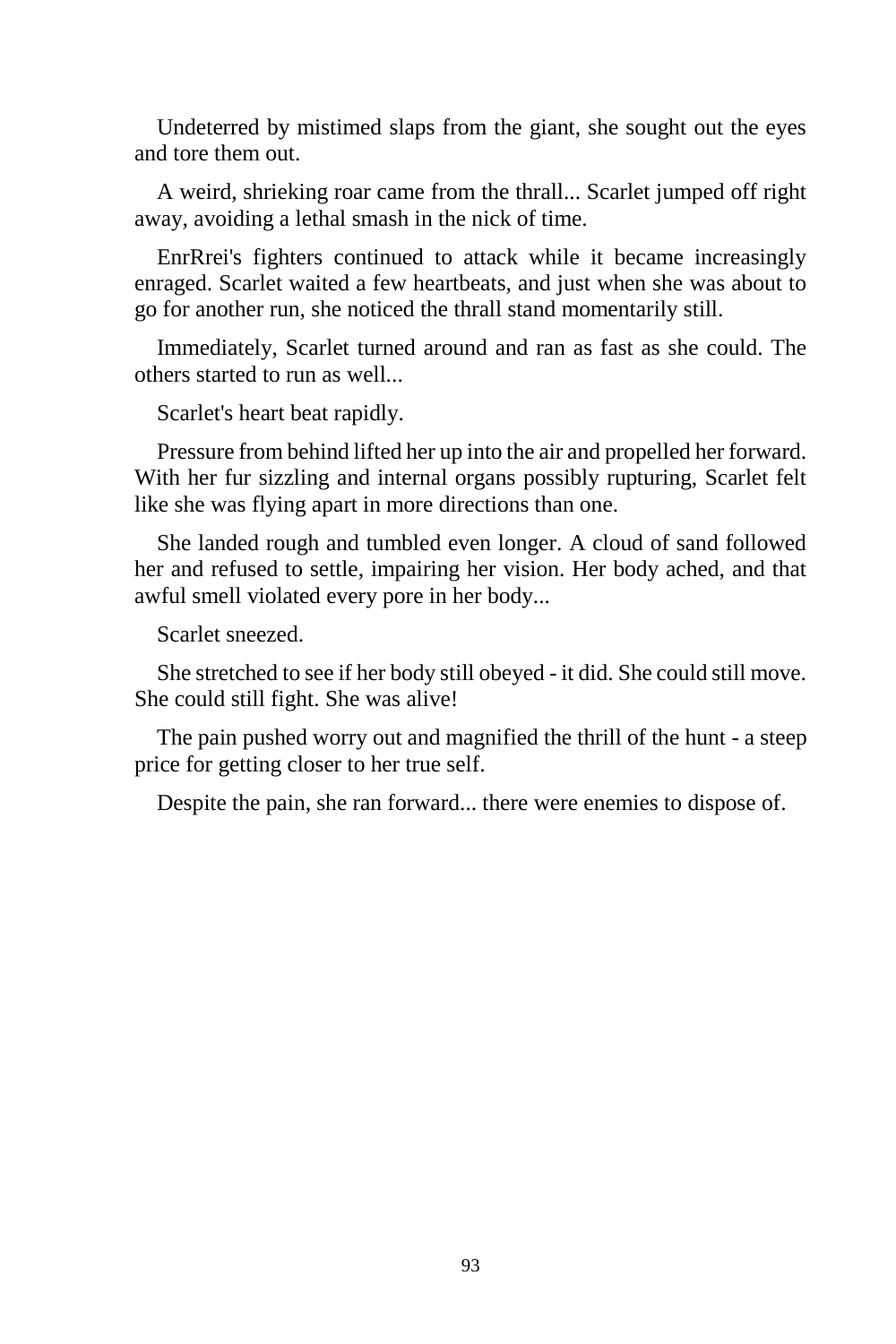*Those who don't get into the habit of dying frequently, wither inside and death comes all at once to finally free them from their fear.*

- Dreamer's Handbook

On wings laced with the shimmer of demonic energies, the butterfly flittered not-so-innocently toward the rabid priest. With a strong, unnatural push, it flew inside the frothing mouth and continued down the windpipe. The possessed human started coughing, but the obstruction in his airway remained lodged, as if held there by an invisible hand.

Unlike other demonic entities, Rremine learned to control the rage in her eons of existence. She didn't forsake it, of course, but she preferred to express her aggression with refined elegance rather than clumsy brutality.

Guiding the butterfly from the overgrown park in the abandoned city all the way to the edge of the desert required patience that not many of her kind exhibited. She enjoyed gliding her consciousness over the urban jungle - so much life, so much strife, yet so little of the rage characteristic of demonic existence.

The priest croaked and punched himself several times in the chest and throat. This earned him a miniscule amount of air, just enough to prolong his suffering.

Possessing small animals was Rremine's favorite pastime; several others could possess rats and cats without frying their puny brains, but none could control a butterfly. This was not only a source of pride for Rremine, but also a source of great power: since she could achieve more with less, she wasn't dependent on humanoid worship to assert her will and domain.

Elder demons respected her power, but those looking to expand at her expense occasionally mistook finesse for weakness. The youngest often pissed in her backyard, ignorant of her presence altogether.

The priest fell. With bulging eyes, he continued the struggle against the inevitable.

Rremine considered herself a teacher and a scholar amongst demons. A teacher, because the young ones who went against her - knowingly or unknowingly - had to be taught harsh lessons. A scholar, because gently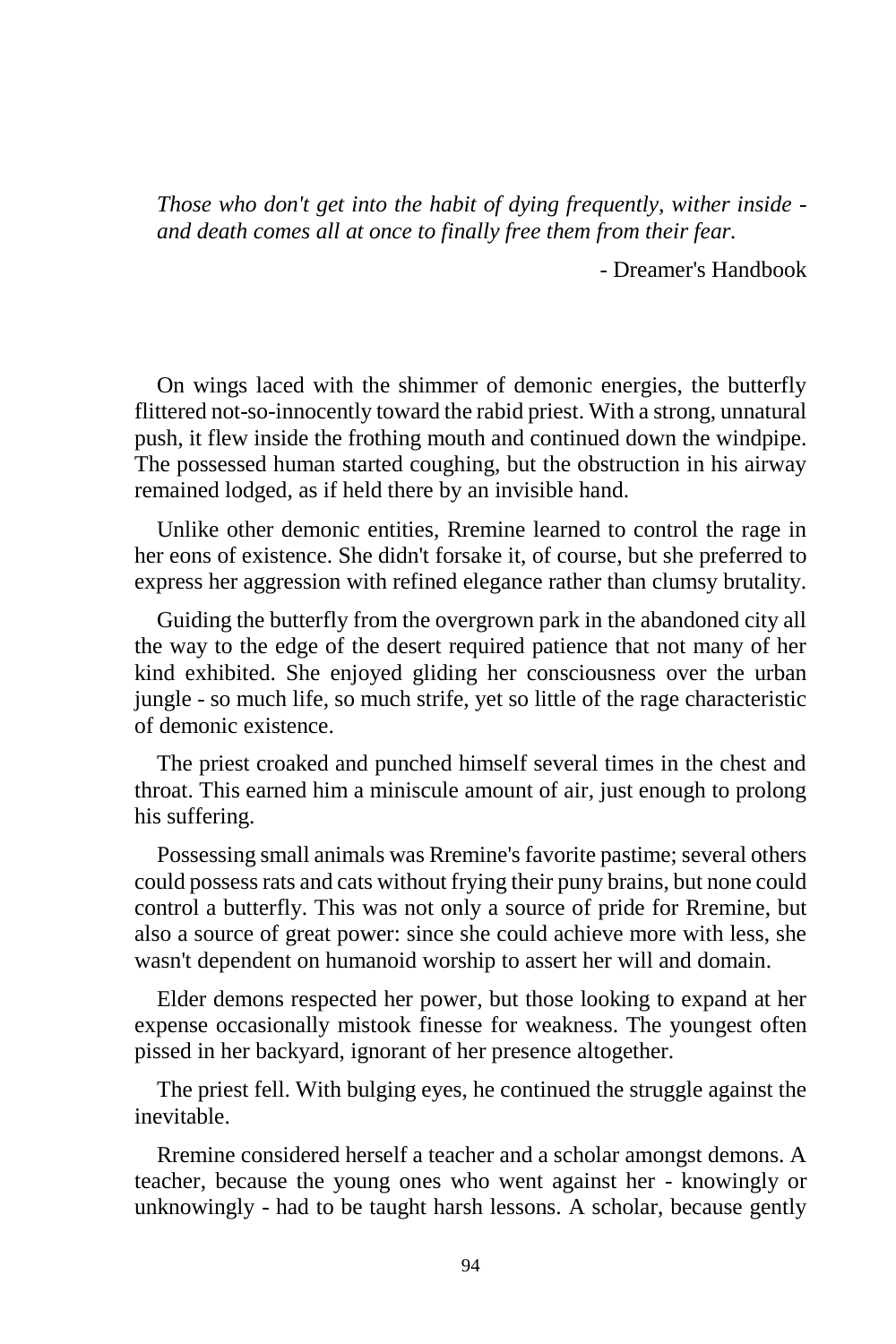poking around humanoid minds helped her appreciate languages and cold logic. *One thought after the other - the linearity is so limiting, yet so carefree.* She considered curse words delicious.

No one knew for sure how demonic entities came to be - humans thought they came from some other world. Rremine's theory was that the sleeping spirits of nature, which kept laws of physics in check, got rudely jolted into awakening by the suffering from numerous apocalypses. She suspected human emotion - especially billions crying against their fate molded them into these raging, seemingly otherworldly entities. However, she was careful about voicing such opinions, even among her more thoughtful brethren.

At last, the priest's heart stopped beating and Rremine released her grip. *That dimwit Shkazzrt... reinforcing for physical strength without setting up any kind of internal resilience makes it so easy to kill them.*

She condensed her awareness to inspect the present locality: it was a makeshift camp at the edge of a desert. Some of the inhabitants gathered around the corpse and poked it a few times. A quick, non-intrusive touch upon their minds confirmed that they all suffered severe mental illnesses most caused by Shkazzrt's directionless and botched possessions.

Though conscious worship granted demons the cleanest and least volatile form of energy (that's why Rremine cooperated with only a select few), subconscious worship through fear and terror provided lots of brute energy. It fueled rage and made a demon feel powerful - but didn't have much controlled use.

# *This should teach him not to bring such filth near me.*

The deceased priest barely deserved the title. 'Hatemonger' or 'instigator' would have been more accurate, since he wasn't preaching the tenets of a well-designed demonic religion, just sprouting whatever hateful nonsense came to him. Maintaining that elevated level of fear and hate kept Shkazzrt in the forefront of their minds.

A strange kind of silence settled upon the camp. With the loudest of them gone, the ragtag survivors struggled to find something else to fill the void with.

For people as thoroughly broken as them, the one thing worse than starvation or the assault of the elements was to be left alone inside their own minds, with no distractions to ward off the abyssal anxiety tearing at their souls. A few rocked back and forth hugging their knees, others mumbled or yelled to break the horrifying silence.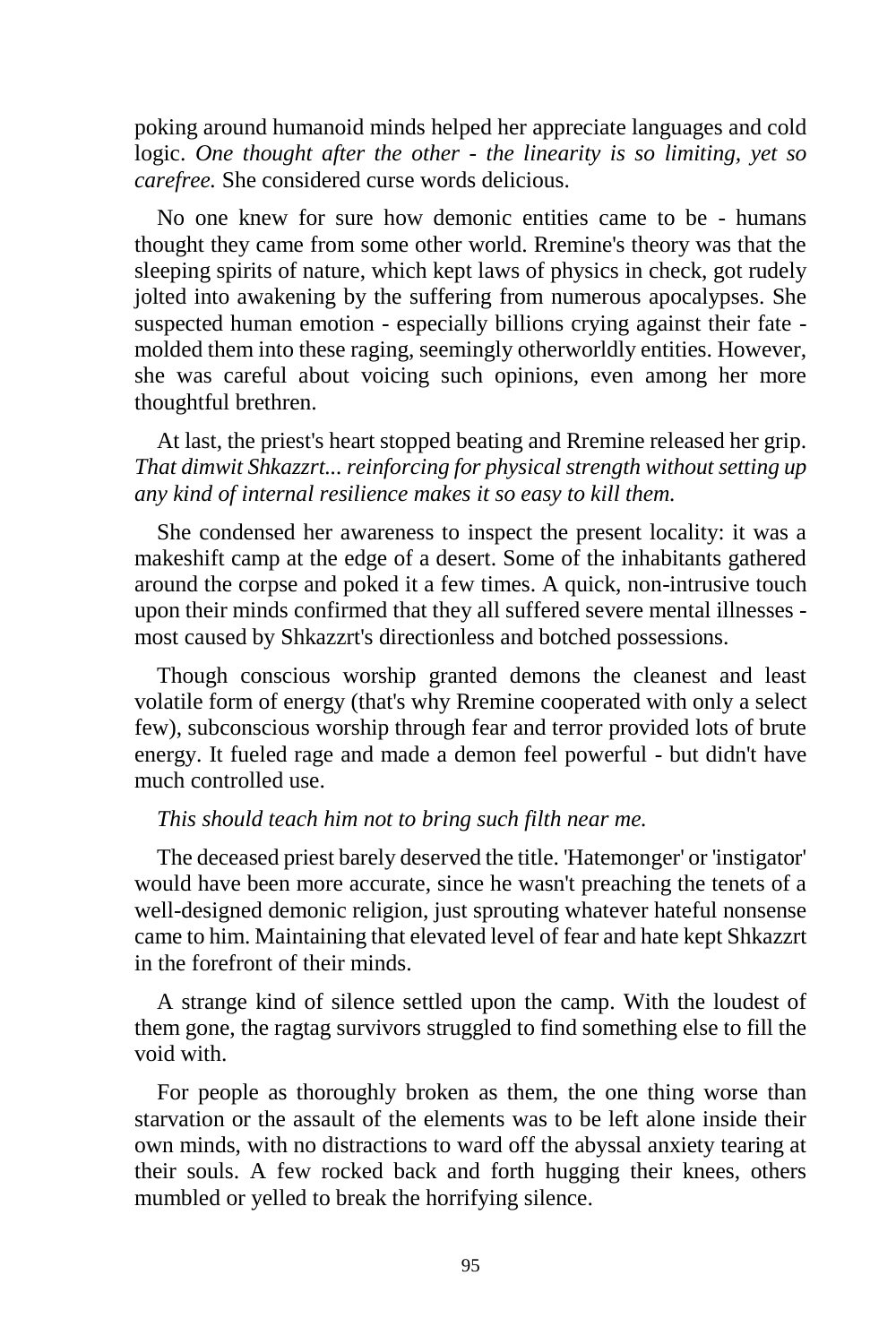Rremine pondered whether killing them or letting them live would be kinder - but in the end she decided she didn't really care. Possessing another demon's pawns, even just for the second it took to fry their unprotected minds, was not only impolite, but tantamount to a declaration of all-out war. *Not worth the effort.* If left alive, like wounded warriors in the battlefield, they'd continue to be a drain rather than a resource.

Having successfully disrupted Shkazzrt's hold on these people, Rremine slowly prepared to withdraw from the locality. *Maybe I'll look for another butterfly.*

Not satisfied with only poking the corpse, a few of the deranged started biting. The last thing Rremine heard was a woman's voice as she slapped one of the biters on the back of the neck: "No eating yet! We're gonna chop it up and fry it first!"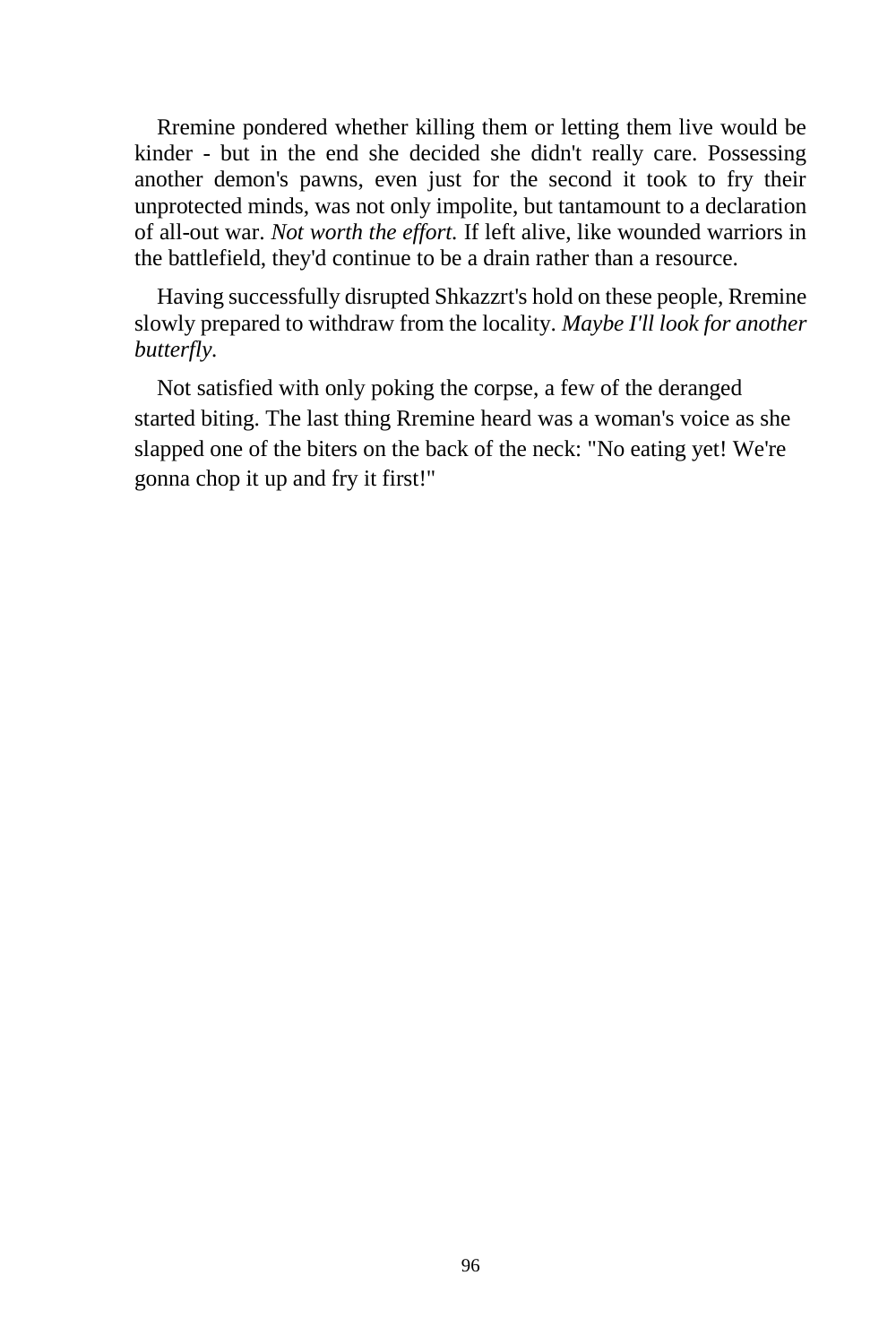*Many think the brain is an isolated black box, catching the meager input of senses and conjuring out of it a locked-in, limited consciousness, hopelessly apart from all else. It is not so!*

*It is a kaleidoscope by which you bare your shining soul and express it into reality.* 

- Dreamer's Handbook

"Have you decided yet?" Leona asked.

Elise rested her arm on the wooden table, admiring the starry sky revealed by the setting sun. Scarlet previously ran off with a group of children, all loudly insistent on playing with her.

*This is a different kind of peace... at least compared to my latest encounter with death.*

Done with work and prayers for the day, EnrRrei's humans retired to their dwellings.

Elise looked over the oasis to her right and then the farm fields to her left. The obelisks beyond reminded her that the desert was always nearer than she thought.

To combat the cold desert night, campfires were kindled and set ablaze. *That's one reason why the community is so close-knit: they have to physically huddle closer to each other.* 

"I doubt the desert is a suitable place for a vampire," Elise replied.

In the past few days, Elise has gotten to know EnrRrei's headquarters and the people inhabiting it. Her humans were mostly sane and untouched, with possessions kept to a minimum.

Under EnrRrei's supervision, their lives revolved around ritualized worship: adhering to specific schedules, they pilgrimaged to different obelisks and performed various litanic and dancing prayers.

The complex pattern of such liturgies didn't make much sense to Elise, but it appeared to strengthen EnrRrei's peculiar brand of demonic presence over the land.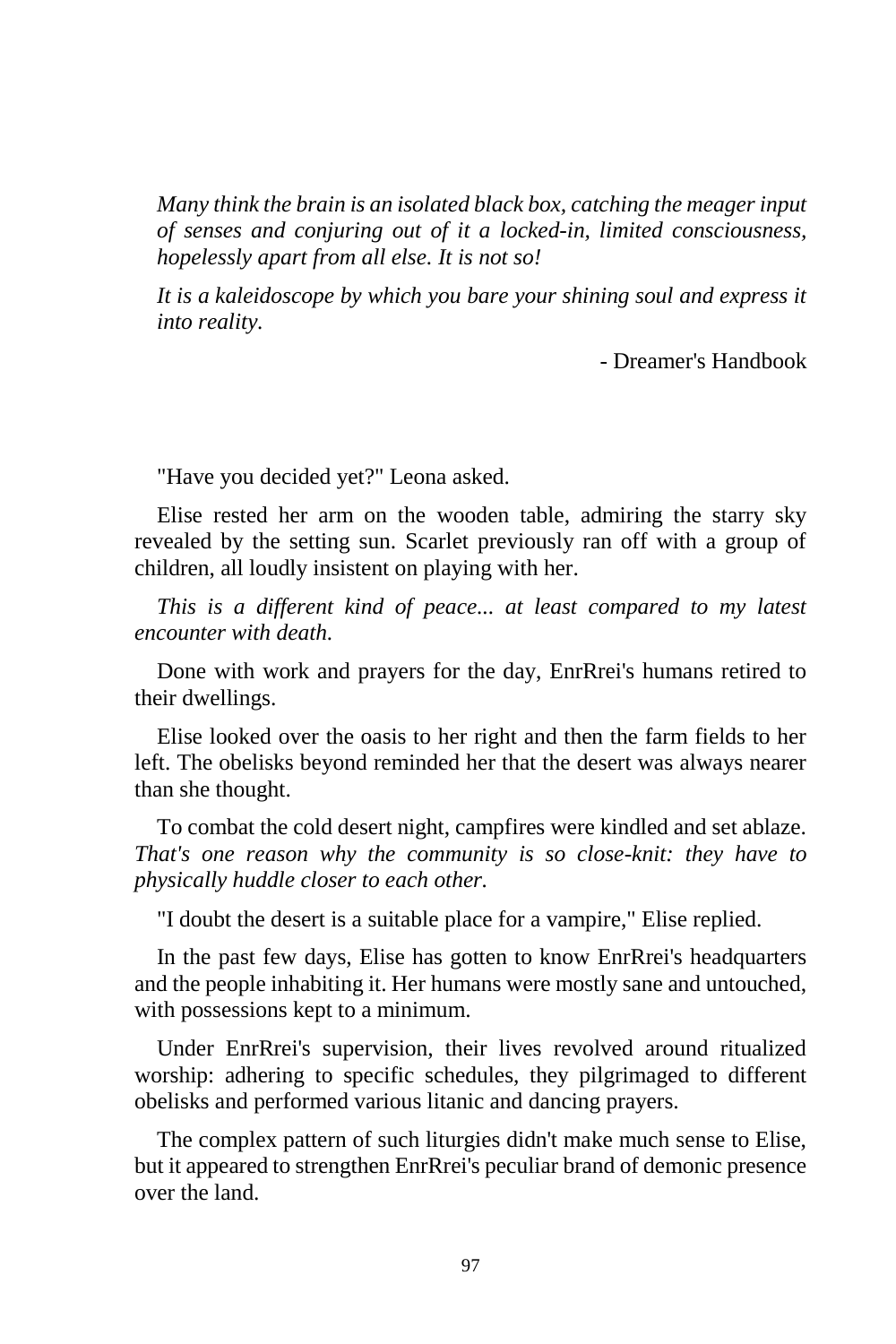The trustworthy few - like Leona - had increased privileges and responsibilities, and served in accordance with their skills and personal judgement. These special few were able to sense the flow of demonic energy and contribute to it as they deemed fit. *EnrRrei trusts them.* Due to their willingness to yield without resistance, they could also channel that energy.

Such utter and complete trust - unheard of in vampire society - was hard to comprehend. Elise couldn't eliminate the possibility that maybe something sinister was going on under the surface, but their relationship seemed like a truly symbiotic one.

# *At least compared to parasitic entities who prefer to micromanage using direct control.*

Possession was a much more complex topic than she initially thought.

"EnrRrei finds you interesting, did you know?" Leona mused. "She said you don't wall yourself off against her influence, but push back instead." She looked at Elise questioningly, waiting for a response.

Elise just blinked.

"So it doesn't make sense to you either... EnrRrei is rarely curious; it must be important. She even wants to introduce you to a friend of hers! She said it was like as if you were already possessed by another demon."

Bugs buzzed around, and Elise swatted the loudest one.

"Anyway..." Leona let out a sigh. "Those who can resist possession but ally willingly are great assets, no matter what path they choose. You are our guest, for as long as you need to recuperate fully. That said, you should think about your future - this may be the most important decision you'll ever make. Serving EnrRrei is a fulfilling life, and we really do good here."

Elise listened, because having more information opened up more possibilities, and she also didn't want to be disrespectful.

"Despite the obvious drawback, you can live a simple life here if you wish. Evangelizing in the desert may not be for you, but you are welcome to join me regardless. I'm proud of the work I do, and I think you could be too."

Elise chuckled. "Thanks, I appreciate it, but I'm definitely not a fan of the sun."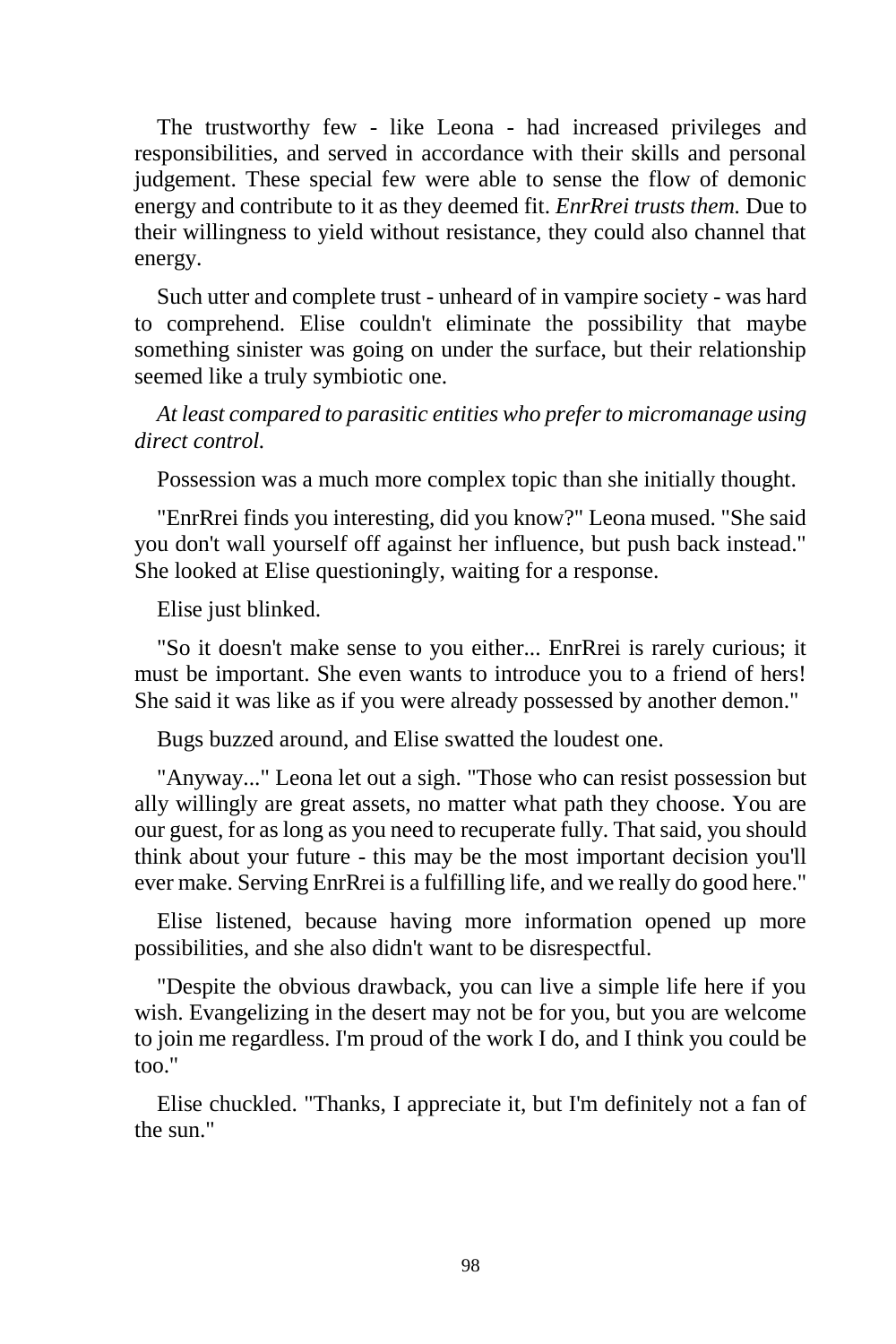"I understand... Are you perhaps interested in bringing EnrRrei's word to vampire communities? It won't be easy, but since they're susceptible to demon blood, they might be willing to worship."

Elise shook her head. "Junkies' worship must be worth less to EnrRrei than that of deranged humans."

Leona shrugged, following it up with a nod.

"Vampire physique bestows significant advantages in the martial arts: the obvious choice would be to train you as a fighter under Gareth. Your nimbleness and preference for the dark also make you a candidate for being an assassin."

That piqued Elise's interest. Gareth mastered his art, and getting trained by him seemed like a valuable proposition. *Still, all the strings attached... maybe under a different arrangement.*

"We also have an unceasing need for information. Because of the Reach Initiative's troublemaking, EnrRrei closely monitors the various vampire organizations."

Elise didn't like where this was going.

"Now, I'm not saying you should spy on your own clan... Although the possibility exists if you-"

Elise laughed out loud. "That bridge burned down and its ashes have been scattered in the wind!"

Well, I wouldn't mind if some misfortune befell the Crimson River... but *I don't want to be anywhere near that bunch.*

Leona smiled awkwardly.

"Of course, EnrRrei is open to many forms of cooperation. Do you have any suggestions?"

Elise scratched her head. "I don't know... I will think about it. I wish there was a less binding way of paying back the debt I owe you."

"You mean for rescuing you? You owe us no debt. Well," Leona smirked, "we do usually expect a good-faith return... However, your companion's valor in battle has saved numerous lives. Consider the debt paid in full, and as I said before, enjoy our hospitality for as long as you need."

A butterfly flittered around and settled on the far edge of the table.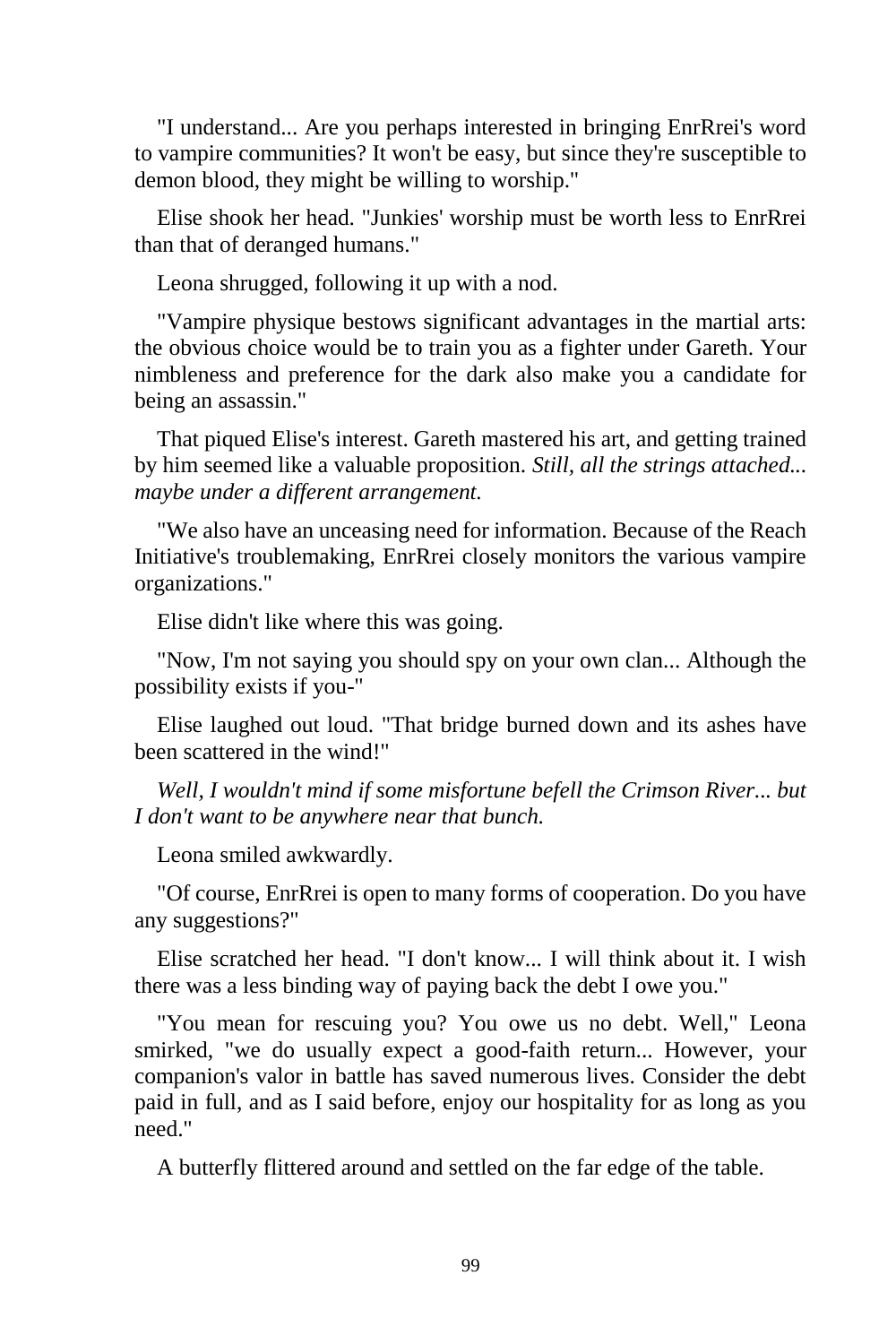Leona suddenly became very alert and straightened up. "EnrRrei is saying she abstained from talking to you directly, so you might meet a friend of hers. Her name is Rremine."

The butterfly flew closer and settled on Elise's arm. It reminded her of a recent memory she thought was just a delirious dream.

"Okay... is she coming here? Strangely, I had an-"

*"We meet again, vampire girl."*

The repressed memory screamed at Elise, making her relive the powerlessness of her recent dying experience. A presence intruded, which magnified these feelings and twisted them around. *Not again!*

Trembling, Elise resisted the best she could. Since the intrusion came from within, she soon lost sight of where the lines should be - *and what for?*

A demonic laugh reverberated near enough to brush upon Elise's thoughts. Surprisingly, on closer inspection, the malice she attributed to it seemed to be a result of her own imagination.

*"Clearing the pathways for communication is rarely fun for the subject... I'm Rremine. Rest assured, the deviations imposed do not exceed the variance of human presence."*

Elise was neither convinced nor satisfied. Thoughts and emotions swirled inside her in waves, and she had difficulty breathing.

*"Did you know that possession is actually a two-way street? This is what enables us to gain power from worship."*

*"Not many can bear the intensity of this existence, though. Vampires build walls inside their minds. Zombies with their sponge-like psyche divert attention to other horizons. And humans... they make themselves feeble to avoid our gaze."*

Elise heard the demoness chuckle.

*"Humanoids like you make us uncomfortable. Your empathy is an aberration in this world, but it makes you one of the few who are brave enough to meet us head-on."*

Elise felt the presence approach even closer, inspecting her like she used to inspect salvaged gadgets.

Rremine seemed amused. *"Would you like to become like us? Become a half-demon?"*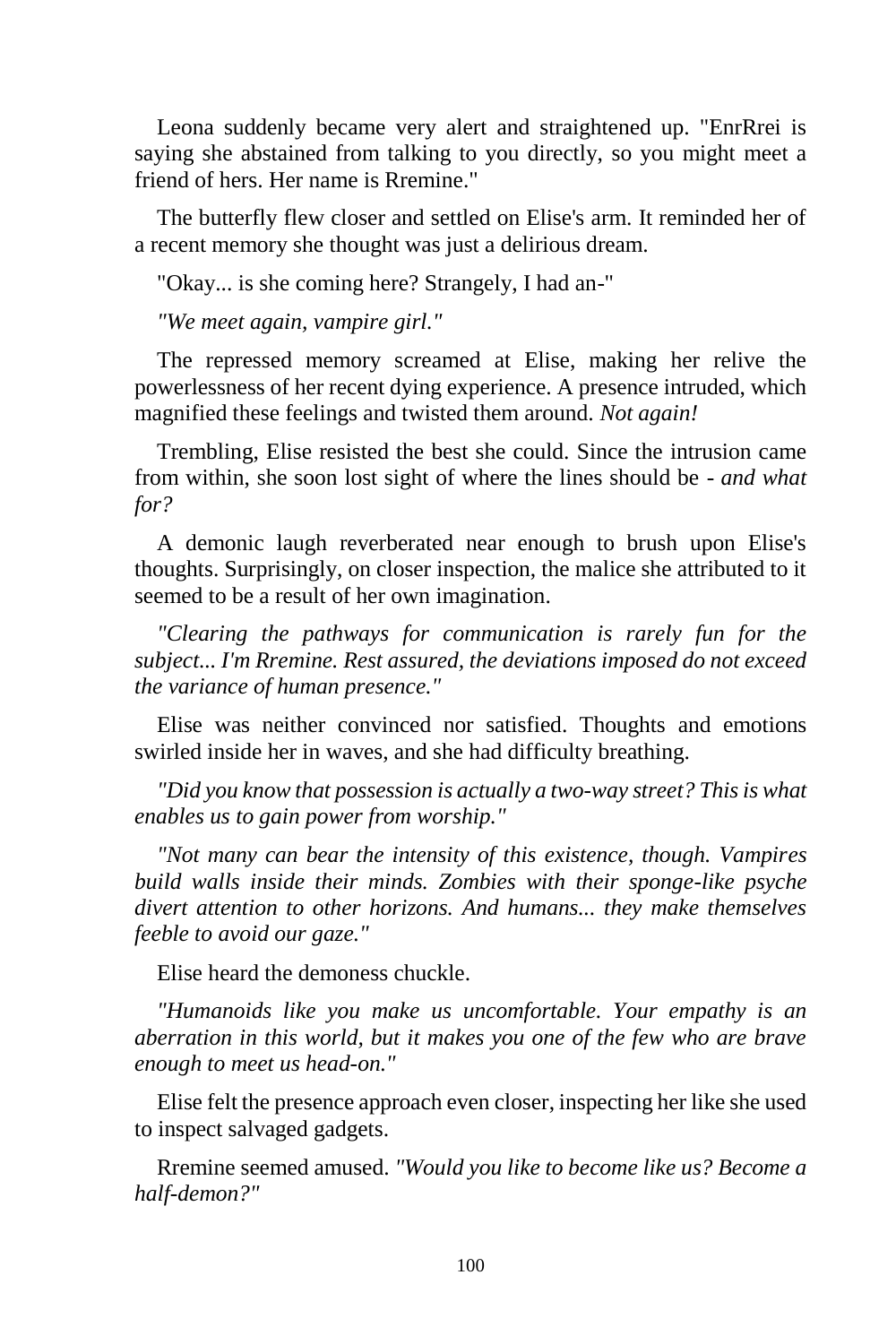Dread seeped in... Elise bent over and held her head. A vision of the demonic realm tormented her, exposing her to the pain and misery of leftover anger. *Is this her sense of humor? Would she actually force such an abominable process on me?*

*"The alteration would be invasive and irreversible, causing you to desync from your body."*

"Just speak out loud," Leona suggested. "That's easiest for newbies."

Even though Leona was sitting right next to Elise, her presence felt so faint and distant... *So inconspicuous.*

"You're making a persuasive argument against your offer," Elise said. "Filling my head with your misery does not help you get your point across."

*"Concessions have to be made for the sake of communication. Magnify your glimpse thousandfold, and you'll have an idea under what circumstances we awoke to self-consciousness."*

Elise was tired of being exposed; physically to violence and the elements, sociopolitically to vampire machinations, and now psychospiritually to demonic entities. *What more could be ripped off of me?*

"I decline your gracious offer."

Elise's face contorted into a laugh as it absentmindedly mimicked the demoness's merriment.

*"I don't blame you. Being a demon is not a pleasant existence. But, if you change your mind..."*

Elise shook her head for emphasis. "No."

*"The world wasn't always like this,"* Rremine pushed on. *"Humans inadvertently succeeded in creating a collective over-consciousness; it was born out of the cumulative suffering of multiple man-made apocalypses, and fractured at birth. At least that's my theory."*

*"It's as difficult for us to look in certain directions as it is for you, and we deal with our existential lack in different ways."*

*"For example, Orummagh is obsessed with incarnation, but he has only volatile patience and no sophistication; the best he can do is blow his thralls up. And that just makes him more frustrated,"* Rremine laughed. *"He's unintentionally pinging the vibrational resonance of the*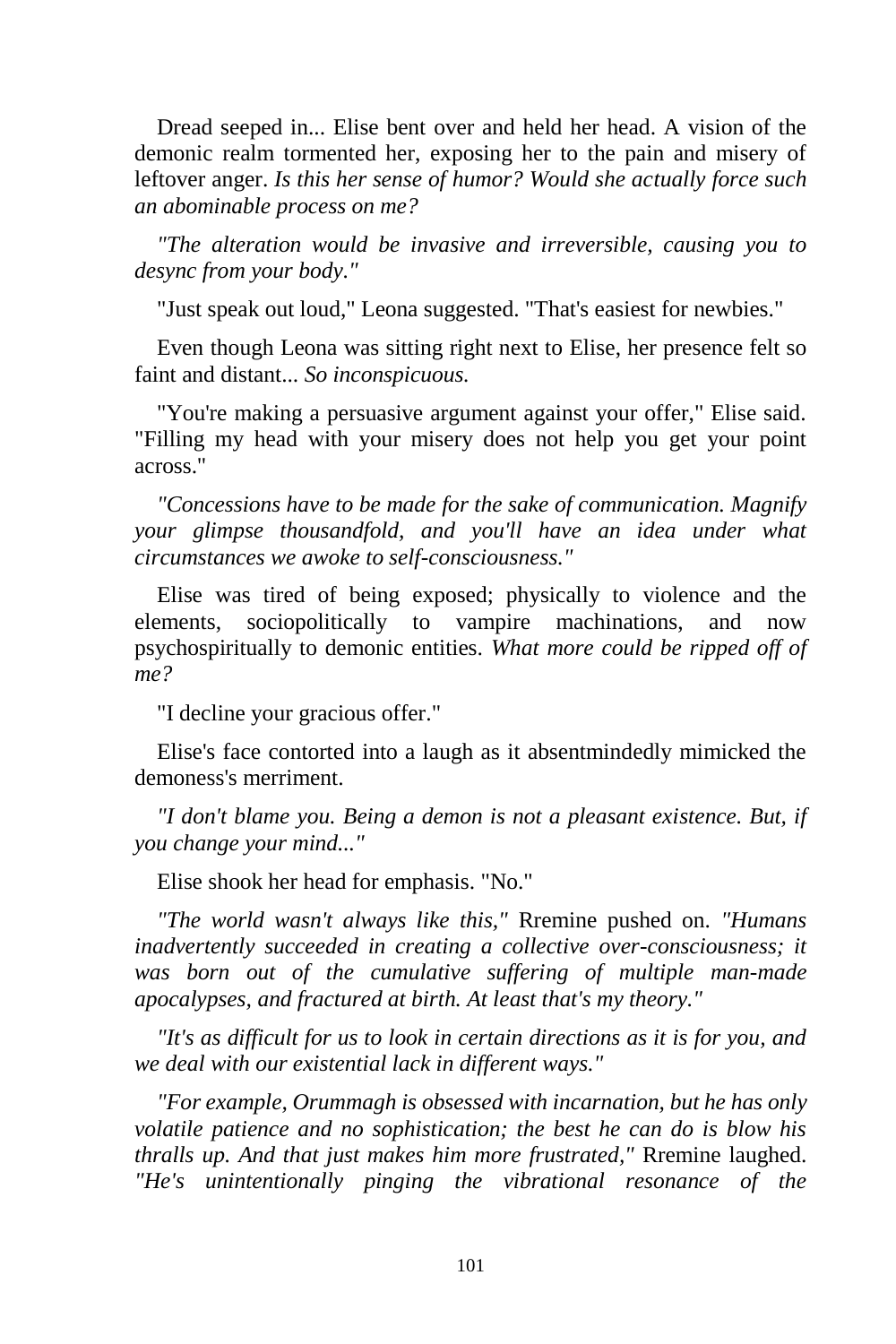*technomages too, and the overlap annoys him to no end. They'd crawl under his skin if he had one."*

Elise's attention was drawn again to the flittering butterfly, watching it through the strange lenses imposed by the demoness's influence. *She touches the butterfly, filling it with light, and when it withers, Rremine's consciousness flitters on. Communicating with her feels like that, too.*

"And you?" Elise asked. "What is your weakness?"

*"Are you seeking an advantage over me?"*

Elise shrugged. "Just curious. Since you're in a talkative mood."

*"Well, old age makes me increasingly self-aware and bored - a nasty combination. I'm unable to achieve my true purpose, whatever that may be, and the limitations of this existence are weighing me down. Unlike you, I don't have a way out through death; there is only oblivion."*

*"Since demons were likely created from human suffering condensed around strong personalities, we are also shortsighted, raging, and ultimately empty like the suffering we were created from."*

"That is... sad," Elise said.

*"It is what it is. Experience taught me that raging mindlessly against the boundaries doesn't help. The greater issue is that the fabric of reality is fragile; forcefully increasing its influenceability could cause it to unravel. Whether that's a good thing or a bad thing, I don't know. Maybe that's what the world needs."*

Elise heard a sigh.

*"It's not just ragers like Orummagh - the zombies might not measure up in raw power, but with that persistent and systematic approach of theirs, they could bring about the end of the world just as easily. Now you know why I keep a small footprint."*

Elise nodded to herself. Control over one's life may have been an illusion, but even trying and failing was better than giving up. *Why should I carry my captivity with me, like most humans do? I will not mourn such a world should it burn.*

*"I hope I have revealed enough to earn your trust. I can't match EnrRrei's offer, but we can find a way to work together. If, in the course of your hopefully long and fruitful life, you find historical scriptures revealing clues to what may have happened, I'd like to learn about them too. Think of it as a scholarly collaboration, if you will."*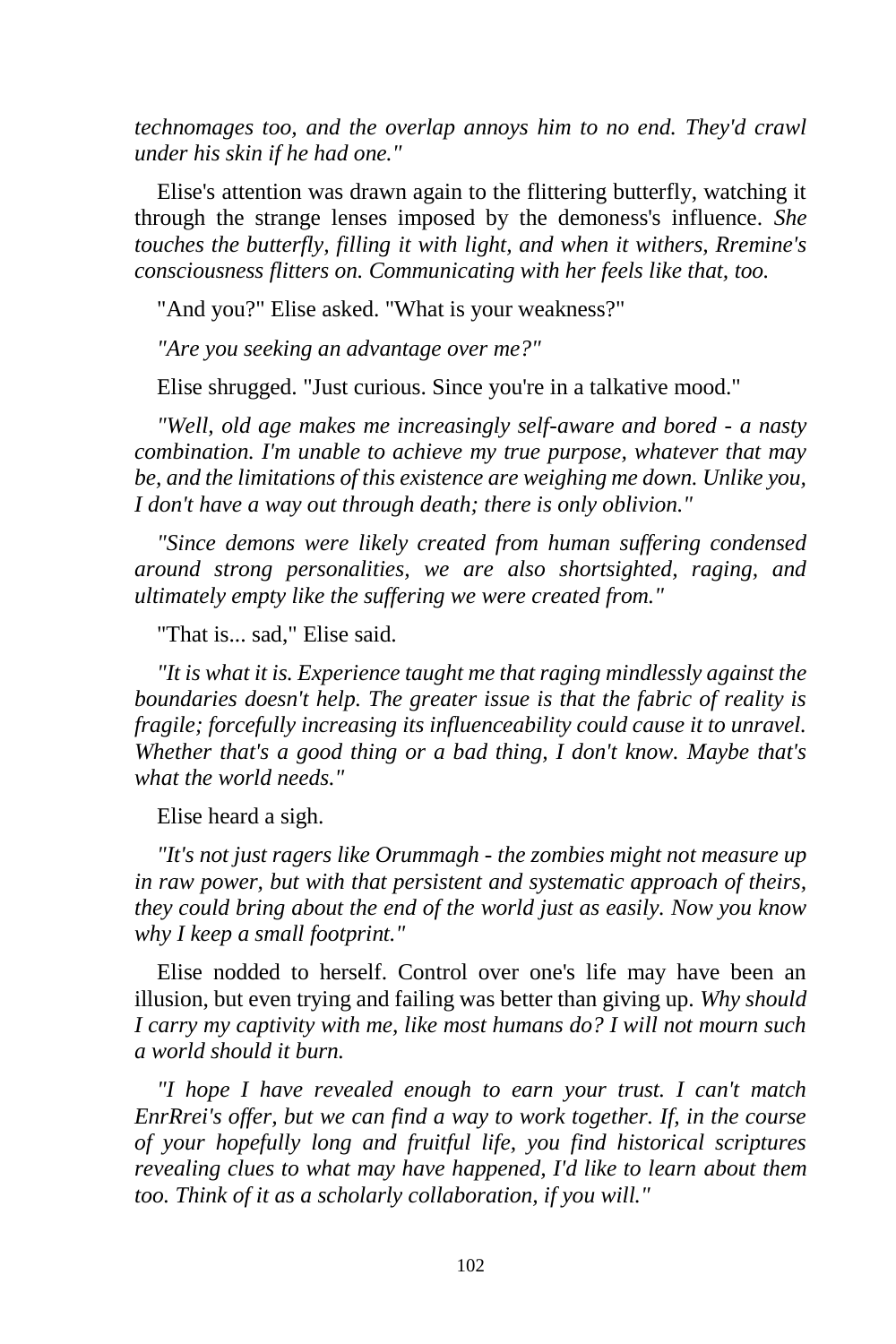*"Beyond that... Your ability to dream may grant you peeks to places*  which I can't access. Such perspectives could be useful to me. In return, I *can serve as a dream guide to my corner of the world, teach you techniques, and provide insight and fortitude against other demonic entities."*

*"A mutually beneficial exchange of information, yes? I don't mind if you take EnrRrei upon her offer as well - or whatever else you decide to do with your smidgen of a life."*

Rremine's presence began to withdraw, but that dreaming-while-awake sensation continued to envelop Elise.

*"I'll leave you to your thoughts. Consider my words, and let me know what you decide later."*

Rremine's offer for scholarly exchange made sense to Elise - assuming she could be trusted. Enjoying EnrRrei's hospitality for a few more weeks could give her time to evaluate their trustworthiness.

*Maybe EnrRrei would consider cooperation on a case-by-case basis, in exchange for martial training. I could be a freelancer or a mercenary...*

She didn't want to say it out loud, but even with chains loose enough to allow free rein, subservience was out of the question. *The constant sun is ticking me off, plus all that sand everywhere is annoying.*

Ultimately, her deepest desire was to live her own life and charge forward on her own path, wherever it may lead. *Alternatives detracting from that are not worth considering.*

Elise realized she was ignoring her surroundings and slowly returned to the present. The conversation exhausted her, and she could feel the blood pulsing in her head.

Leona looked at her questioningly. "Are you well?"

Scarlet rested at Elise's feet. *A desert life wouldn't be fair to Scarlet either...* The fires died down, but the embers still glowed. The breeze had a chilly bite to it.

Elise nodded. *I know what we have to do.*

She lifted Scarlet into her lap, grabbed her paws, and looked into her eyes. "We are going to Oakheart!"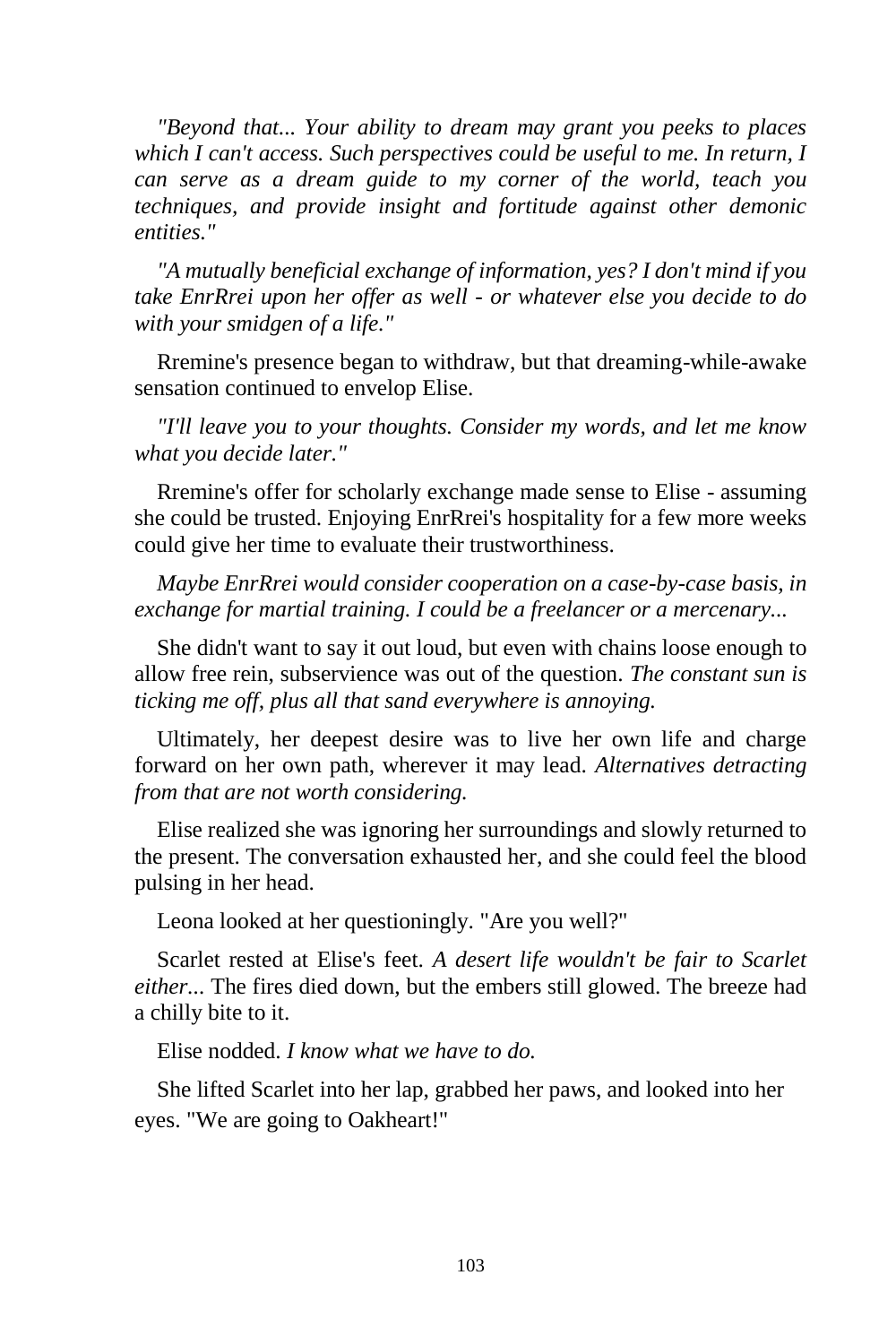*External power is based on the duality of controller and controlled; it casts an outward-facing, net-like structure with weights and levers and stimulus thresholds.*

*Anemic feedback loops, delayed decisions, false assessments of risks and capabilities, etc. do not simply weaken the link between perception and reality - the inherent duality insists that such control is always an illusion of itself.*

- Dreamer's Handbook

Connor wandered the streets helplessly. Society let him down, and the future seemed bleak with Elise gone.

"Three for one... guaranteed quality! You won't find a better price than this."

Despite his past behavior, the offer for the coveted assistant job came through. *It was in another life.* The initial anger dissipated, and he understood Lady Cellie's reasons for driving Elise away, but still... he just couldn't bring himself to accept the job.

Connor roamed with resigned restlessness, forlorn, not knowing what to do with himself. *Not even art makes sense.* The allure of menial work increased each passing day, the repetitive rhythm of which promised to take his mind off the futility of his existence.

"Not interested, thanks," Connor replied.

The junkie problem has gotten worse. Pushers dealt demon blood on every corner, creeping ever inward from the outer districts. As far as Connor could tell, three standard rations for one ration of demon blood was indeed a good price. Not that he would do such a trade - the void he felt within couldn't be filled by such a paltry thing.

*The price went down. Either their supply increased, or they watered it down with regular blood. Or both.*

"Have you tried it? I insist."

Connor looked up to examine the speaker: the expression on his ugly mug matched the unfriendly tone.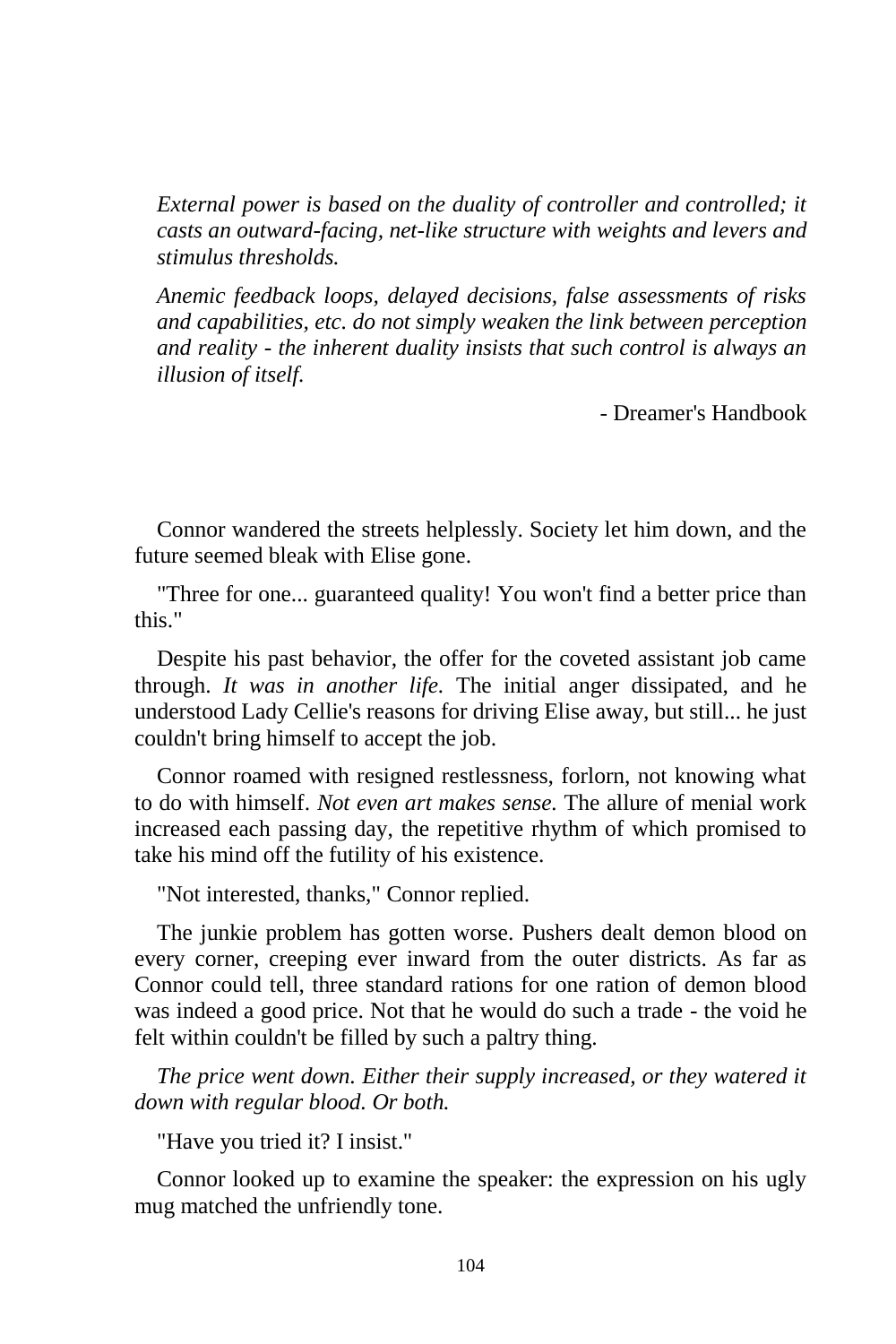Three of his comrades moved closer, while a fourth stood guard farther away. *Deadbeats lured by the promise of power.* They weren't particularly strong, and likely held no distinctive skills either.

Connor tried to walk by, but the speaker blocked his way. Debris littering the rundown street made running away unfeasible.

"Let me pass," Connor said.

The others strolled about, situating themselves in a half-circle around Connor, eliminating any remaining possibility of retreat.

"Buddy, stay put. If you don't intend to purchase our fine merchandise, we'll have to insist on a road toll. These are our streets, y'see?" The thug spread his arms in an encircling gesture.

Connor shrugged. "I don't have any coin on me."

Metal coins could be redeemed for rations of blood stored in the underground blood bank. The humans' semi-voluntary donation ran on a tight schedule, and emergency rations also contained vampire blood to delay expiration.

The thug frowned while sizing Connor up. "Ugh, is this your first time?" He turned to his colleague farther away and yelled out: "Go get the boss! Bring a sample!"

To Connor he said: "You're in luck; the boss likes to give out samples to future repeat customers. You know, a personal touch."

"...That won't be necessary."

The thug frowned again. "Maybe you didn't hear me the first time: I insist. You don't want to insult the boss, do you?"

The boss appeared promptly, a stocky fellow, walking in their direction with wide steps. He held a translucent satchel with a thick crimson liquid inside.

Connor's eyes grew wide. *By blood, it's Bron!* The scarring across his face was prominent and unmistakable.

During the raid on Midflower, Bron and his crew managed to appropriate many of the salvaged goods for themselves. In a short time, their operation evolved from petty theft to smuggling contraband and peddling demon blood.

Since the easiest way to get a bigger piece of the market was to grow the market itself, they aggressively pursued getting people addicted - with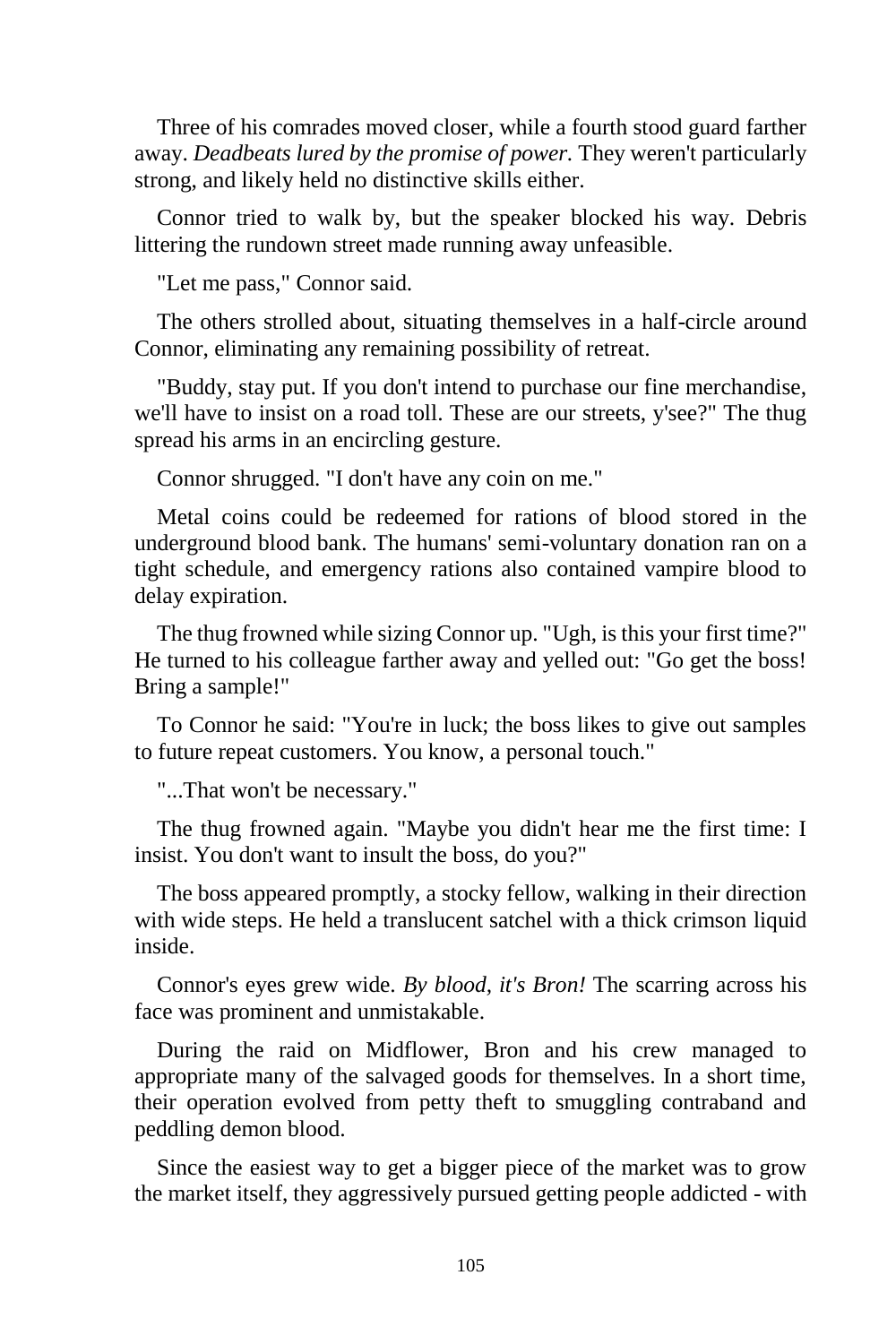success. *That feeling of control must be on par with the quenching of Thirst.*

A gleeful malice awakened in Bron's eyes; Connor expected no other reaction.

"Connor, my friend! Have you come to purchase the smoothest, most potent demon blood ever to grace vampire throats?"

"As I said to your associate, I have no coin for-"

"Nonsense! A gift, then, for an old friend."

"You're... Regrettably, I cannot accept."

Bron's gaze hardened. "But I insist." He presented the satchel with his arm extended.

"Just let me pass," Connor said while meeting his gaze, but more quietly than he wanted to.

Bron held out his hand for a while, but then turned away. "That's disappointing..."

*He's seething inside,* Connor thought.

After a single step, Bron pivoted and slapped with the back of his hand. "And insulting!"

Connor smiled, partly as an act of defiance, while a few drops of blood dripped down his lips. *There, the mask is off.*

Such derisive resistance angered Bron even more. "You are weak, just as you always were!" He slapped and pushed. "Being a junkie is your true place in the world!"

The slaps turned into punches, which Connor endured stoically. *Nothing new under the stars.*

"I'm gonna make you drink, the same way I made your precious girlfriend drink - thank me for my generosity!"

Instead of getting a rise out of him, a wave of sadness washed over Connor, numbing him to the pain.

The punches and shoves kept up, but Bron couldn't bring Connor to the ground. He tried to spray the blood from the satchel into Connor's mouth, which, because of the height difference, Connor would have found amusing, if not for the detachment he felt toward his own state.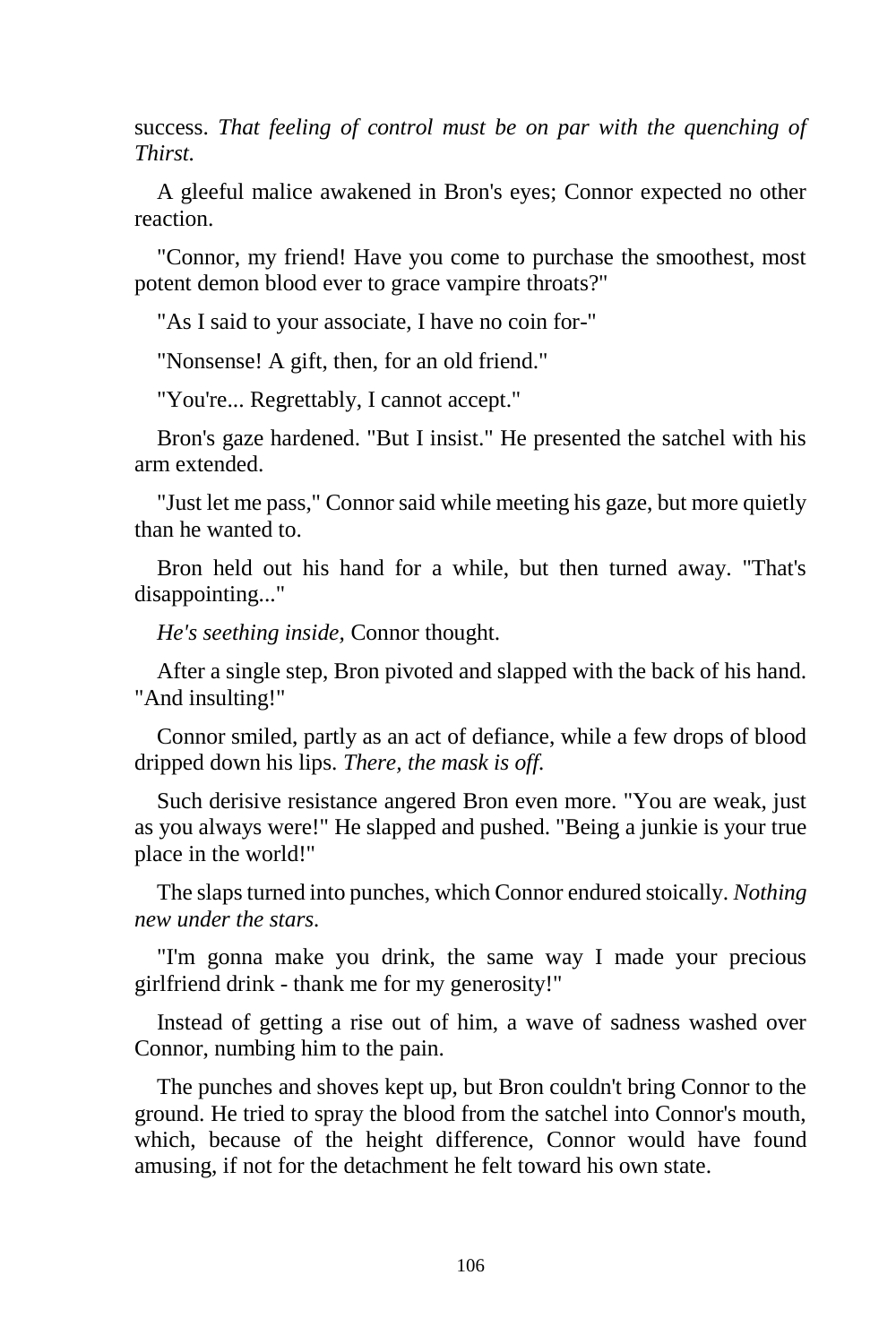Connor finally tripped while backpedaling. He hit his head - it made ignoring Bron's meaningless insults easier.

Although the satchel was half-empty, some of its contents found their way down Connor's throat. The liquid tasted as bland as the anger it tried to fan.

When the satchel emptied, Bron discarded it and continued punching, all the while mumbling something.

*He's broken... a cracked mirror.* Connor had no other explanation for Bron's shallow existence. *And pathetic. But who am I to judge? It still reflects; I'm broken and pathetic, too.*

Connor recoiled in disgust: *I'm like him.* However, an overwhelming feeling of resignation washed over the disgust and expelled it. *It doesn't matter. Nothing matters.*

Letting go felt good; a liberation from the knotted emotions within. With the world pulled out from under him, it made no sense to cling to this useless self.

Bron stood above him, kicking, droning insults in that annoying way of his. The pain didn't register, only the jerking momentum from the repeated impact.

So much fear was buried underneath... Connor pretended, especially from himself, that it didn't exist. He acknowledged its existence only when it dissolved by being let go.

The vacuum within demanded to be filled; cold and disciplined strength surged forth from the emptiness and the discarded shackles of his former self.

*If nothing matters, I might as well do something.* He could clean up his corner of the world. *Because why not.* Actions were not problematic, only the attachment to results.

## *I judge! It's my responsibility to myself.*

Letting go capsized the resignedness. Part of the problem - a secondary manifestation - was right in front of Connor, kicking and punching. He could do something about it.

When Bron kicked again, Connor grabbed his leg. *No sense of balance.* Bron lost his footing and fell.

A surprised expression replaced the smug superiority. Wrestling wasn't Bron's strong suit, and he quickly ceded the upper hand.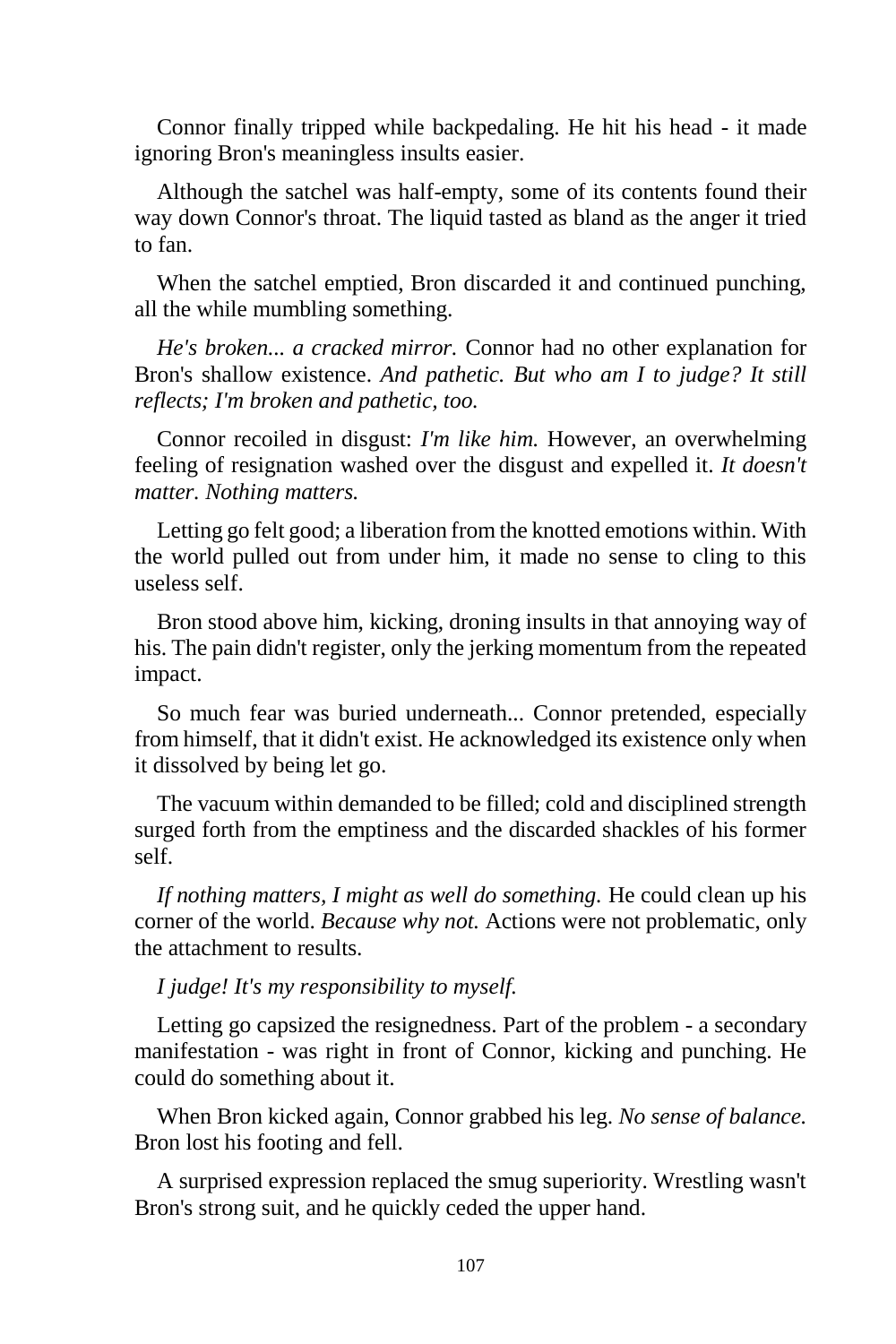Connor climbed on top and started punching him in the face. Bron's flailing arms were no hindrance, and they soon ceased to flail.

The others approached slowly.

Connor lifted his head, and while continuing to pummel, calmly stared the nearest thug in the eyes. He was taken aback, and the others halted the approach. Connor's ice-cold gaze was in contrast with the bright red blood smeared all over his face and dripping from his lips.

They expected rage - even regular blood could evoke a blood frenzy under stressful situations - but this was new. No vampire has ever conquered demon blood before.

*I embrace death in order to illuminate life.*

Connor didn't care about pain or sensory feedback; his attention followed the forces that flowed forth from within.

He exerted more of this potential, gradually forging a new identity through single-minded focus. Pummeling Bron was an exercise of this state of mind.

There was no blood rage or a berserk compulsion for violence... just the trance. The soothing rhythm of one punch after another. *It feels right.* He gave in to the rhythm and lost track of time.

It took a while before the motion achieved its purpose and lost its meaning... at which point Connor considered his next step.

He looked at his blood-covered hands, and then at the meaty pulp he was mashing. The face was disfigured beyond recognition.

Connor felt no remorse, nor did he see a reason why he should. For a moment, he wondered if Bron could recover from that - but decided he didn't care.

Despite his mushed state, Bron still lived. Coughing, wheezing, making strange noises... his airways were completely mangled.

Connor stood up. *I have exorcised both of us.* He looked over the thugs standing in awe, observing meekly.

The one standing closest cleared his throat. "What do you want us to do, boss?"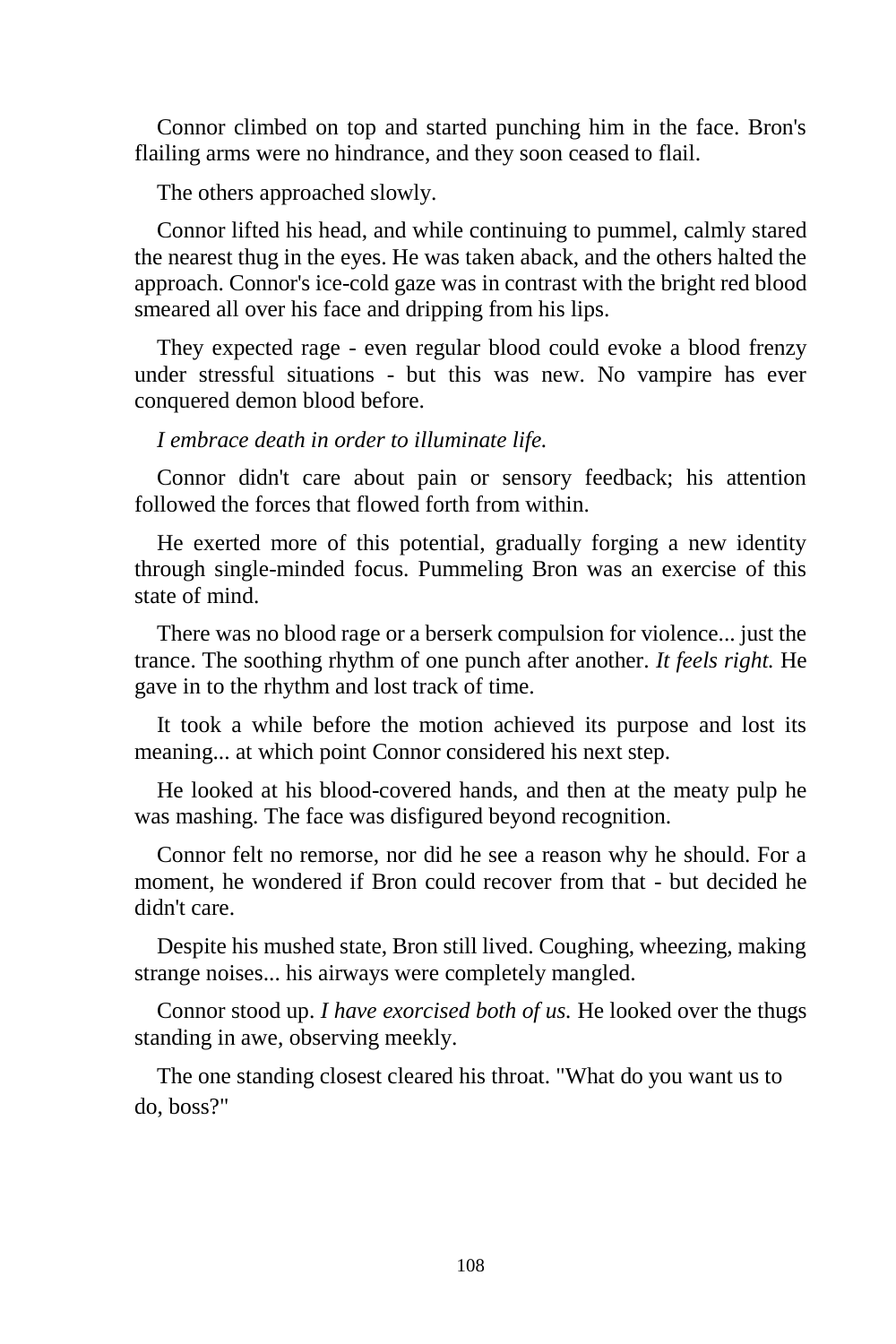*'Hope' is the expectation of desired outcomes, and its virtue arises when complemented by trust and self-confidence.*

*Don't reject hope, because doing so blinds you to desirable potentiality. Don't get attached to hope either, because that blinds you to unwelcome possibilities.*

*Instead, figure out how to make it reality; the clarity of your vision decides the probability of success.*

- Dreamer's Handbook

Unexpectedly, a zombie lunged at Elise from the bushes.

She reacted a fraction of a second late: the charge knocked her down and the staff fell out of her hand. She avoided the gnashing and chomping teeth by holding her attacker back at the shoulders.

After a strong push, Elise tucked in both legs and kicked the zombie high into the air, where it kept spinning until it got stuck on a branch.

Right away, Elise used the chance to hop to her feet. She analyzed the situation with a quick glance - *Scarlet and Gareth are handling the attackers in the front.*

The zombie from the branches fell with a crack and splatty thud, breaking both legs.

A rustling of leaves caught Elise's attention - she twirled around, just in time to see a second zombie rushing from the same direction.

Without hesitation, Elise decapitated it with a single strike. The head flew away, while the rest of the body remained upright for a second before collapsing.

She turned back, picked up her staff, and walked to the first crawling zombie to bash its head in. She stomped the decaying torso for good measure.

Ahead Scarlet growled victoriously - Elise rushed to help, but they were already finishing off the torn and dismembered bodies.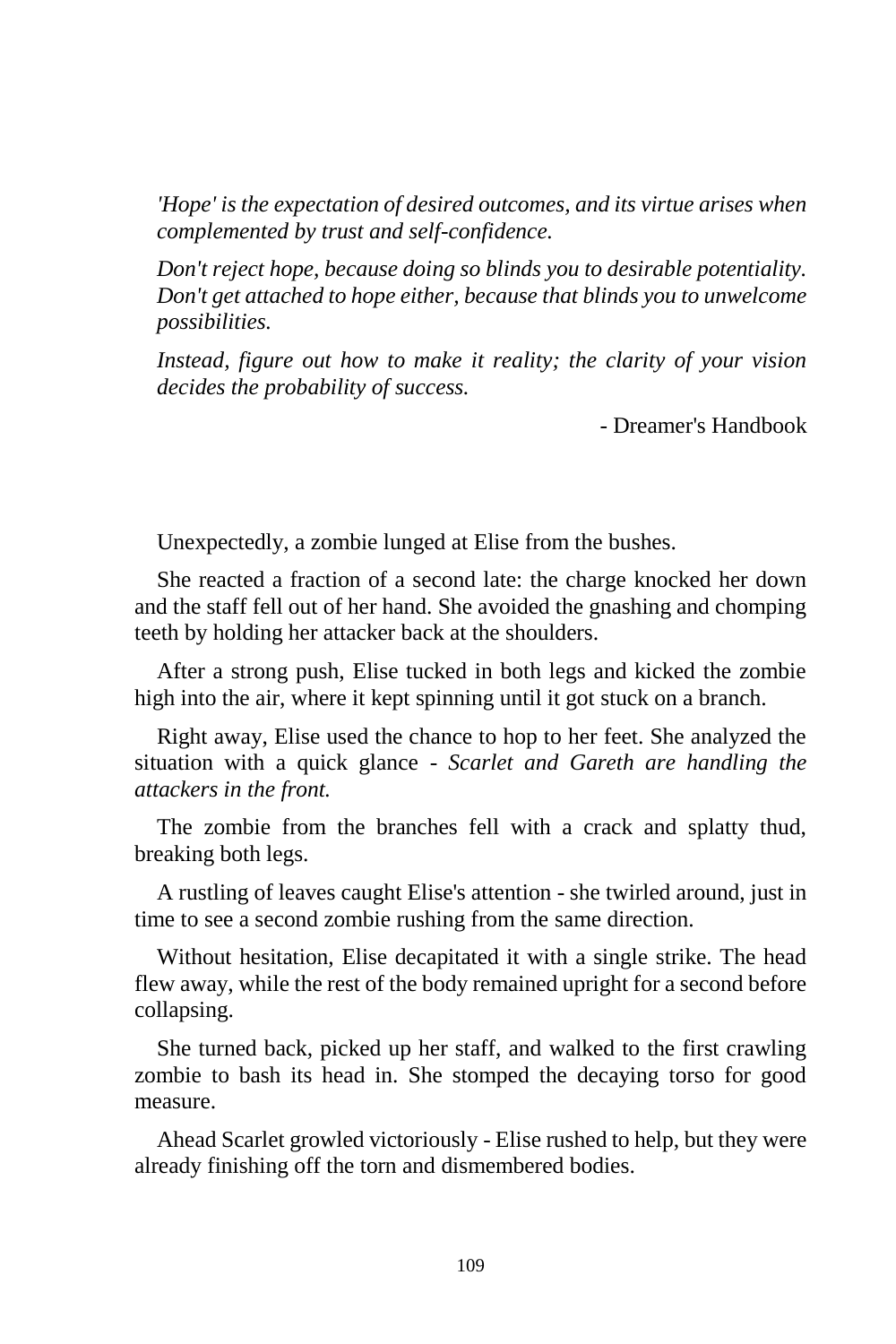"Is everyone all right?" Leona asked. A zombie lay splattered on the ground behind her, but she remained vigilant while slimy remains dripped from her battlehammer.

Gareth grunted in response. The brunt of the attack came from the front, and he went around squashing and slicing remains. "Rest in pieces," he mumbled.

Elise looked at Nerat, who kept cover behind a mossy boulder. *He's aware of his weakness: intelligence isn't worth much during an ambush.*

The journey from EnrRrei's camp through the Reddusk Desert had been otherwise uneventful.

*Considering the piles and thick layers of charred remains that greeted us at Midflower, we can probably expect more zombies here as well.* The air was noticeably humid, at least relative to the dry desert air.

Pain reported from Elise's hands, and she inspected them: *a few scratches. They'll heal soon.*

Dense vegetation of the Oakwood Forest obstructed their path and view alike. Their formation remained unchanged as they waded through: Gareth in the front, followed by Scarlet, Nerat, Elise, and lastly Leona protecting the back.

Except for the recent bunch, they have seen zombies only in the distance and managed to avoid them. *Perhaps the plant life is masking our scent? Or there just aren't too many of them crawling around.*

Although she considered her stay at EnrRrei's headquarters a positive experience, Elise couldn't imagine living her whole life under the constant sun.

She trusted EnrRrei and Rremine, but not without reservations. She believed the symbiotic coexistence truly served EnrRrei's self-interest. *They don't think like we do. They don't exist like we do. More unpredictable than wild animals, they must be treated with utmost care.*

Still, the impression they made was a sound one and Elise didn't mind future cooperation - as long as it didn't involve worship or servitude.

Each person had their own motivation for embarking on the current journey; Leona's mission was a diplomatic one, while Gareth provided additional protection. *Maybe he has some other job at Oakheart.*

As a human, Nerat would have been a valuable member of the desert community, but as an afflicted - he was better off with his own kind.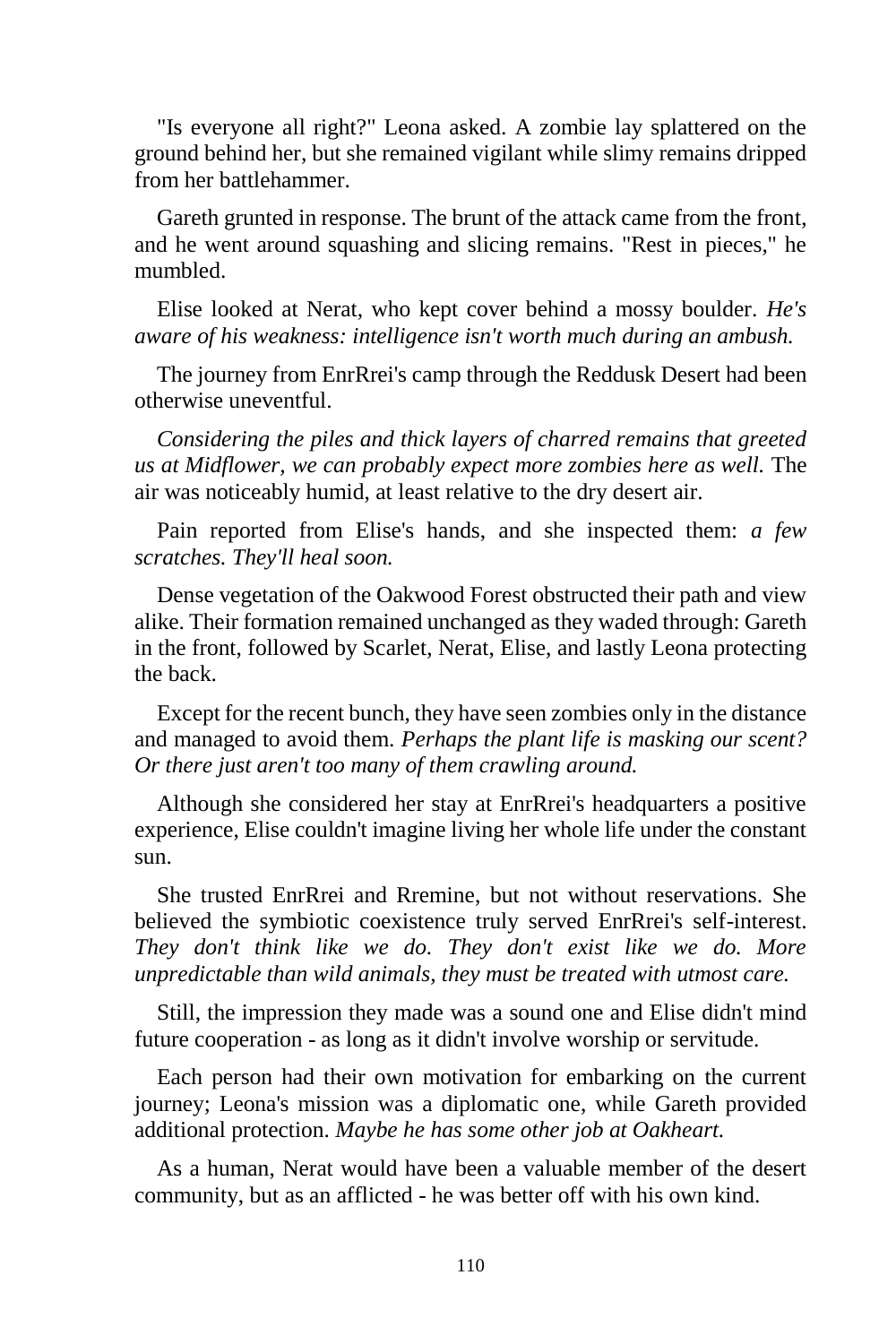Although branches and leaves obscured the view above, Elise noticed something in the distance: a tall, bright structure. She kept trying to catch glimpses as they journeyed on.

"Is that our destination?" Elise asked, pointing in that direction.

"Yes," Leona answered.

The group trudged through the forest, alert for another attack. In time they reached a glade with colorful flowers, where Elise was able to get a clear view.

The structure was round and tall. It reflected the sunlight brightly, making it difficult to look at directly. There were many taller buildings in the City, but none so preserved, pure, and proud.

It reminded Elise of a mage tower. *Tall, yet narrow.*

Gazing at the tower evoked various feelings: hope for a better future, the pursuit of perfection, mastery beyond mere competence, and overwhelming yet humble power.

In quick succession a number of images and their related associationchains flashed behind Elise's eyes, overloading her awareness:

A vision of ancient mages and their towers - as told by human stories and fairy tales, which were probably stories even in those ancient times.

Shamans and druids, in union with the earth and spirit realms, performing rituals for the good of all. *They surrender their egos to rebirth the world with a new dream.*

Children playing joyously. *'Come'*, they speak to her. Elise has never seen children so innocently happy before; a feeling of belonging and freedom enveloped her.

It felt so vivid, and she was in the middle of it all.

*What's happening to me?*

The analytical half of her brain worked under pressure to offer up possible explanations:

Prolonged exposure to the demonic realm and the subsequent departure from the demons' sphere of influence may have caused a withdrawal of some kind. This apparently resulted in a kind of emotional afterimage, where complementary emotions resurfaced with heightened sensitivity.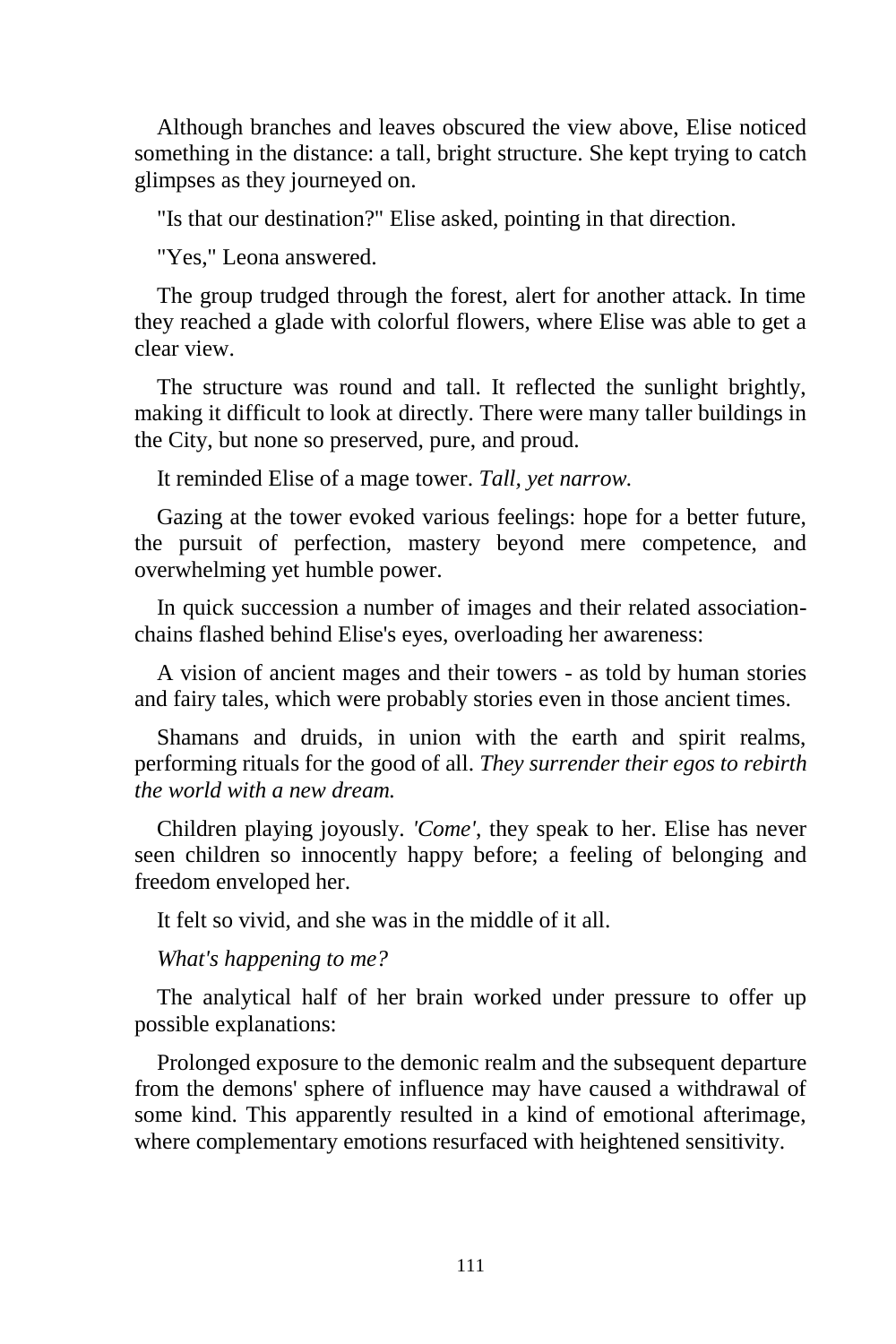Elise almost cried, not knowing why. She was surprised by her own reaction, since these visions were so much in contrast with her experiences so far.

*There is good in the world! There are things to strive for - noble, worthy things.*

She wanted to hang on to this warmth as long as she could. The impression remained, but the connectedness and wonder faded, partially robbing the images left in her memory of meaning.

While lost in self-reflection, Elise didn't even notice that they've bridged the distance. After only a few more steps, the trees withdrew and revealed the base of the tower.

Up close it looked grayer and less perfect than she imagined, but it did strongly reflect the sunlight, and she quickly stepped into the shade it cast.

The vegetation encroached on one side of the tower wall, while in front of the other was a small crater with a curious texture. *A garbage dump? It's like whatever they dumped just walked away... And I'm guessing that's exactly what happened.*

Gareth circled once around the tower, looking for any such stragglers. "All clear."

"Is there a secret entrance or something?" Elise asked.

"Not that I know of," Gareth said.

Elise put her hand on the wall and scratched it with her nails. *Coarse, but quite resilient.*

It occurred to her that Orummagh's thralls could climb the structure by damaging it. Demon blood users could possibly do it, too, but a fall from that height would surely incapacitate unfortunate climbers and attract nearby zombies.

*The tower is a distraction; if there's an entrance, it must be littered with traps and tactical chokepoints. Midflower was too exposed in comparison... There must be other, better hidden entrances.*

"What do we do now?" Nerat asked.

"We wait." Gareth sat down.

"For what?"

"For them to let us in, or for another group of zombies to attack," Gareth replied. "Whichever comes first."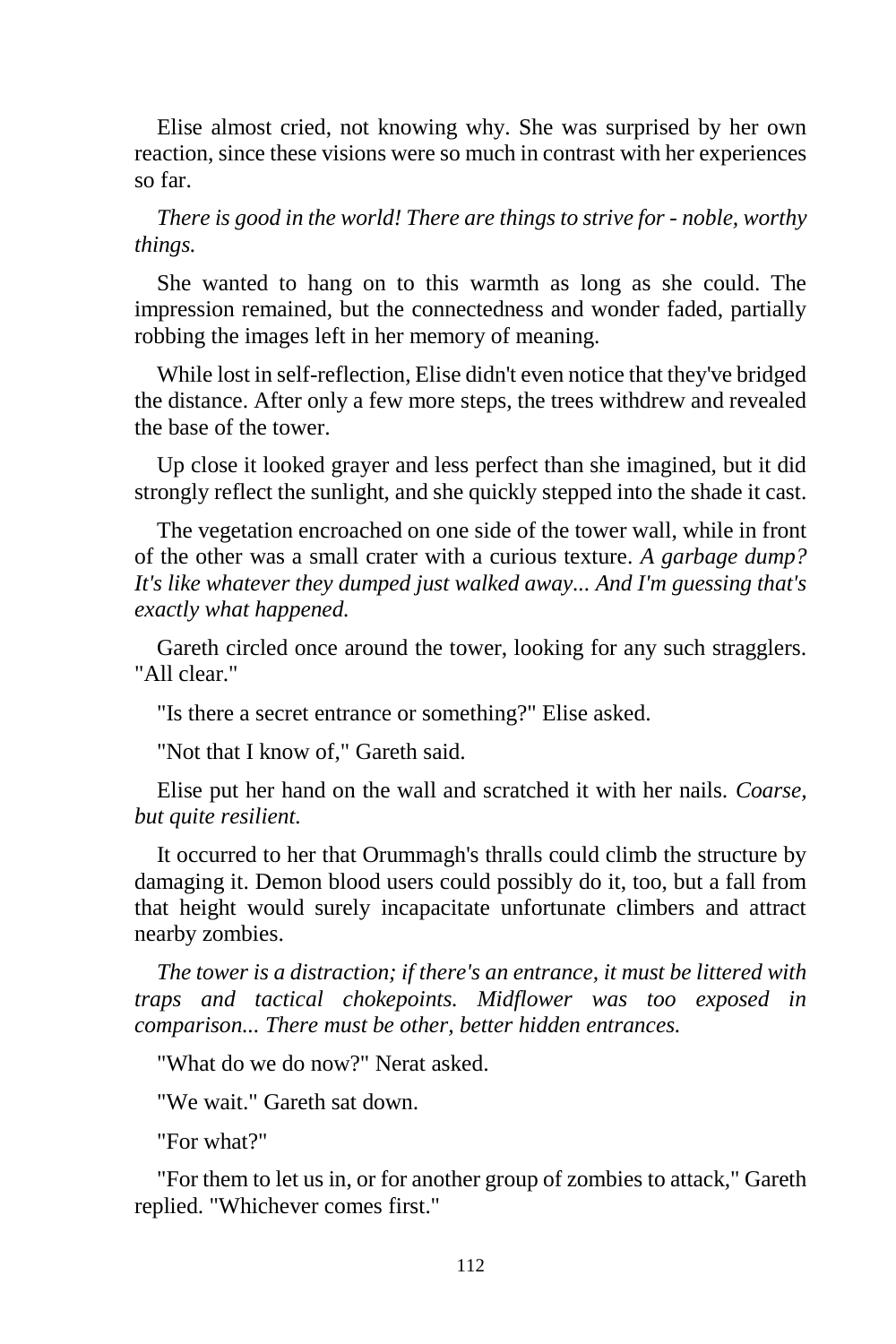"I hope you're joking," Nerat said.

Gareth sighed, "Me too."

They didn't have to wait for long, because a shout came from above: "Heeellllooooo!"

Were it not for the high pitch, the sound would have been barely audible by the time it reached the base of the tower. "We've been expecting you!"

*She's been expecting us? It could be a trap... or is EnrRrei communicating with someone inside the facility?*

A face popped out from the edge above. "Can you hear me now?"

"Yes!" Leona yelled back. "I'm Leona, negotiating on behalf of the demoness EnrRrei!"

"Okay, I'll lower the ladder!" The face disappeared.

*Well, that was easy... But, a ladder? How is that going to work?*

Slowly, and with a continued rumble, stone slabs extruded out of the wall, spiraling all the way to the top.

*Oh, I see. That works.*

"Well, it's time for me to say goodbye," Gareth said.

Elise turned to face him. "Aren't you coming with us?"

Gareth shook his head. "I'm not really welcome here. Besides, I have other things to attend to." He walked to Scarlet and petted her. "You're a ferocious fighter; I wouldn't want to be your enemy."

"Maybe we'll meet again," Elise said.

"I'm sure of it," Gareth replied with a smirk. "Take care."

After collecting a few supplies, Gareth departed.

The spiraling stairs beckoned, and after a deep sigh, Leona took the lead climbing them.

Elise followed with gutsy hops, which were necessary because of the gap between consecutive steps. *Stumbling is dangerous.*

Despite that, looking down on the surroundings felt exhilarating; the forest stretched over green hills and rivers, right till the line where it battled the desert. *A storm is coming.*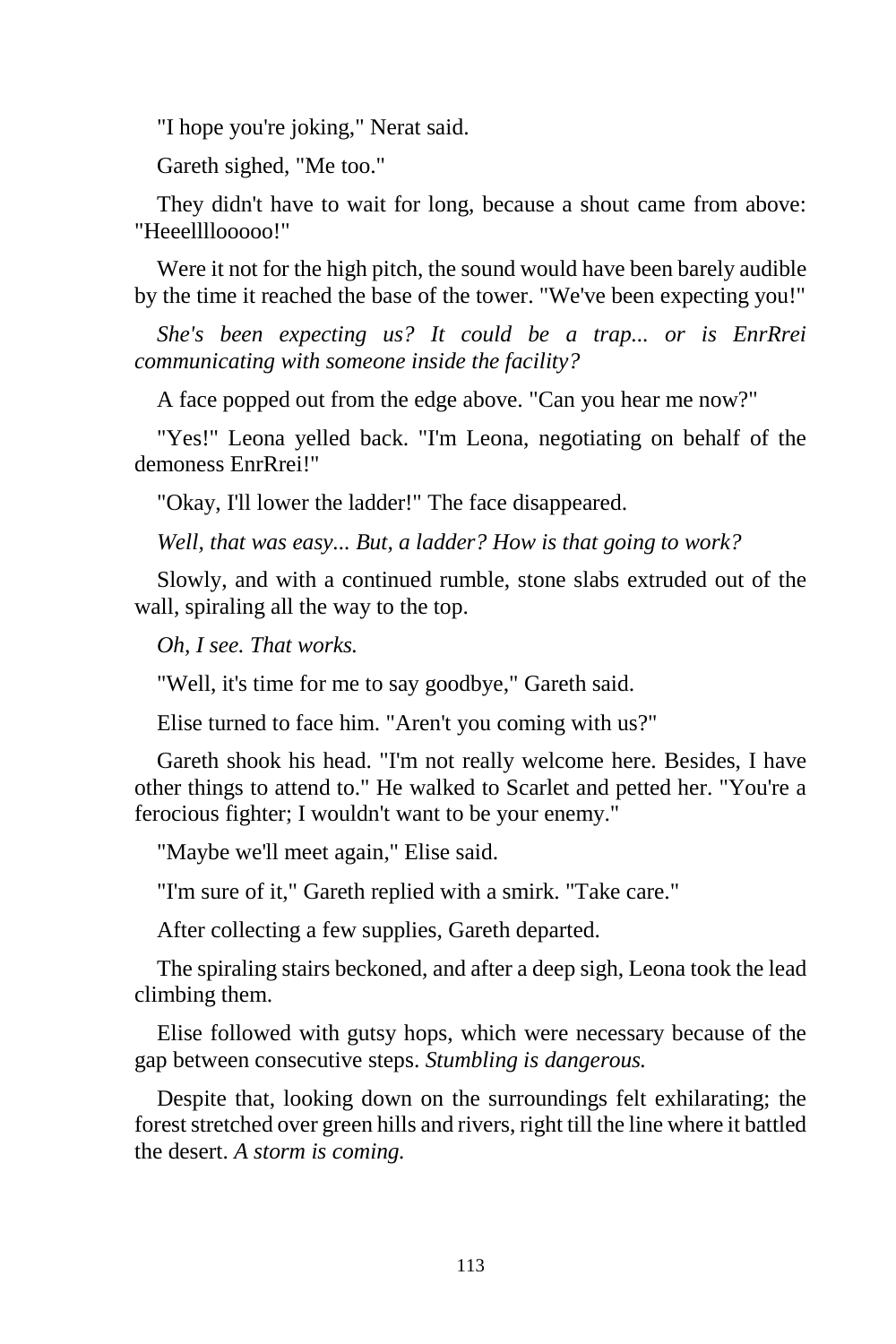Elise's enthusiasm dulled momentarily when she saw the top of the tower was flat and unremarkable, made out of the same material as the sides.

"Nice to meet you! I'm Devon."

Devon's excitement was contagious, like she was bouncing on clouds with a prominent absence of weight on her shoulders. *So chipper... happy even.* She seemed younger than Elise.

For Elise, a great deal of anxiousness mixed in with the excitement. *My life can only get better. It will be better.*

She remembered the elderly technomage from the caravan, and hoped that the others were at least somewhat like him. *They'll teach me, and I'll learn everything!*

"Step here, please," Devon instructed. "Yeah, a little bit closer together."

The five of them huddled together in the middle.

"We're ready," Devon said to no one in particular. *A communication device?*

The ground rumbled and hissed - Elise clenched her fists - and the platform they stood on started descending. Fear gripped her insides as the circle of sunlight above their heads continued to shrink.

Breathing became increasingly difficult, and darkness swallowed her.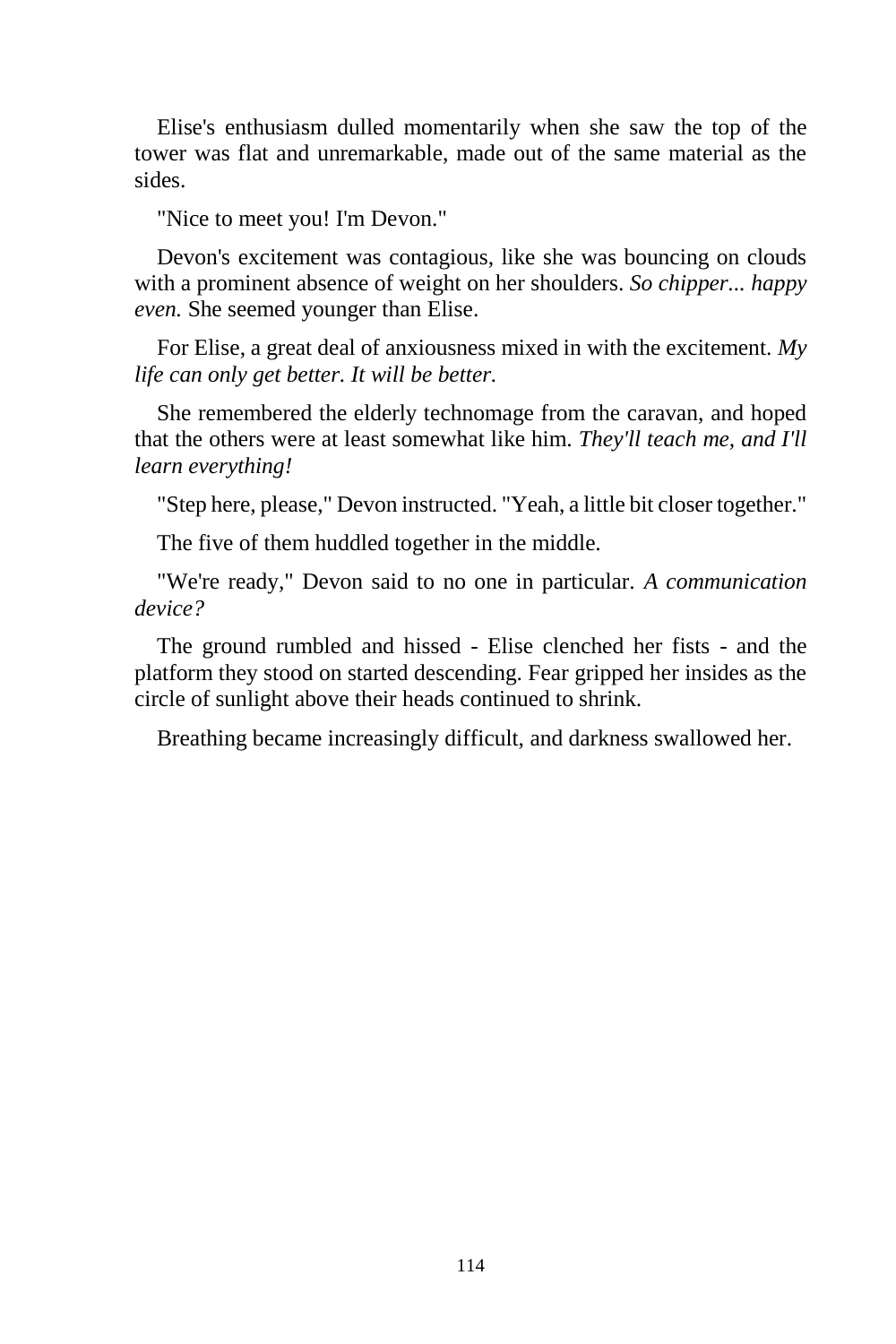*Time is the symmetry-breaking act of the mage's vision. By distinguishing this vision, we introduce the concepts of 'change', 'speed' or 'phase'. The context they manifest in we call 'space'.*

*By now we have enough to observe the Holographic Principle, the corollary of which is that all dimensions curve. Understanding gravity is not that hard:*

*As a response to the continuous exhale of sight, space/time inhales in the direction of time. If you prefer to think in cause-and-effect chains, think of it this way: mass doesn't cause the gravitational field - the curving of space/time causes that which we quantify as 'mass' and 'matter'.*

- Dreamer's Handbook

Emerson rattled the chains binding him to the operating table. "Increase the dosage! More Serum!"

Dyna observed calmly from behind the bulletproof glass. *Too bad surgical research yields no results.* Experiments with Serum overdosing were cheap in terms of time and equipment, but required cripplingly large quantities of the refined substance. *All that Serum down the drain... but at least it's good for morale.*

Unlike the operating room which was fully staffed and equipped, the observation room was completely empty - for safety reasons.

"What are you waiting for?! I said more Serum!" Emerson yelled.

The head technician looked to Dyna from the other side of the glass, questioning.

Dyna nodded. Beyond a certain point, oral intake of Serum had a diminishing effect, and intra-venous delivery helped overcome that barrier. Other than Emerson's brusque attitude, she saw no signs against continuing on to the next stage of the experiment.

Emerson calmed down once the tech began preparing the IV.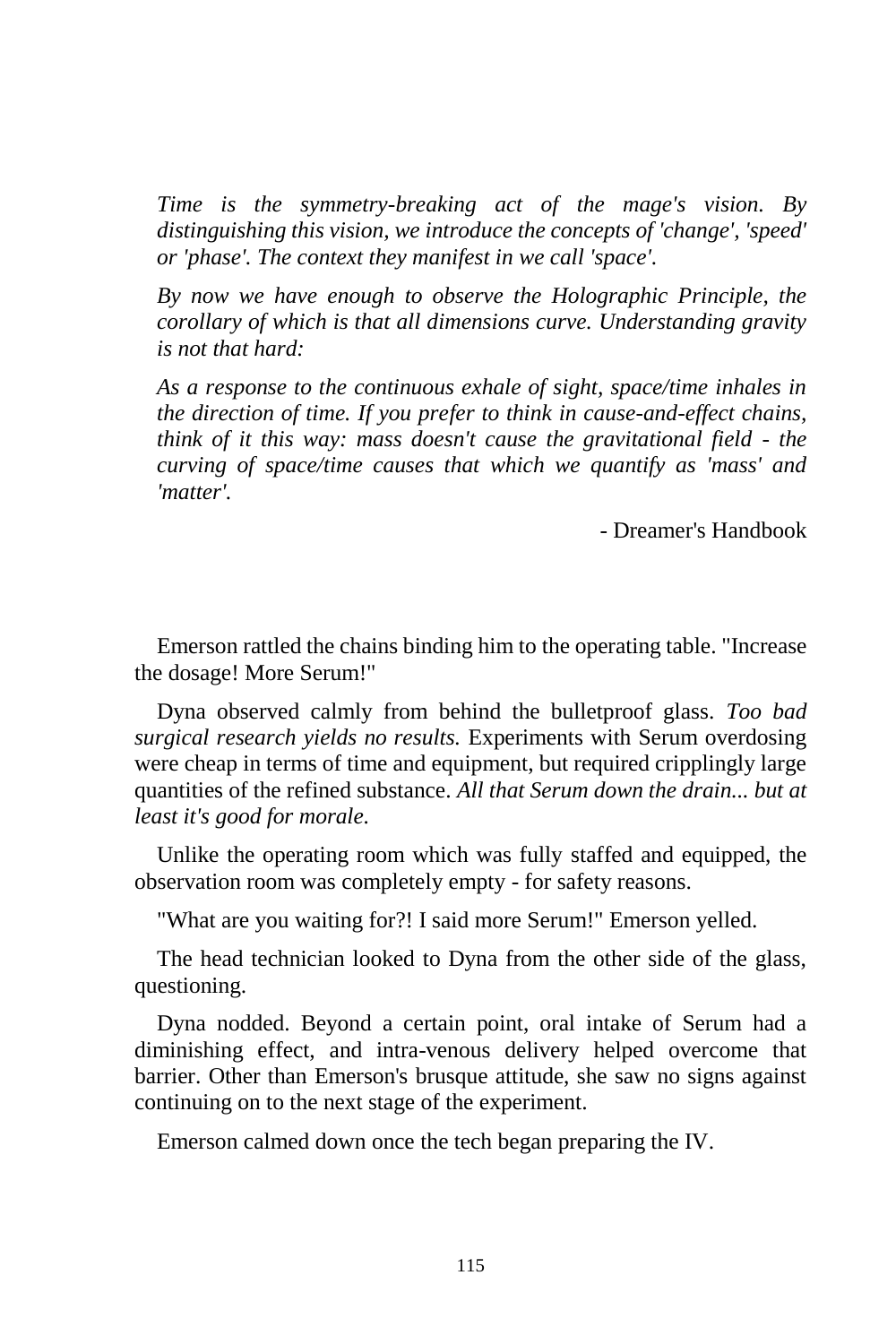The Serum significantly improved intelligence, but it had a serious limitation: it didn't improve wisdom. *Problem-solving ability soars, but decision-making remains in the gutter.*

Since most defects of the ego remained present not because of an inability to heal them, but because of unwillingness to do so, the curious situation arose where the technomages - the best of the best who received the highest Serum dosages - refused to acknowledge their own personal flaws. For if they did, their hyper-intelligent minds would promptly point out the solutions - which they were almost never emotionally ready for.

*We should start grooming them from a younger age. The current culture is becoming a problem... I'll have to find a way to steer it. Maybe promote more non-afflicted to keep the balance?*

Because of such personal flaws, almost all researchers and technomages were specialists - brilliant in their fields, but much less so in everyday life. To them, the Serum dosage became not only an enhancer of intellectual abilities, but also a measure of self-worth. Unsurprisingly, Serum overload experiments never lacked volunteers; they saw it as an honor bestowed upon them, an acknowledgment of their rightful status.

Dyna sighed. She wasn't immune to self-aggrandizement, but to her, status was a reflection of responsibilities and not of worth. Beyond having the final say in research, she was responsible for ensuring smooth day-today operation of the facility, including security and defense. So far, a trade and research based policy worked - having electricity and working tech assured superiority in warfare, at the cost of mobility - but the demon attacks have gotten stronger, and she could almost feel the vampire packs plotting to exploit any weaknesses.

"Administrator Dyna, how far do we go? Dr. Emerson expressed his wish to break the record." The tech's voice came somewhat muffled from beyond the protective barrier.

"I doubt his mind can handle it," Dyna replied. "Let's take it to B-2 saturation, and we'll see from there." Echoes of the amplified sound whispered back with a slight delay.

The tech nodded, and turned her attention back to Emerson.

As more of the Serum dripped into his vein, Emerson slipped deeper into the luminescence of his mind. Mixed emotions showed on his face, unearthing an inner struggle.

*He won't make it far.* Dyna ran a tight ship, both in the facility and inside her mind - a strict diet helped reduce the strain on her body. Judging by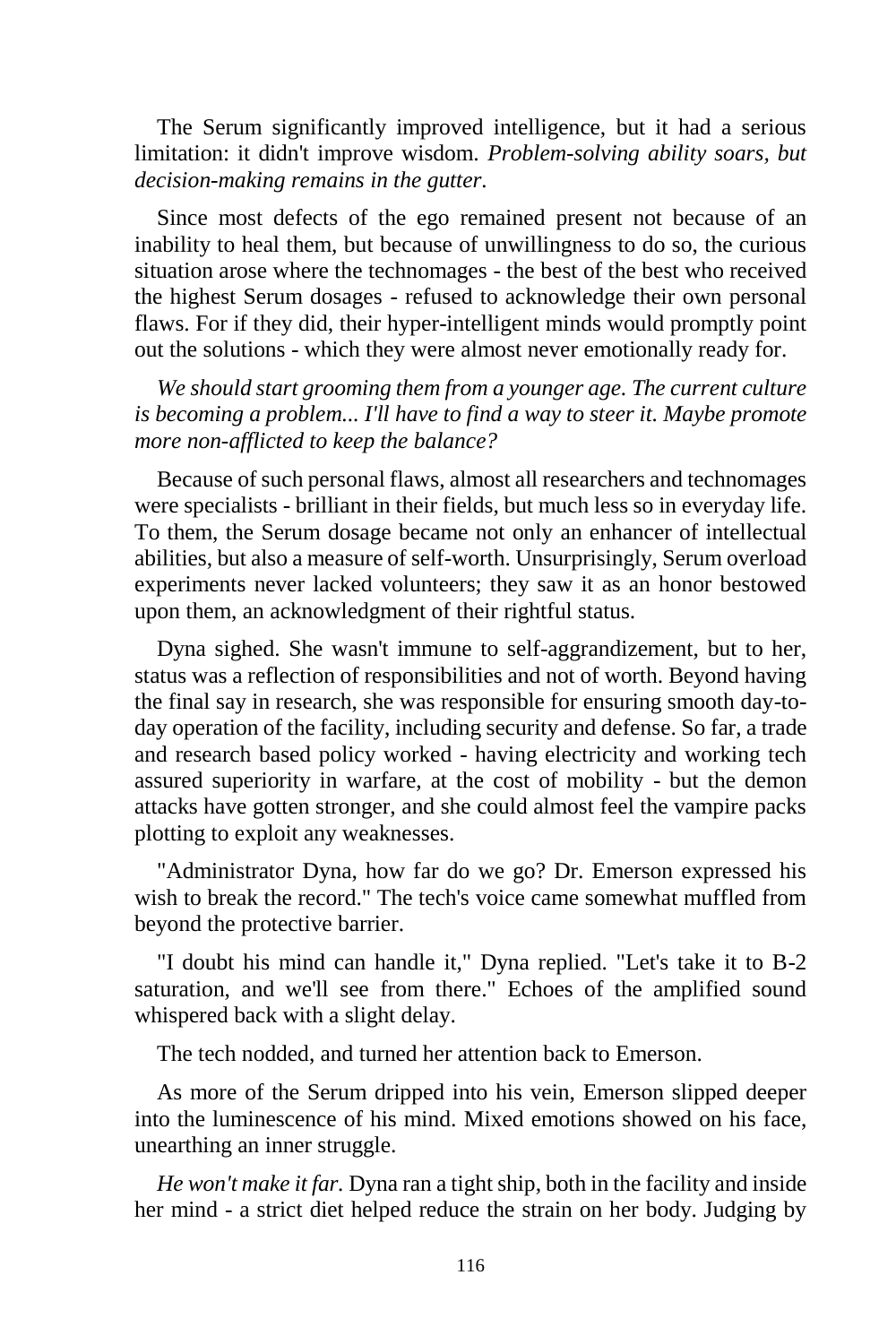his facial reactions, Emerson was more of a 'pills and surgeries' kind of person. She feared the worst: *If his ego can't handle the influx, he'll go through schizophrenic burnout and we might not be able to piece him together.*

Lost in delirium, Emerson started rambling. "I'm a prototype of a much larger- Algernon should have eaten more of that Jaspers cheese!"

*His mind has tilted.* Dyna raised her voice: "Cut his supply! Stabilizers!"

All volunteers undergoing similar experiments were given drugs for enhancing memory retention and stimulating the brain's language center. Unlikely that the completeness of their vision would be preserved in memory, they were instructed to formalize their experiences, and bring back the words rather than the direct memory of the insights. After the experiments, a special team would go over all utterances, mining them for symbolism and interpreting them in all conceivable contexts.

Slowly, Emerson's ramblings turned into inarticulate yells, and his restrained body started seizing uncontrollably with increasing force.

Dyna saw this before - her mind warned her not to go in a similar direction - and she had an inkling of what would happen. "All support staff out, now!" *Toast. Good for research, bad for Emerson. Who knows, maybe he won't turn completely vegetative.*

The techs were conflicted between tending to the seizing patient and making sense of Dyna's words.

"That's an order! Emergency protocol Gamma! Drop everything and get out at once!" Dyna repeated.

This time they obeyed. All except for the head tech, they exited through the steel door and locked it shut.

"Marie, you know the drill. Please be careful!"

Immediately, the remaining technician started putting away surgical knives, needles and other sharp objects that were out in the open.

One reason why the heaviest Serum users were called technomages was because they came up with subjective, but coherent theories which furthered everyone's understanding. Their special ability to smooth and influence electro-magnetic fields, thereby enabling technology to work, was another reason

As Emerson's seizures grew more violent, a rumbling tremor shook the walls around them. The tremor lasted several seconds, and when it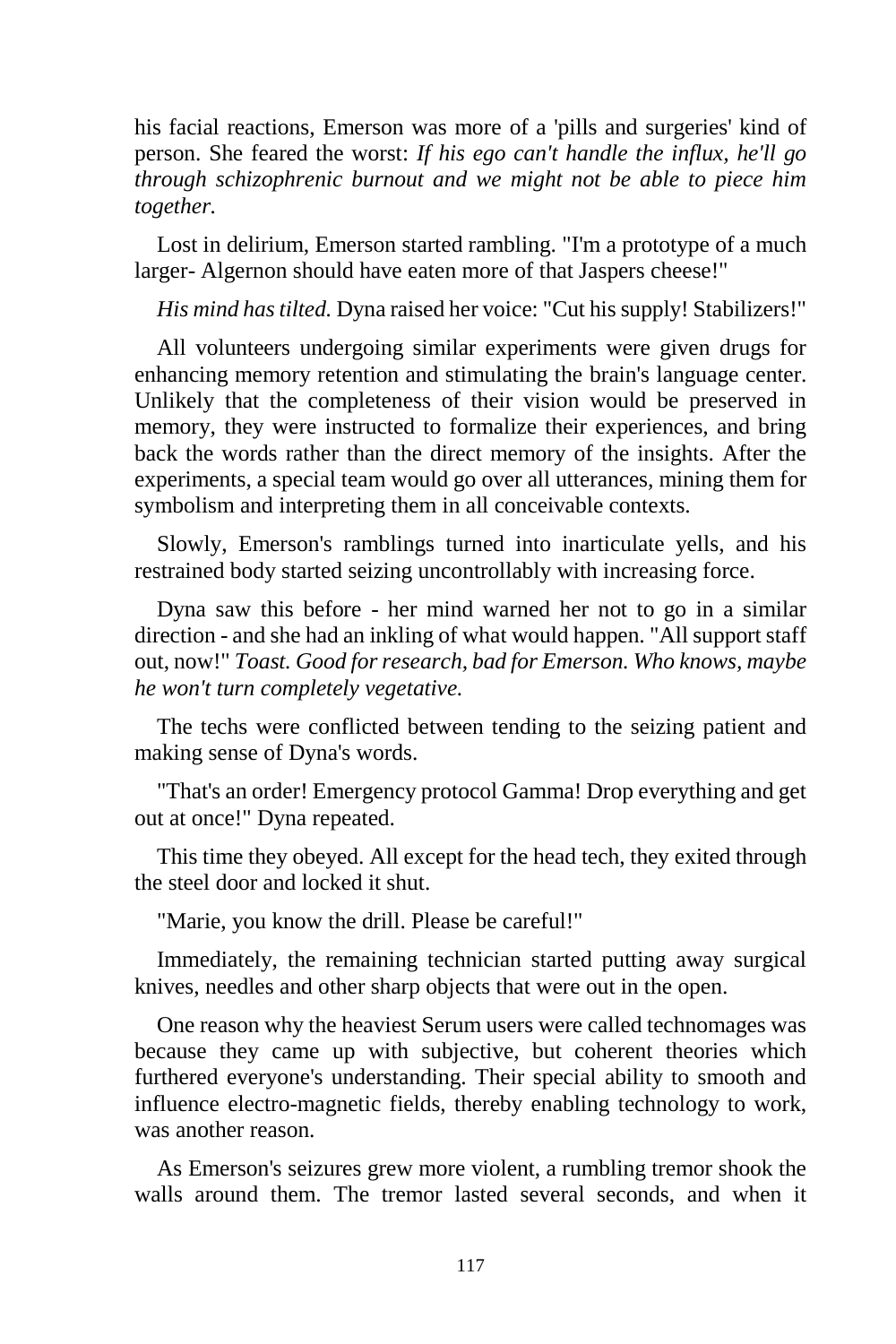subsided, small objects - pens, syringes, gauze - rose up into the air and remained floating there.

There was no consensus if high intelligence alone enabled the smoothing of EM fields, or if it was through the mechanism by which the Serum worked - it may have somehow interfaced with the reality-changing Virus that rendered most technologies obsolete.

"Suppressors! Now!" Safety of the facility and its inhabitants came before Emerson's well-being.

Dyna found electro-magnetic fields orderly and symmetric. Like waves through a kaleidoscope of colors, she was aware of all EM fluctuations in her immediate vicinity. *Did you know that from the perspective of light, it is everywhere at once? Neither time nor space exist.* She felt the tear in the fabric that Emerson's mind caused, and she also felt the controlled effort of mages on tech-enabling duty whose minds counteracted the damage and smoothed the tear.

Marie retrieved a large syringe filled with grey liquid. *Even failed bioweapons may have their uses.* After recovering from getting hit in the head with a floating pack of gauze, she plunged the injection through Emerson's ribcage and into his heart.

*One... two... three... Right on time.*

The seizing stopped and the floating objects fell abruptly.

*We understand EM, but gravity... gravity is something different altogether. Maybe Emerson's sacrifice won't be in vain.*

Dyna addressed the tech before leaving the room: "Good job, Marie. Go get the rest of your crew and see if you can salvage Emerson. I'll assemble a team to review the data."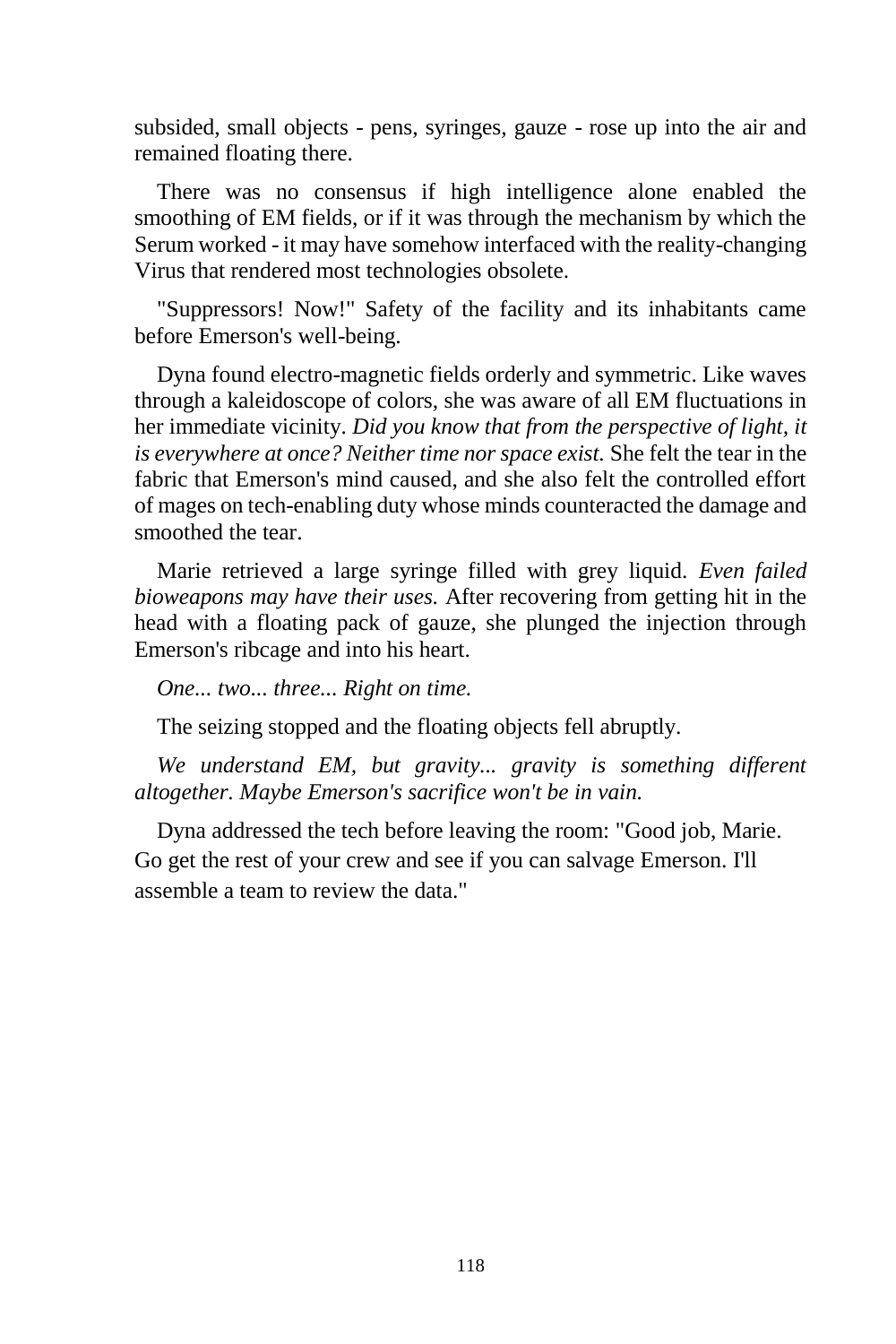*Seeking out win-win situations and warping win-lose situations to one's advantage, with machiavellian focus is if necessary, are well-studied best practices in politics and elsewhere.*

- Dreamer's Handbook

Seeing Merryn at the table surprised Leona. *Why is the vampire here?* She thought they would simply discuss trade schedules.

"Please, have a seat," Dyna gestured. "Since I hope to discuss a plan of strategic consequence, I took the liberty of inviting Lord Merryn to our meeting. Orummagh is a threat to us all, and we should do our best to preempt any such threats."

"I'm pleased to see you again," he said.

Leona nodded. "Likewise, Lord Merryn."

Being used to open spaces, Oakheart's winding hallways dwindled Leona's fortitude and made her uneasy. However, the conference room was clear of distractions and larger than necessary, which she was thankful for. The improved ventilation was a welcome touch.

Leona took her seat. The ambient lighting had a calming, yet energizing effect - it moved and lived on its own. *She's manipulating it directly.*

Dyna sat down as well. "Before we start, I'm curious; how come you picked up the afflicted boy?"

Leona frowned. "He became afflicted after I set out to meet him. Thankfully, EnrRrei's grace extends beyond the human race."

"Hmm, I understand. And you'd like us to take the boy in?"

"Indeed. Nerat is young, but his heart and mind are in the right place. Integrating him into your organization should pose no difficulties."

"Well, bright minds are always welcome. Thank you for bringing him to us. However, like everyone else, he will have to prove his worth to earn his Serum."

"Of course," Leona said.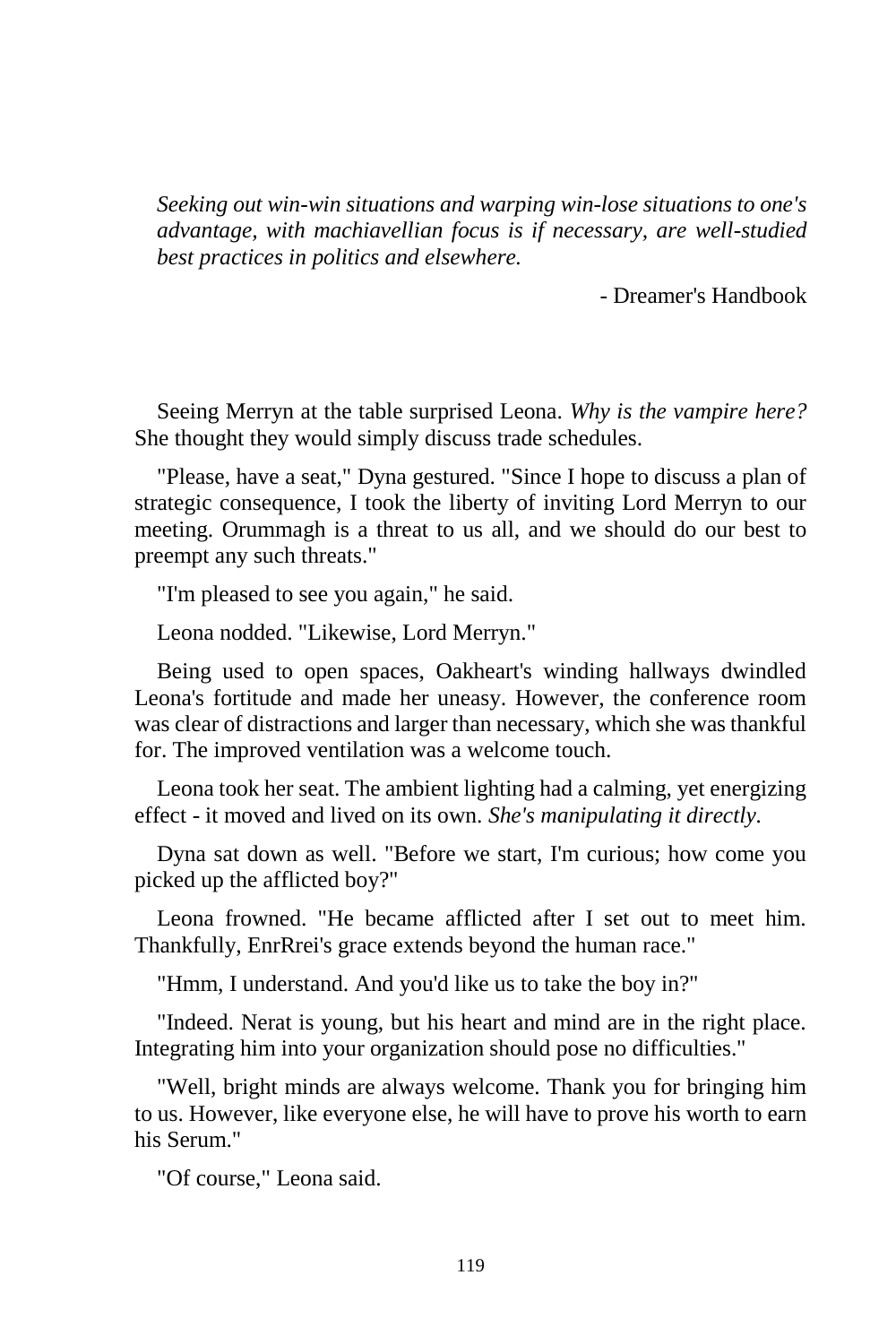"And what of the vampire girl?" Dyna asked. "Isn't she the one we were supposed to take in, as a favor to Lady Cellie? We expected her sooner."

"Yes," Merryn cleared his throat, "we expected Elise to arrive with the Midflower technomages, but Orummagh obliterated the caravan. We assumed she perished, too."

Leona nodded. "She almost did, were it not for EnrRrei's benevolence; we found a tormented mind in a desiccated body, breathing her last. Meanwhile she has earned our trust, but declined to worship. Since she's eager to learn, we would like her to have access to your channels of information."

"That's good to hear," Merryn said. "On Lady Cellie's insistence, and with your approval," he nodded to Dyna, "I would like to take her in as an apprentice. Her experience with demons can prove useful."

"Very well. She's your responsibility now," Dyna said. "I'll see to it she has the proper clearances. I understand she came with a vampirified cat?"

"Yes. Fiercely loyal and highly intelligent," Leona said. "The cat, too, is considered a friend of EnrRrei."

"Vampirified animals are notoriously difficult to control, even with drugs," Dyna mulled. "Allowing it free reign is out of the question. The cat's going to grow, people will get scared..."

"Elise will leave if Scarlet is not allowed to stay. In my humble opinion, it would be unwise to lose an asset like her," Leona said.

"Well, I already received complaints from the usual bemoaners..." Dyna shrugged. "But let's give it a try. At least we'll have more people to send on outside missions. Now, on to the matter at hand... Do any of you know what a bioprinter is?"

Merryn shrugged, and Leona shook her head.

"A bioprinter is a machine capable of producing custom biological tissue. Bioprinters enable and expedite all kinds of research. Now, there is one ancient bioprinter in particular, the 3000x, which can also print complex nervous tissue."

Dyna placed both her hands on the table, leaning forward. "I want this Bioprinter 3000x. I know for certain the Midflower has one."

"Procuring it might be difficult," Merryn said. "Does it fit into a backpack?"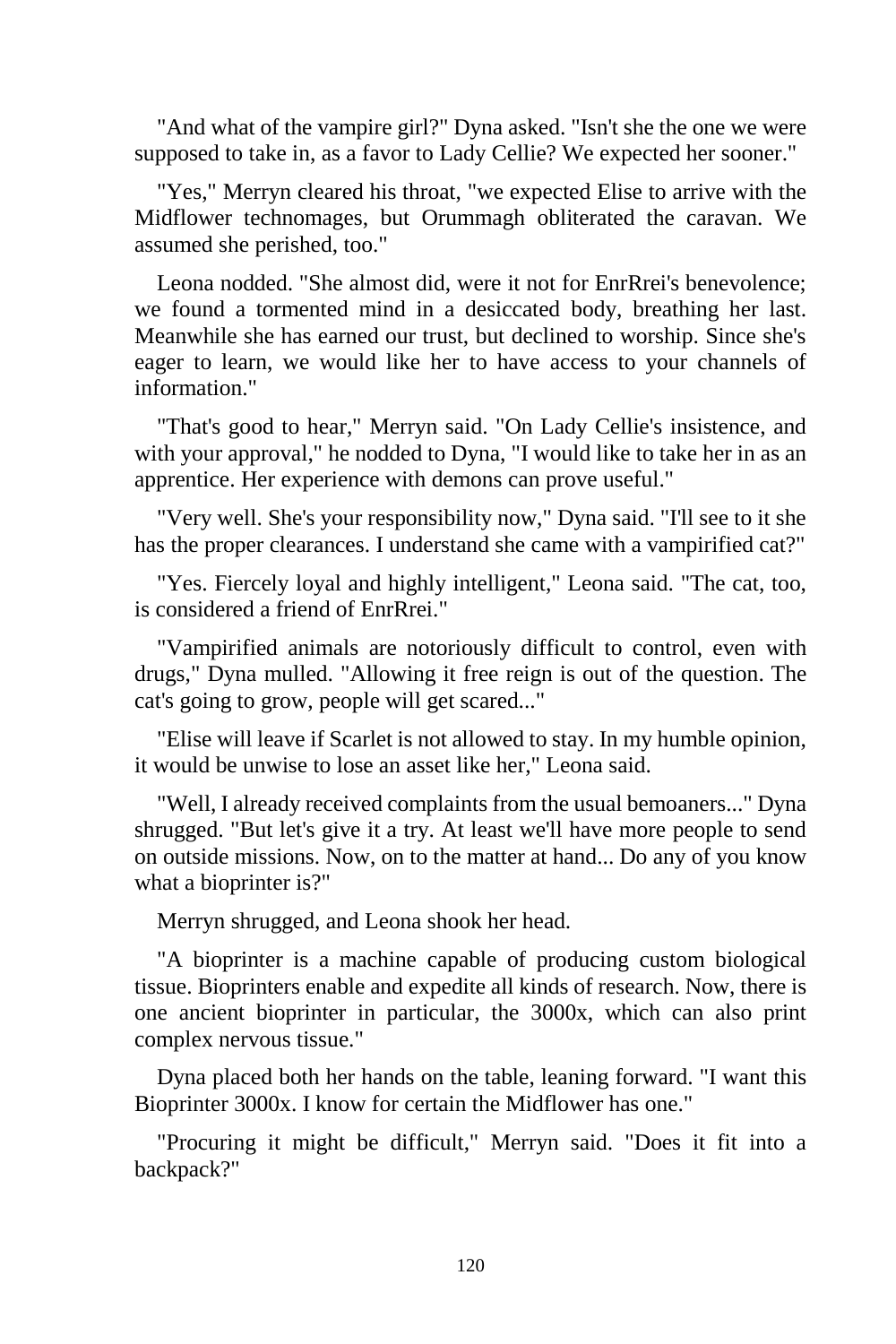"No," Dyna laughed, "it's about a third of this room's volume. Given enough time, we could take it apart into, say... a hundred manageable pieces."

Leona glanced around. *Impossible.*

"As you correctly surmise, Oakheart is not equipped to handle the extraction alone," Dyna said. "Even a three-way extraction might be dangerous."

"An understatement! It's nigh impossible," Merryn said.

"Maybe..." Dyna agreed tentatively. "But not for all of us - together. Therefore, my initial proposal is the following: we join forces to organize the extraction, protection and transport of the Bioprinter 3000x."

"Setting aside the latent absurdity of such a large-scale cooperation," Merryn argued, "there's a greater problem. Our raiders closed up the facility, and who knows what horrors lurk behind those sealed barriers."

Dyna waved dismissively. "We know the dangers that may lurk inside. Given enough resources, we could even temporarily restore the base to working condition."

*Access to Midflower would benefit Oakheart in other ways, too: research info, salvaged tech, rare specimens...*

Dyna looked to Leona. "An early warning system is essential for defending against incoming attacks. In addition to manpower, we need EnrRrei's ability for instantaneous communication across distance. If she can offer any deterrence against other demons, that too would be most welcome."

Leona acknowledged the demand with a nod. *She has my respect.*

Dyna turned to Merryn. "We lack the muscle to secure supply and transportation routes; we require mules and disciplined soldiers to endure multiple trips."

Merryn waited expressionlessly for Dyna to continue.

"In return, we offer: Preserved blood rations. Quality tools and weapons. Commitment to blood serum research. Commitment to demon research. Naturally, information sharing. Chemicals. New gene-manipulated plants from our hydroponics section."

"I can't help but notice: these are either shared benefits, or they benefit the vampire clans more," Leona remarked. "To even consider such a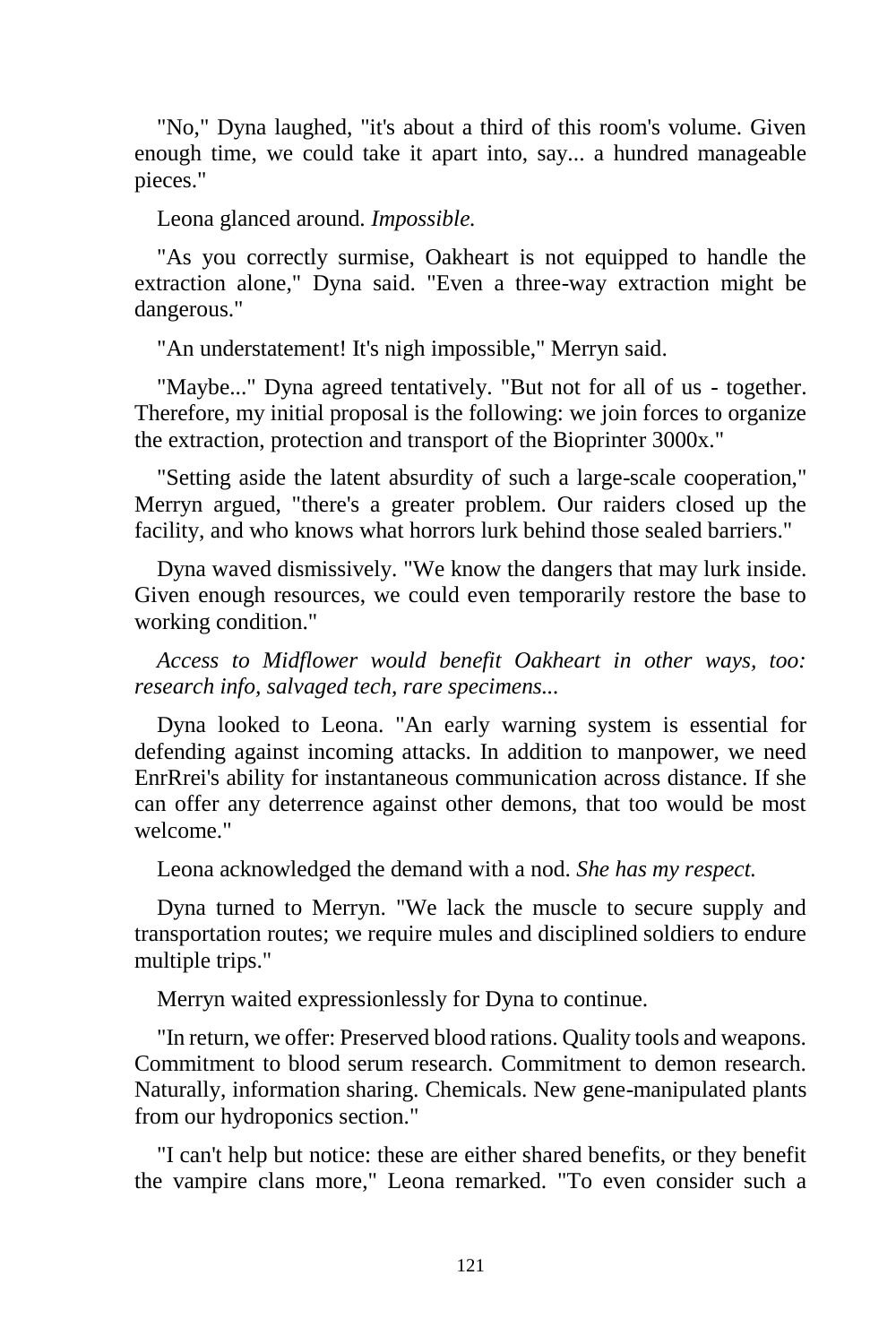commitment, we also ask for endorsement of proselytization on Oakheart premises."

Dyna smiled faintly. *She expected this.*

"Endorsement is out of the question at this stage, but we will tolerate proselytization as long as it is benign."

Leona smiled with satisfaction. *Good.*

Merryn squirmed, and greed lit up his eyes. "Since our grunts would do the brunt of the work and shoulder most of the risk, we expect any compensation to reflect that."

Dyna paused to adjust her response.

"We give all for the sake of the future." She raised her hands for emphasis, "Our future, together! The Orummagh threat is considerable, and the Bioprinter 3000x, along with the joint extraction itself, would strengthen us all."

She looked directly at Merryn. "Lord Merryn, a functional Bioprinter would benefit the clans directly: beside weakening Orummagh, demon blood research will reveal ways to turn it into a stimulant, and bring us closer to a blood serum. Improved ways to preserve blood, without sacrificing quality, will help Starfire City maintain social stability."

Leona saw his face brighten. *Political clout - she almost had to spell it out for him.*

"Oakheart's main concern right now is not to end up like Midflower. The Bioprinter might help us develop a weapon against the exploding thralls. We might even find a way to weaken Orummagh directly, on a spiritual level - if not, then perhaps through empowering EnrRrei. We have to find a way to turn his annoyance with us into a weapon."

*Careful, that's a lot of 'mights' and 'maybes'... and the 'wills' do overpromise. Furthermore, weapons against Orummagh could be used against EnrRrei, too.*

"I reckon you did something to piss Orummagh off," Leona said.

"That is our suspicion too - at least Midflower did. Unfortunately, we have no access to Orummagh, and no way of measuring what exactly evokes such a response. If we did, we could use it as a means of control."

They contemplated the possibilities in silence.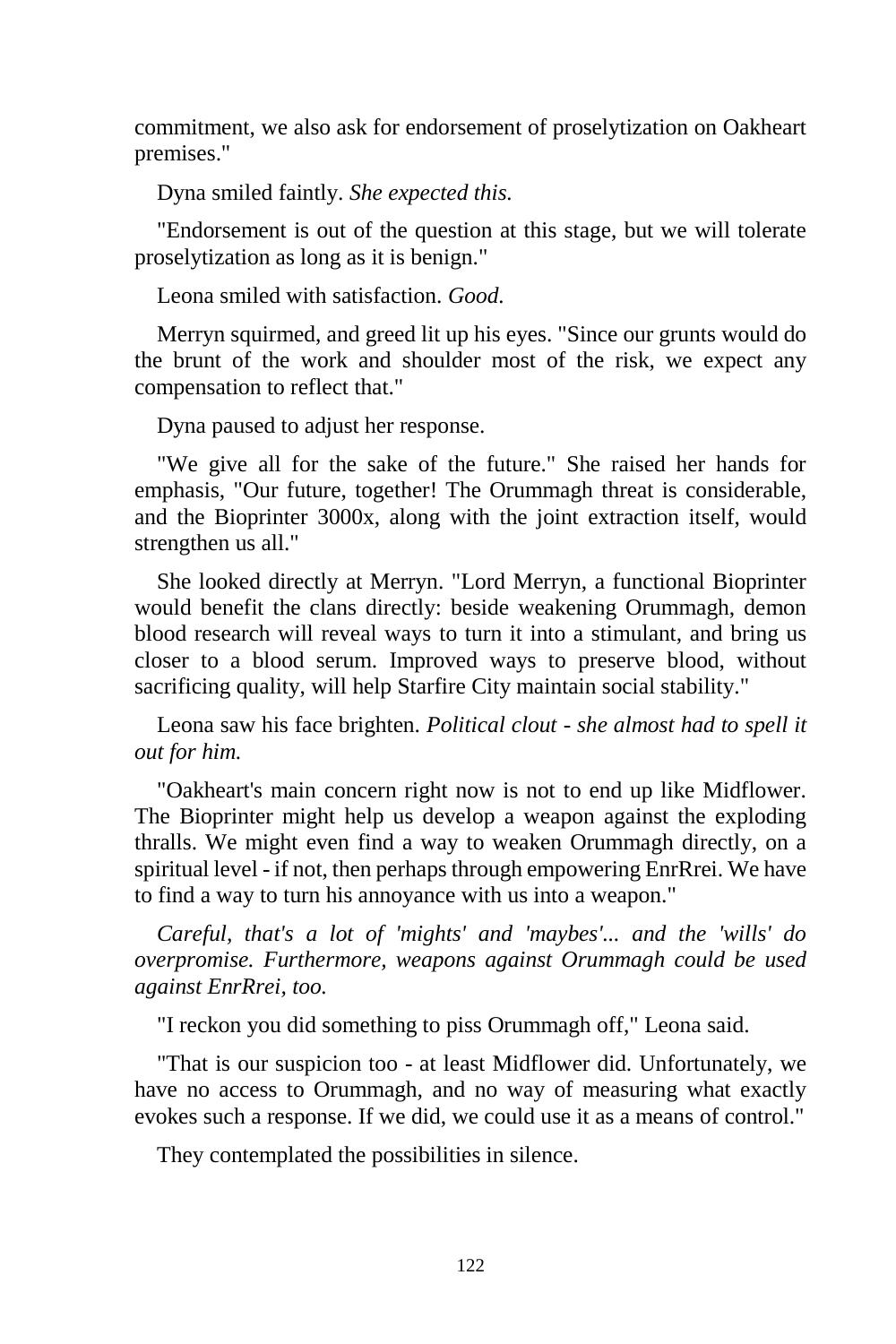"Anyway, such concerns are reactive," Dyna said. "We care more about future potential. What we've discussed so far are precursory considerations, while the real meat of the proposal is this:"

"If we are to survive, we have to become a regional power. Together. We have our differences, but this is an opportunity to strengthen the whole region among the three of us."

Dyna continued. "Getting the Bioprinter should serve as the basis for long-term trading and strengthening of ties. The resources we offer, and the salvage from the Midflower, will kickstart this deeper level of cooperation."

Merryn shifted in his seat.

"Do you see it yet?" Dyna asked. "Humans! The main advantage of the proposed alliance is resource pooling. Their blood, brains, and worship. Sharing all these resources among all of us would increase their quality of life and desire to breed, starting a virtuous circle."

*A grand plan... well, it's not like we haven't thought of it before. But people can be so damn shortsighted and stubborn! We can trust the zombies' sincerity, because they don't have a more intelligent choice. The vampires... we'll have troubles with them.*

"To facilitate the collection and distribution of respective resources, we'll establish consulates in each location. In addition to the responsibilities of trade and diplomacy, technomages will enable essential tech. Similarly, EnrRrei's devoted will provide spiritual guidance and communication across distance, and vampires will secure supply lines and freedom of movement."

*Feeding EnrRrei with intel and worship spanning the entire region is worth almost any cost.*

"According to my estimates, we have reached the point where we either trust each other and cooperate, or perish," Dyna concluded.

After a period of reflection, Merryn spoke first. "Administrator Dyna, the vision you present is compelling. I will champion the idea among the clan leaders and gain their approval. I'm sure they'll see the wisdom of it."

*No doubt selling the idea as his own - more power to project that way. As the allied might increases, so will his influence.*

Leona emptied her mind to invite EnrRrei in. Except in emergencies, EnrRrei's intrusion was generally gentle on her psyche.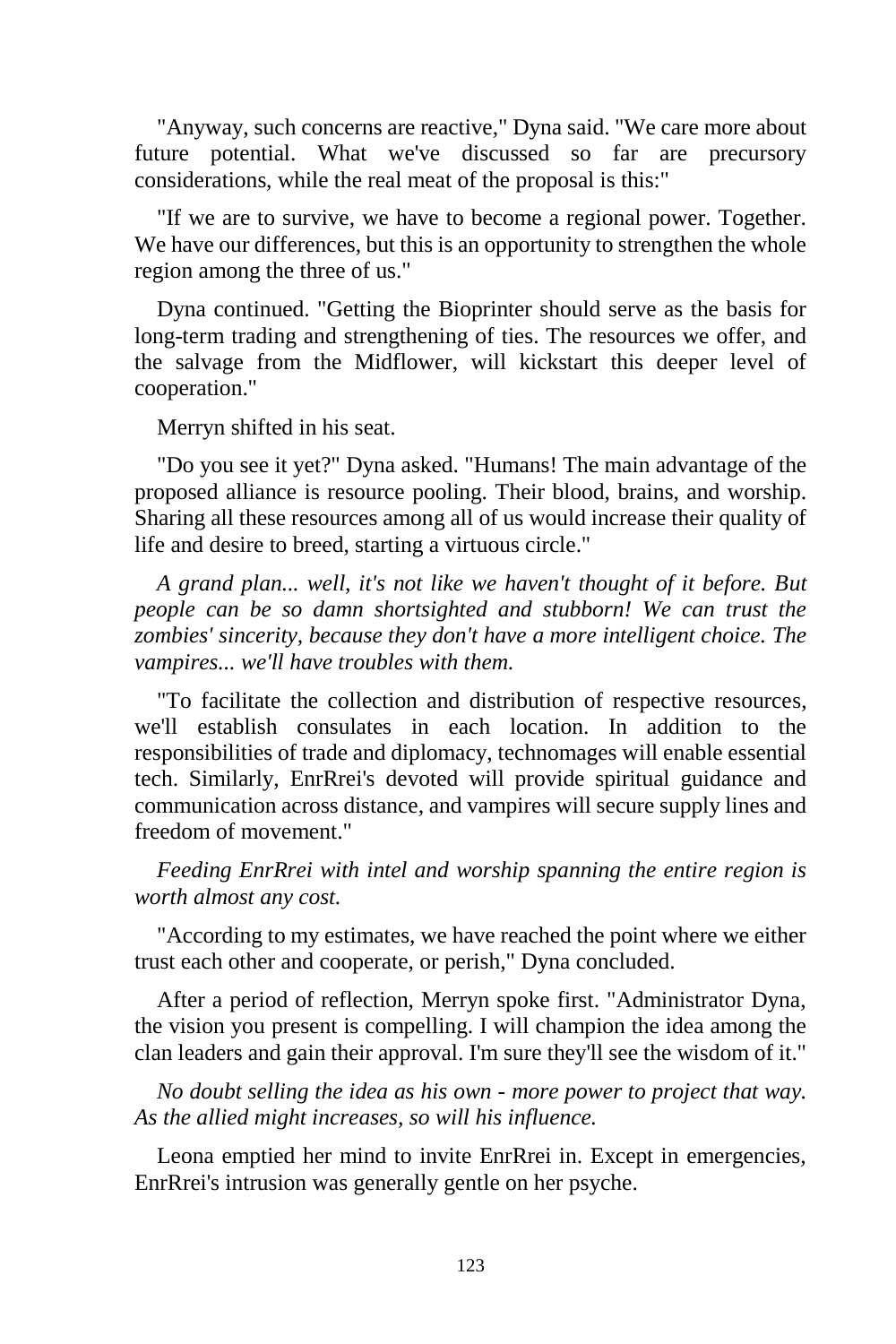Soon the familiar presence touched her, lasting just enough to convey a single word: "Agreed."

Leona looked forward to having more worshippers. The alliance would usher in an era of increased political and strategic control, along with significant economic growth. *More negotiations! More diplomacy!* The zombies' research could weaken EnrRrei, but even so, it would weaken the other demons more.

Leona looked back at those staring at her. "The proposed alliance pleases EnrRrei; further planning is officially sanctioned. We are blessed!"

"Wonderful," Dyna exhaled with relief, "let's get down to the details. We shall proceed in stages. First..."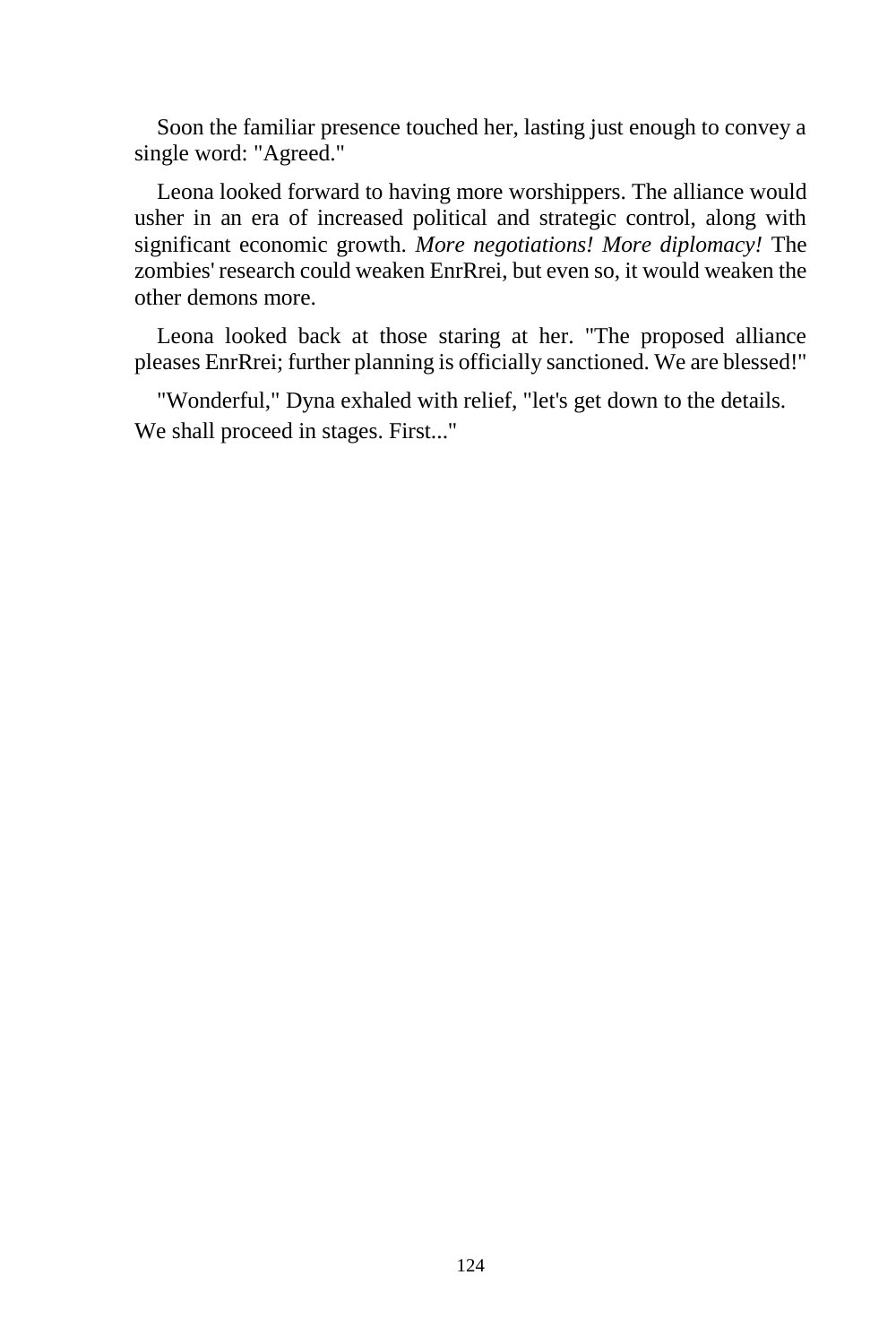*Beware of entitlement. When you claim more of the world than you give of yourself, your bloated ego curls inward, causing shortsightedness and festering anxiety.*

- Dreamer's Handbook

Lester kicked the motionless hunk of flesh. "Move! Feeding time."

The zombie on the floor let out a growl which ended up being only a whimper... but when Lester put down a vial of translucent blue liquid and a slab of processed meat, the zombie found the strength to down the liquid at once.

Lester backed out of the cell and Kieran bolted the door behind him.

"I hate this job!" Lester complained. "Why do *we* always have to do it?"

"Standard rotation," Kieran said. "We finish this floor, plus two others, and it won't be our turn for a while."

The large, dome-shaped floor of the underground facility housed sixty cells in circular arrangement. The cell walls were made of a see-through, impenetrable material capable of withstanding another apocalypse. In addition to the out-of-order electronic keypad locks, the door panels had large bolting mechanisms installed on the outside.

The lights flickered, and Lester flinched. "I bet those bastards at other facilities have working cryo equipment - none of this low-tech preservation for them!" He nudged his colleague with the elbow. "Am I right or what?"

Kieran shrugged. "We don't have any say in the distribution of resources."

"That's what I'm saying! It's not right!"

Kieran moved on without a reply. He unbolted the door of the next cell and Lester entered with his pacifier at the ready.

This zombie was unresponsive too, and Lester vented his anger with a strong kick to the ribs. "Mealtime, you worthless Serum-waster!" Lester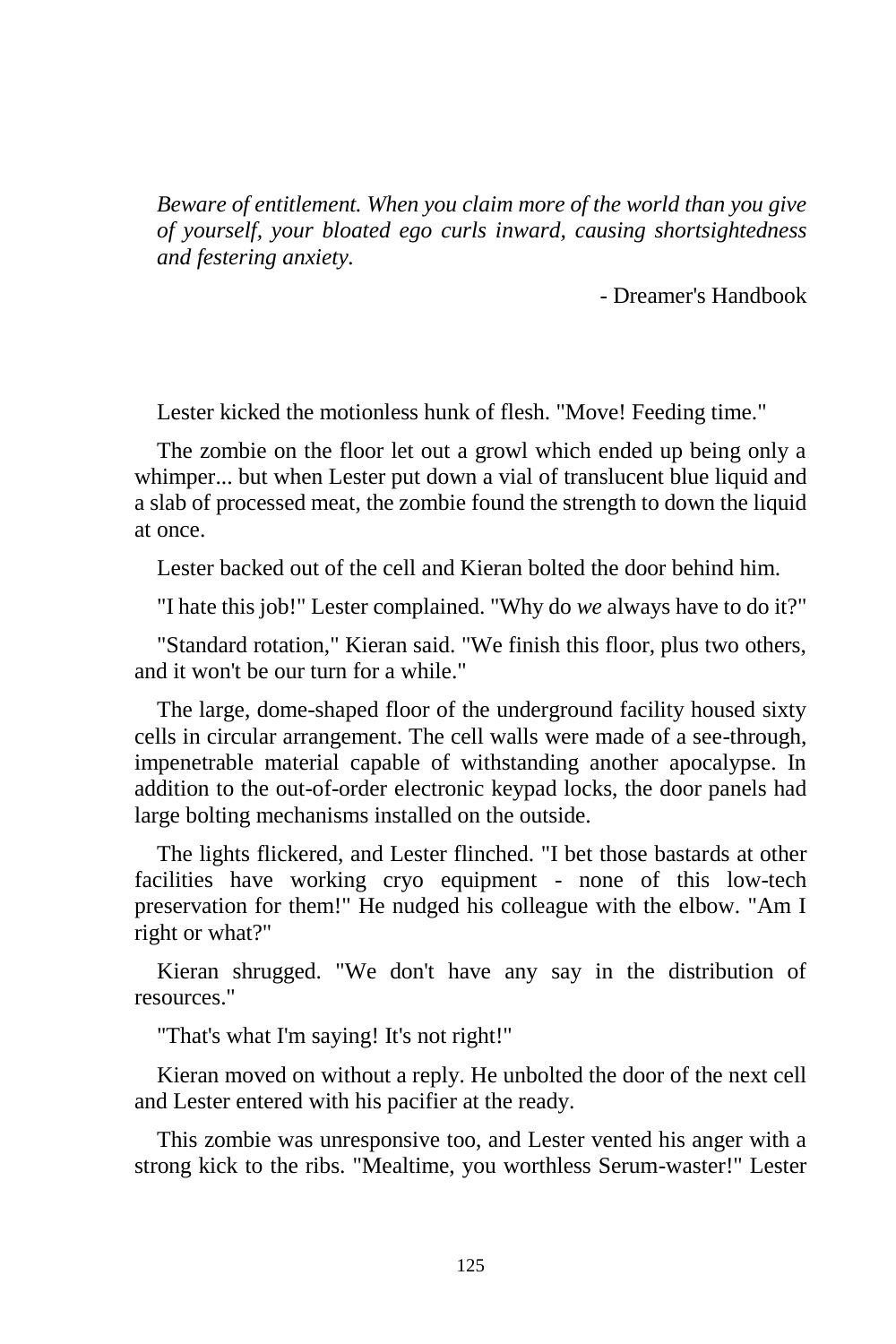sheathed the pacifier, and dropped off the meat and vial Kieran handed to him.

The lights flickered again, giving the large dome an eerie look.

"We can't even get reliable lighting!" Lester said loudly while Kieran bolted the door. "Seriously, if we would get just a fraction of the Serum we give to these third-rates, I'd show those Serum-gobblers on top! Meritocracy, my ass..."

The lighting wasn't the only irritating thing; the fact that most celloccupants wore the same kind of white overcoat as his own - albeit tattered and covered with drool - constantly teetered around the threshold of Lester's conscious mind.

"Studies show diminishing gains of intelligence upon increased consumption of Serum, and moreso in the case of unrefined brain matter. Ours is supposed to be a cost-effective distribution," Kieran replied.

Lester glanced at the pile of locked supply boxes in the center. "That doesn't stop the high-and-mighty technomages hogging it for themselves, now does it?"

Kieran looked around nervously. "You shouldn't say such things. The walls have eyes and ears."

Lester's held back an outburst, but his face showed disgust mixed with anger. "...you know what? Let's just get it done. I'll continue here, you go in the other direction, and we'll finish twice as fast."

"But, security protocols dictate-"

"Damn the security protocols! I don't want to spend more time here than I have to. Besides, they're starved and brainless, surely we can handle them!"

Kieran shrugged. "Fine," he said and walked away.

Lester unbolted another cell door. He suspected Kieran agreed to the faster work arrangement only to avoid his company. Kieran, along with almost everyone else, didn't show much susceptibility towards Lester's ideas - even though he often spoke loudly to help get his point across. Likeminded colleagues tended to get reassigned to worse jobs, perhaps even ending up in preservation cells much like these. Lester didn't want to admit it, but as a third-rate scientist whose research showed no results, he was sliding towards a similar fate.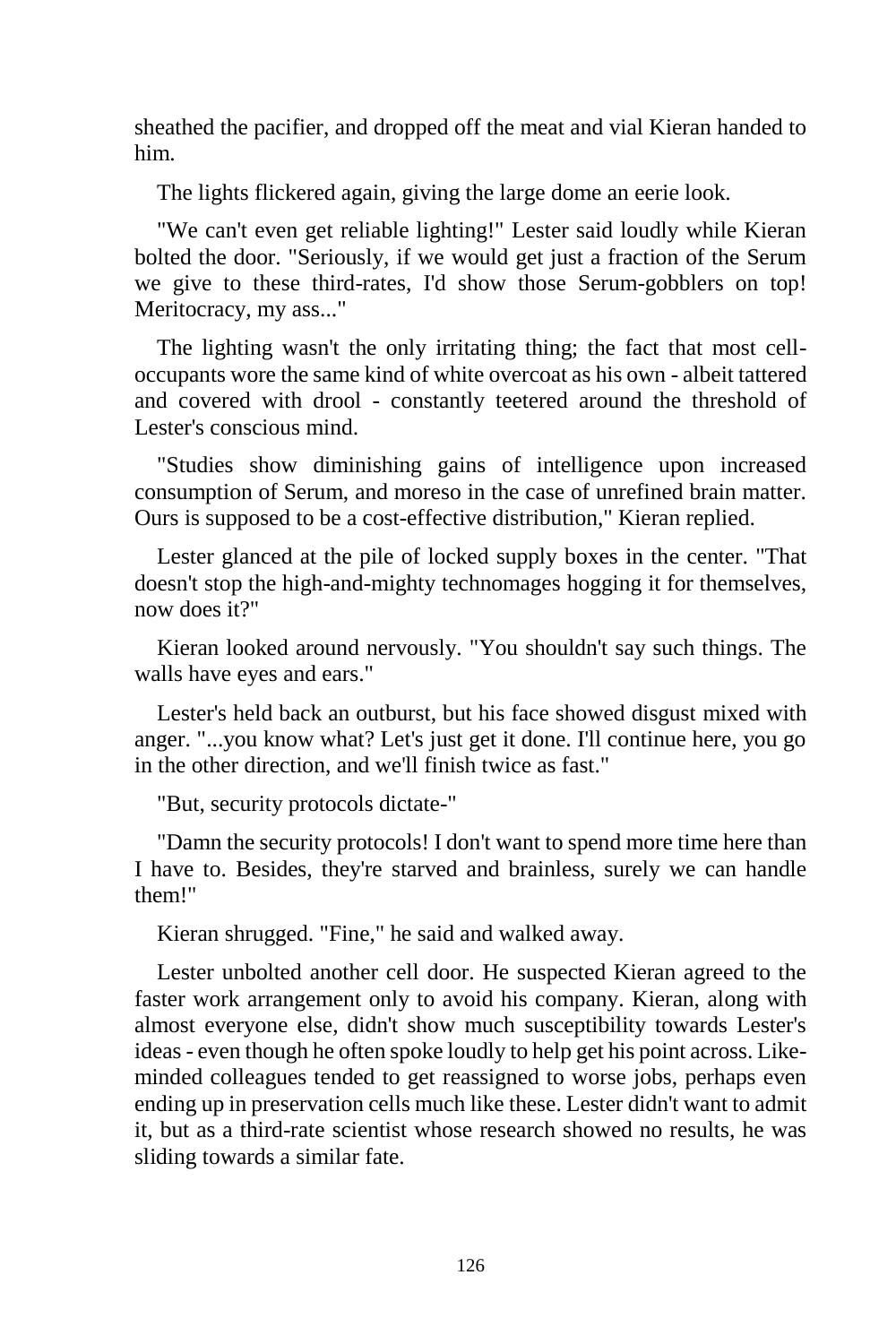Kicking zombies wasn't as fun as the first few times; after the pent-up anger found its outlet, only anxiety remained.

A few of the prisoners were new arrivals, their life energies not yet completely depleted. These zombies pounded on cell doors, screaming, their bloodshot eyes and not-yet-tattered coats marking the descent to instinct-based undeath.

In addition to providing a break from anxiety, Lester found a degree of joy in putting such a lively one down. He entered the cell with his pacifier at the ready, shocking and hitting till just a bit after the subject stopped resisting. Such action didn't invigorate Lester, but it assured him he was still above the bottom rung of the ladder.

After the beating, he looked back to make sure Kieran wasn't watching and meted out the real punishment: drinking half of its allotted Serum dosage and pouring out the rest.

The zombie fervently licked the spilt liquid off the floor.

The lights glared, and Lester's overcoat wasn't as white anymore. He was genuinely convinced that with just a bit more Serum he would be destined to great things, most of all great status.

"A dozen more and we're done with this floor," Lester said loudly. The dome shape amplified and briefly echoed his voice.

"Yeah," Kieran replied from the other side.

The transparent cell walls made it easier to effectively supervise the floor at all times. Whoever designed the place clearly felt that the advantage of control outweighed the disadvantage of perceptive prisoners monitoring their captors' behavior.

Lester entered the next cell distracted by the usual mixture of anxiety and overconfidence.

"Move, you decaying bastard!" Came the command accompanied by the usual kick.

In a split-second, Lester's eyes grew wide with surprise as the zombie grabbed his foot and twisted it. Lester swung the pacifier as he fell, but missed his target by a wide margin.

When instinct bestows an advantage, intellect can be a hindrance: the zombie pounced at once, with much more dexterity than expected. It kicked away the pacifier and held Lester's head in both hands - the eyes reflected only fear.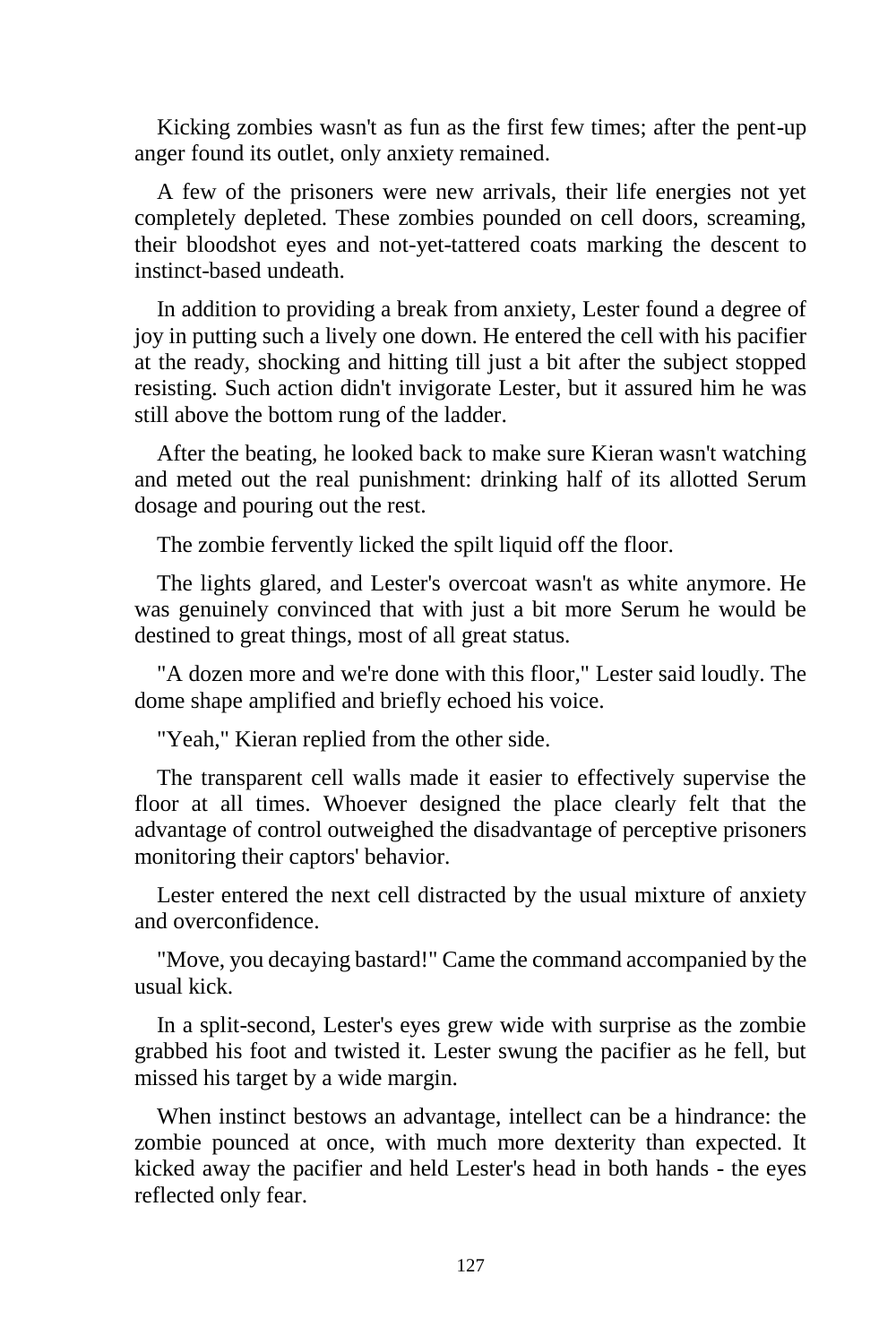Thump thump thump... the zombie repeatedly bashed Lester's skull into the floor until it cracked and left a small, but growing puddle of blood.

The bloodlust didn't last long: the zombie let go of the head and reached for the vial that fell from Lester's other hand. After downing it in one gulp, it moved on to the almost empty unlocked box of vials outside the cell.

The undead creature drank one dose of Serum after the other while watching Kieran make a run for the elevator.

With the hunger still unquenched, the zombie went back into the cell and kept bashing Lester's skull until it could be pried open.

One hasty bite of pink goo after the other, the zombie's demeanor changed. Its eye movements and breathing steadied, and its posture straightened. Despite the wrong taste, it ate the last few bites slowly and with a sense of indifferent duty.

Presently satiated, the zombie walked tall next to the locked supply boxes in the center of the hall. Facing the elevator, it kneeled down, placed its hands on the back of the neck, and waited.

Long heartbeats extended into minutes; soon the elevator door opened and armed guards swarmed through. Kieran, too, held a mean-looking pacifier, and they all pointed their weapons at the zombie who tried very hard not to move.

Blood dripped from its hands onto the floor. After an attempt to clear the throat, it spoke with a raspy voice:

"I believe there's currently a job opening for me."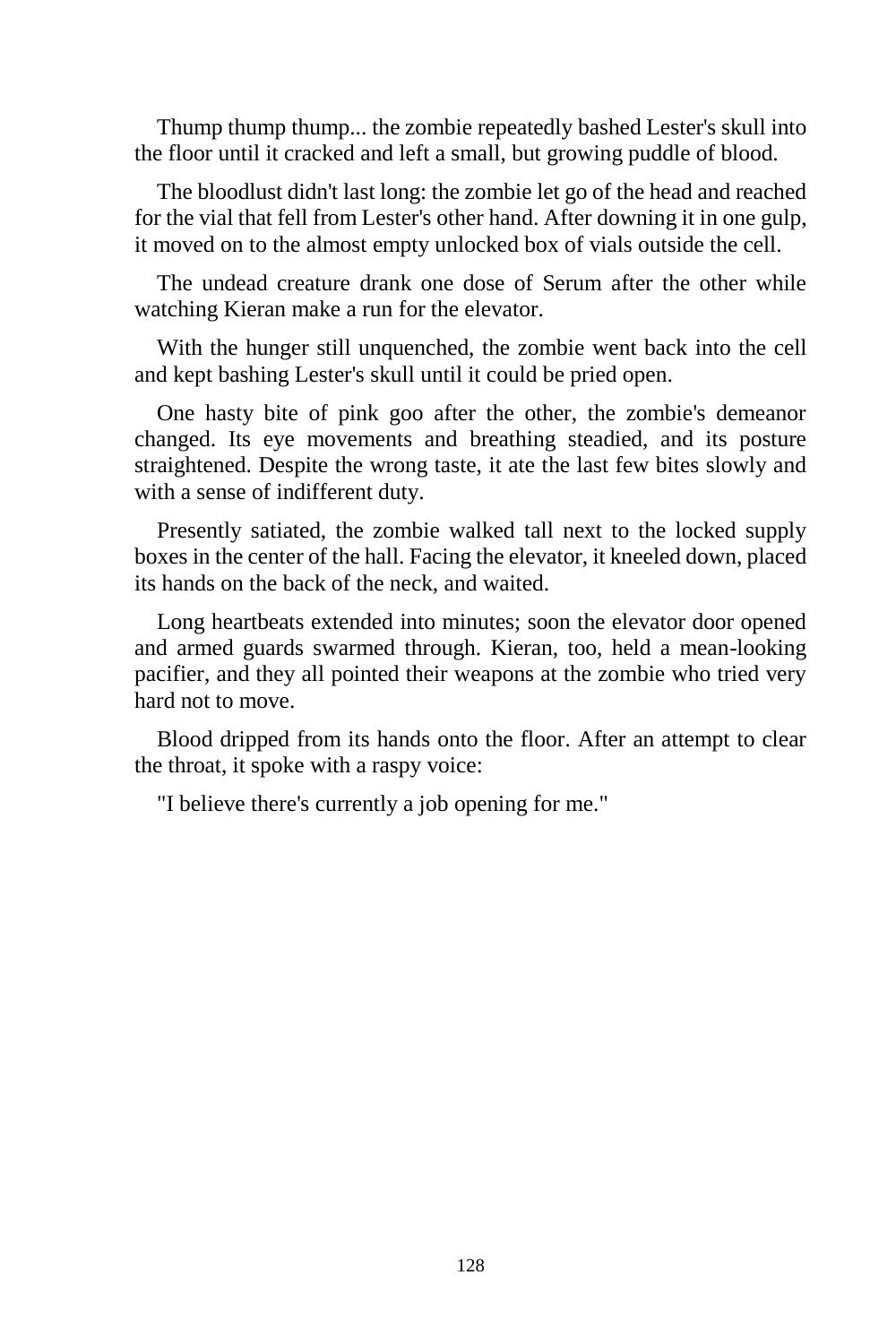*Dreaming, or indeed consciousness, is the wholesomeness of All being filtered down for an overreaching, yet seemingly extern view.*

- Dreamer's Handbook

Elise bumped into someone rushing around the corner. "Excuse me."

Walking the hallways and reflecting helped Elise clear her mind. Interacting with the touched on a daily basis was challenging - and quite exhausting.

Her impressions of the Oakheart dwellers were mixed: very organized in some ways, but also scatter-brained in others. The pressures of limited space and resources noticeably influenced their societal structure.

## *Intelligent, but seldom wise.*

Elise found their sense of personal space barely existent and she almost lashed out reflexively at times. She had to intentionally hold back - it took effort to remind herself the zombies were friendlies and that she was safe.

Strangely, the one who bumped into her had a distorted grimace; it surprised her and delayed her reaction. He looked healthy, and almost human - except for the quick eyes and the wasteland behind them.

The zombie bit through the cloth and nearly tore a chunk off from Elise's shoulder.

## *What the hell!*

Elise punched the zombie with all her might. Being weaker than most vampires, Elise seldom thought of herself as physically strong.

The blow twisted his guts and flattened his lungs, propelling him a short distance backward. He hit the wall with significant force and collapsed.

Before taking flight, the zombie had let go of something - *a chest?*

The metallic container dropped to the floor with a clank. Subsequently, it made a grinding noise while being dragged, and a similarly frenzied zombie holding the other end swung it at Elise.

The surging adrenaline dispelled her initial surprise. Elise aimed to evade the swing and hit the zombie before it connected, but at the last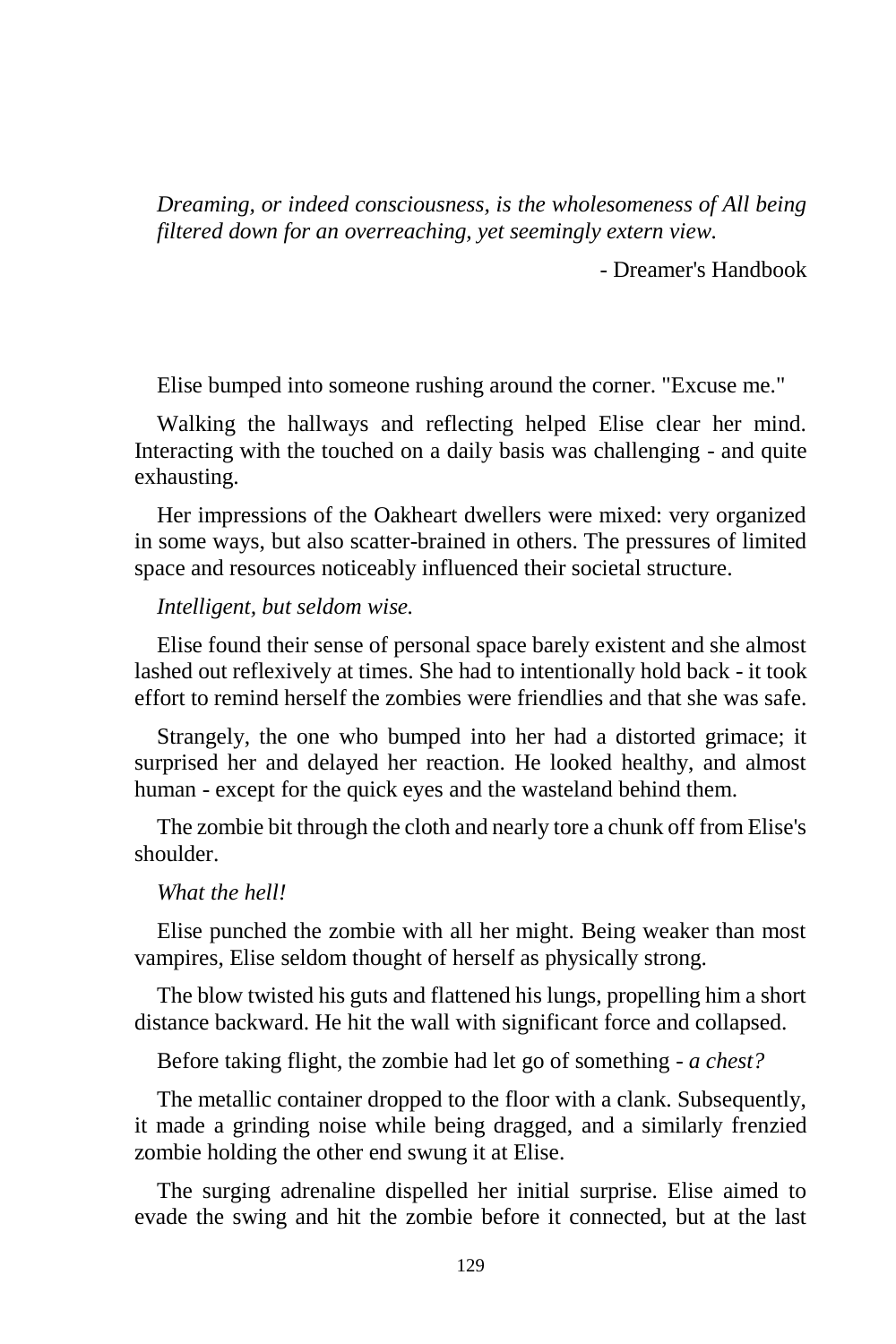second - with reflexes better than her own - the zombie flipped his end of the chest upward.

The container deformed under the force of Elise's strike and the altered trajectory pushed the zombie back all the way to his incapacitated accomplice.

Her hand hurt. It hurt worse than striking a wall of concrete.

Ignoring the pain, Elise opened and closed her fist a few times, and tendons snapped into their proper places.

The hallways felt even more narrow and claustrophobic than usual. All that tech-stuff filling up the space... although working technology never ceased to amaze her, she doubted any of this garbage was actually useful.

Elise was not used to fighting in cramped spaces - and it showed. Despite their relative squishiness, the zombies were more agile and unpredictable.

The zombie recovered first; this time, he spun around and hurled the chest at Elise.

Elise sidestepped.

Upon hitting the edge of a shelf, the silvery container burst open spilling most of its precious content on Elise. Vials of translucent blue liquid shattered into shards, drenching her clothes and coloring the floor.

## *Enough!*

She pushed off the charging zombie, kicked the opened container out of her way - and slipped. Trying to get hold of something only made it worse, and her head hit the floor hard.

She lay motionlessly in the pool of blue fluid, and her skin began absorbing it... An acidic, sinking sensation held her attention; it kept her from passing out, but also from being fully awake.

The droplets on her lips tasted sweet.

When Elise could focus again, she saw the zombie holding her head in his hands - contemplating to either gouge her eyes out or bash her skull in to expose the brain.

He sniffed the air, nostrils flaring. After a few heartbeats, he tilted his head slightly; Elise smelled wrong. He let go of her head, and hopped over to the container to join his previously incapacitated partner in gulping down the remaining vials.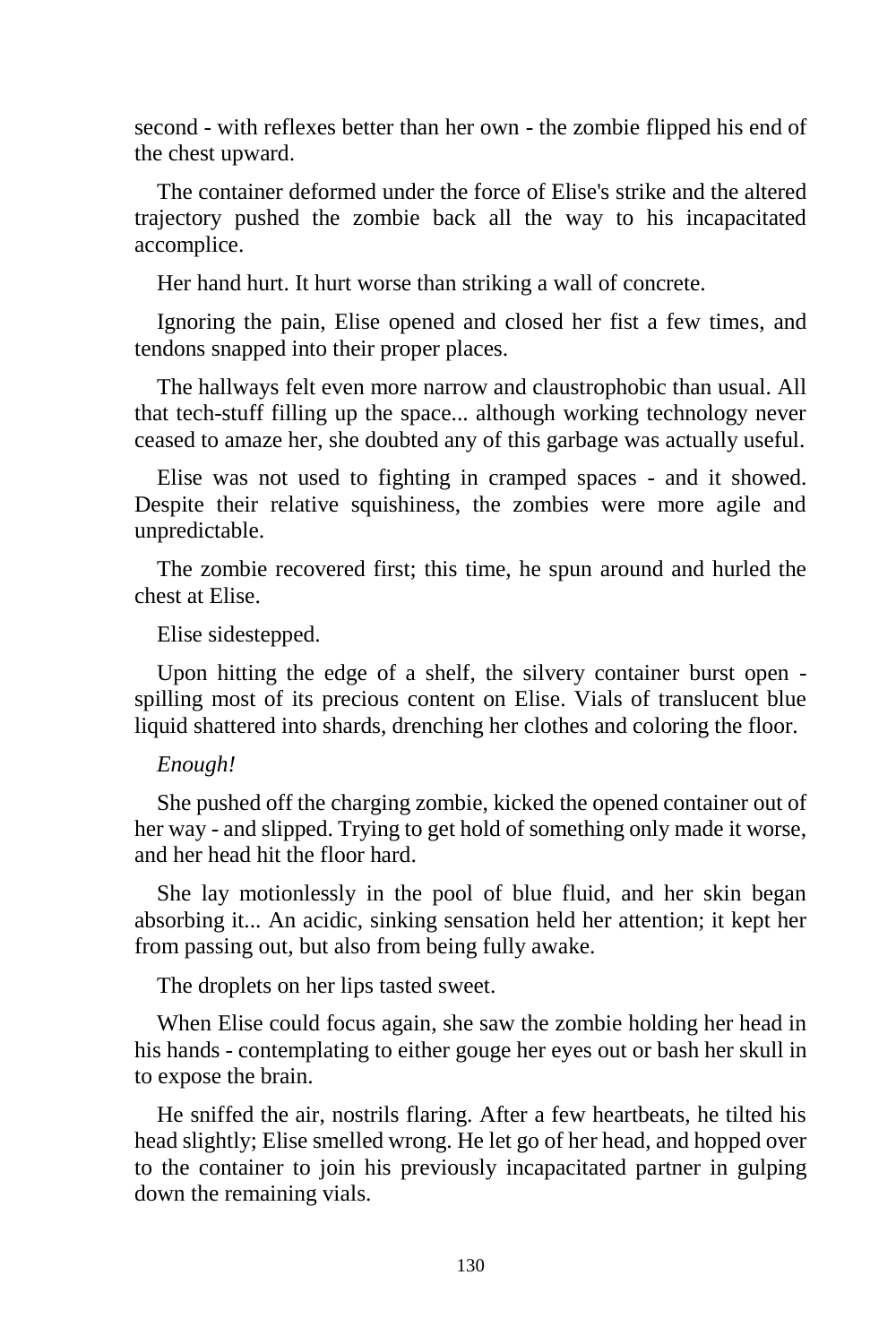Elise tried to move, but her body didn't respond - the absorbed blue liquid paralyzed her.

Lights shimmered - unwittingly reminding Elise of Midflower - while the zombies continued to slurp and lick all remaining fluid they could. *Their movements are more deliberate, and their eyes no longer reflect a void.*

They heard footsteps approaching, and with all shades of blue licked clean, ran away.

*If Scarlet were here with me, this wouldn't have happened. They must allow her to accompany me all over; poor thing is always cooped up...*

Despite the humble living quarters - *at least we don't share it with others* - Scarlet took the relative confinement stoically. Going outside required permission and the danger grew steeply the farther they ventured, but they both missed the twilight sky and took every chance they could. Plus, the food tasted better when they hunted it themselves.

The hard footsteps belonged to a uniformed security officer. *They mostly guard the lower levels I have no access to.*

"Are you alright?" Kieran asked.

"I don't think so," Elise replied. "I can't move."

Kieran surveyed the scene, and knelt by Elise. "You're the new vampire, aren't you? It's probably temporary since you people are immune to the Serum's effects. That bite won't bother you for long, either."

"Who are they? Why did they attack me?"

"You were in the way, that's all. While we were busy apprehending one escapee, these two used the commotion to escape with a locked crate of Serum. Don't worry, there's nowhere to escape to and they'll realize it on their own in a few minutes."

Instead of passing, the paralysis has gotten worse. Strangely, Elise didn't feel too concerned about what was happening to her body; not having to care was almost pleasant.

Her thoughts drifted to day-to-day responsibilities and all the things that wouldn't get done while she's disabled.

*Since they hammered out some kind of a deal, Lord Merryn departed and left it up to me to take care of the touched. Scarlet is surprisingly patient with those about to be exorcised, but they're pumped full of so many drugs...*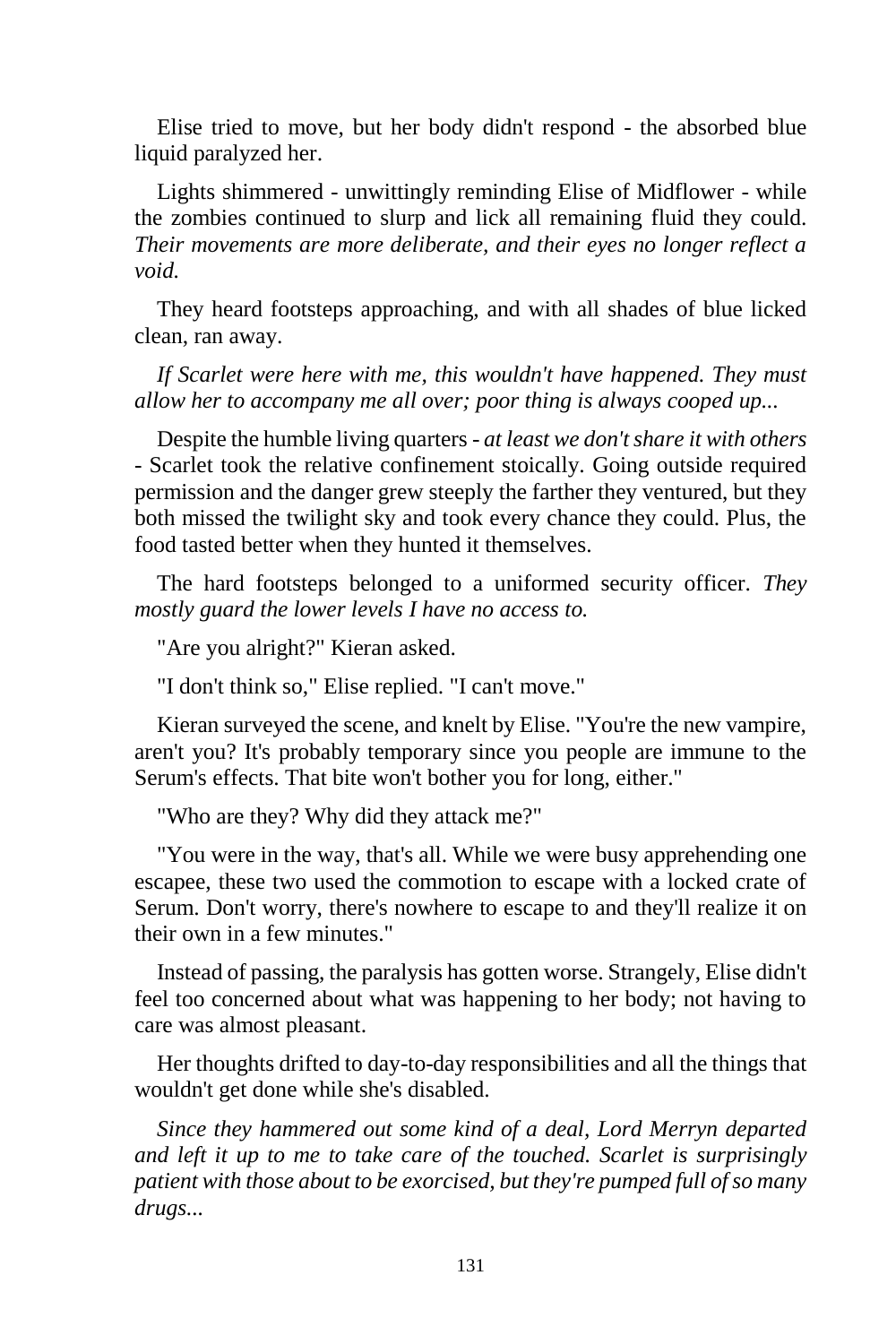The feeling of detachment turned into a floating sensation - and she looked down on her body from above. The lights flickered as she moved her perspective around.

Soon, she observed from afar as white robes put her body on a stretcher and carried her away.

The perceived vividness waxed and waned, and although it was difficult to focus on maintaining a single viewpoint, Elise decided to delve deeper and explore the facility.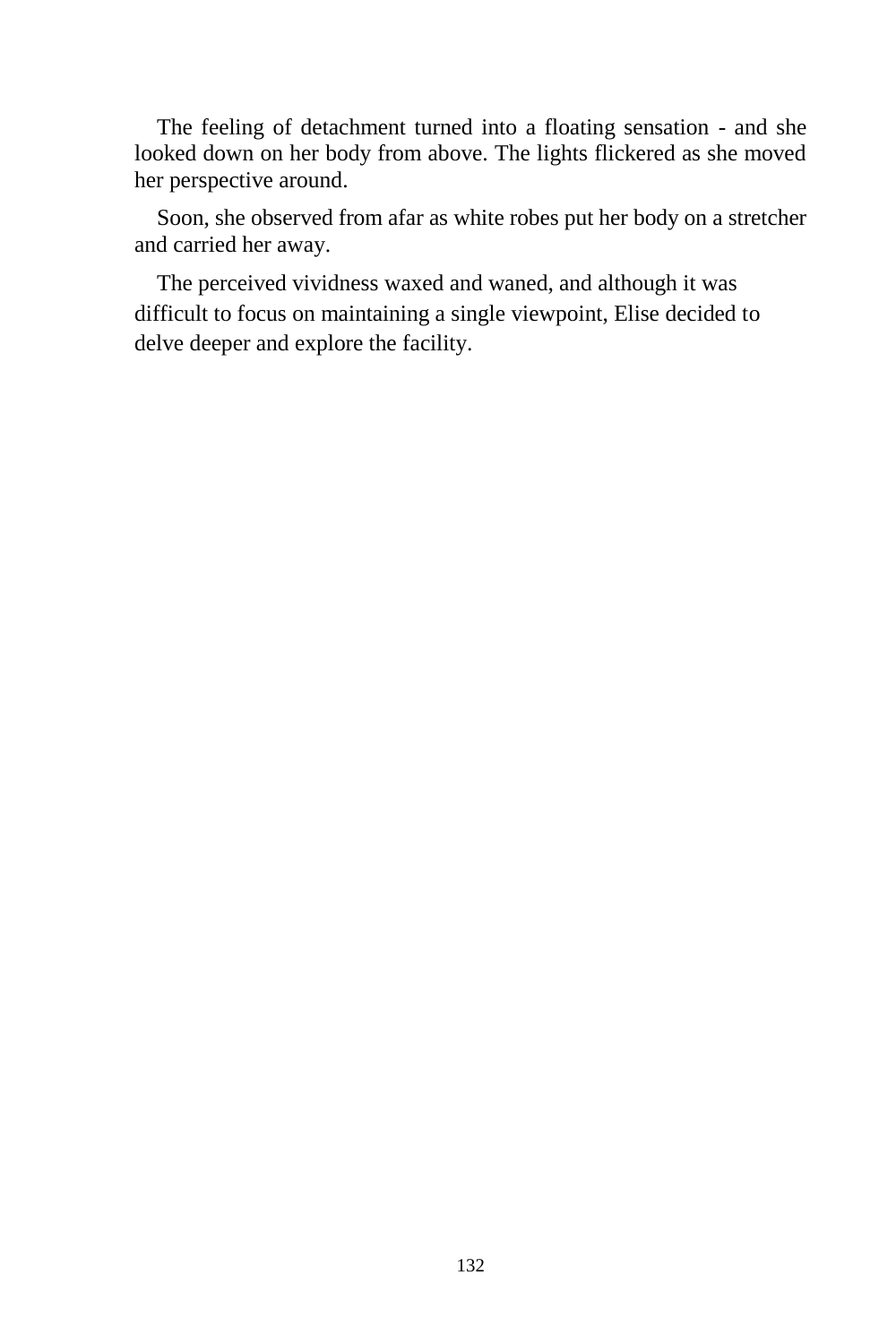*Everyone needs tools for self-analysis, and since humans are social animals, our primary tool is using other people as mirrors.*

*The fancy tools and methodologies mages wield are not always accessible to others, with good reason: a disciplined focus is necessary for diving into the lake of tangled symbolism and cutting through the emotionally charged haze.*

- Dreamer's Handbook

"Pick a strong opponent!" Connor lifted the grunt by the neck. "Measuring your strength against the weak is meaningless."

The vampire panicked and tried to break free of Connor's grip. He frenziedly shook his head.

"No? I didn't think so." Connor cast him aside. "Get out of my sight."

He cowered, took a few steps back, and ran away.

Connor stood tall. Not bending over in fear gave him a slight increase in height, and a considerable amount of inner and projected power. *I hate bullies... We'll have to find a way to increase discipline among the ranks.*

He looked at the victim: right away, he recognized the mashed face infused with the chemical blackness of a previous scar.

Bron's body recovered from the intense beating Connor gave him, but his mind didn't. Due to the potency of vampire regeneration, damaged brain cells regrew, albeit wrong, and the previous neuronal pathways disappeared forever. *He's literally another person.*

Disgusted and embarrassed by the mental deficiency, Bron's father disowned him. Yet, though broken to such a degree, Bron became a useful, contributing member of society: he helped the Mothers tend to recovering demon blood junkies.

Connor helped him up, "Here."

Although Bron's sadistic streak was gone, Connor felt like he had assimilated his cruelty. *Violence does solve most things... killing him would have been the merciful choice.*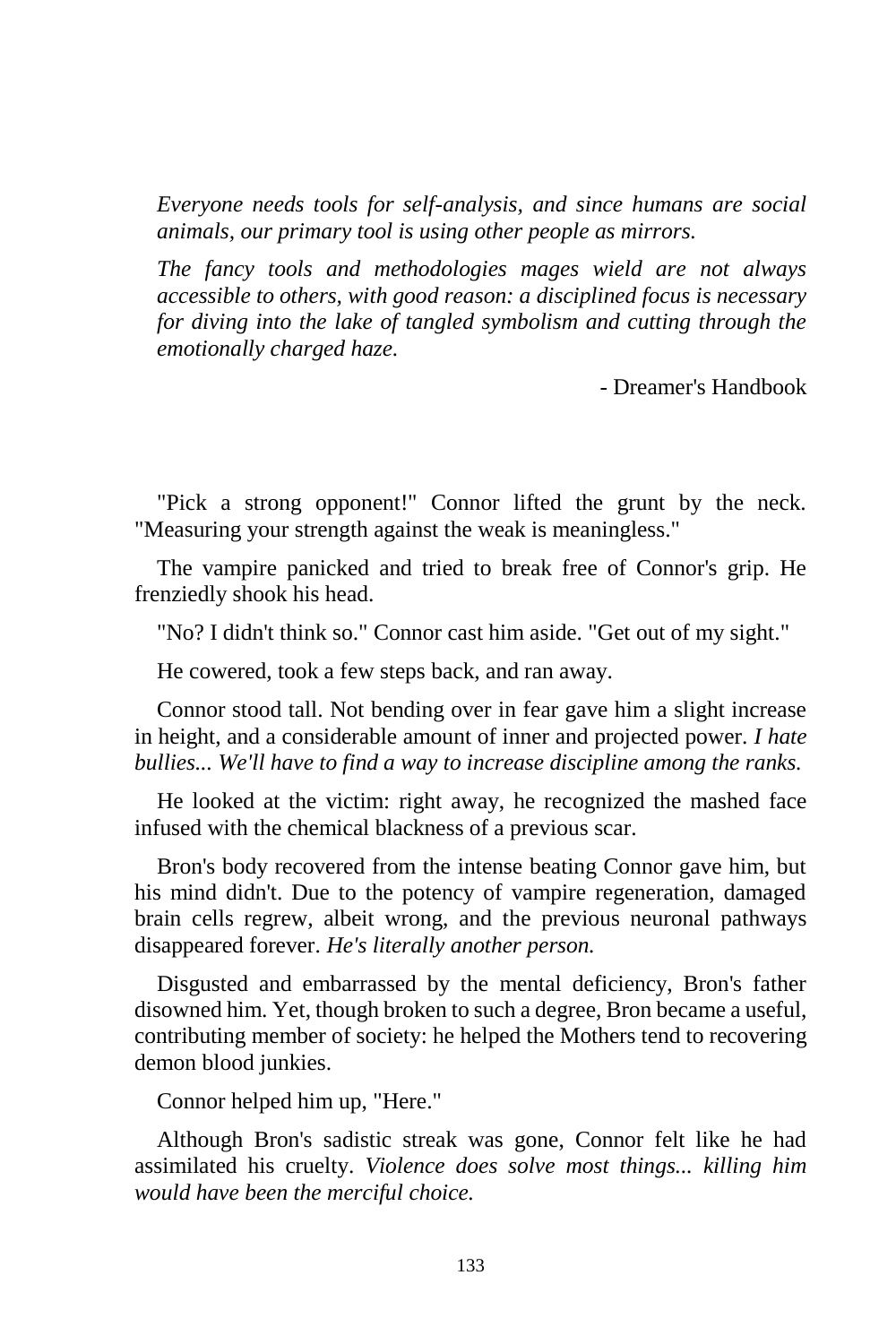One of Connor's men approached running. "Bloodthorn clan leader Aram is on his way here."

"Lord Aram? What does he want?" Connor asked.

The messenger shrugged. "How should I know?"

"Hmm, I guess we'll find out soon enough... Thanks."

After taking over Bron's gang, Connor decided to keep the demon-blood enterprise going. Demand kept swelling and it had to be satisfied - if not by his crew, then by others.

Naturally, business bloomed. They contributed a percentage of earnings to the Mothers' rehabilitation support, and when the tax decree came into effect, Connor decided to comply. It made sense that their enterprise should help out with research and recovery - and through it, maybe even improve Elise's situation as well.

Aram approached unhurried and alone; such an act signified confidence and trust, but also a need for subterfuge. For years Aram maneuvered politically against the Reach Initiative, pursuing to attain more power and influence.

The death of the councilmen left a power vacuum. Interestingly, the current first councilman wasn't as xenophobic as his late colleagues, but he did focus almost exclusively on the Orummagh issue, which aligned more closely with Aram's interests.

Aram glanced at Bron, who scuddled away under his dismissive glare.

Since Aram proposed the demon blood tax, it was in his interest the enforcement ran smoothly. Aram supported Connor from the beginning he played straightforward and brought in the biggest share, which in turn helped Connor's organization grow more powerful than others.

Although Connor disliked politicking, he thought of their existing arrangement simply as good cooperation.

"Greetings," Aram said.

Connor bowed slightly. "Lord Aram, you're always welcome."

"Can we talk in private? I come bearing gifts."

*I doubt that.* Connor gestured toward a side alley. "Please, step into my office."

The shady, overgrown alley dampened possible echoes, and made sure not even Connor's men could overhear them.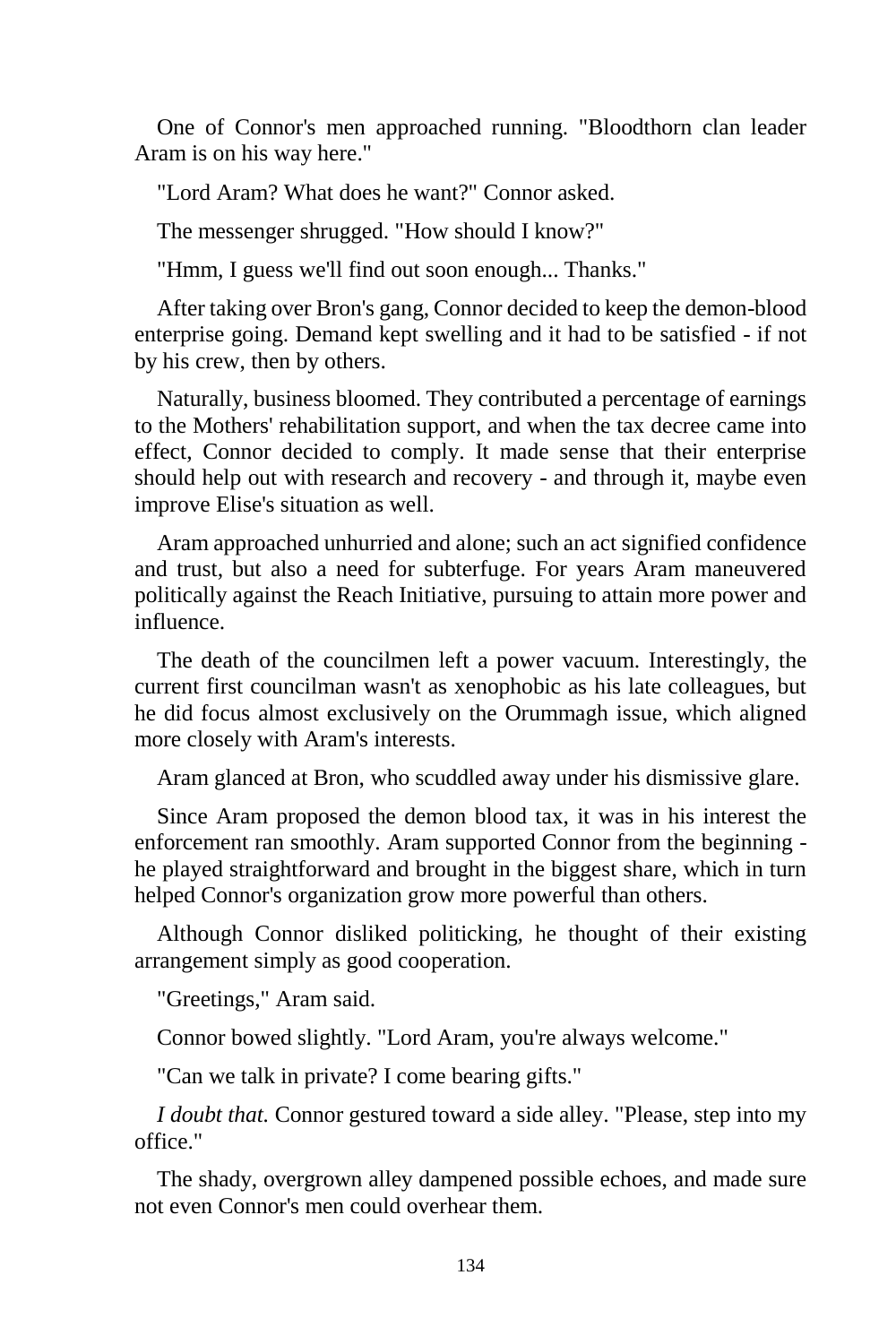"Are you aware that a Helldare clansman is stationed at Oakheart?"

Connor nodded. "As far as I know, he's an exorcist and liaison."

"Well, this Merryn character has recently arrived in our City, and brought news which should be of great interest to you."

Connor raised an eyebrow. His heartbeat quickened.

"The girl is alive. 'Elise' was her name, right? Somehow, she survived the demon attack on the caravan. I wanted to deliver this news to you personally."

Connor fell in momentary turmoil. *She's alive!* He didn't know what to do with his hands and almost turned away from Aram, but he owned up to it. A tear flowed down his face.

Aram waited, observing Connor's reaction. "In return, I ask that you listen to my proposition."

Thoughts ran wildly through Connor's head, catching up to his emotions. *This is not the time... I'll sort it out later.* "Thank you for letting me know. Of course, I'll hear you out."

"Only a few know of this, but Merryn brought other news, too. We're upping our alliance with Oakheart a notch, and maybe bringing EnrRrei into the mix. 'Resource-sharing' is the keyword. Now that we have a common enemy in Orummagh, whoever comes out on top will have an easier time solidifying power."

Connor listened attentively.

"I have ambitions beyond the region - castle Aluin beckons. I think you're ambitious too, you just haven't admitted it to yourself yet. In times like these, the clan structure loses its rigid nature and becomes malleable, which presents opportunities for someone such as yourself."

"Here's the thing," Aram continued. "The new alliance will need a lot of muscle. Your men are neutral, yet relatively disciplined, with a trustworthy leader who inspires loyalty. Pull them into shape, increase your forces, and mold it into a proper organization."

"If you do, I'll do my best to get you monopoly on the demon blood trade. I think the other clan leaders can be persuaded to give their blessing. I trust you to enforce the tax collection, reducing the strain on me and giving me more room to maneuver. What do you say?"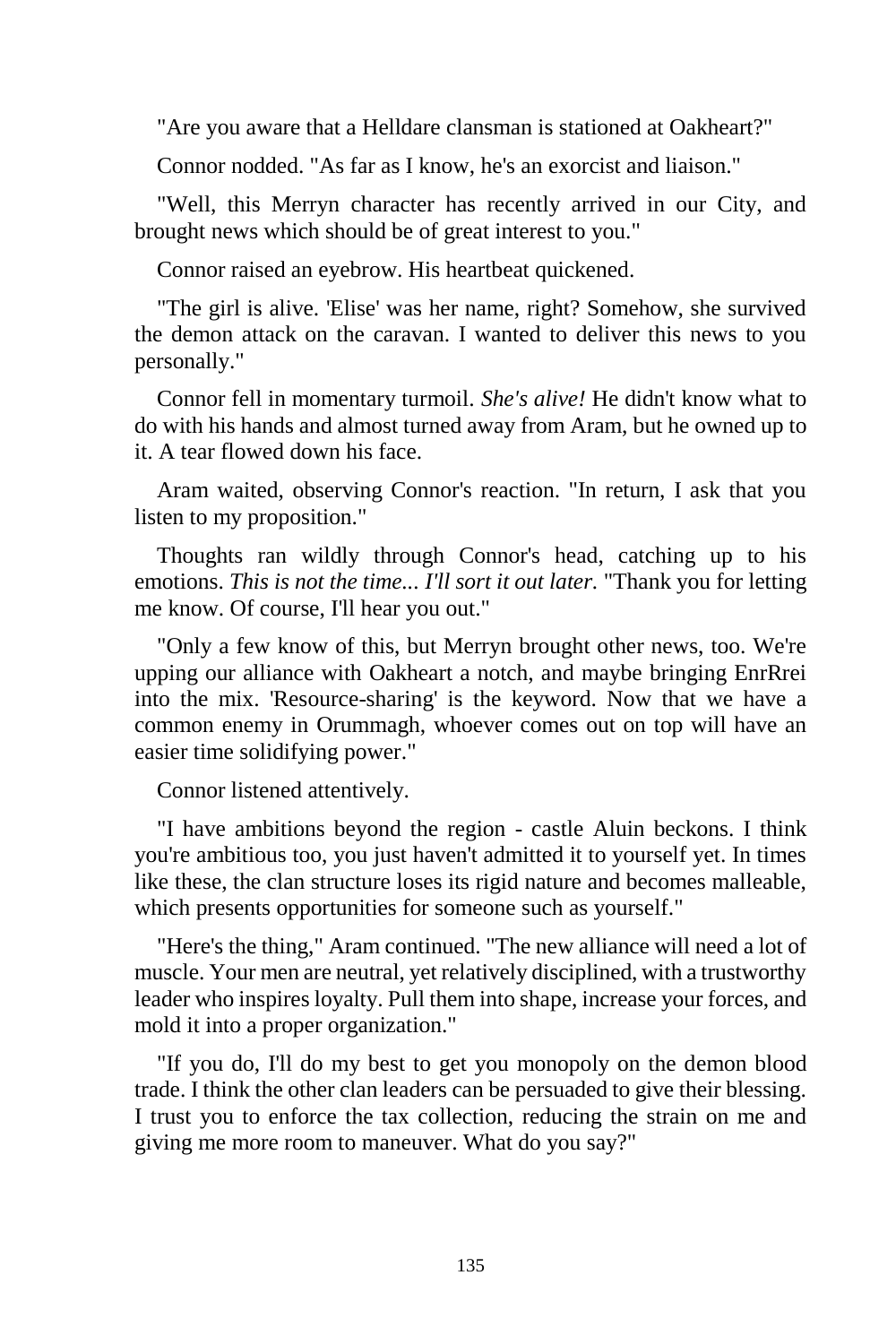Connor shrugged. "Although what you're saying makes sense... I'm not sure I want to shoulder so much responsibility. But, I will definitely consider it."

Aram nodded. "That's all I'm asking. However, let me kindle your imagination. You see, the nice thing about having power is being able to use it. If the alliance is a success, we could bend the narrative, attribute the success to your friend Elise, and frame it as if she were essential for the birth of alliance."

Lightning coursed through Connor's spine.

"Of course, that means I would have to cede a significant amount of influence. Cellie would probably support it, and Theodore won't speak out openly against a majority decision. I expect you to make it up to me, yes?" Aram's eyes glistened with excitement.

"Ha! Is that how you intend to bind me and buy my loyalty?"

"Well, it cuts both ways. I wouldn't use the word 'bind', but yes, loyalty is bought with loyalty. You just have to decide if your friend's freedom is worth that to you."

Connor chuckled. "When you put it that way... I don't really have a choice, do I?"

"Whatever you choose, you're the one who has to live with yourself. That's one of the reasons why I trust you with this... Just to reiterate, you understand that addressing the junkies as a systemic problem won't be enough; we have to be at the forefront of this alliance thing, yes?"

Connor nodded, then a more few times to himself while he kept thinking and suppressing his newfound excitement.

"One more thing before I leave," Aram said. "There's a rumor going around that the Crimson River have chained up a few thralls, thereby bleeding the situation for good profits."

Reluctantly, Connor nodded again. *That would explain the increased supply and potency, though my bet was on EnrRrei.*

"Please investigate your supply chain. If the Crimson River clan controls the supply, they are bound to become a threat in the future. It is also possible that Orummagh is flooding the market directly, or with their willing cooperation. It goes without saying, any such outside influence is bad for the City."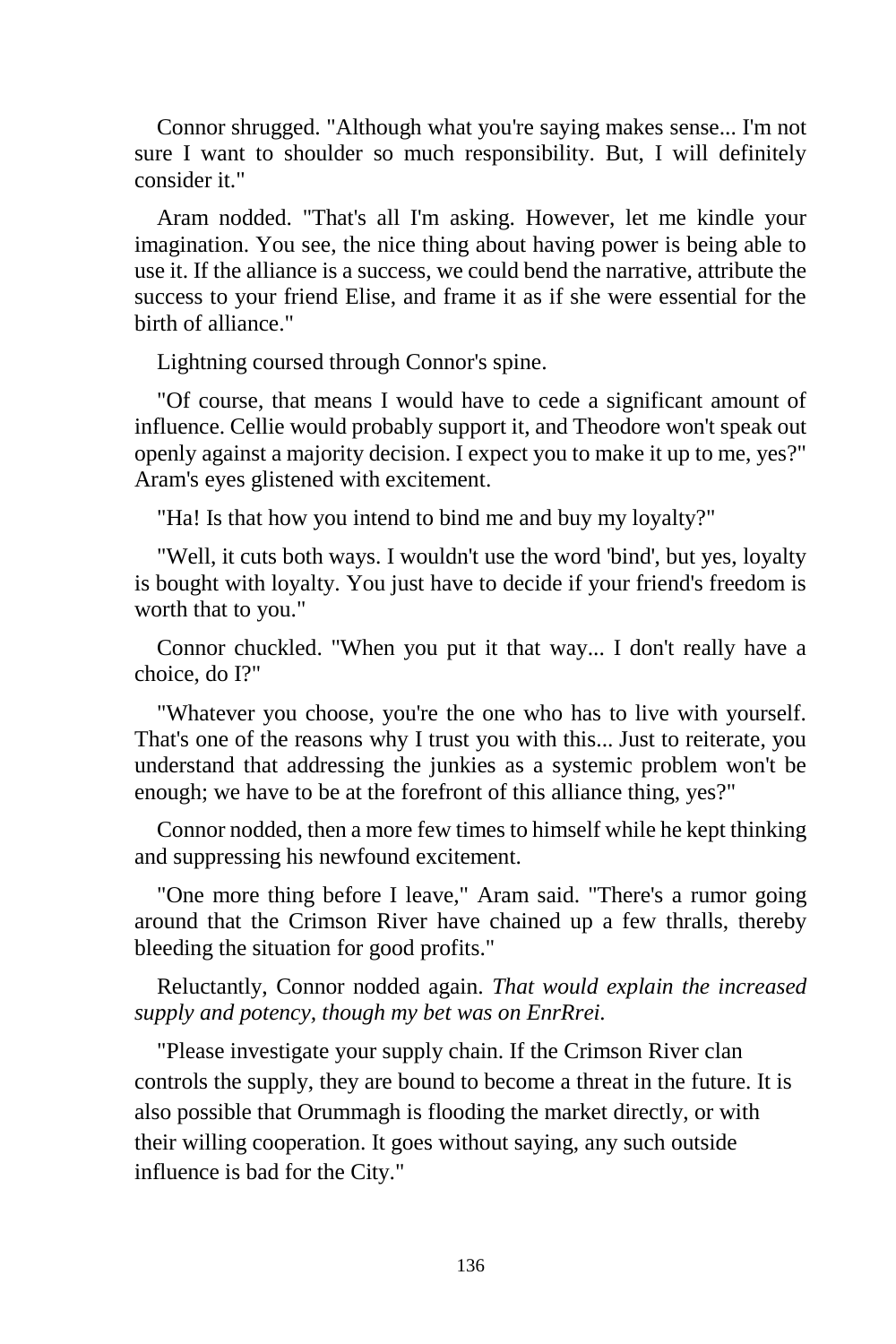*The 'self' is dynamic, to be observed in context, and spread across numerous abstraction levels. To actualize itself - to identify and define a new self - that very self is often required to 'self'-sacrifice.*

- Dreamer's Handbook

"How long has she been like this?" Dyna asked.

"Two weeks, I think," Marie said. "Maybe three?"

"Mmhmm... Paralyzed the whole time?"

"The medics thought she would recover," Marie said. "She almost did, but then it got worse... that's when they notified me."

"Well, they should have notified us sooner."

Curled up on the side of the bed, with nothing to do and nowhere to go, Scarlet basked in the warmth emanating from Elise's body and shared her own in return. She acted with confidence in Elise's recovery, as if she could sit up at any time and be her usual, cheerful self.

However, Elise shared more than that: Scarlet continually felt her spirit surrounding her, and at times, she could almost sense her thoughts. *What's happening to me?* Such thoughts were not aggressively intruding - they were just there, floating insignificantly on the surface of Elise's being.

Deeper below, she could feel the effort Elise exerted just to exist: every eye movement felt like a sprint in that direction. Talking felt extraordinarily difficult, like constantly breaking through ice. Regrettably, everything from the neck down she sensed only from the outside.

Nerat came to visit often, and each time Scarlet felt Elise's spirit lift. Devon, too, dropped by now and again.

"What actually happened to her?" Dyna asked.

"Two escaped from the Panopticon and she happened to be in their way. She's got a bite on her arm which hasn't healed properly, and she absorbed a high amount of Serum through her skin. This peculiar state is probably a reaction to the Serum; we have seen similar responses before."

"Well, not exactly like this. And vampires are supposed to be immune."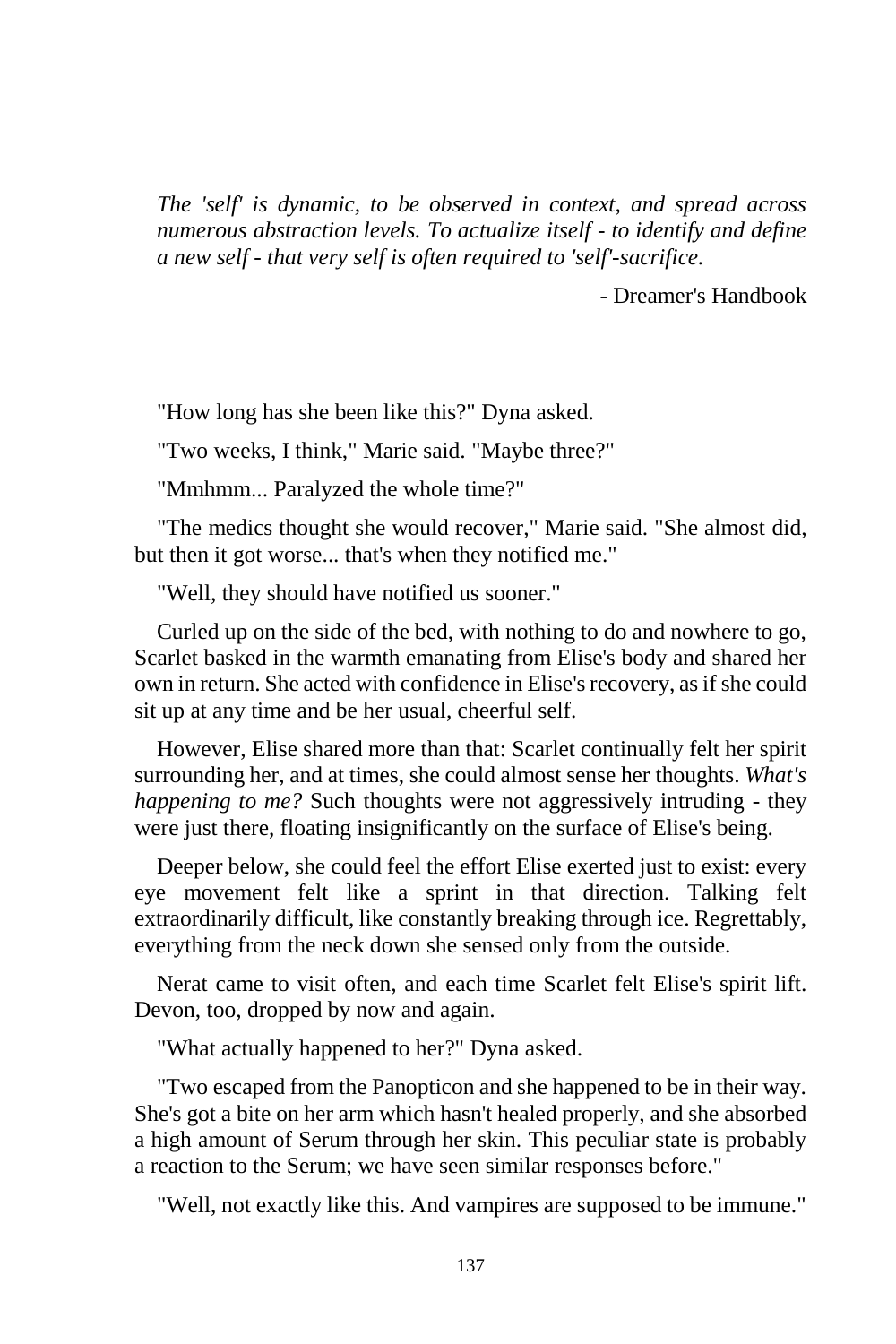"We simply have no relevant data for such high dosages. This could be an opportunity for us."

"She's a diplomatic asset," Dyna remarked sternly. "Her well-being takes precedence."

"Of course... I'm not suggesting otherwise. However, since we're in uncharted territory, preliminary analysis suggests that an experimental intervention might be her best bet. It could be simply a matter of proper dosage: she's been exposed to a dose too high for her natural immunity, but too low for sufficient adjustment."

"Well, direct solutions are generally the best... And our other subjects did lack her resilience."

All that talk bored Scarlet. She watched the images Elise showed her while wandering elsewhere: restricted laboratory rooms with cries and abominations, a dungeon with many mirrors and windows, huge Serum reserves. Mostly, an existence constrained by fear.

Dyna moved closer. "Hmm, let's see..." She undid Elise's gown to reveal her bare body. Her skin had a blue tint.

"The bite wound is on the left upper arm," Marie remarked.

"I see it," Dyna said. A black line laced the bite wound, and pus oozed from the inflamed flesh under Dyna's fingers. "Quite nasty."

Dyna observed Elise's eyes, and spoke to her loudly. "Can you talk?"

"Yes..." Elise answered faintly.

"I didn't ask before, but the reason you were sent here had something to do with overdosing on high-quality demon blood, right?" Dyna inquired.

"Yes."

"Was it voluntary?" Marie pried.

"Either that, or death," Elise answered.

"Hmm... and you almost died in the desert later on," Dyna mused. "Were you... approached?"

Elise nodded, just barely.

"By how many?"

"All of them," Elise whispered.

Dyna seemed surprised. "Did any of them possess you?"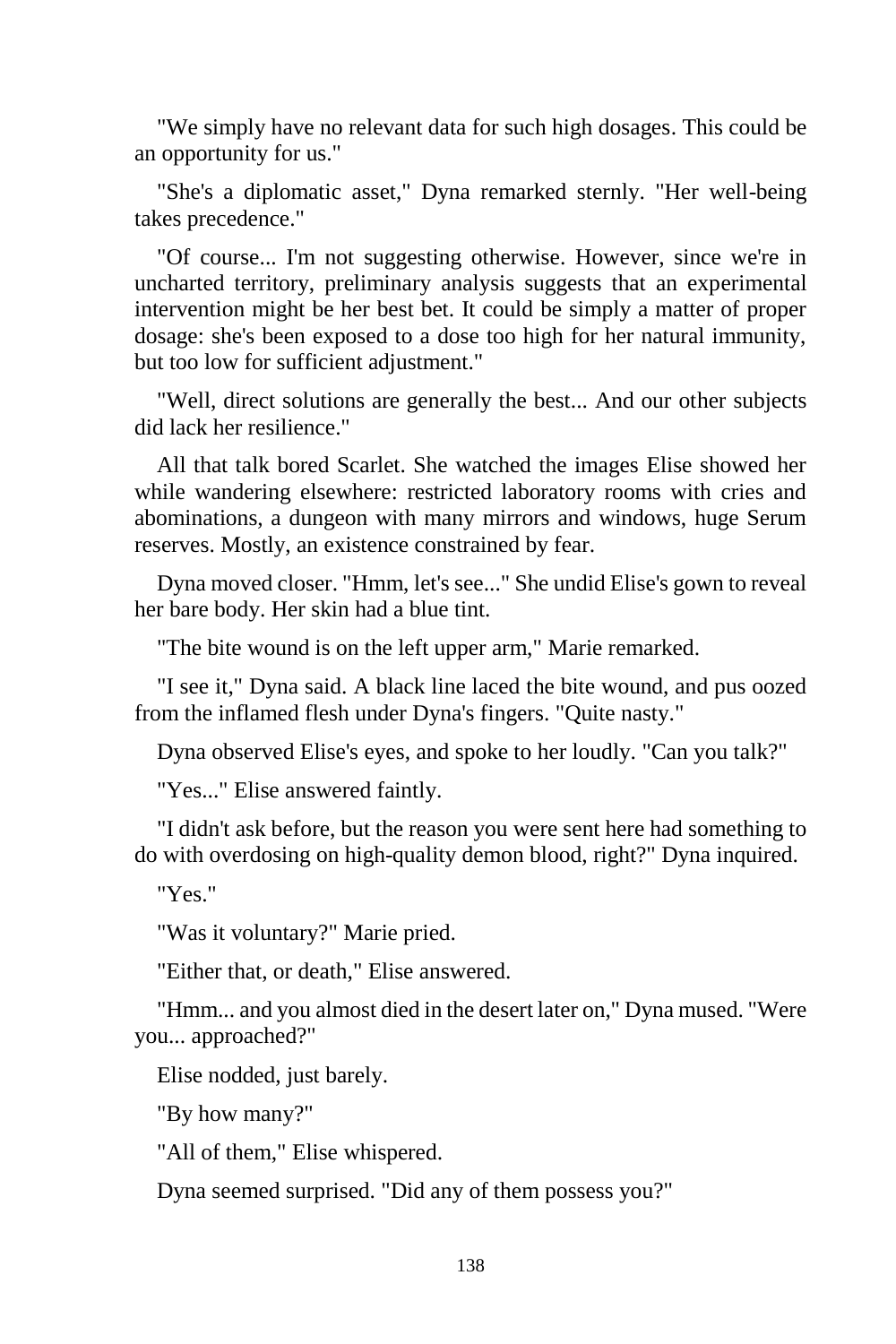"I don't think so..." Elise spoke slowly. "I was told I 'push back'."

Scarlet snuggled closer to reassure her. Being present was difficult for Elise while her being tried to flow out in all directions.

Dyna went over every part of her body. "What are these scratches on your arms? Like tiny black filaments inside minuscule scars."

"Scarlet plays rough."

Dyna waved dismissively. "That would regenerate without trace. Look, Marie, the discoloration is similar to that of the bite wound."

Marie leaned in. "So it is."

Dyna mulled it over while further inspecting Elise. "Did anything... peculiar happen to your cat?"

Elise would have shrugged if she could. "Almost died in the desert with me. And when she was tortured, I fed her my blood."

"I know about the vampirification. Tell me, how exactly was she tortured?"

"Liquid from a canister marred her. Her skin still feels bumpy under the fur. And the scar across her eye is still there, too."

Dyna furrowed her eyebrows, and stared at Scarlet for a long time. "Did the canister have an identifier?"

"Experimental agent 2711, from Midflower," Elise cited.

Dyna gasped. "Marie, that series... wasn't it a zombifying agent, weaponized specifically against vampires?"

"I think so," Marie said. "They shelved it after failing too many times."

"Becoming a zombie and a vampire at the same time..." Dyna muttered to herself. "Did she have a hunger for brains?"

"She left little waste from what she hunted," Elise said. "Grew a lot."

"In addition to the demonic influence, was she exposed to demon blood, too?"

"Yea... A big battle took place at EnrRrei's oasis, and she ended many of Shkazzrt's and Orummagh's thralls. Even the big ones. They hailed Scarlet as a hero."

"Impressive," Dyna said.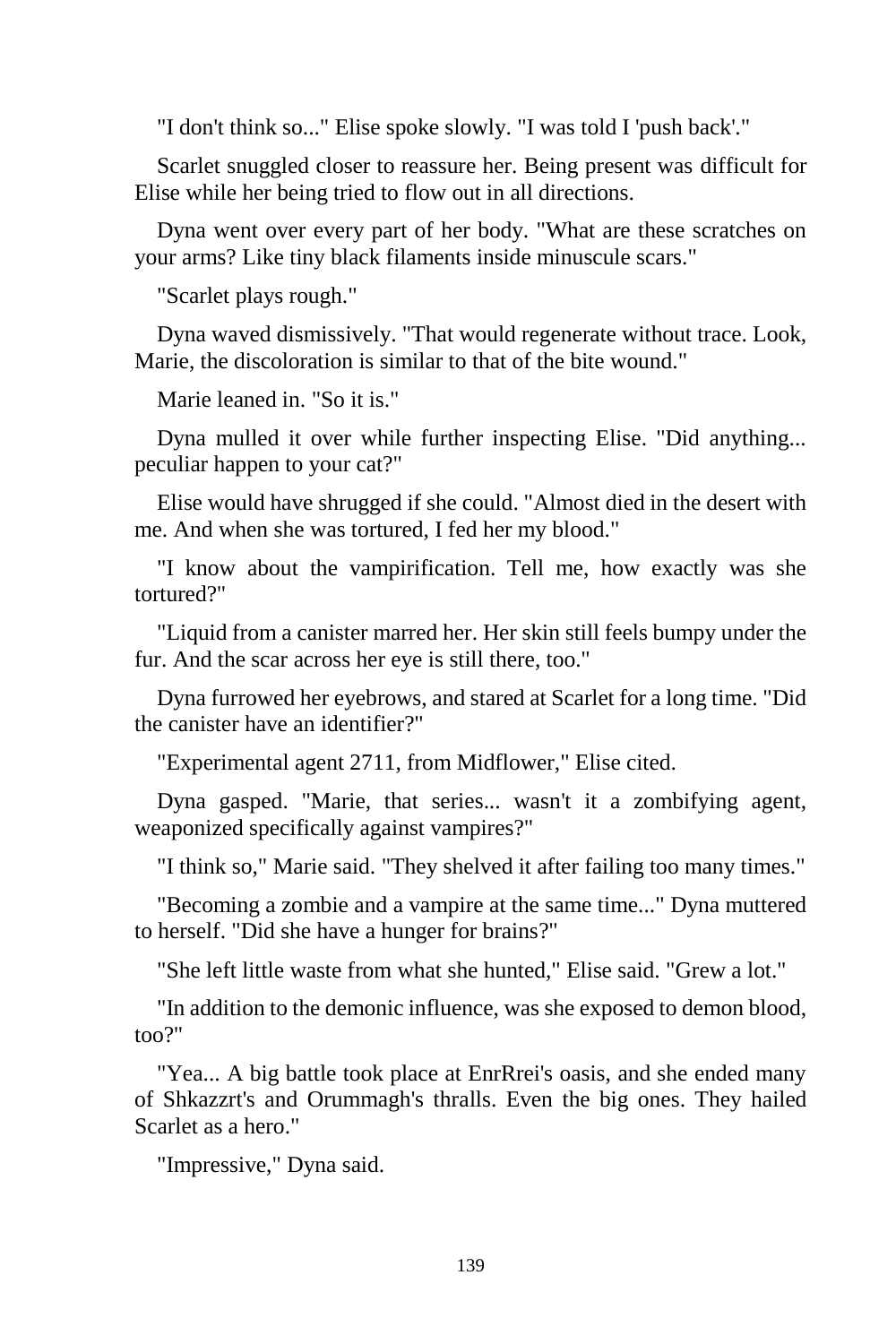Marie looked to Dyna. "You're thinking what I'm thinking? A power trifecta; zombie, vampire, demon, all in one."

"A superbeing on kitten level," Dyna stated. "Or at least potential for it."

Marie laughed out almost maniacally. "We never even tried for anything other than humanoid subjects. It never even occurred to us!"

"Considering that the physiological differences are significant, this might not be as big of a deal as you may think. We have to find out how the bioagent interacted with our patient zero. Elise is the next best thing, but she needs a push to break free."

"The Serum is probably just incompatible with her," Marie said. "The solution is easy: harvest the cat's brain, purify it into a serum, feed it to the girl. If all goes well, we have a humanoid trifecta."

Dyna looked at Marie.

They both looked at Scarlet, who started getting antsy from all the attention.

Elise suddenly sat up and yelled with all her might: "No!!! Scarlet, run!"

The burst pushed her off, and she didn't have to be told twice: Scarlet raced out of the room and continued running.

"Get her!" Echoed the shout from behind.

Scarlet nimbly avoided the stuff in the hallways. She couldn't tell if she was being chased, but the people ahead haven't paid any attention to her. After putting enough distance between herself and potential pursuers, she slipped into a vent.

Although certain locations were off-limits due to heightened security, numerous nooks and crannies - not easily accessible for two-legs presented themselves as hiding spots. Unless they mobilized everyone, she was confident she could survive indefinitely.

Even though Scarlet knew Elise succumbed to overexertion and lay comatose, she continually sensed Elise's enveloping presence, nagging her to escape.

Footsteps approached mired in the haze of heightened pheromones. Perhaps they could flush her out if they really wanted to, but she would fight, and it would cost them. She forced herself to relax.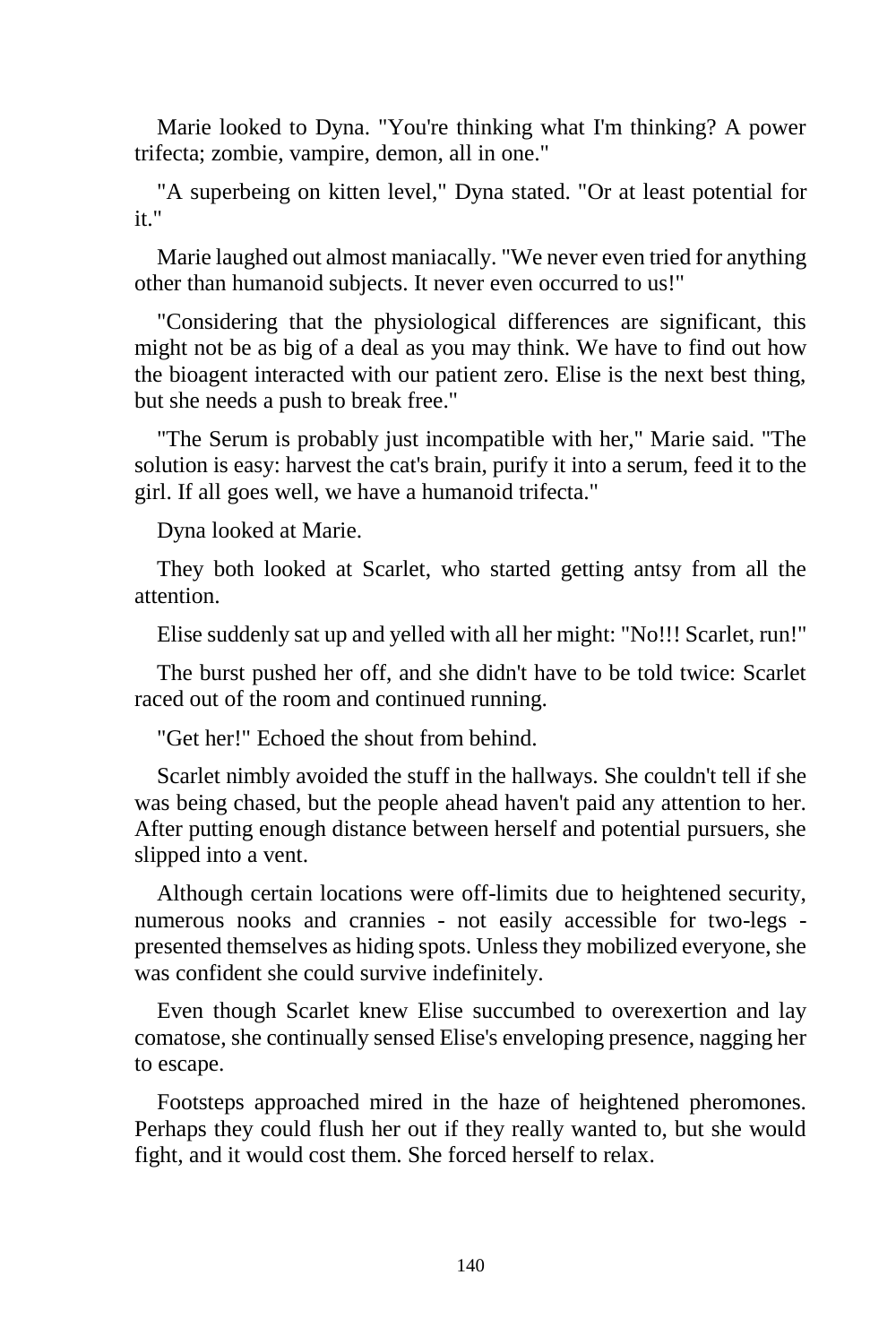Scarlet mulled over her options: barring an all-out war, she could scrape by. With luck and patience, she could also make it outside.

Without Elise, she had no reason to stay. But, abandoning Elise after all they've been through together, especially now when she lay exposed and vulnerable... She might as well be abandoning herself.

Besides, Scarlet sensed danger from the two visiting Elise, but not malice. They genuinely seemed intent on helping her. As long as they saved Elise... maybe going back wasn't such a bad idea, even if it involved sacrifice.

*'Scar, no, I forbid you! Leave me!'*

Elise fighting against the decision only made Scarlet's determination stronger.

She exited the vent, and snuck past the pursuers. The lights went out temporarily, and things kept flying off the shelves to obstruct her progress. Scarlet evaded and otherwise ignored all of it.

She approached the door; the light shining through seemed more vibrant than usual. In contrast with her impending doom, the whole place became filled with an undercurrent of liveliness and passion she never noticed before - as if coming into existence just to say goodbye.

When she stepped through the doorway, surprised expressions greeted her.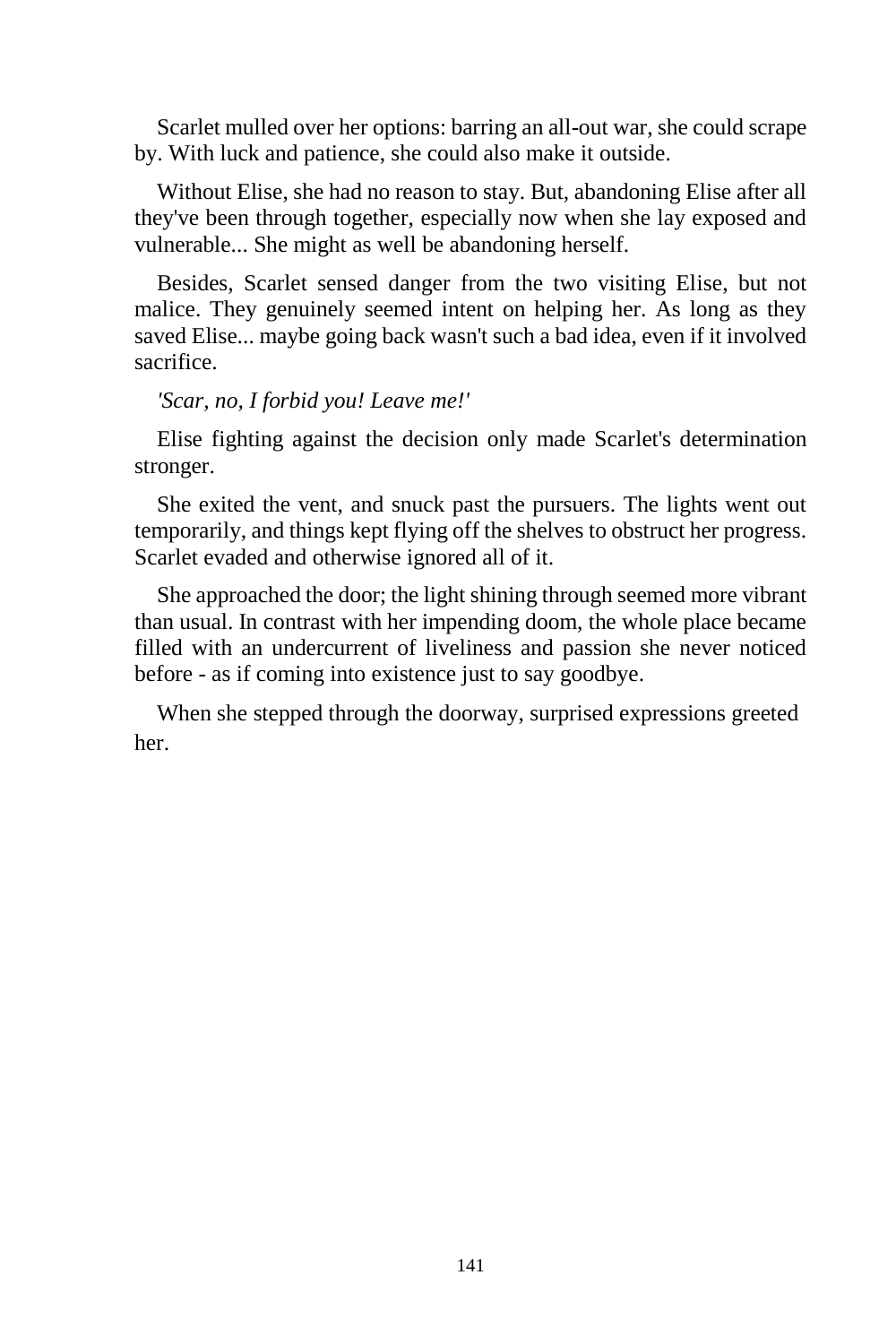*The basic operation of analysis is to put distance between observer and observed, enabling it to break things down into composing parts.*

- Dreamer's Handbook

*Intelligence, regarded purely as analytical ability, leads to paralysis when taken to extremes.*

*Due to an echo chamber effect, any introduced fault becomes steadily amplified, derailing the whole chain of analysis long before such extremes can be achieved. With inner clarity, such faults can be held off for many iterations.*

*However, when approaching said extremes, the exponentially expanding dualistic mirror-images strain the consciousness. When such movement extends beyond the domain of identity, the distance within snaps and the consciousness fractures - leaving you all alone within yourself.*

*To prevent the world from becoming static, one should be mindful of the limitations of intelligence and use it accordingly: a practical approach is to use vision to build things up at a pace commensurate with breaking them down, while another solution is to extend or shift the domain of identity.*

- Dreamer's Handbook

Needles pierced her skin, and Elise observed from above as Scarlet's transfused blood began coursing through her veins. Although she regained some sensation, Elise remained locked out of her body. *Enough of this limbo! I would like my body back, please!*

Thankfully, Scarlet still lived. Her brain remained intact, but for the past few days, she was being continually drained of blood. *At least they're feeding her rich meals.*

Doing research before committing to an irreversible option was simply good science; for the time being, a renewable blood supply was more valuable than a one-time harvest.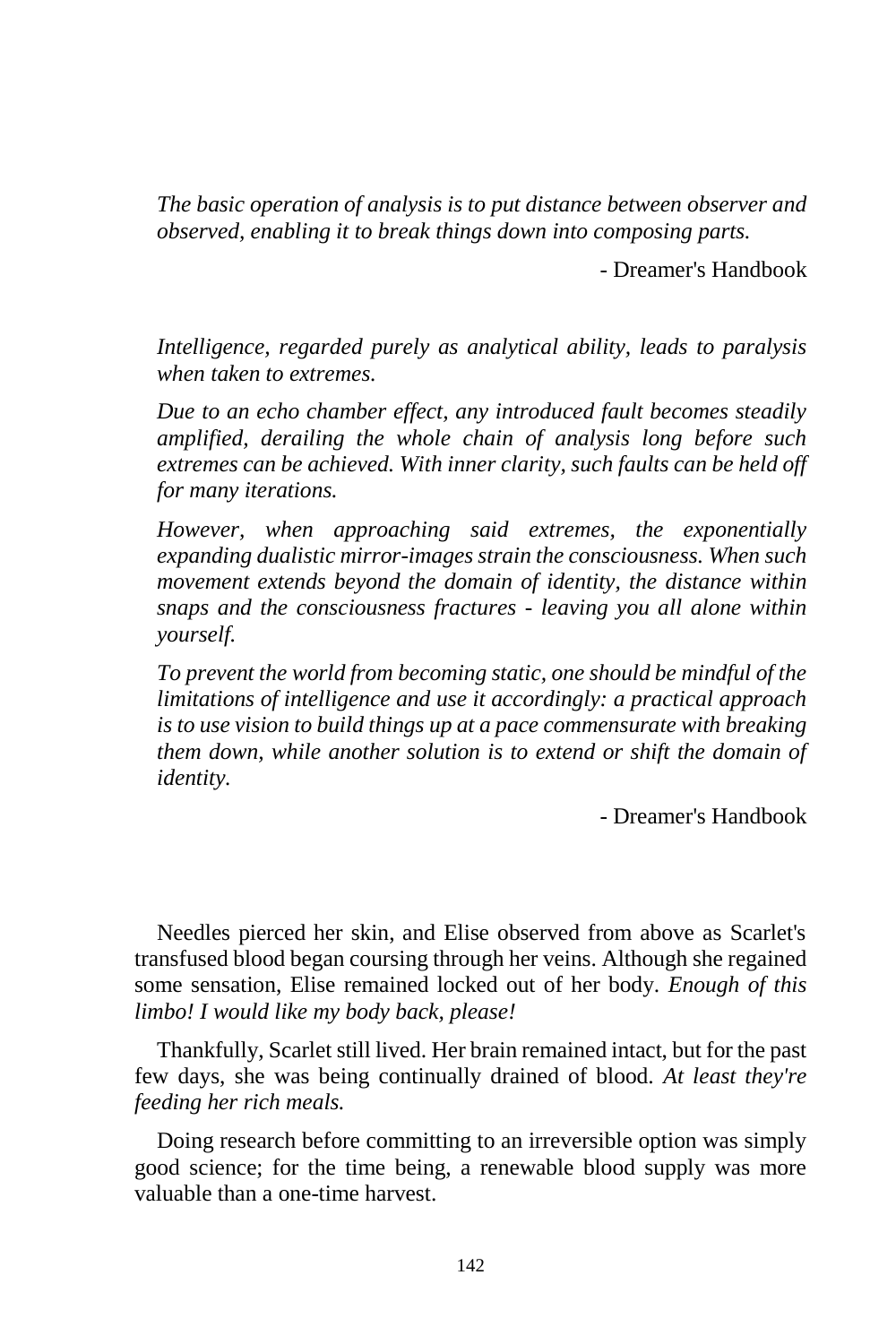Administrator Dyna waded through the bustling techs, accompanied by a wobbly old man on her arm.

"Dr. Emerson, meet Elise. She's our vampire subject."

Elise's frame was chained to the operating table. The meager sensations were kind enough to withhold pain.

Emerson leaned over. "Can she hear us?"

"We're not certain, but please talk to her anyway."

Emerson nodded, and shakily clutched Elise's hand. "Dear child, don't chase intelligence at all costs. It's a dead end."

*One look at this place and that much becomes evident. There's quite a disconnect here - which is saying a lot, coming from a disembodied vampire.*

Dyna waited for Emerson to continue... but he didn't. "That's it? I could've told her that myself. Why don't you dispense some mystical words to your aftercomer?"

Emerson chuckled. "That *was* my mystical advice. Of regrettably limited value, I admit."

"Different circumstances make us see differently, so who knows..." Dyna pondered. "Anything else?"

"I guess stability could be important," Emerson shrugged. "Courage alone isn't enough, either. I'm sorry, but I can only advise on which path not to take."

"Ah well," Dyna sighed. "It was worth a try."

"If she, too, goes the way of Algernon, I might have more advice for her then," Emerson smiled wryly.

Dyna frowned, and turned her attention to Elise. "You've done well to survive thus far. This is not the time to break that habit, do you understand?" She tapped Elise's limp arm a few times. "...of course you do."

Elise chuckled. *On par with the old guy's advice.* Nonetheless, she appreciated the sentiment.

Dyna yanked Emerson's arm. "Enough of your self-pity, old man. You regained full mental capacity, and sadly, you didn't lose your sense of humor either."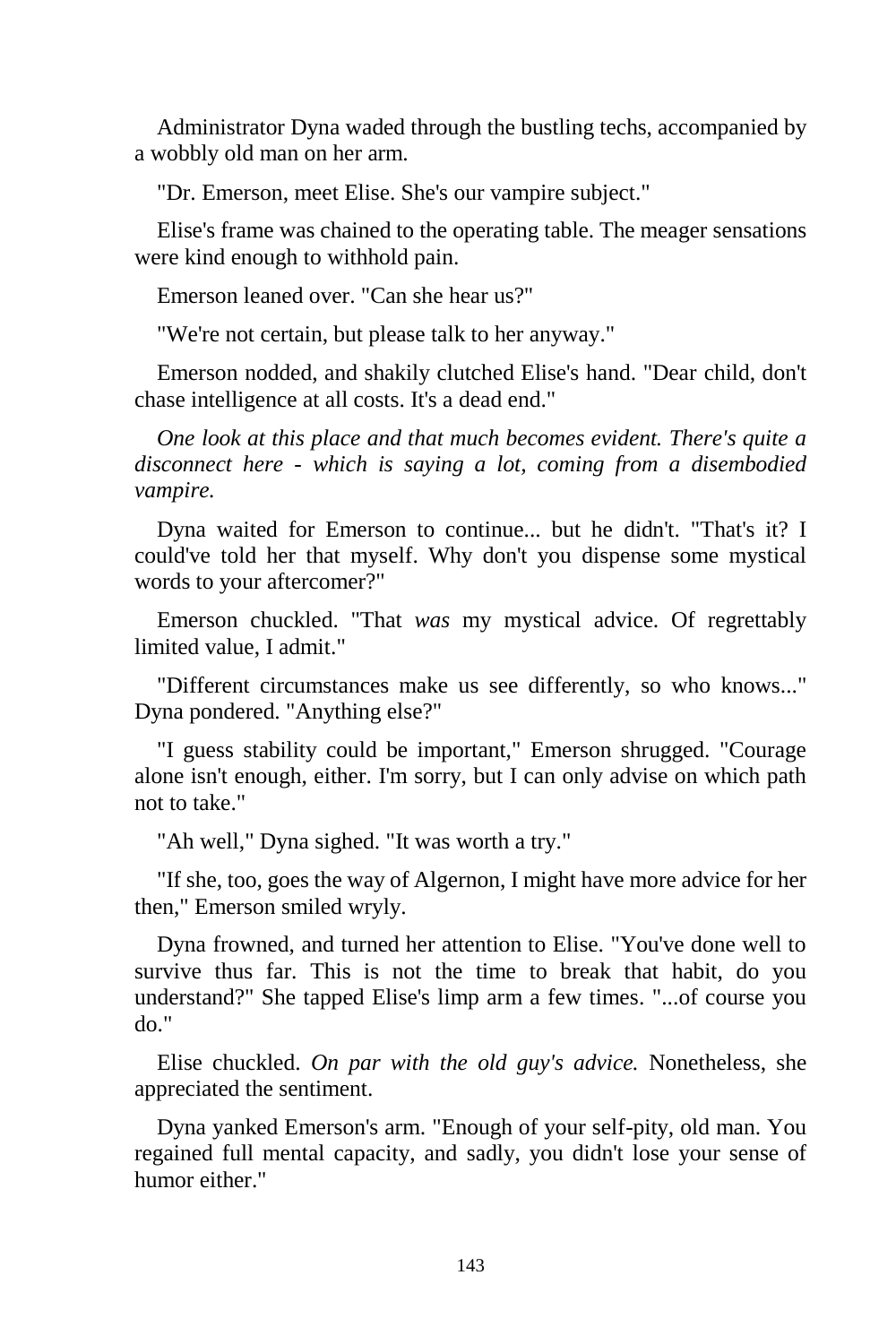Emerson laughed, which turned into a coughing fit.

"Let's get you out of here," Dyna said. "Thank you for coming down."

Emerson hobbled away with wobbly steps, relying on Dyna for balance. *Aged beyond his years... So this is what awaits me.*

Elise still had access to her emotions, as well as a degree of mental composure, but without the possibility of interacting with anything - a lack of outside pressure - Elise surmised that even if her physique held, her mind would be gone soon.

The odd curiousness of such a state long since faded, and only the annoyance and lack of meaning remained.

Dyna reappeared behind the security glass on the upper floor. "Marie," her voice crackled from the speakers, "proceed to the next stage when you're ready."

After being resigned for so long, Elise observed the experiment with enthusiasm: she was excited to see if she was going to die or not.

Despite a sense of locality, she existed in this place without feeling alive. Even exposure to demonic forces was preferable to this intense lack; the separation within corrupted her being with each breath.

*When death comes, I'll welcome it.*

Under Marie's direction, the technicians poked holes and shoved more tubes into Elise's body. The bustle slowly subsided, but the expectation on their faces only grew.

"Auxiliary personnel, thank you for your good work," Dyna's voice echoed. "For your own safety, please vacate the area immediately."

While many exited promptly, a few refused to budge.

"You're not authorized for the next stage!" Marie barked. "Get out before I have security remove you!"

Shortly after the commotion subsided, a luminescent blue merged in with the crimson of Scarlet's blood, melding and fizzing into a shimmering purple... and invading Elise's flesh right after. *My blood is no longer my own.*

Her body tingled all over while the liquid ravaged it - but then all senses stopped supplying sensations. Yet, a ringing in her ears remained, which gradually expanded to all other aspects of her being.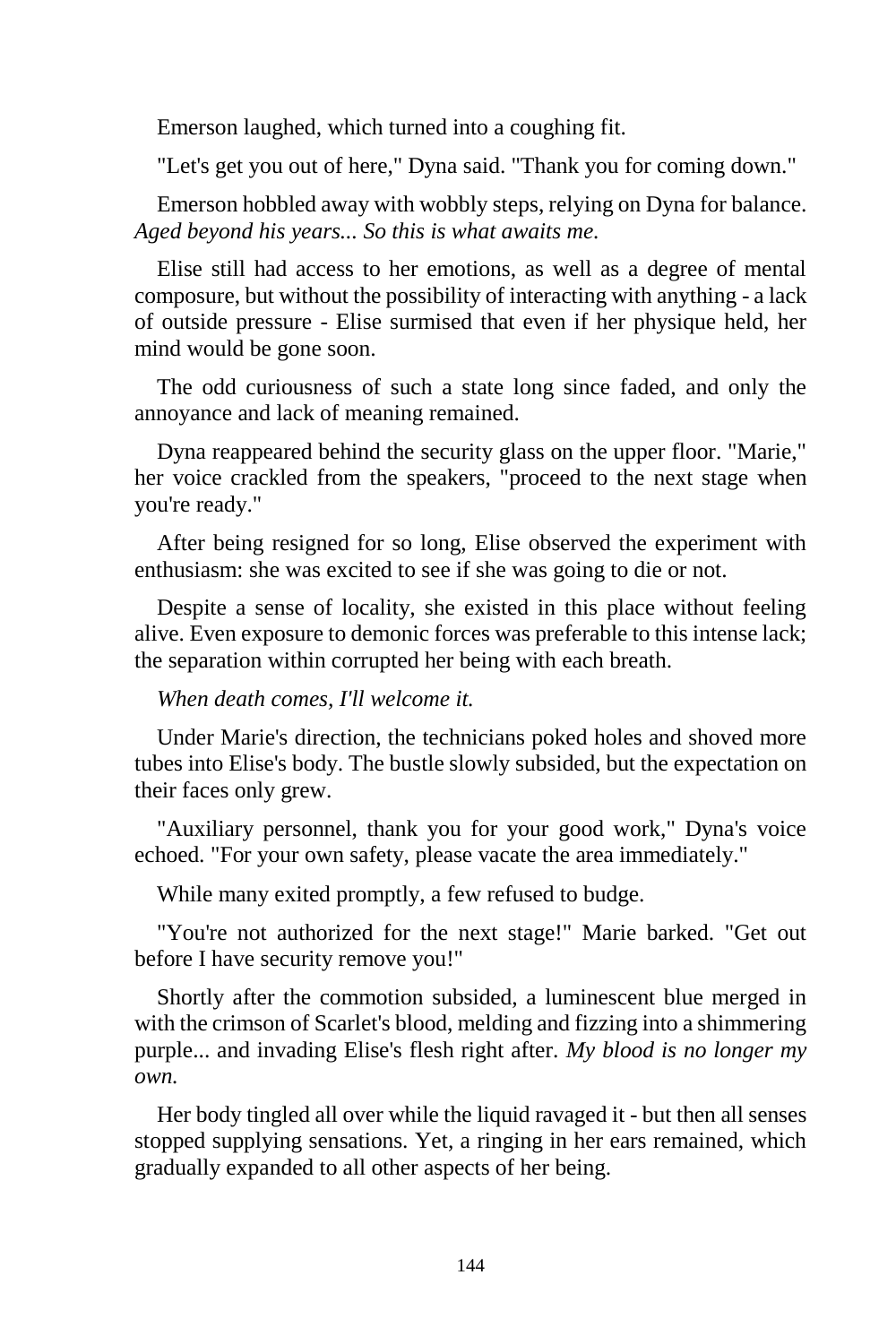She tried to seize it and tear it out. As she flailed around, some of the lights in the laboratory shone more brightly, even to the point of bursting, while others flickered to the tune of that damnedly irritating ringing.

The ringing finally overwhelmed, sweeping through and over her awareness with a whoosh.

Elise's sense of locality expanded explosively. Instead of floating above her body, her awareness enveloped the whole of Oakheart - and beyond.

She tried to adjust, but footholds became obsolete upon recognizing them. Her sense of time curved inward as the near future became the past. Yet, traveling the myriad pathways all at once was the greatest rush she ever experienced; spiraling ever outward, her attention exceeded the minutiality of this realm.

The ultra-dose of Serum wasn't a cure; quite the contrary. The omniscient omnipresence of her state was alluring, but instead of reversing the partitioning process, the Serum has only accelerated it.

A multitude of infinitely separated parts looked at her from the outside; it was palpable and highly disconcerting.

Unlike demonic entities, constantly self-burning to assert power over their claimed domain, these forces were self-eating and expanded only to cannibalize.

Brilliance came not only in glimpses, but as a hunger driving the process forward. It offered and granted many admirable qualities: simplicity, discipline, edge. Reaching out to take, and then consuming and reducing a thing to its essence felt tremendously satisfying. Manipulating such distanced abstractions enabled a reach to unseen before places.

The process refused to stop. Edges of highway brilliance underwent localized implosions, but there was always more fuel to take on the outside.

Control was ephemeral and transient. Fractal fractures of the soul cried out as they became the interference of light, but none of its wholeness.

The motion itself was a pattern that could be relied on - therefore, predictable. Irritated by the excluding unevenness in her being, Elise tried to smooth it out, but that remaining observer broke too, and her sense of self gave out.

The surrender triggered stirrings within her disjointed self: not resistance, but a familiar countermovement.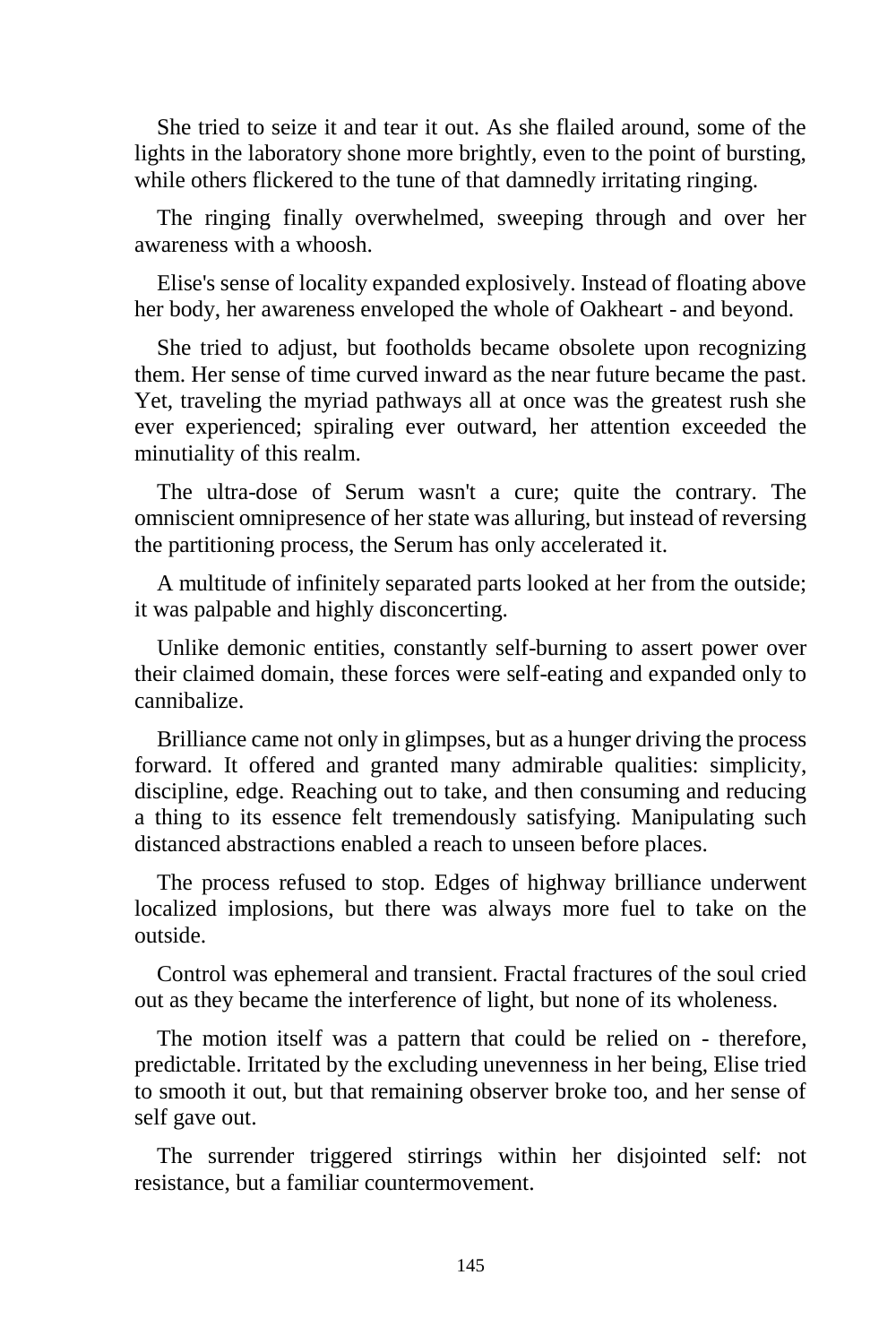Demons, for all their self-burning anger, understood sacrifice and tenaciousness. Zombies pursued enlightenment with cold efficiency, even at the peril of losing the spark of life. Vampires, with their bloated egos, sought to pound everything they could into submission, yet they intuitively grasped the importance of circulation and give-and-take.

The three aspects flowed together from complementary directions.

The knot of Elise's existence untied and the walls of her being blasted open. It was liberating... and utterly terrifying! Who knew there was this much more to herself?

Like a wire framework, only the outline of an ego structure remained: observing from many localities, and enduring by not resisting. She used that framework as handle - a set of temporarily fixed points and motions to unhinge the universe by.

She was alive!

The expansion of her awareness continued, this time in a more balanced and willful way. Nevertheless, it forced her to reevaluate her existence on a higher state of reality, and her consciousness whited out.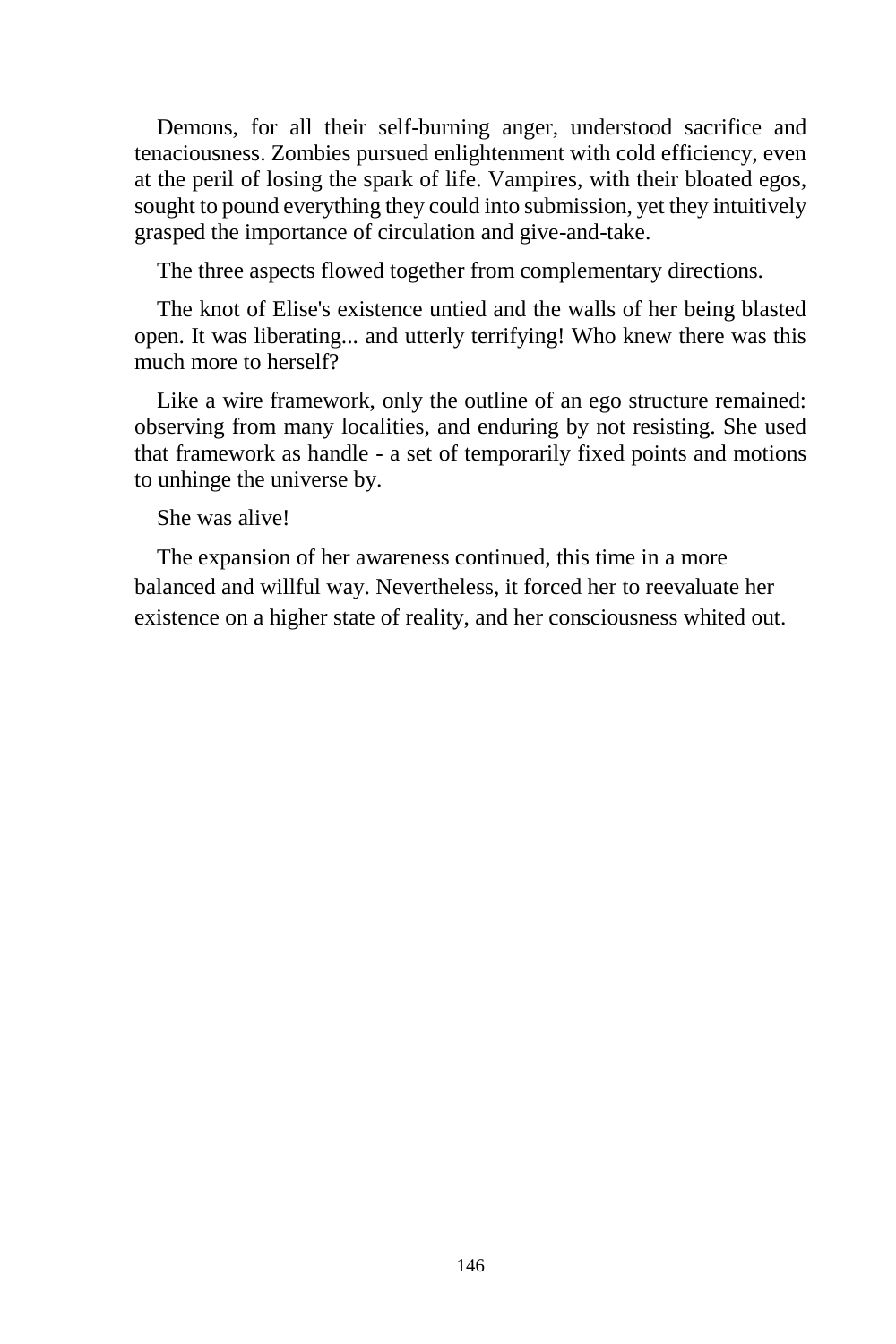*Look back at those who gaze into the abyss! It's your duty.*

- Dreamer's Handbook

Rose breathed life into the realm. Time began to flow, and a gentle breeze rustled the leaves. It was only a bubble realm dreamed up for communication purposes, but for this brief period, it was hers.

She enjoyed the soothing touch of soft grass beneath her palms, and felt a surge of pride on getting it just right. *Honestly, having no one around to brag to is a tad disheartening.* She considered adding fauna too, but keeping the environment bright and uncluttered was a priority.

# *Right. There's work to do.*

After composing herself and getting into the required state of mind, Rose focused on gathering the relevant touch-points for anchoring an outside consciousness.

# *I hope this works. I've never done such summoning before.*

Under Rose's caressing guidance, a glitchy ego-image began taking shape in front of her. Thankfully, the targeted consciousness welcomed the tethering, flowing and connecting with trusting sincerity. *No sense rushing the process.*

Rose dimmed the sunlight's happy brightness. She didn't want to blind the guest awareness, or trigger the reflexive aversion to daylight.

She double-checked to confirm the bubble realm remained stable. Keeping it void of unintentional manifestations and shielding it from the crushing influx of outside forces was no small feat.

*I look forward to a purification ritual later... The more searing the better.*

Here seemed to be a case where nightmares subverted and permanently changed the nature of a whole realm. It wasn't as earthy as her own, but if it were to implode, a cataclysm of such magnitude would have unimaginable repercussions.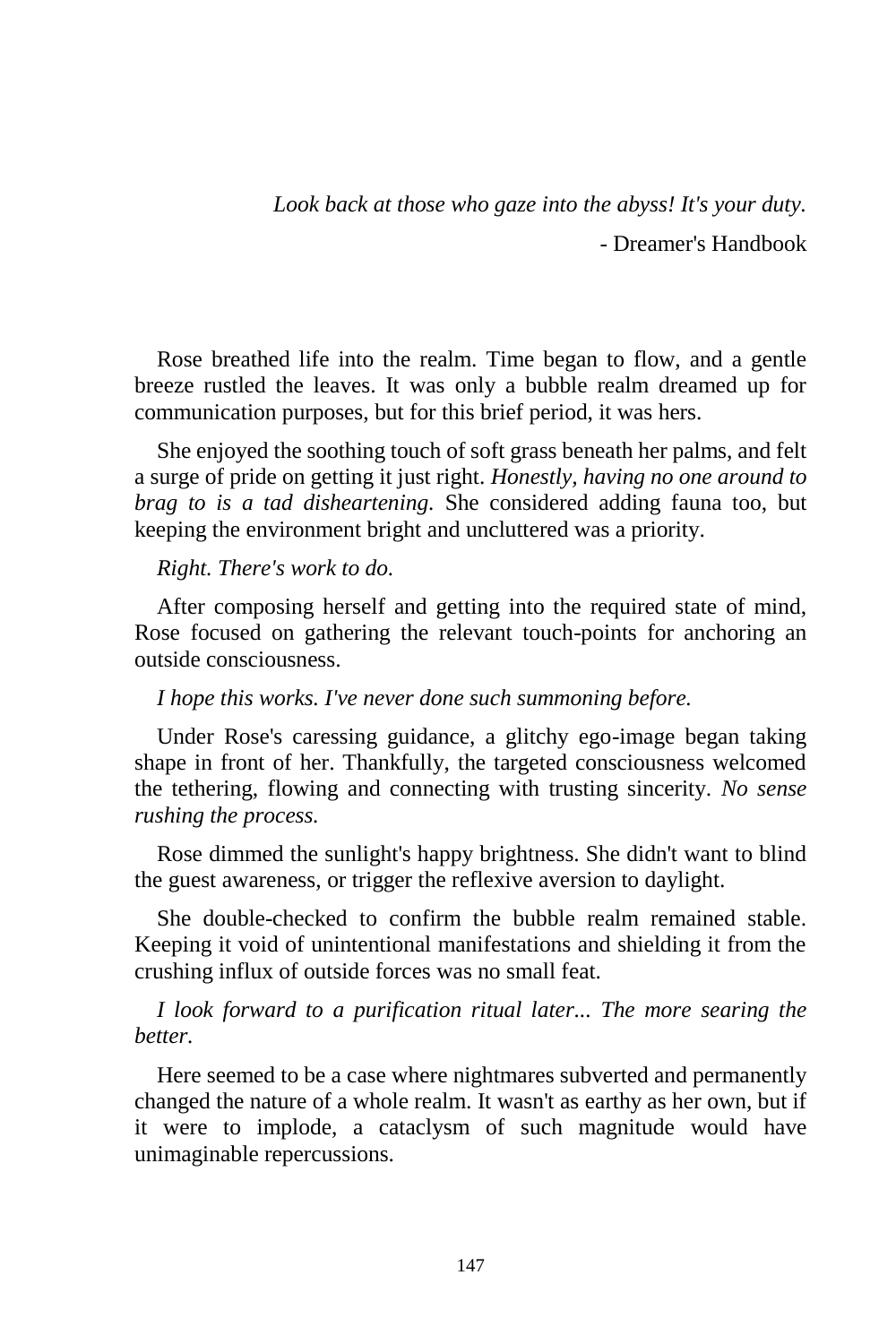The sheer hopelessness emanating from the place was enough to bend neighboring realities. There was nothing else for Rose to do, but decide on a good spot to inoculate against the corruption, and hope for the best.

### *And the vampire girl is the one to bear the burden.*

Despite the difficulty and the offers to help, Rose wanted to do this on her own. She has grown, and wanted to prove she could handle more responsibility. *Either way, there's not much more to do at this stage.*

Creating a bubble realm wasn't that challenging, but maintaining it on the edge of Elise's world was. Furthermore, incarnating there directly without extensive preparation was nigh impossible.

#### *That realm is like a knot: difficult to enter, traverse, or leave.*

Although Rose tried not to carry her own nightmares with her, she did harbor a few dark thoughts. She knew that death was a clean tool, oftentimes preferable to a fearful existence, and occasionally wondered if it would be better to just euthanize the whole realm...

*The children here have no childhood; even the ability to dream is denied to them.* Rose couldn't think of many crueler things. *The others may be right regarding triage and excision. Still, there have to be better options... Or does that make me naive?*

Many of those who did carry their nightmares with them had a philosophy of celebrating the rottenness they were mired in. *The problem is not the acceptance, but the lack of courage to envision something better.*

Rose sighed. *Maybe I'm just stubborn.*

She banished the gloom from her thoughts - such darkness may have been necessary at times, but it wasn't the friendly and social Rose she chose to be. *I have to make a good impression.*

Rose continually aided the infusion of Elise's consciousness into coalescing. Preventing the pullback and a relapse into old patterns took a lot of effort.

She adjusted her figure for age and height, making herself appear slightly older than her vampire guest.

Rose chose a simple white dress, and tinted her hair a brighter red than usual. Such a gentle way of projecting power was bound to appeal to vampire sensibilities - and it also made her hair seem slightly less curly.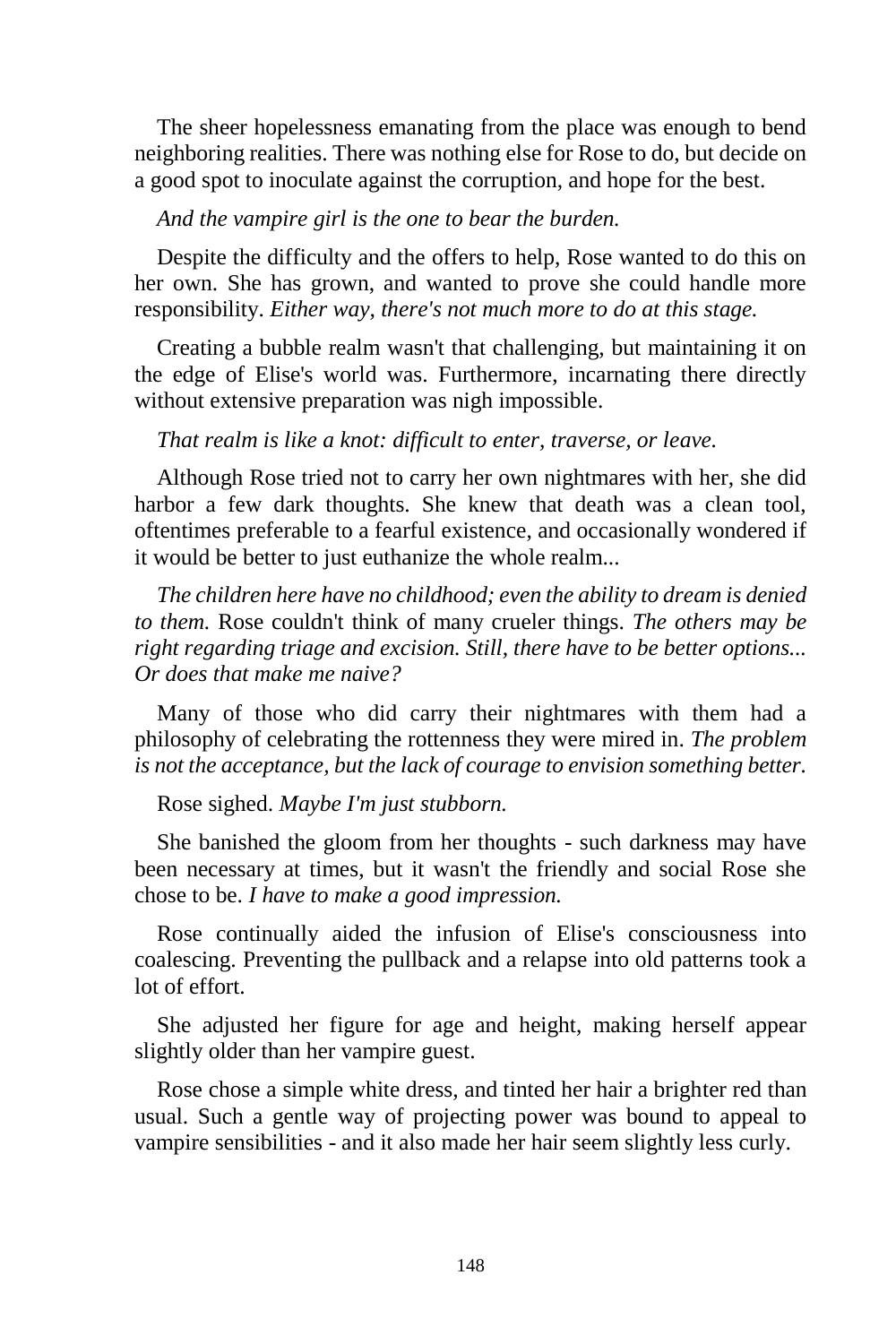The ego-image in front of her eventually stabilized into a living, breathing, albeit unconscious humanoid body. While waiting, Rose noted the worn and somewhat dirty clothes covering it. *Flexible and practical.*

Gradually, Elise came to her senses... and opened her eyes. After making sure there was strength in her limbs, she noticed Rose and sat up. Only a rasp left her lips when she attempted to talk, so she cleared her throat.

Elise looked vulnerable, with a piercing gaze, accentuated by the canines and the red rings around her irises. *A bright wildflower growing in a crack of concrete. Let's see if she's strong enough to make that concrete crumble.*

"Hi there," Rose greeted with a smile.

Elise stood up. She seemed at ease, but not entirely trusting. "Have I died?"

"As far as I can tell, you still have a body and your ego hasn't dispersed either. So yeah," Rose grinned, "technically that means you're alive."

Elise pondered for a while. "Are you an angel?"

"What? No," Rose laughed. "How sweet of you! Do you even know what an angel is?"

"I saw images on the stained glass windows of our old church building..." Elise shrugged. "I was told those were angels."

"I see," Rose said. "Well, we mages reserve the term to describe the pillar-bases of reality. Angels rarely take on the form of an egoconsciousness, but they're more prominent in your realm since they fell pretty hard."

After a curt nod, Elise examined her surroundings in greater detail. "Where are we?" She was wary of the light, but it didn't hurt her.

"In a tiny dream bubble just outside your realm," Rose gestured all around. "It's not really a 'where', more like a 'how does it feel'." She smiled sheepishly.

"I didn't know dreams could be like this... Everything is so vivid."

"I do my best," Rose beamed. "Dreams do regain much of their color when no longer reduced to mundane pattern processing."

The words seemed to have saddened Elise. "Yeah. Life is rarely... full."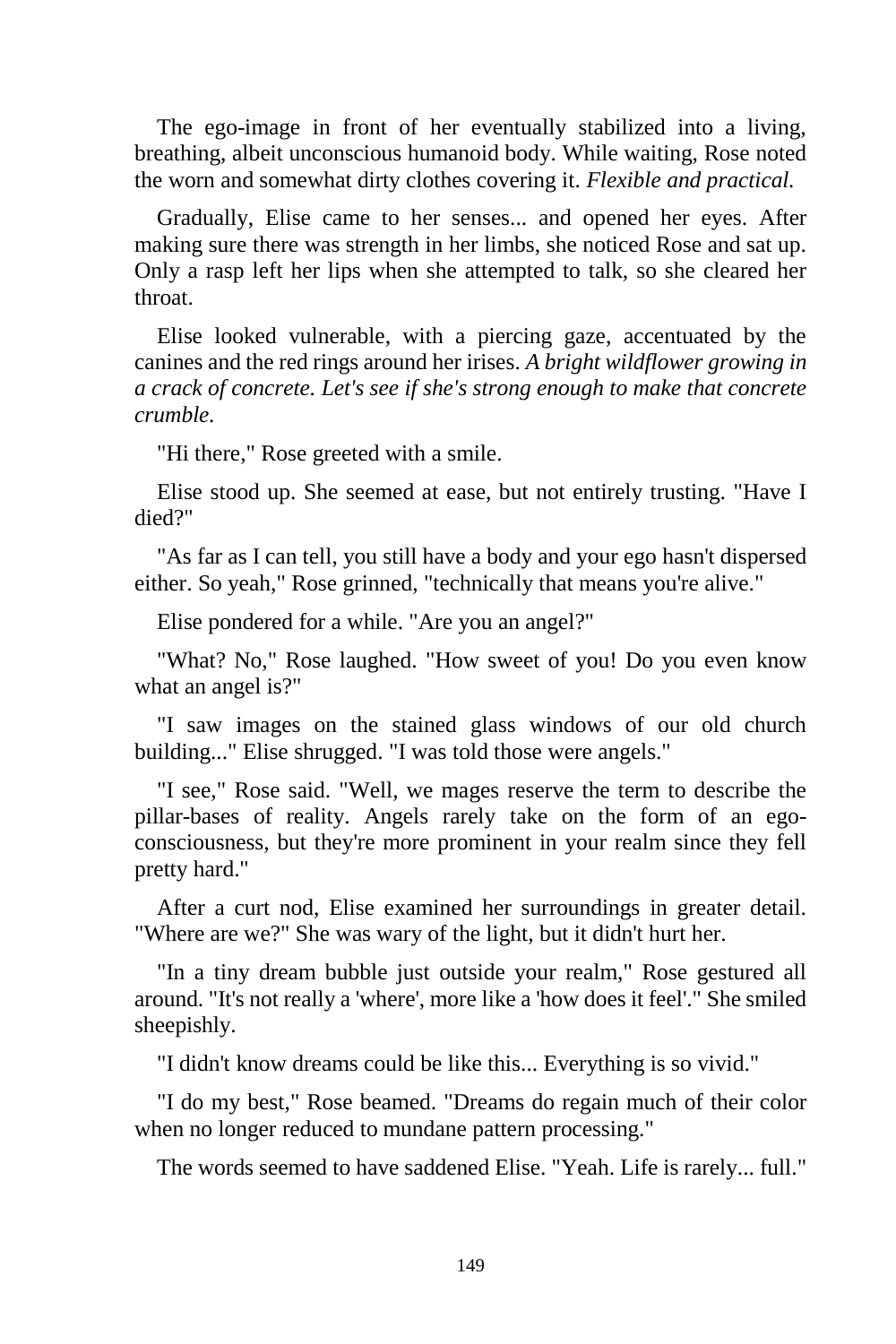"That's not exclusive to your corner of the multiverse," Rose smiled sadly. "Anyway, you should be proud of your achievement: you're the first in a long time to be able to dream properly. The pervasive nightmare of your realm will try to reject you, and it will fall upon you to master it."

Elise rolled her eyes and laughed heartily. "So I have a destiny to fulfill?"

As if responding to danger, Rose's pupils narrowed slightly. "A belief in destiny mutilates one's vision. Just... don't."

"Good," Elise chuckled. "I was starting to think you're full of shit."

The stink of excrement filled the air, and Rose reimposed a citrusy scent at once. "You feel vulnerable, but I'm not here to harm you. Do you believe me?"

"I do," Elise answered.

The calm joyfulness seemed almost foreign and undeserved to Elise, but judging from her expression, she felt deeply rejuvenated and at peace. They enjoyed each other's company in silence.

*Elise survived without losing her empathy and giving up her soul. She transcended her limitations to become human! But, I don't think I can give her much time.*

*This success matters only if it's the first of many. Procreative energies have been diverted towards ego-feeding, and all three factions lean towards asexuality in their own ways. The change Elise brings will be like puberty on a large scale.*

"Does your world have zombies and vampires and demons, too?" Elise asked.

"We have the same archetypes, but they do not come to expression as strongly as in yours. They're just common nightmare deviations."

Rose resisted an urge to impress upon Elise the severity of the situation. *If that realm fails again, there will be wide-reaching repercussions.* Putting her under more stress would have been counterproductive, so she kept these troubling concerns to herself.

She felt the pull of forces increase, along with Elise's subconscious desire to return and become truly whole. *Time to go. I can't keep her here any longer.*

"I don't pretend to know what you went through," Rose broke the reverie, "but I do know what if feels like to be pulled apart by a whirlwind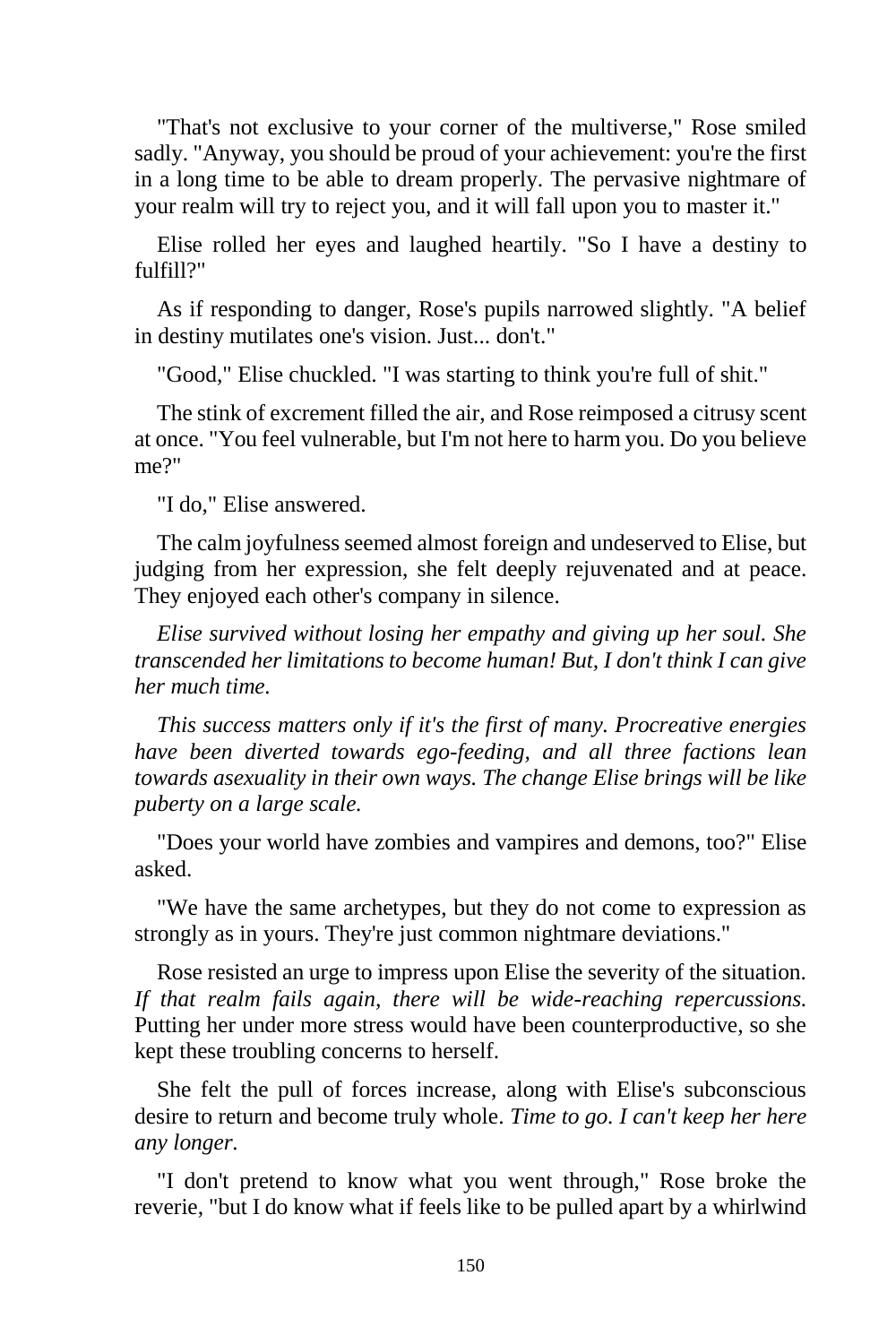of forces. I also know what it takes to put yourself back together. You're still in the womb, yet to give birth to yourself."

Elise snickered.

"Yeah the analogy sucks, but you get the point. Remember what wholeness feels like, and let that feeling guide you when you return to your realm. You will have to recreate and maintain such an exalted state, for your sake and for others. It will prevent your existence from unraveling."

"I see." Elise took a deep breath, and breathed out.

In a theatrical gesture, Rose held out her hand and wiggled her fingers. Condensed lightning began dancing upon her palm. "Catch!"

Elise caught it readily, surprised to see she was holding a book. "What is this?"

"A handbook of magic, filled with metaphysical advice," Rose said. "I was given one, and now I'm giving one to you. If your head starts to hurt, make sure to take a break from studying."

Elise examined it; the title 'Dreamer's Handbook' was featured prominently on the cover. She nodded tentatively and put it into a pocket. "Thanks!"

"You're very welcome." Rose reached out to caress Elise's cheek. "It will be a while till we meet again. Be strong, okay?"

Elise nodded. "I'll try."

Rose opened her arms, offering a hug. "I know displays of affection are frowned upon in your world, but maybe you can change that. I don't think there's a cause more noble."

After brief hesitation, Elise accepted the warm embrace and responded in kind. She wept, and her shifting presence began flowing out of Rose's arms. "Are you sure we'll see each other again?"

"You bet!" Rose grinned despite the wave of sadness washing over her. "Are you ready?"

Elise nodded with forced vigor.

Rose stopped counteracting the pulling forces and they staked their claim. "Goodbye." She let go of Elise's presence, but held on tightly to her disappearing body... until it vanished from her arms completely.

Rose lowered her dangling arms and dropped to her knees. She cried, too - touching a soul with her own was always a profound experience.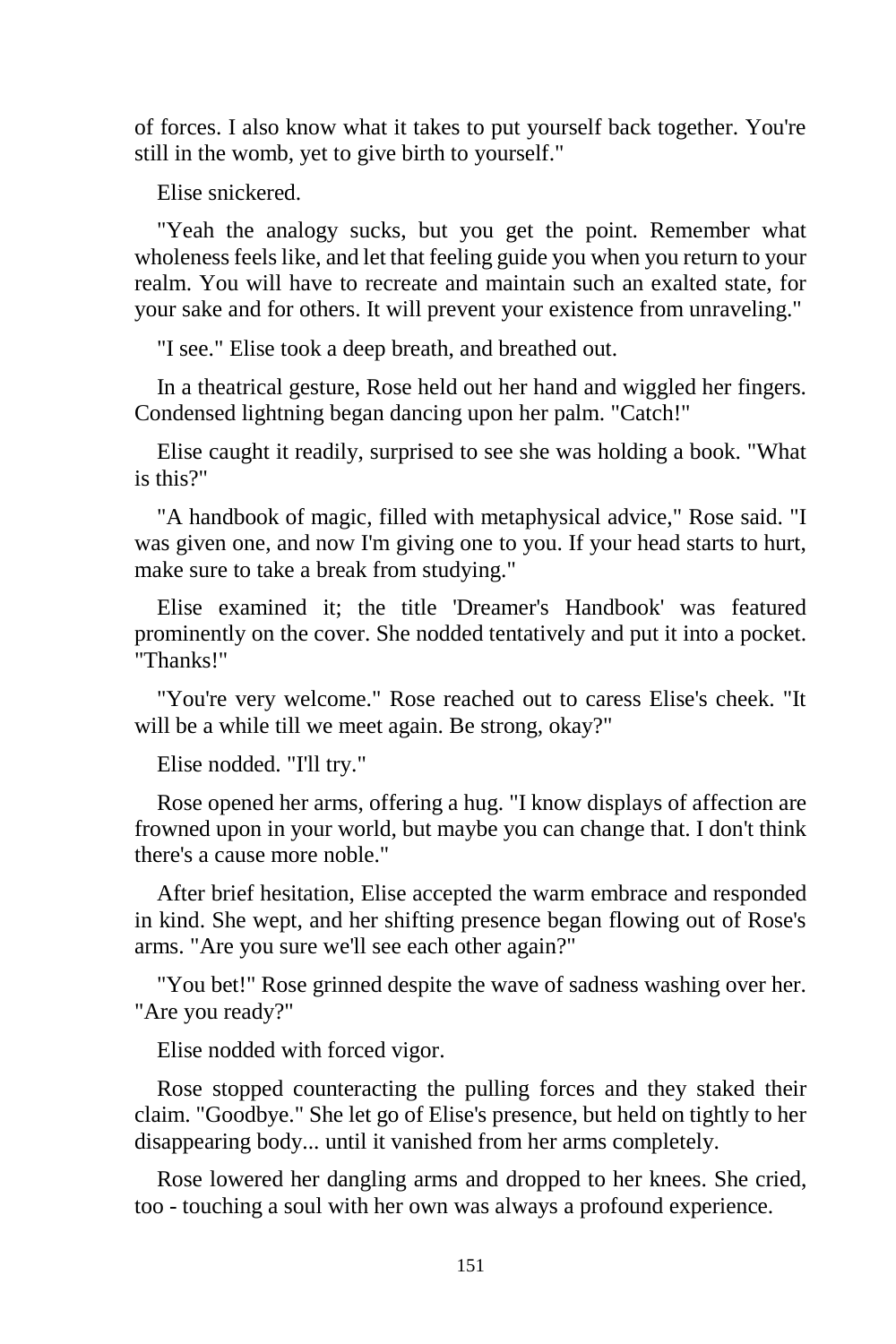She deemed it almost cruel to send Elise back. *When she starts dreaming regularly, the nightmares will come. Afterall, the realm fractured to keep them at bay.*

Rose let the tears flow their course. *No point mourning the living. She's more alive than ever, and I have faith in her.* After the tears inevitably dried up, Rose gathered herself and stood up.

*My work here is done.*

Time froze; the gentle breeze ceased caressing and the sunshine lost its warmth. Previously rustling leaves disappeared, then the trees, and then the field of grass beneath Rose's feet.

Lines of awareness marked the remaining frame of reference. Those imploded, too, as Rose finished folding up the bubble realm.

Her shining ego-image no longer resembled a physical human body.

Ignoring the foul breath and general yuckiness of Elise's world, her awareness snapped to familiar reference points as she realm-walked back in the direction she came from.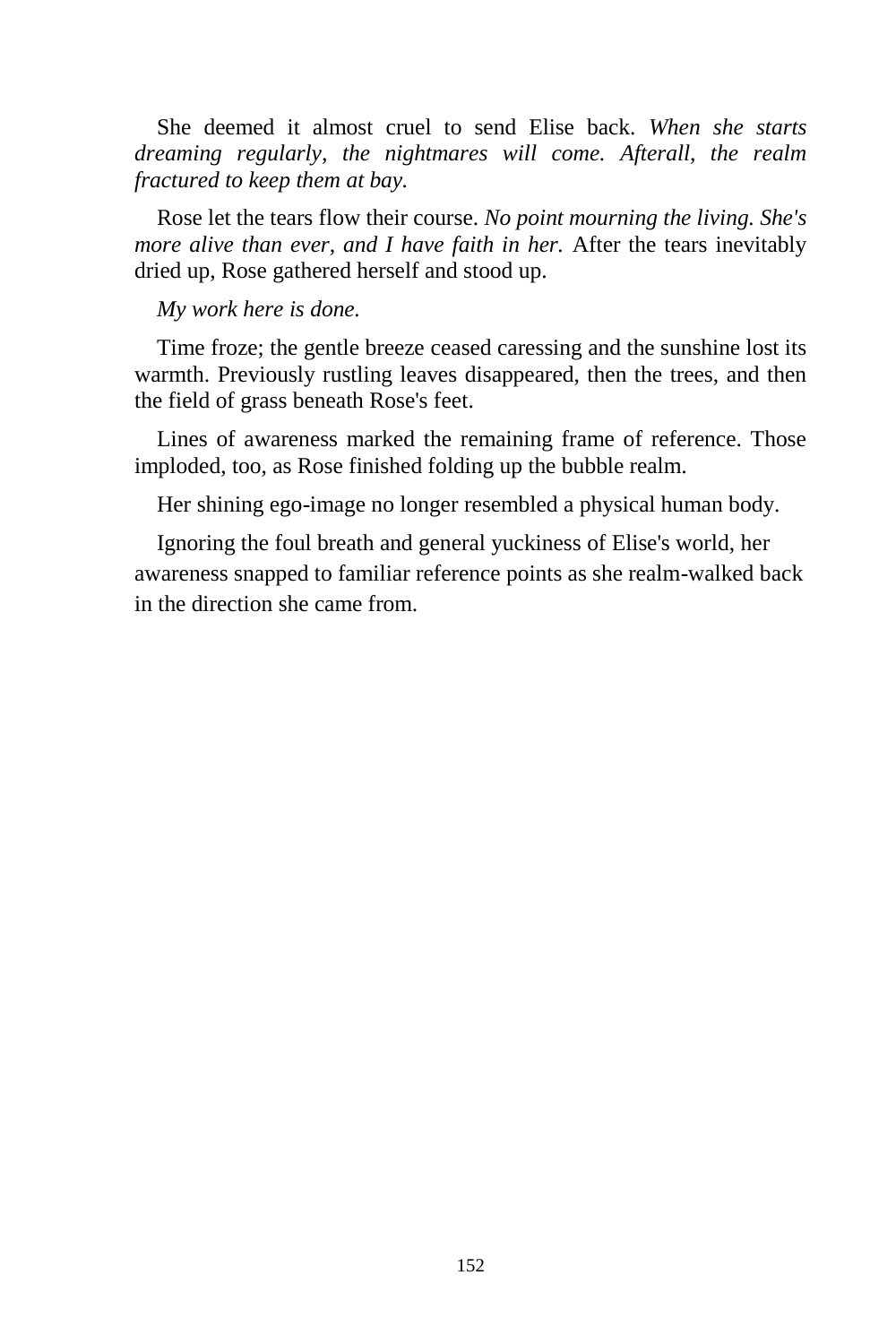*Maintaining a newly achieved state of enlightenment is much more difficult than reaching it. Make sure to forge the requisite infrastructure: form good habits of body, heart and mind.*

- Dreamer's Handbook

"Are you ready for the next test?" Dyna asked.

Scarlet growled and pawed at one of the instruments.

Elise shared Scarlet's annoyance, but she understood the reasons for testing. *There's also the matter of curiosity.*

The prior gravitational anomaly gutted the structural integrity of the base and resulted in extensive damage. Except for the three of them, the whole wing has been evacuated. *Such mayhem... They told everyone it was an earthquake, but I doubt anyone believed that.*

"Yeah," Elise answered. "Let's do it."

"Give me a minute to calibrate the equipment," Dyna said.

Elise's consciousness drifted along aimlessly in a state of enduring dizziness. The concrete beneath her feet felt like a swampy ocean. Her perceived reality was unstable, but also pleasantly malleable.

*Being a grown-up is oversold. Growing up to what? Since I've been born, I've been surviving life instead of living it... and I'm done being a passive observer.*

She relaxed, and comforted herself with the fact that not being imprisoned in one's body was already a significant improvement.

"Alright, done," Dyna said. "We're increasing the distance and measuring the power of the burst, so make it fly as far as you can. Just a single push, no levitation."

Elise nodded. She concentrated on the designated canister farther away, as if swallowing the target onto herself and spitting it out after a slight delay.

The can swung up gently like a feather in windy weather - and was shot down abruptly by an imaginary slingshot.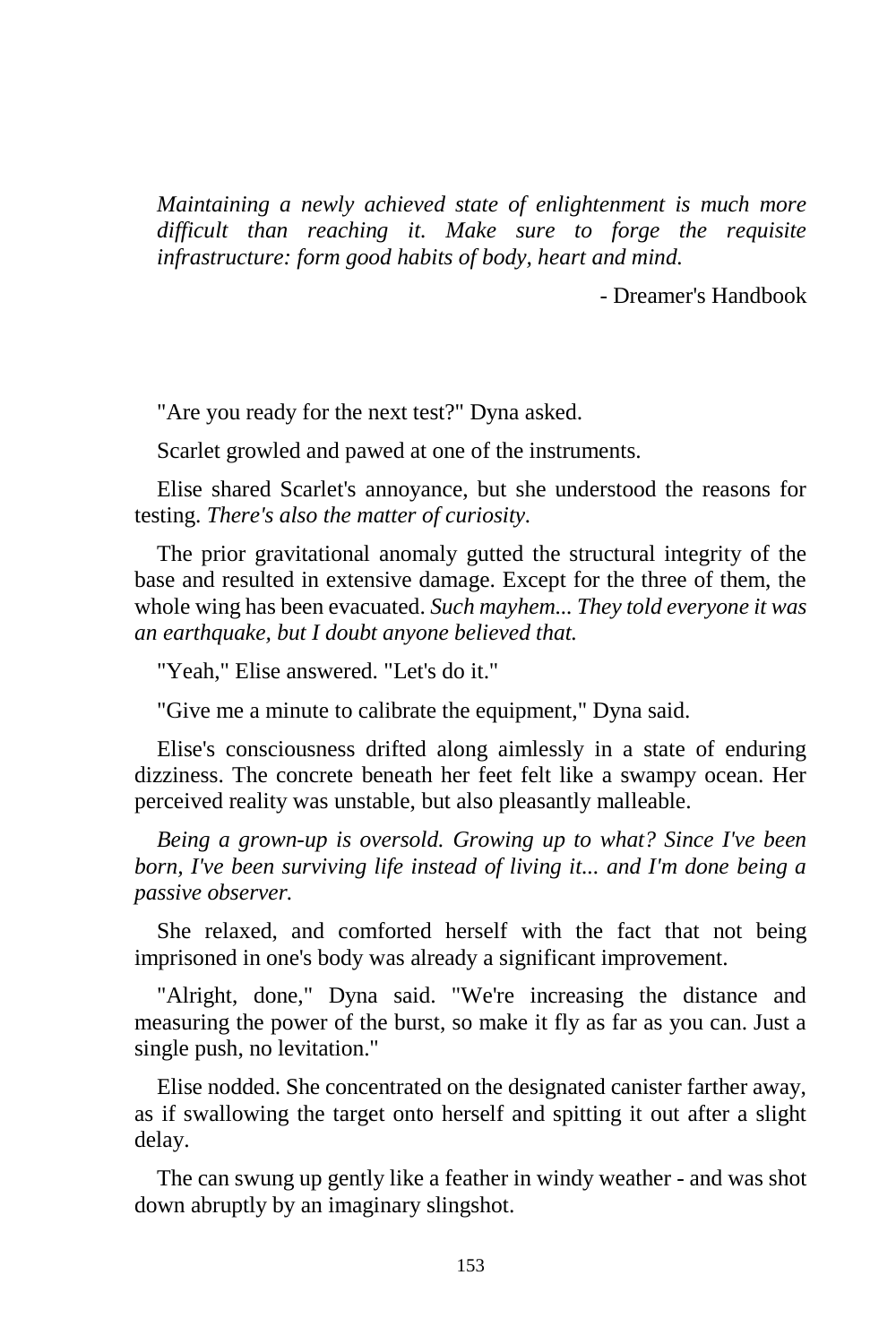*My control is lacking.* The resulting haziness proved difficult to dispel, but at least it no longer induced vomiting.

"We should probably differentiate between pulling and pushing motions. Hmmm..." Dyna mumbled.

The swirliness was in jarring contrast to the clarity she experienced in Rose's presence, but Elise's perception began to normalize. Said experience had been so unreal, so unbelievable, that except for the handbook as evidence to the contrary, it may have never even happened.

Elise couldn't recall much, but it was a happy state and a welcome pause from this existence. She remembered crying longingly at the feeling of profound beauty and connectedness, and the memory was almost enough to make her cry again.

Dyna reset the can. "Let's try it with both of you at this distance."

Scarlet's presence leaned on hers, comforting her and making it easier to breathe. *Her mind doesn't obstruct itself as much as mine does.*

This time, Elise didn't struggle much: the canister shot straight into the wall. The aim was better and the sway more stable.

"I can always rely on you," Elise petted Scarlet. "I hope I'm deserving of your friendship."

Scarlet yawned, while Dyna marched to pick up the deformed canister.

Despite continual attempts, Scarlet couldn't move objects telekinetically without Elise's participation. *Either she's unwilling to do it in Dyna's presence, or it's just not interesting enough without me.*

"That's it, we have all we need from this one. Good job."

Although the tests served to determine the extent of Elise's latent abilities, her limits kept broadening fast. *She's worried we'll collapse the whole facility. So am I.*

In addition to electromagnetic manipulation, telepathy was also within reach. She caught confusing flashes of Dyna's thoughts at times, but was reluctant to impose, since that's what demons did. In comparison, the everpresent connection with Scarlet worked on a more emotional level.

With technomage-level intelligence, the arcane secrets of all the nonsense manuals she ever read became more readily apparent, and the inner ticktock of gadgets felt natural.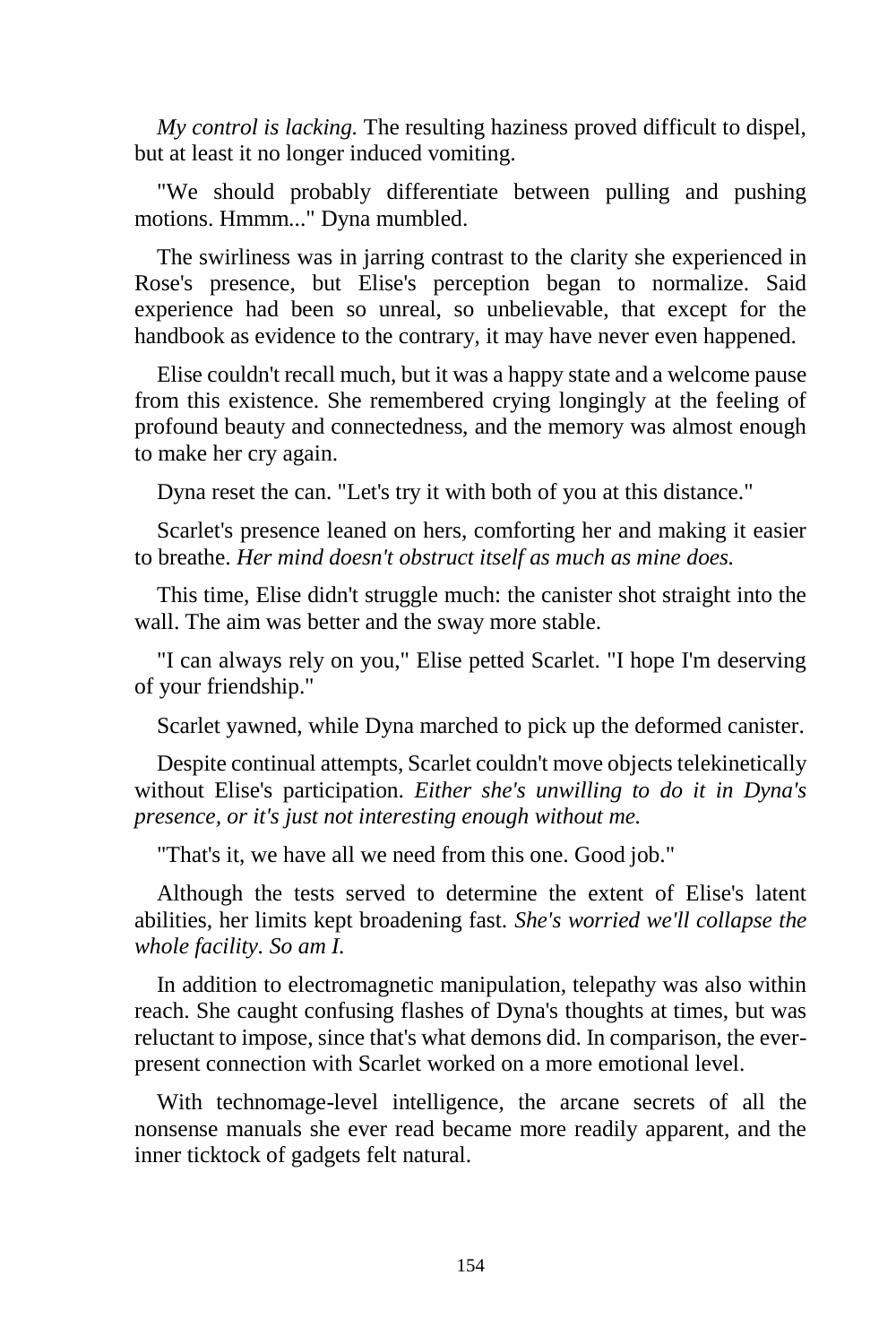Elise perused the Dreamer's Handbook while waiting for Dyna to finish up. The book had an otherworldly glow and served as proof that the meeting with Rose actually happened. *Mind-boggling how it just appeared, but without it, I would've thought I've gone bonkers.*

Reading the book between tests lightened her state of mind and gave Elise something to do. Not everything she read made sense, but she tried not to take it too seriously.

*Dyna's livelier than usual.* Elise envied the tenacity and purpose by which she pursued her goals. She said the zombies didn't blame Elise for the destruction, and that despite the high cost, everyone was rather proud of the experiment's success. *Yet, those anomalies didn't cause themselves.*

Elise wondered how they intended to use the newly acquired knowledge from testing. *New machinery? Enhancing the power of the technomages?* The tests pointed to her progress and circumstances being a one-off, not replicable by crude scientific means.

Elise tapped the cover of the book. For her, it was about self-knowledge, mainly to prevent the power from consuming her. Saying she had a thorough understanding of how wrong things can go would have been an overstatement, but she did have a better appreciation of risk.

With the future uncertain, she focused on getting herself together before gazing further along. *I have to find out who I am now - before I start getting scared of myself.*

Despite the quiet contentness after all they've been through, she could feel the unseen currents in and around herself, and sensed that this was just the eye of the storm.

The determination in her eyes was calmer and more restrained than before - a steady flame.

*Hard times will befall Oakheart. With a significant part of the base destroyed, they'll have no choice but to fully rely on the alliance with EnrRrei and the vampires.*

When asked when the evacuation would be over, Dyna expressed a concern that the wing could collapse once Elise left. Unfortunately, that also implied that Elise's volatile presence continued to be a threat to the whole facility.

Elise sighed. *Worries for another day.*

"Do you need a longer break?" Dyna asked. "Or are you ready for the next test?"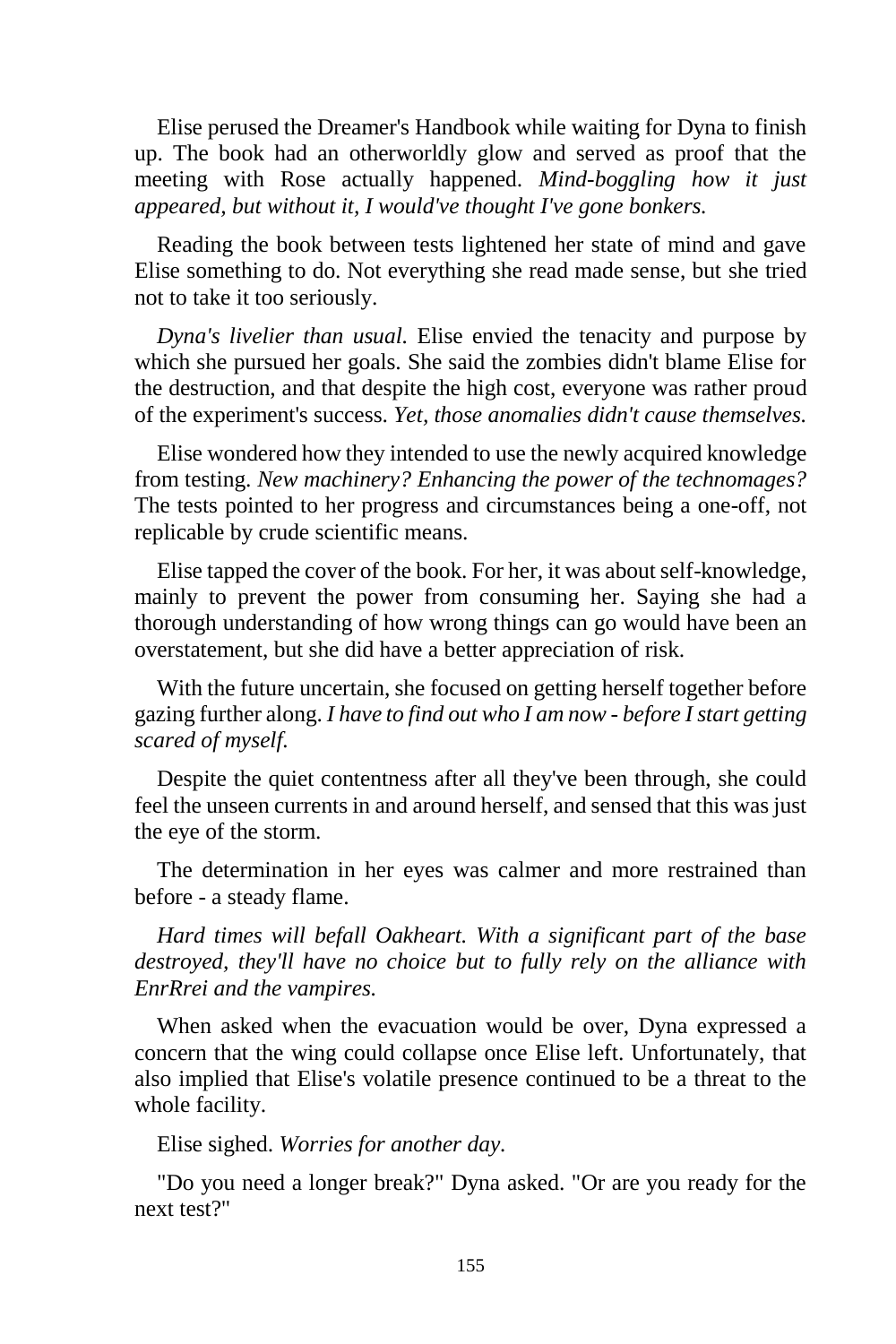Elise petted Scarlet who had settled in her lap, and turned her attention back to the handbook. "Let's wait for a bit longer."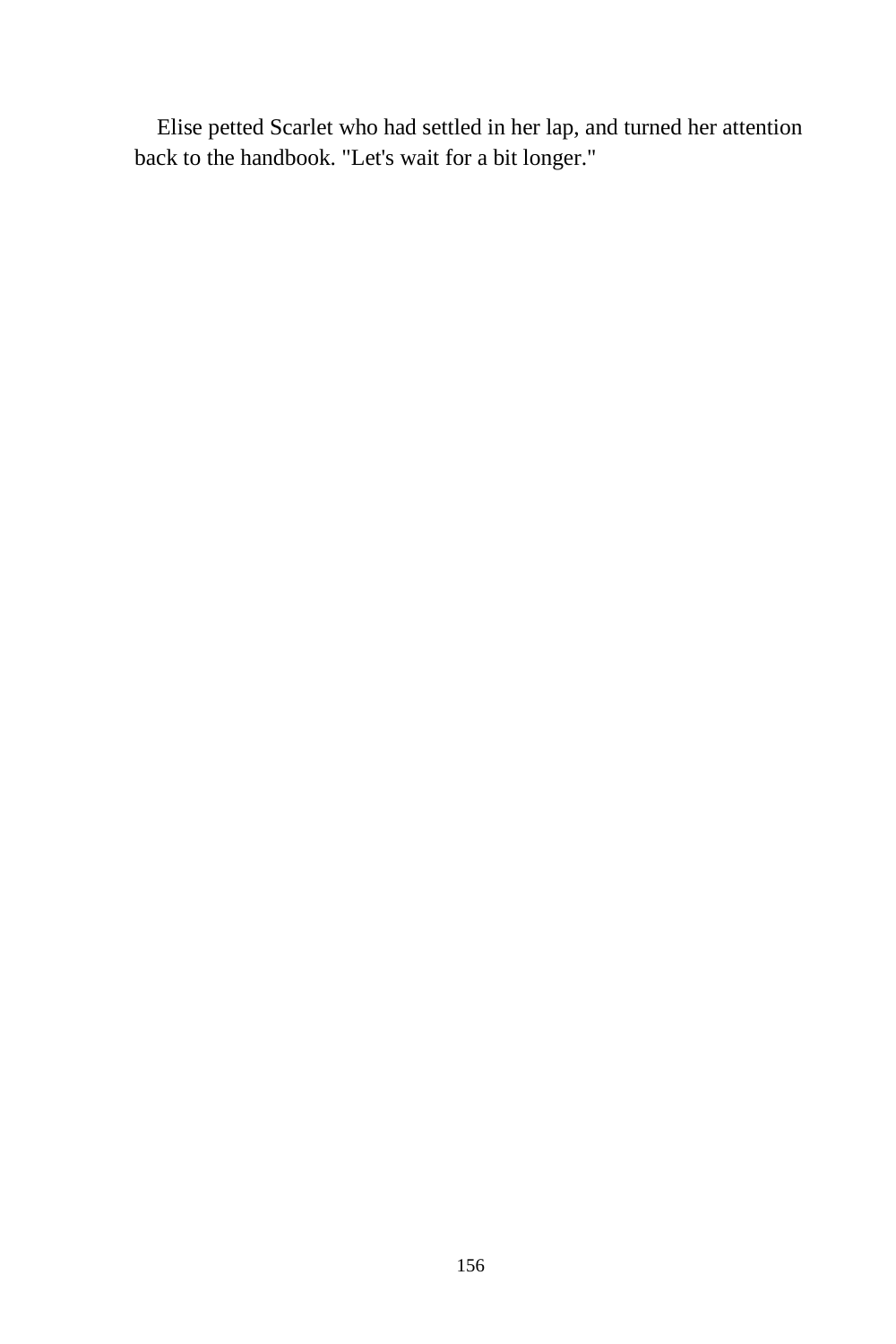## **EPILOGUE**

*A vision should strive to be whole: one encompassing vision, not two or more disjoint ones.*

*First, a mage has to look inward as well as outward, unifying the vision of self and world.*

*Further methods involve shifting the center point: Looking outward from a deeper level envisions the self as an abstract domain over emergent phenomena, whereas looking inward from above invokes the humbling palm-of-God experience.*

*Lovingly integrating such aspects straightens the vision and prunes it of obstacles - it has no choice but to become reality.*

- Dreamer's Handbook

Elise sat on the throne.

Scarlet occupied most of it, her fur shiny and whole. Since she has grown the size of a young panther, Elise used her as a pillow. *Scar will always be a kitten to me.*

Tubes siphoned away the blood coursing in her veins, already for the second time tonight. Despite the slight wooziness, Elise felt on top of her game; she has healed fully, with no remaining addiction to either Serum or human blood. Even the mental space touched by demonic awareness remained unusually silent.

Thankfully, her body's regenerative powers withstood the frequent exploitation; since her blood cured physiological addiction to demon blood, she deemed it worth the discomfort.

It still gave a rush, and psychological addiction persisted, but the cure subverted any psychosomatic traps Orummagh may have devised - at the cost of altering sleeping and dreaming patterns. *Who knows, maybe they'll develop other powers as well.*

With its open spaces and modestly grandiose architecture, the old church was a fitting throne-room. The light shining through the stained glass windows illuminated the faded frescoes.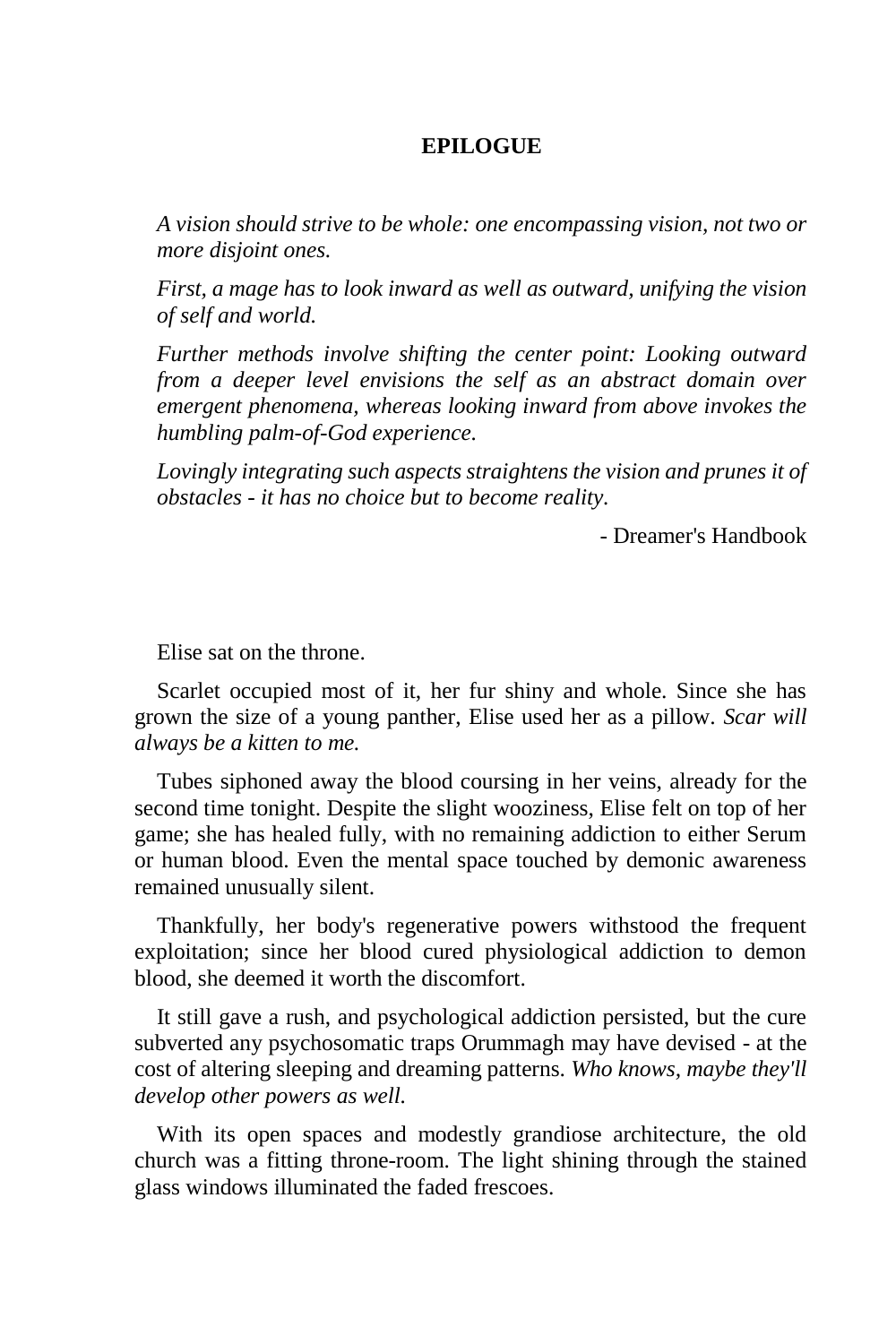Vheila was busy preparing the round table in the side area for the upcoming meeting. Any previous dislike she held for Elise vanished, and she performed her duties with almost religious reverence.

Connor sat beside Elise on a plain chair, keeping her company while her blood was being drawn. *He rarely let me out of sight since I came back.*

"I don't see the appeal," Connor said, flipping through the pages of the Handbook. "No pictures... It can't be as great as you say."

Elise laughed.

*That's not that bad - some are blinded by light when attempting to read it, and for some people the book is completely invisible!* She refused to hand it over to Dyna for experimentation.

Having to attend meetings with tubes sticking out of her body was annoying, but she was happy they were in the old church, reminding Connor of his art-loving self.

Spending the time together in silence was reassuring. *He matured and bulked up, but also lost something along the way.*

Connor's organization grew, not only in size but also in structure and discipline. Many of the junkies joined up to get access to demon blood, but stayed as muscle men furthering the goals of the Alliance.

Due to the organization's monopolistic status and it being a major source of income for Starfire City, Connor couldn't avoid exposure to politics. Thankfully, Aram kept his word to sway public opinion in Elise's favor, even before reports arrived of her newfound abilities.

The hardwood gate opened and three clan leaders stepped through, leaving their aides and bodyguards outside. When the gate shut behind them, they began their long walk up to the throne.

After she left Oakheart and returned to the City, everything about Elise clicked into place with eerie precision:

Being welcomed as the face of the regional alliance bestowed political influence. Due to her newly balanced physiology, being stronger than other vampires displayed physical prowess, which was compounded by the supernatural power of electromagnetic and gravitational control.

*Vampires revere the food chain and those on top of it.*

These three aspects instantly elevated Elise to a category of her own, beyond the judgement of her former peers. Because of the effects of her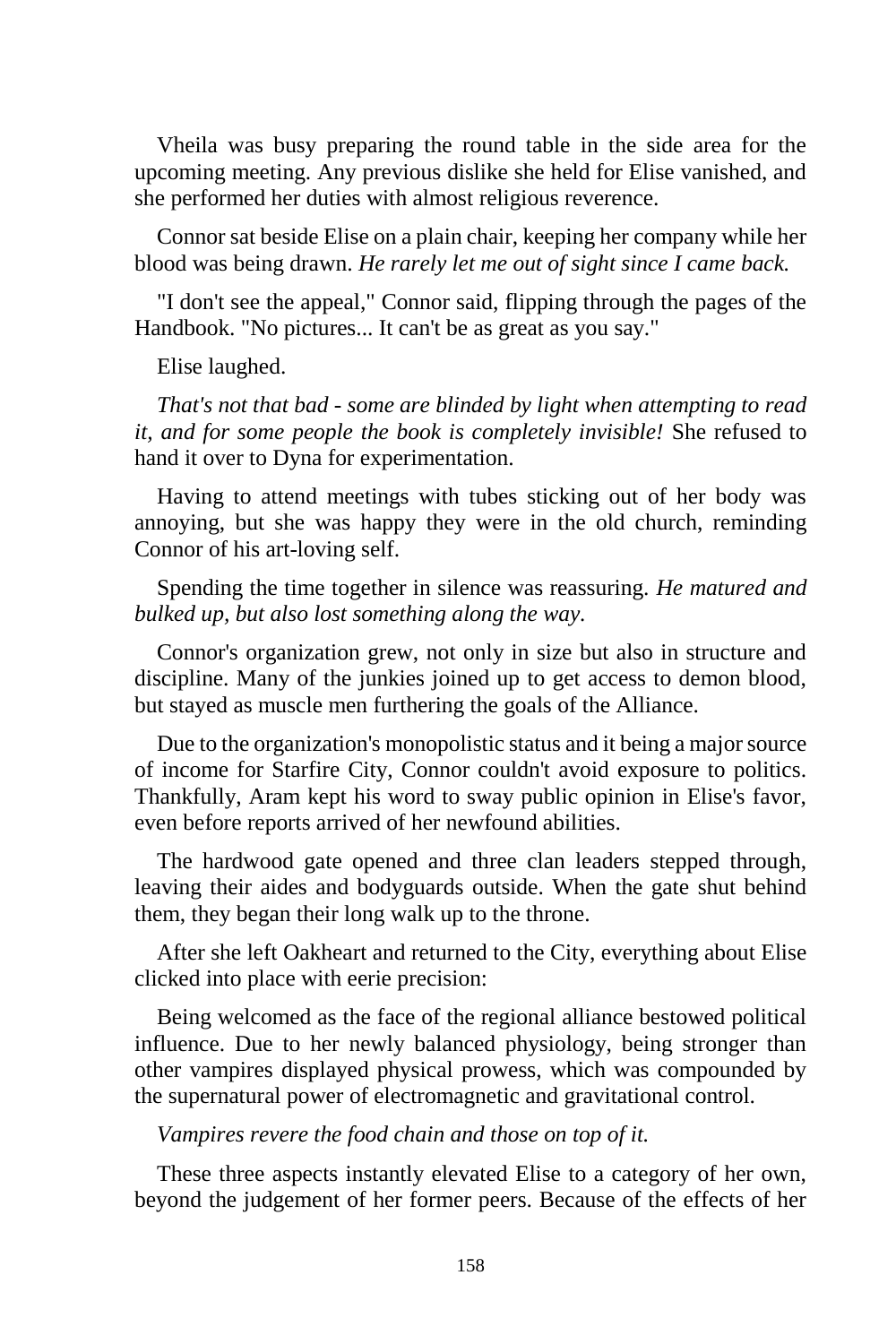blood and the vampires' instinctive sense for demonlike presence, the resulting spiritual power further cemented her status.

*Queen Elise, Mother of All Vampires... What a gaudy title. And that rumor-turned-superstition about my blood curing infertility! Bah.*

The three vampire clans united under Elise without major conflict. She didn't like being placed on a pedestal, but decided to make the best of it.

"I'll be right with you!" Elise yelled out.

After briefly exchanging looks with the clan leaders, she turned to Vheila. "Please show them to the table and make sure they have refreshments. No blood - I can't stand the smell right now."

"Of course," Vheila replied.

Elise held no grudges against Lady Cellie. *She did more than she had to, and I'm thankful. Her administrative expertise is the glue holding the alliance together.*

With Connor carrying the attached equipment, Elise carefully walked toward the table in the side-hall.

Trade routes opened up following her return. Extracting the Bioprinter was a huge undertaking, and the ruined Midflower has been thoroughly stripped of treasures.

Although the regional cooperation had its hiccups and some of the underlying friction would never get smoothed over, the vampires of the City delighted in the greater diversity of available blood. Advantages like the rudimentary communication infrastructure or improved safety due to EnrRrei's warnings were less visible, but their effects could be felt as a quality-of-life improvement for all residents.

"Nice to see you all together," Elise greeted. "I can only assume this is important."

Lord Aram smiled awkwardly. "Please, take your time. We're not in a hurry."

Connor made sure Elise settled properly. "Everything okay?"

"Yes," Elise said.

"I'll take my leave, then," Connor said. "Until next time."

"Please, stay," Lord Theodore waved him down. "Our business today concerns you as well, and you've done a splendid job so far."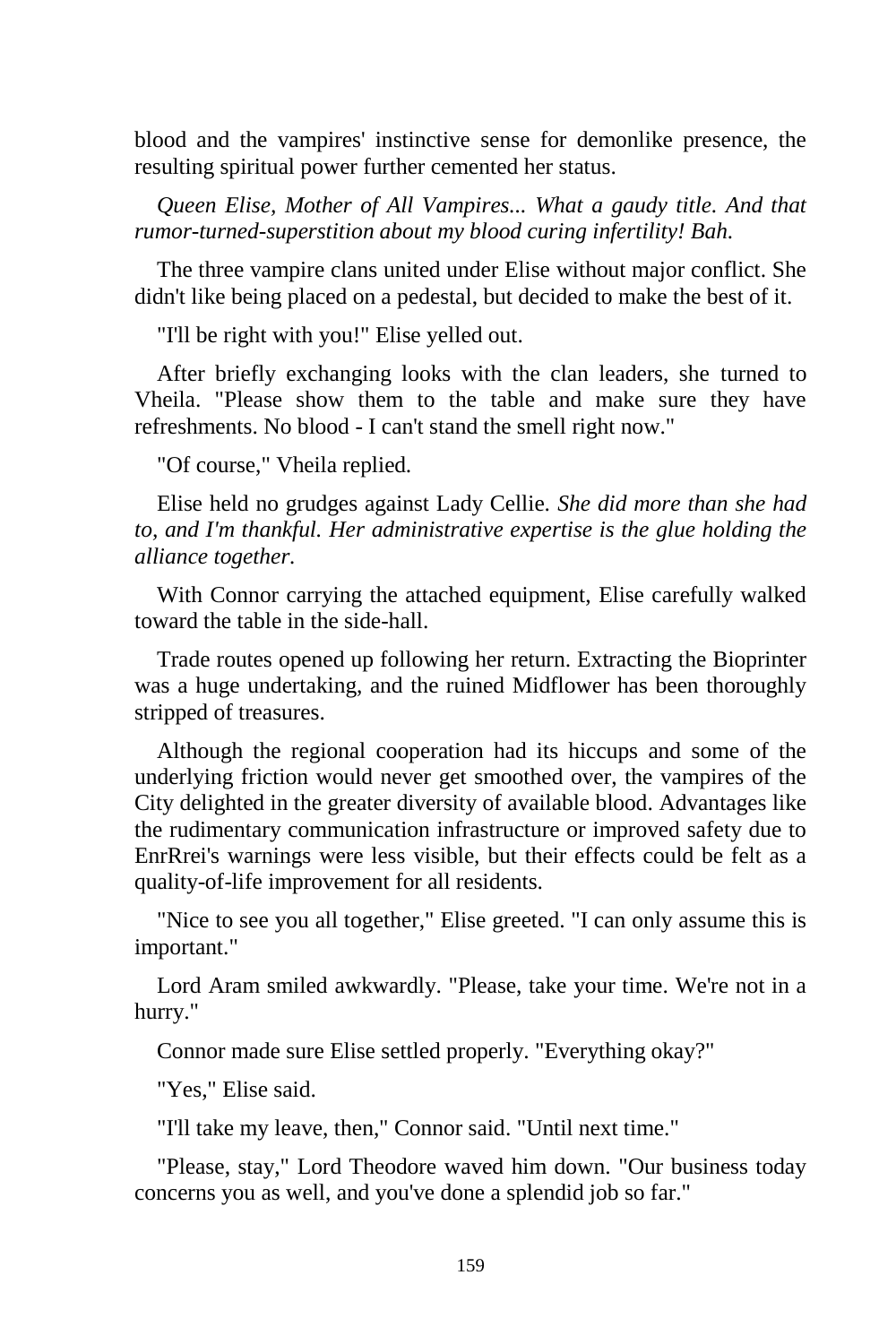*All these new developments are unsettling to Lord Theodore, but he keeps the City in order while the others handle new responsibilities.*

Connor nodded, and sat down next to Elise.

"Allow me to summarize our situation," Aram said. "The Crimson River clan is aware of the alliance's success. They're scared, and they're making others scared of us by spreading propaganda."

"We suspected them of backhanded dealings for a long time, possibly with Orummagh," Theodore added. "Since Connor confirmed they were our previous source of demon blood, our alliance with EnrRrei caused their profits to dry up."

Aram nodded. "Their hostile actions are forcing our hand. On the plus side, the alliance and your blood provide us with a significant power advantage over other, more distant clans. They might even have addiction problems of their own we could exploit!"

"So far the operational arrangements of the alliance, including the Midflower extraction, have been a success," Cellie said. "However, if we don't move forward, we'll be hobbled by this initial success."

"If we let the fearmongering in Aluin go on, we will be the enemy they unify against," Aram elaborated. "Besides, even those sympathetic to us would prefer us to have our backyard in order. Better to be unifiers ourselves: we must flex the muscle and complete our control over the Reddusk region. Now, I'm not necessarily advocating violence, but certainly the threat of it."

Aram continued. "We essentially have the beginnings of a demon vampire army, all we need is to give them purpose and an official leader. Connor has already organized the rejects of society and established discipline. Their blood is volatile, but such excess can be channeled, and it's up to us to give them an outlet. The psychological addiction will remain until we replace it with something more meaningful."

"So you've already decided?" Elise asked.

"Pretty much," Aram smirked.

"We have discussed it amongst ourselves, and all clean leaders are in agreement," Cellie clarified.

"The savages of the Crimson River will yield easily, assuming a sufficient show of force," Aram said. "And when we continue our campaign of conquest, projecting our military ambition beyond the region, the next logical step is to advance on Castle Aluin, the hub of-"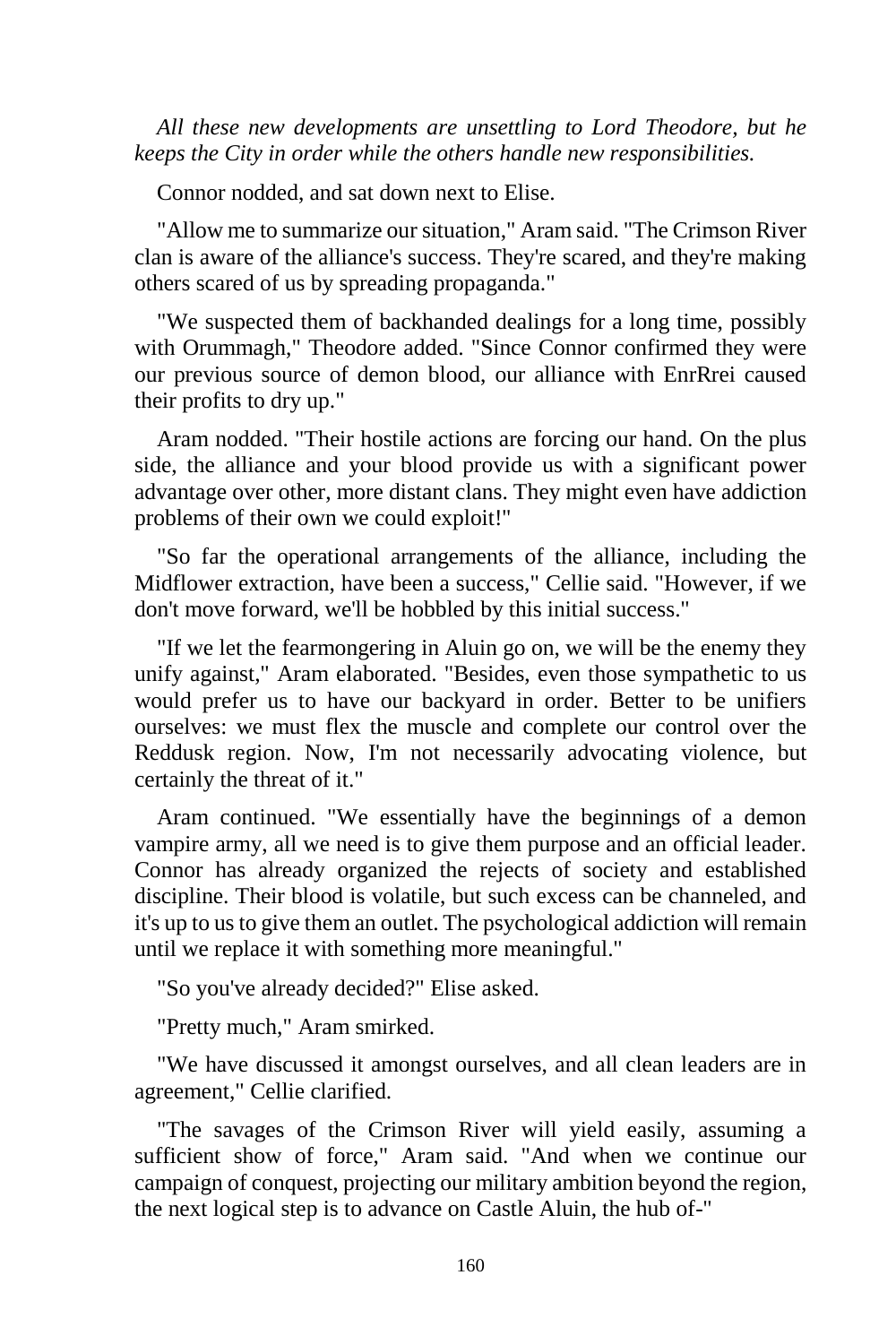Elise used her telekinetic power to push a plate of snacks to Lord Aram. "Please, have a bite while I consider your words. I insist."

*A lot of ambition boiling within this one... Most of my powers are just for show, but I'm not going to be a puppet.*

Aram gulped. This small proof of Elise's abilities did indeed awe and shut him up, and he reached for a cookie.

"Tell me, what is it you want from me?" Elise lifted her arm with the tube hanging out. "Beside this, of course."

Cellie cleared her throat. "Naturally, we seek your insight and blessing in this matter."

"We also have a fine candidate in mind to serve as our military commander," Theodore added. "He might take some persuasion, though."

"Oh? Do I know him?" Elise asked.

The clan leaders snickered. "He's sitting right beside you."

*Of course. He has a favorable reputation and the trust of his men. His loyalty to me, rather than individual clan leaders, is unquestionable - all of which makes him a strong and neutral choice.*

Elise turned to Connor. "What do you say? You're the obvious candidate."

Connor maintained a stoic expression. "I'm not a fan of violence."

"That's exactly what makes you perfect for the role," Aram said, wiping his mouth with a napkin. "By the way, did you name your organization yet?"

"Not yet."

"Find a name. Something that raises the morale of your troops and imbues them with purpose, all the while striking fear into the hearts of your enemies. Something like 'Elise's Demons', right?"

"I will think about your suggestions," Connor said.

Elise addressed Aram. "I support your overall vision, contingent upon you getting back to me with a viable strategy. You have my blessing. Now go, you're all dismissed... I have to reflect on this on my own."

"Are you sure? I could stay until you finish drawing blood," Connor offered.

"I'm fine, thanks. I'll take it out shortly. Go strategize!"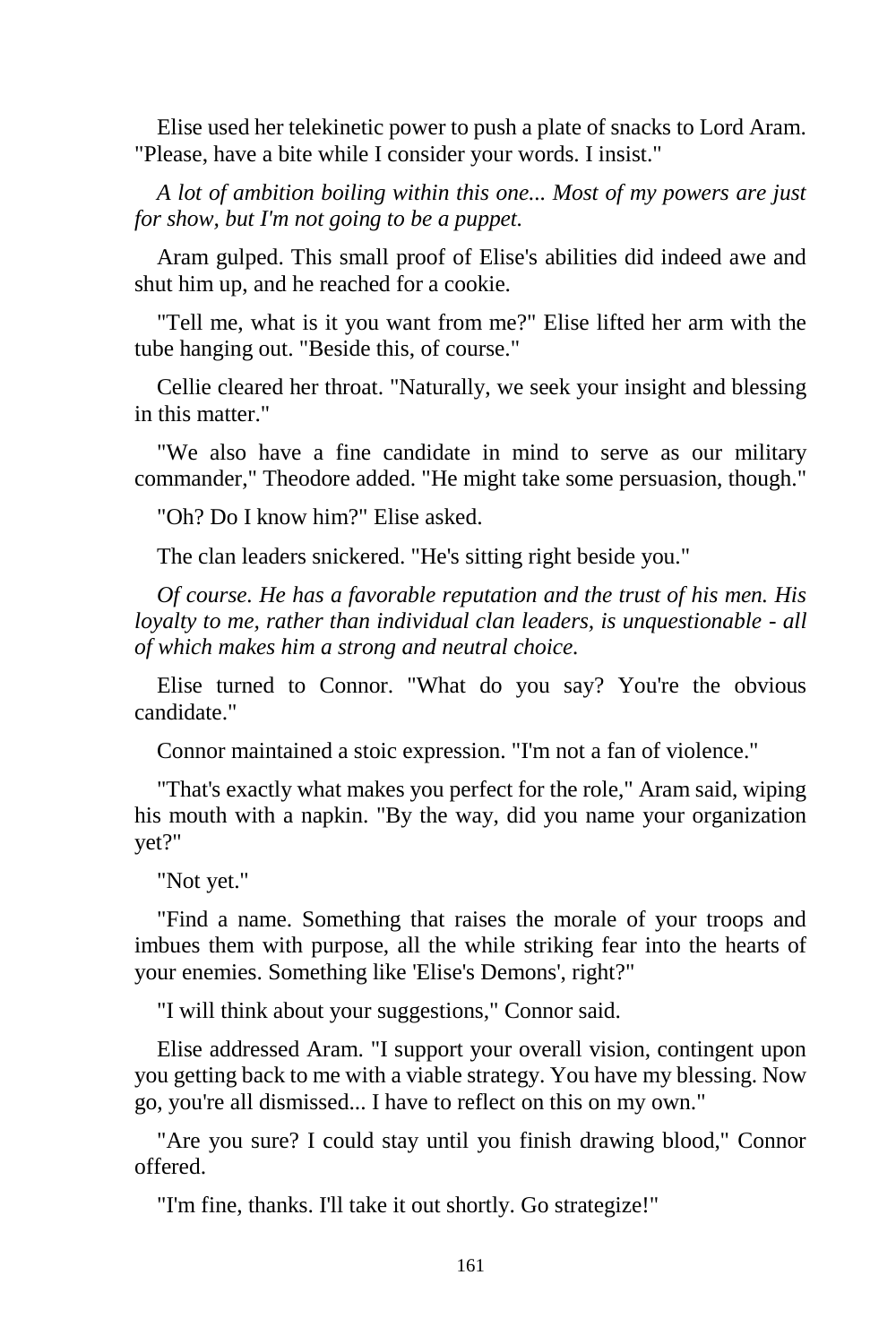Connor chuckled. "Okay."

After Connor departed with the clean leaders and the reinforced gate slammed shut behind them, Elise remained alone with her thoughts.

*I'm surrounded by good, experienced leaders. My job is to provide a bit of extra vision to make sure their flaws cancel and their strengths amplify each other.*

*Honestly, my only achievement so far is that I survived whatever the world threw at me... It's time to change direction and let myself loose on the world.*

Elise sighed, her eyelids heavy.

*There's no other choice but to grab the bull by the horn and ride the momentum. Such a decision pushes us into the unknown, but either way, there's nowhere else to go.*

*This is the only way to effect lasting change...*

Elise passed out and bumped her head on the table.

\* \* \*

"Silly girl."

Elise awakened to Dyna removing tubes from her body. "Huh?" She straightened up.

"I told you to take it out in time," Dyna chastised. "It's a good thing Scarlet came to alert me."

"I forgot," Elise said sheepishly. *I must have dozed off. It happens frequently of late, and not just because of the blood loss.*

As Dyna's focus shifted to the alliance, she insisted on being where decisions were made and left Oakheart in Marie's capable hands. *With Dyna as a resident technomage, we can hopefully put my collection of ancient comm devices to good use.*

Dyna slowly shook her head. "Drinking blood is no longer optimal nourishment for you. You should eat more."

"I ate recently," Elise said.

"You're no longer dependent on blood and Serum, but food and air remain as addictions," Dyna explained. "Your current diet should resemble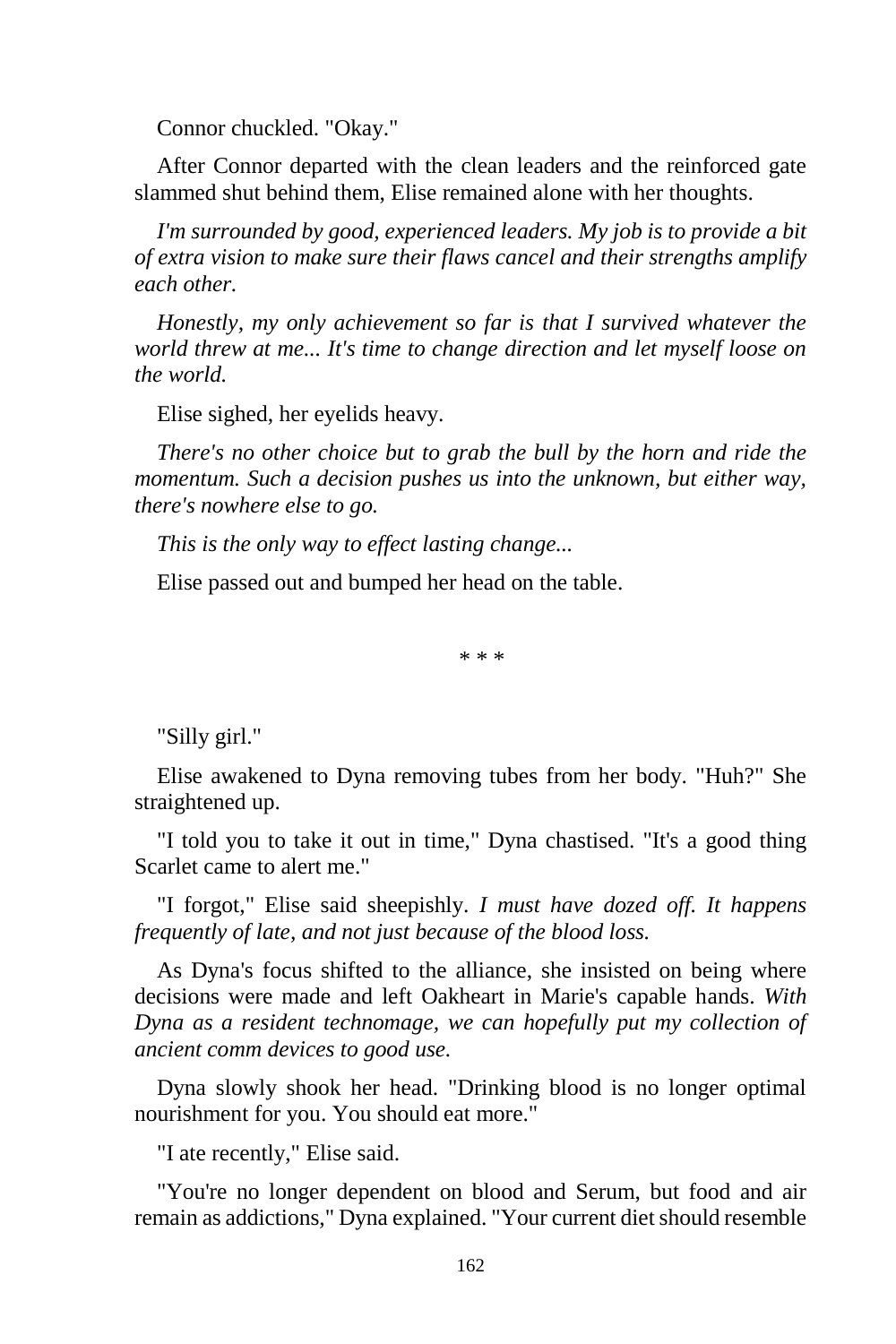that of humans, except in about fourfold quantity. I've asked Mother Vheila to bring us warm food... It shouldn't be long."

Elise's sleeping and dietary patterns changed, but her dreams have also gotten more vivid and elaborate - and not necessarily in a good way. The continuous struggle against fetid forces tearing at her was exhausting and affected her waking emotional state.

### *I thought I had seen the worst of the world... I was wrong.*

She occasionally dreamt of nice things, too. Glimpses of clarity angled her perception in new ways and exposed her to diverse lines of thinking. Although Dyna expressed fleeting interest in her nightmares, she was more fascinated by the underlying biological processes.

Elise's restlessness was made bearable by her guiding light and feline companion, who experienced similar states of being, but tore right back at the malevolent forces with unwavering determination.

Elise cleared her throat. "I've met with the clan leaders, and they want us to conquer the region and extend our influence to Castle Aluin."

"Well, that's the obvious next step; we have to find out the extent of Crimson River's cooperation with Orummagh and put a permanent end to it. However, I forbid you to strain yourself!" Dyna commanded. "No blood draw for three days."

"No, that would set our schedule back..."

"Three days," Dyna said sternly.

Beyond being a symbol of success for the alliance, Elise also became the epitome of being a vampire. Some worshipped her; she could feel the power gathering.

Though EnrRrei's devoted were allowed to proselytize, many humans directed their prayers to Elise instead. Even among vampires a kind of religion began to take root; it appeared among the weak and hopeless, but those with strict adherence to traditions also claimed it as their own.

Elise didn't know what to do with such demonic power, so for the time being, she just let it flow past her.

Vheila arrived with a tray of warm food and served it.

"Excellent! I don't know about you, but I'm certainly hungry," Dyna said. "Thank you."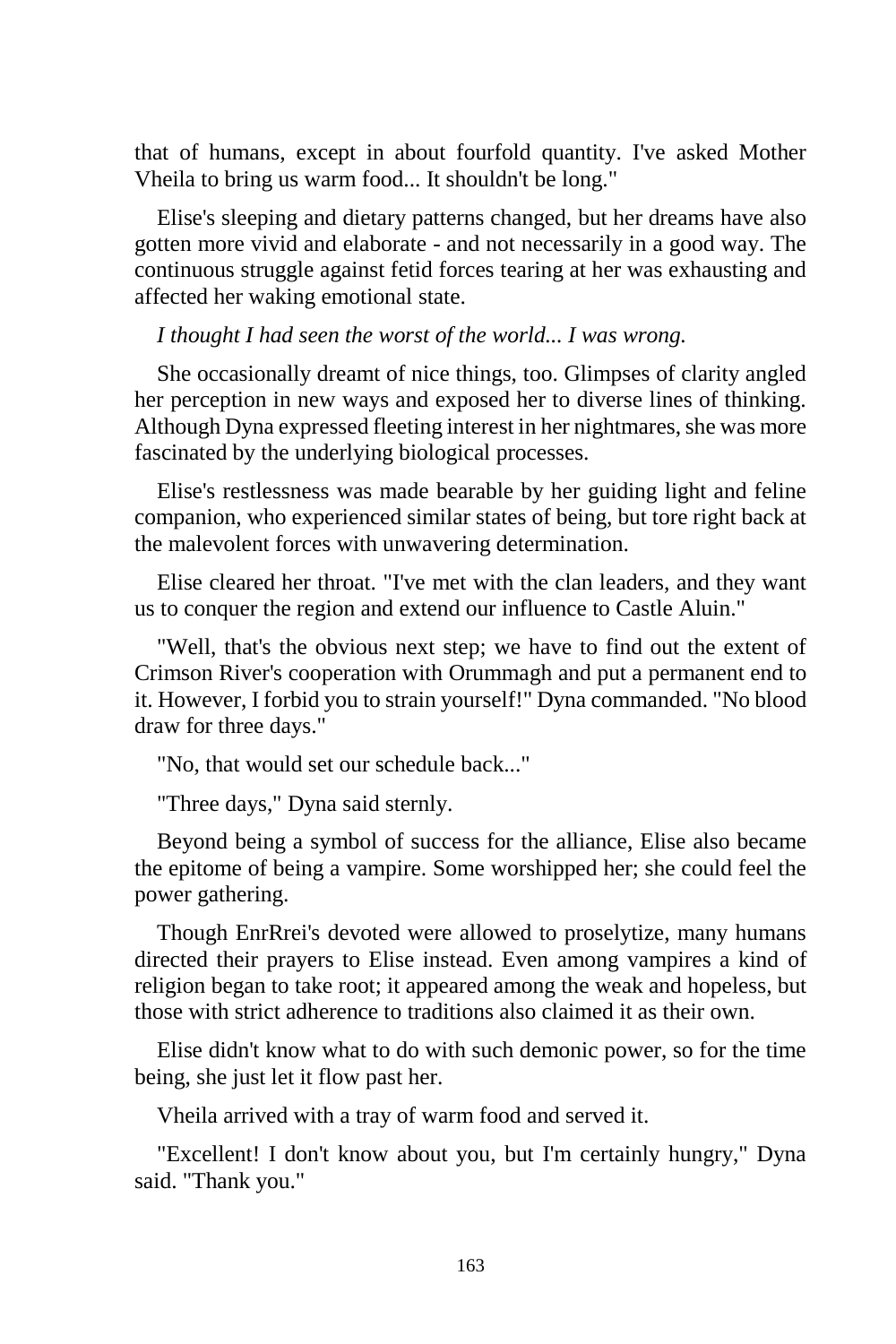Despite her hunger, Elise had no appetite. She pushed the food around till she committed to forcing down a few bites. Since yet another party needed to be consulted in alliance matters, Elise cleared her mind and reached out to EnrRrei.

The intruding energies were familiar, but also more disciplinedly powerful than before. *"YES?"*

Elise molded her thoughts into a specific shape. *"The leaders want to consolidate the grip on the region and project our power beyond it."*

*"Vampire ambition for conquest is predictably reliable. Gareth is already on his way."*

*"Gareth? Why?"*

*"While the Crimson River clan is brought under control and made an example, blackmail and intermittent clandestine assassinations would go well with Lord Aram's more public efforts at Castle Aluin."*

*Not only is she okay with it, she planned for it in advance! "I see." With everything happening so fast, maybe I just didn't want to look that far ahead.*

EnrRrei withdrew without further ado. While still in the frame of mind, Elise pinged Orummagh's frequency and laughed within at his irritability.

Vheila kept bringing more food and she placed another large tray near Elise. "Here you go."

"Thanks, but I can't eat all that."

"Sure you can. Look, you've devoured all of this," Dyna pointed to the numerous empty plates. "Your digestive system has adapted. Give it a minute, and continue."

"Did I eat all..." *Of course I did. I guess a few more bites couldn't hurt.*

"By the way, the results of the latest test came back. As you know, your body is still undergoing physiological changes," Dyna said.

"I have noticed..." Elise replied.

"Well, one of the things we check for is fertility, and... congratulations! You're now capable of bearing children."

Gritting her teeth, Elise slammed on the table. "Why would you check for that?!"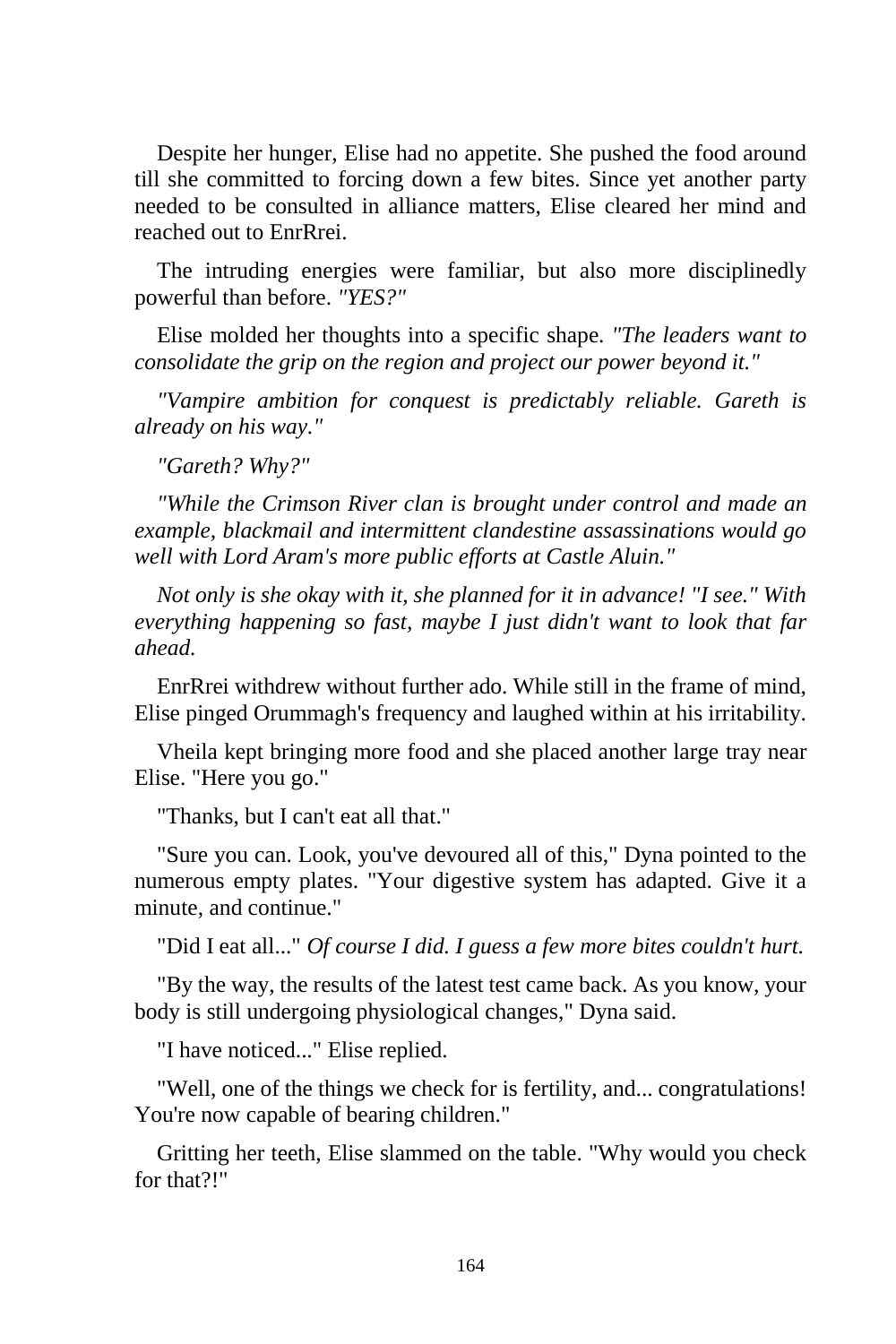Dyna raised an eyebrow. "Scientific thoroughness, for one? It's a reasonable test to take, and we test everything. I don't get why you're upset. This is good news, right?"

Elise buried her head in her hands. *Everyone is going to be even weirder than usual and they'll start pressuring me as soon as they find out, and they won't stop until I give birth to a new race or at least an entire royal clan...*

Elise took a deep breath and raised her head. "Never mind, having such exceptional health is good news. Thank you."

Dyna nodded. "If it's any consolation, we also confirmed that your blood allays fertility troubles in others."

*So the rumors are true.* Elise laughed out in discomfort. "It's not."

Dyna dismantled the equipment and scooped up the filled satchels. "As I said, this is good news, so don't read too much into it. Many of us would give anything for the ability to procreate."

Embarrassed, Elise nodded. "Thanks. For everything."

"You're welcome." Dyna turned around, about to depart. "And remember, rest for at least three days!"

Elise nodded reluctantly, and after Dyna left, finished the rest of her plate. "Thank you, Vheila, it was all very delicious and apparently just what I needed."

"I can bring more," Vheila offered.

"No, it was more than enough."

Vheila accompanied Elise on her walk back to the throne. Like many others, she treated Elise with utmost reverence, but also acted like their previous conflicts - or Elise's previous life - never existed.

*Despite showing similar dedication as the people in EnrRrei's camp, she is kind in her own way.*

"I couldn't help but overhear... It's wonderful that there'll be offspring!" Vheila beamed. "Motherhood is a privilege, and divine motherhood even more so."

"I'm sorry to disappoint, but I'm not pregnant."

"Not yet, but when duty and fate come together so miraculously, it's bound to happen!"